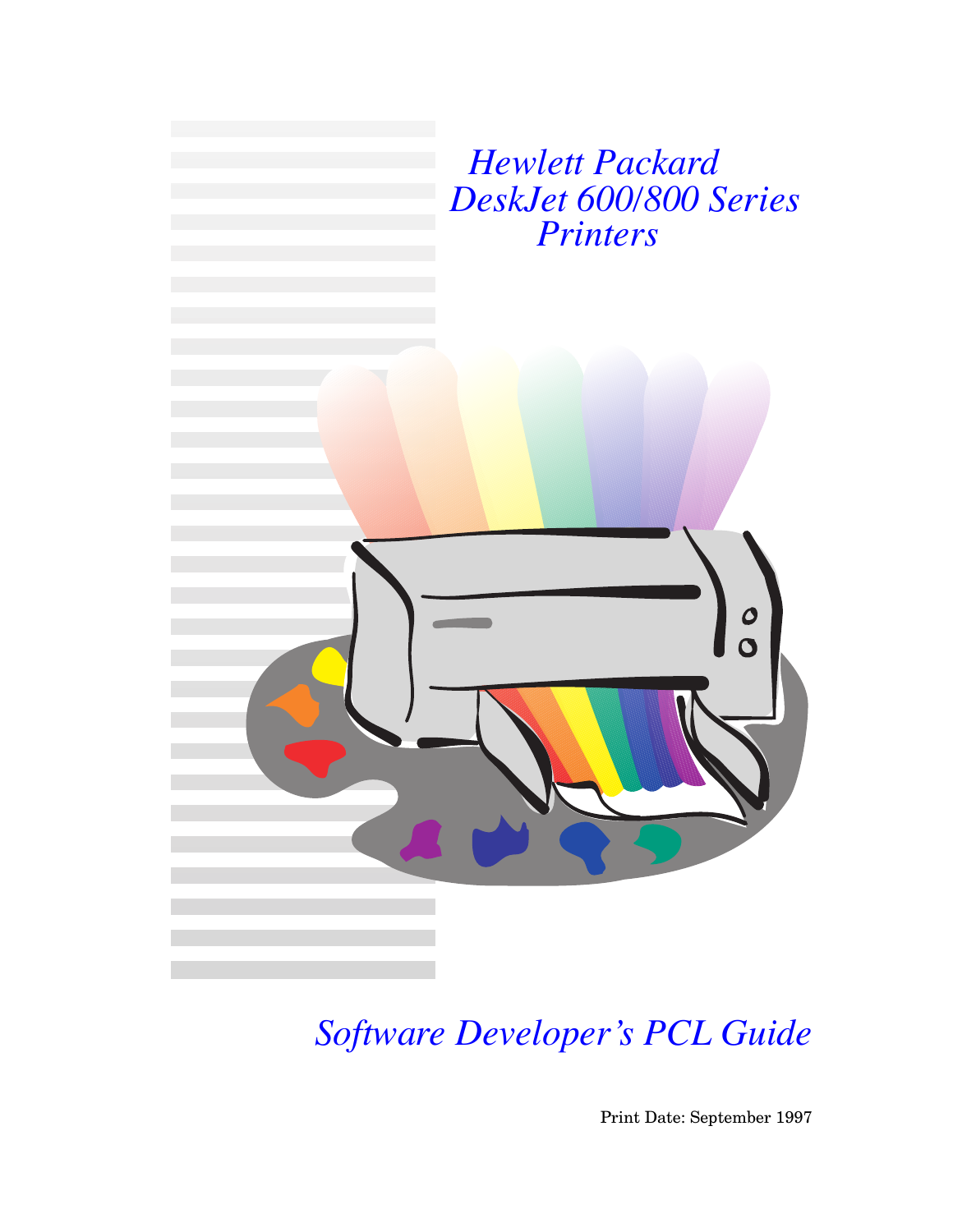## **Development and Support**

This DOS Software Developer's Guide is intended for those persons or companies who are registered partners in the HP Peripherals Development Program. If you are involved in the development of commercial software products and/or DOS printer drivers and you are not yet a member of the program, you may receive information about the program and an application packet by contacting the HP Peripherals Developer Program at (408) 345-8888, or via the Web at *http://www.hp.com/go/devexchange*.

This Guide Covers *0nly* the printers in the DeskJet 600 and DeskJet 800 series of printers . Other Software Developer Guides cover other HP DeskJet printer models and other development platforms (i.e. Windows and Macintosh). Those guides are available through the HP Peripherals Developer program.

Technical Support for registered members of the Hewlett-Packard Peripherals Developer Program is available by sending an e-mail message to the internet address "*isv\_deskjet@vcd.hp.com*" or a fax to (360)212-6515. Include your name, your company name, , Peripheral Developer Program registration number, and as much detail as required to fully describe the nature of your support request. If you intend to report an apparent defect with an HP DeskJet printer or printer driver, include the printer model or driver version. You must be able to reliably and repeatedly reproduce the problem, and you must be able to tell us how to cause the problem to appear so we can perform an analysis in our testing and R&D facilities.

#### *NOTE*

The phone number listed for DeskJet 500, 600, and 800 series printers in the Peripherals Developer Program handbook, (360)212-2620, is no longer in operation as a staffed support line. That number now plays a recording referring the caller to the new e-mail address and fax line.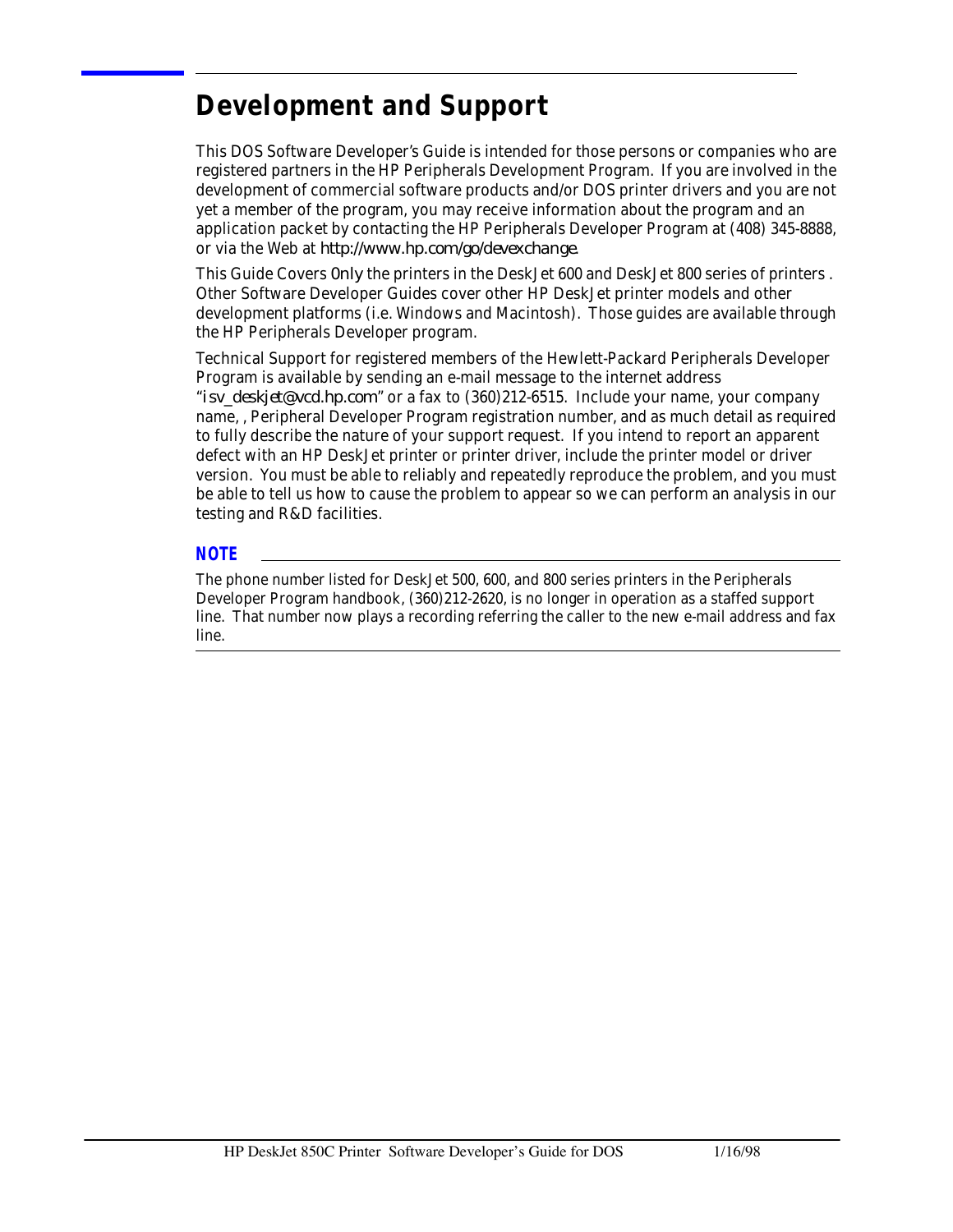# **HP DeskJet 600/800 Series Printers** Software Developer's PCL Guide

Including these HP DeskJet Printers: DeskJet 600 DeskJet 660 DeskJet 670 DeskJet 680 DeskJet 690 DeskJet 820 DeskJet 850 DeskJet 855 DeskJet 870 DeskJet 890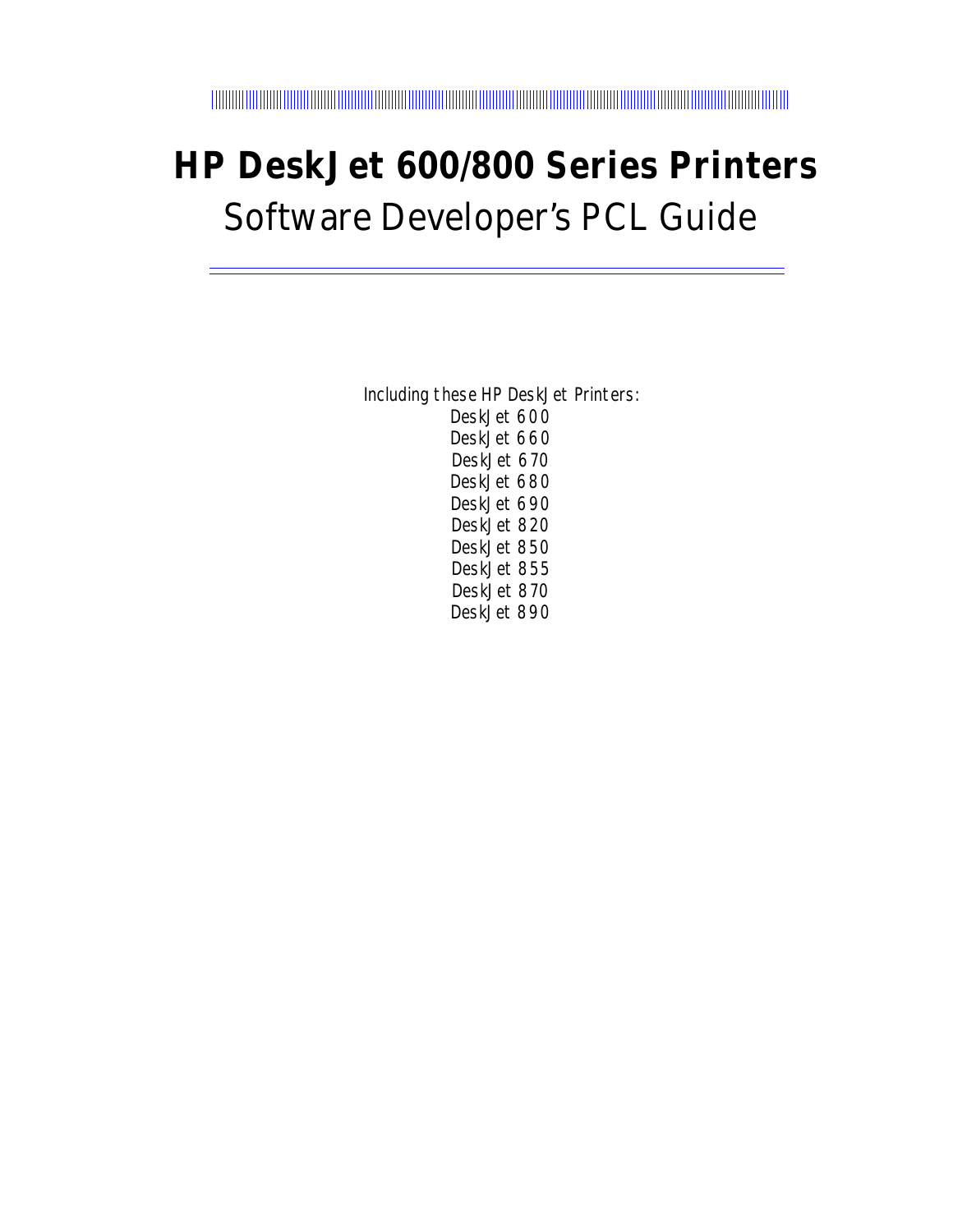## **Notice**

The information contained in this document is subject to change without notice.

### **Hewlett-Packard Makes no warranty of any kind with regard to this material, including, but not limited to, the implied warranties of merchantability and fitness for a particular purpose.**

Hewlett-Packard shall not be liable for errors contained herein or for incidental or consequential damages in connection with the furnishing, performance, or use of this material.

This document may not be photocopied, reproduced, or translated without prior consent of Hewlett-Packard Company.

### *Printing History*

Edition 1 September 1995 Edition 2 March 1996 Edition 3 May 1996 Edition 4 May 1997 Edition 5 October 1997

> © Copyright 1995, 1996, 1997 by Hewlett-Packard Company 1115 S.E. 164th Ave, Vancouver, WA 98684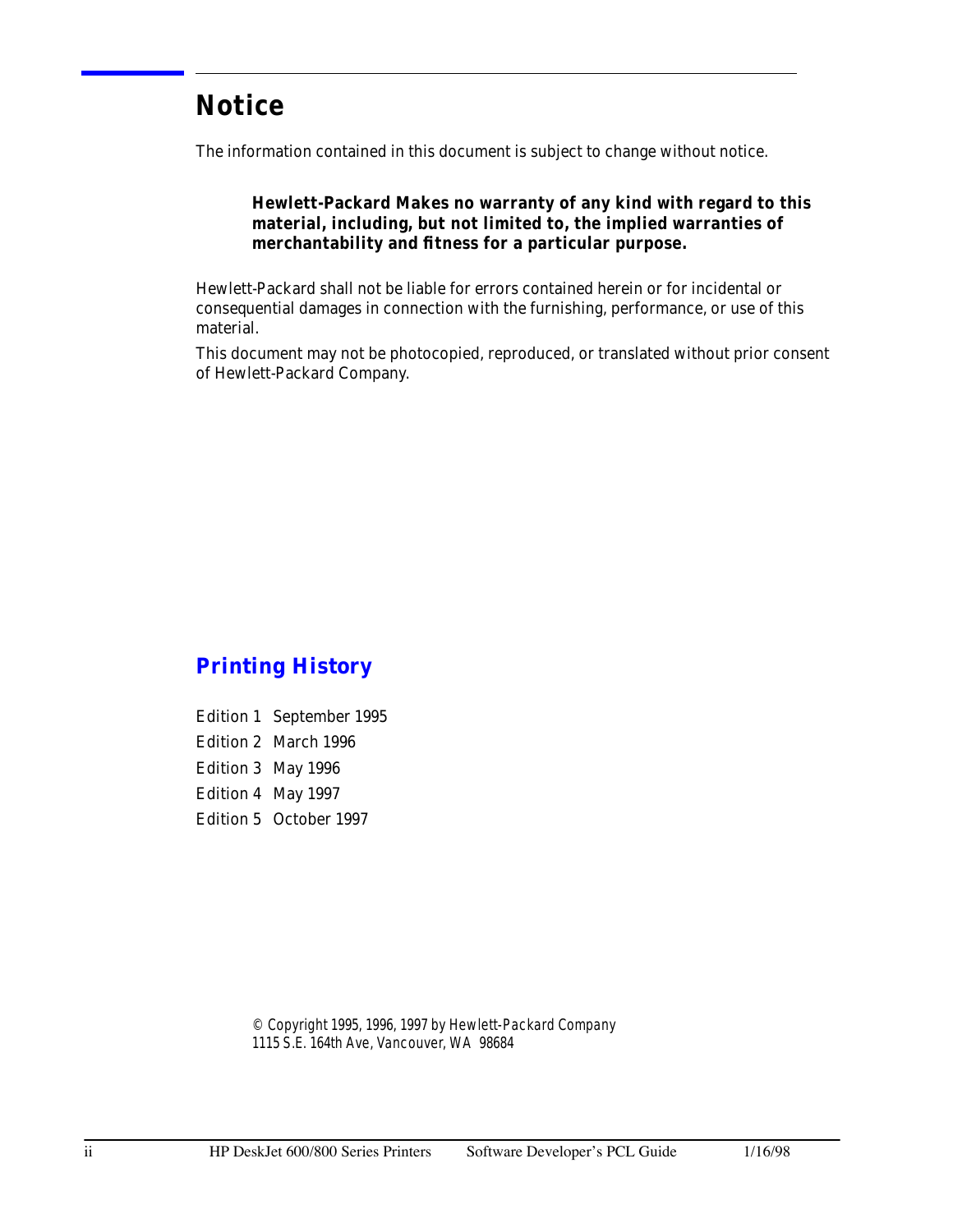## **Preface: About this developer's guide**

Much of the material contained in this guide has been directly extracted from the HP PCL Implementor's Guide, a PCL encyclopedia used for HP-internal development, and which contains proprietary information that prohibits it's distribution outside of Hewlett-Packard. The information extracted from the PCL Implementor's Guide has been edited to remove any proprietary information, and to tailor the content to be as specific to the DeskJet 600 and DeskJet 800 series printers as much as possible. However, because of the nature of the source material, there may be occasional discrepancies between the documented application of a particular command and the actual behavior of the printer. Every possible effort has been made to eliminate or minimize the impact of these discrepancies.

Optical Character Reader (OCR) technology was used to scan much of the material contained in this guide. Proofing, editing, and reformatting was performed on the results. Efforts have been made to ensure the accuracy of, and to remove erroneous OCR artifacts from, the contents. However, should you encounter any errors in this guide, we would appreciate your reporting those errors so we can continue to improve the quality and content of the document. Please e-mail to *isv\_deskjet@vcd.hp.com* or fax to (360) 212-6515 to report any errors found or problems encountered with this material.

Developer information focusing on interfacing Windows™ applications with the Hewlett-Packard DeskJet Printer Driver for Windows is available in a seperate guide, titled "Software Developer's Guide for HP DeskJet printer drivers". Those guides are available through the HP Peripherals Developers program mentioned on the inside front cover of this guide.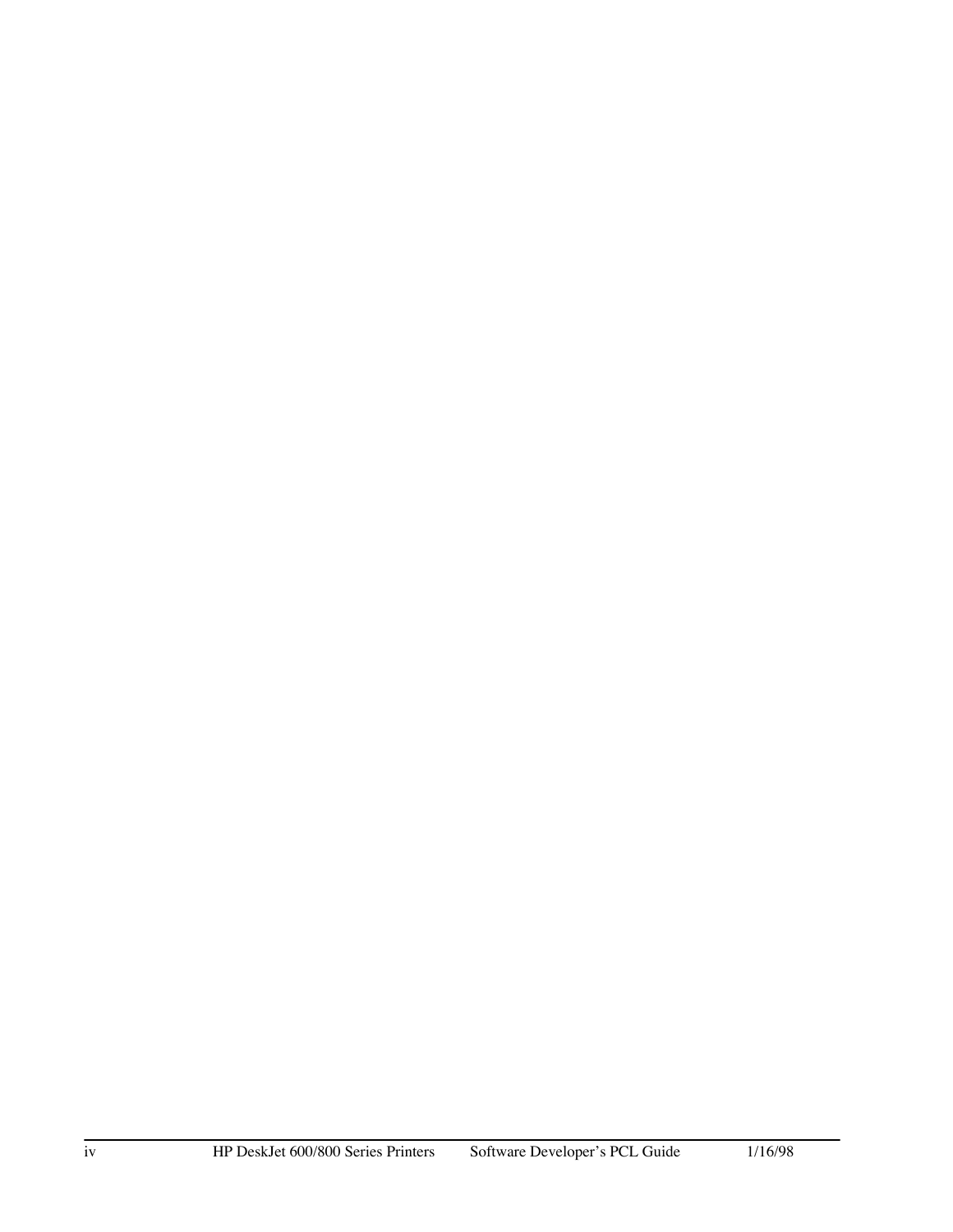| DeskJet 890C (incl. 890Cxi, 890Cse) 1           |  |
|-------------------------------------------------|--|
| DeskJet 720C (incl. 720Cxi, 720Cse) 1           |  |
| DeskJet 670C (incl. 670Cxi, 670Cse) 2           |  |
|                                                 |  |
| DeskJet 890C printers (incl. 890Cxi, 890Cse) 2  |  |
| Memory 2                                        |  |
| Fonts <sub>2</sub>                              |  |
| DeskJet 800 Series Font Compatibility Issues 3  |  |
| <b>Merged Text and Graphics 4</b>               |  |
|                                                 |  |
| Overview 5                                      |  |
| <b>Connector 5</b>                              |  |
| 1284-B Parallel Interface Signal Descriptions 5 |  |
|                                                 |  |
|                                                 |  |
|                                                 |  |
| Font Storage and Rendering 7                    |  |
| <b>Fixed-Width Font Transformations 7</b>       |  |
| <b>Proportional Font Transformations 8</b>      |  |
| <b>Algorithmic Emboldening 8</b>                |  |
| <b>Font Download Support 8</b>                  |  |
|                                                 |  |
|                                                 |  |
|                                                 |  |
|                                                 |  |
|                                                 |  |
|                                                 |  |
|                                                 |  |
|                                                 |  |
|                                                 |  |
|                                                 |  |
|                                                 |  |
|                                                 |  |
|                                                 |  |
|                                                 |  |
| <b>Print Modes 12</b>                           |  |
| <b>Text Enhancements 14</b>                     |  |
|                                                 |  |
| <b>Printer Control 17</b>                       |  |
| <b>Printer Diagnostics 21</b>                   |  |
|                                                 |  |
|                                                 |  |
|                                                 |  |
|                                                 |  |
| Font Selection by Attribute 36                  |  |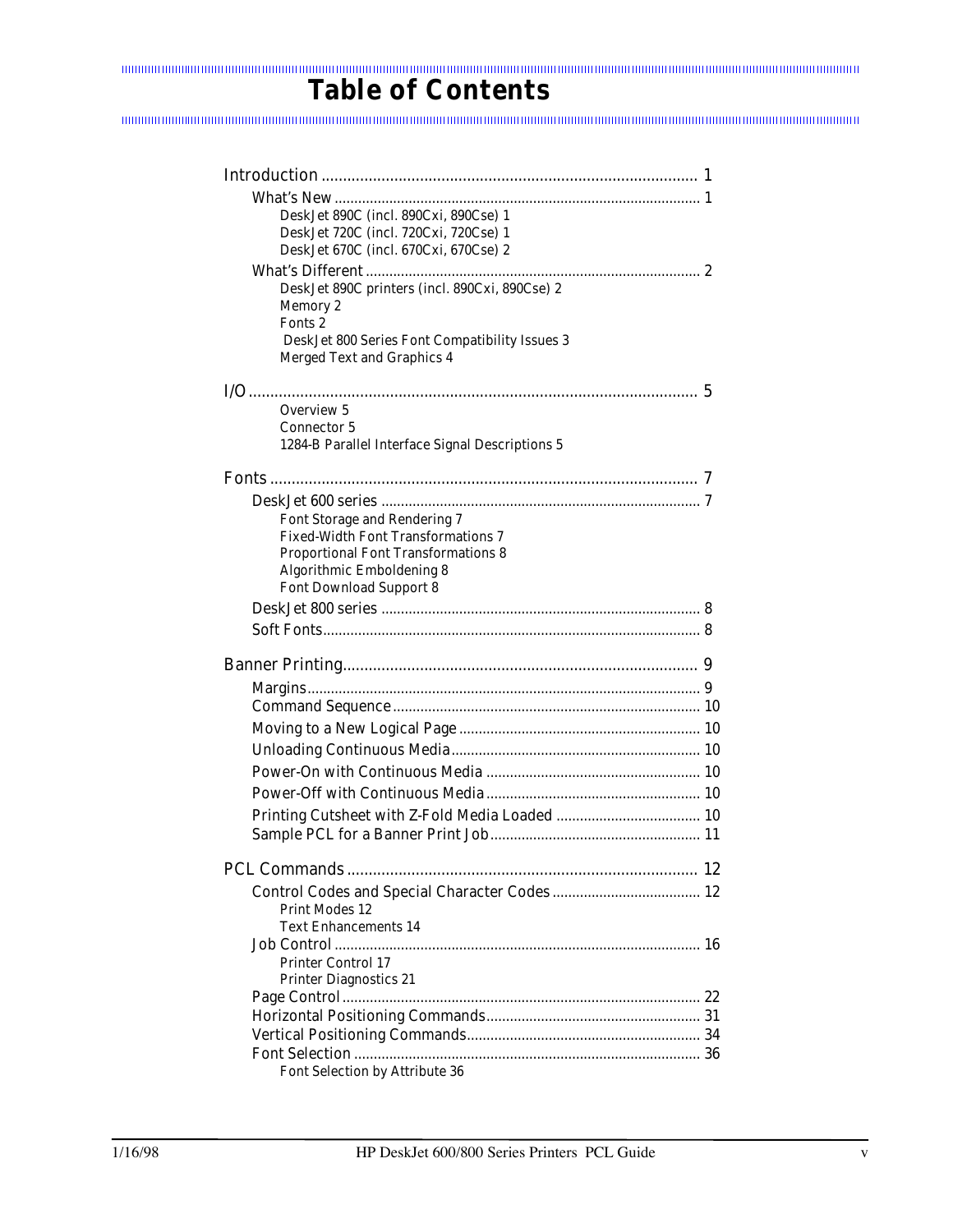| The Font ID 46<br>The Font Definition 46                                                |  |
|-----------------------------------------------------------------------------------------|--|
| <b>Raster Mode 49</b><br><b>Raster Data Transfer 53</b><br><b>Raster Compression 55</b> |  |
| Simple Color Mode 61<br>Foreground Color 63                                             |  |
|                                                                                         |  |
|                                                                                         |  |
|                                                                                         |  |
|                                                                                         |  |
|                                                                                         |  |
| Resolution-Specified Bitmap Font Definition (format 20)  86                             |  |
| X Resolution (UINT16) 96<br>Y Resolution (UINT16) 96                                    |  |
| Style (UINT32) 97<br>Stroke Weight (UINT32) 97<br>Sizing (UINT16) 98                    |  |
| Full-Width-Space Character Code (UINT16) 98<br>Half-Width-Space Character Code 98       |  |
|                                                                                         |  |
|                                                                                         |  |
|                                                                                         |  |
|                                                                                         |  |
|                                                                                         |  |
|                                                                                         |  |
|                                                                                         |  |
|                                                                                         |  |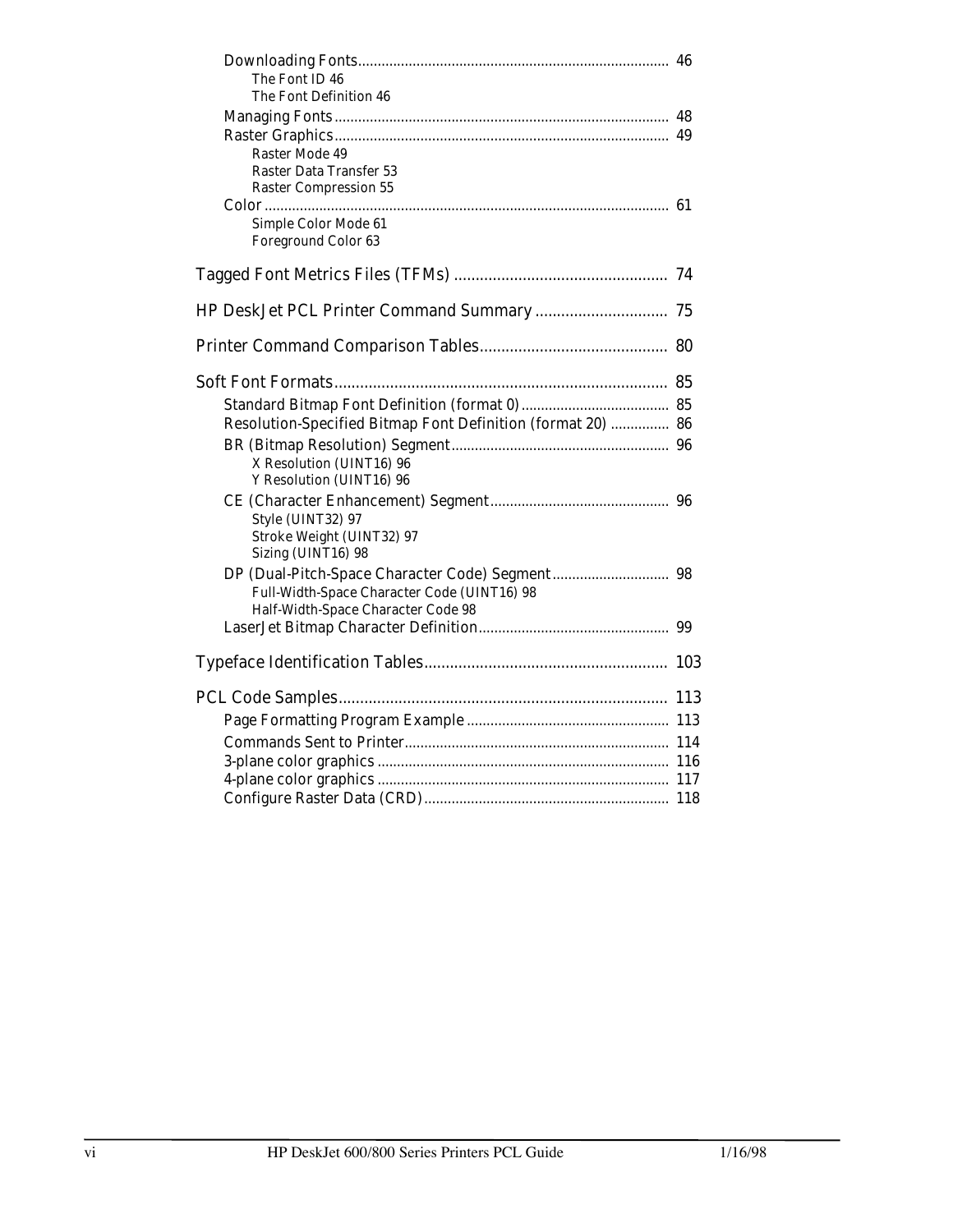## **Escape Sequences**

| Media Source                     | $\mathsf{Esc}\&\ell\#H$<br>9                                                                          |
|----------------------------------|-------------------------------------------------------------------------------------------------------|
| Escape                           |                                                                                                       |
| Transparent Data Mode            |                                                                                                       |
| Display Functions Mode ON        | 13                                                                                                    |
| Display Functions Mode OFF       |                                                                                                       |
| Enable Underline                 |                                                                                                       |
| Disable Underline                |                                                                                                       |
| Line Termination                 | $Esc & k#G \dots 15$                                                                                  |
| End-of-Line Wrap                 |                                                                                                       |
| Reset                            | 16                                                                                                    |
| Gray Balance                     | -17                                                                                                   |
| <b>DryTimer</b>                  |                                                                                                       |
| Raster Graphics Quality          | $\mathsf{Esc} * \mathsf{r} \# \mathsf{Q} \dots \dots \dots \dots \dots \dots \dots \dots \dots$<br>19 |
| <b>Mechanical Print Quality</b>  | Esc $*$ o $#Q$ (also known as Shingling). 19                                                          |
| <b>Print Quality</b>             | $Esc*o#m/M.$<br>20                                                                                    |
| Media Type                       | $\mathsf{Esc} \& \ell \# \mathsf{M} \dots \dots \dots \dots \dots \dots \dots \dots \dots$<br>21      |
| Page Length                      |                                                                                                       |
| Page Size                        |                                                                                                       |
| Media Source                     |                                                                                                       |
| Orientation                      |                                                                                                       |
| Character Motion Index (CMI)     | Esc & k # H (also known as HMI) 26                                                                    |
| Line Motion Index (LMI)          | Esc & $\ell$ # C (also known as VMI)<br>26                                                            |
| Line Spacing                     |                                                                                                       |
| <b>Clear Horizontal Margins</b>  | Esc 927                                                                                               |
| Left Margin                      |                                                                                                       |
| <b>Right Margin</b>              |                                                                                                       |
| <b>Top Margin</b>                |                                                                                                       |
| <b>Text Length</b>               |                                                                                                       |
| Perforation Skip Mode            |                                                                                                       |
| Backspace                        |                                                                                                       |
| Carriage Return                  |                                                                                                       |
| Space                            |                                                                                                       |
| Linefeed                         |                                                                                                       |
| Formfeed                         |                                                                                                       |
| Horizontal Tab                   |                                                                                                       |
| Move CAP Horizontal (Decipoints) |                                                                                                       |
| Move CAP Horizontal (Columns)    |                                                                                                       |
| Move CAP Horizontal (PCL Units)  |                                                                                                       |
| Move CAP Vertical (Rows)         |                                                                                                       |
| Move CAP Vertical (Decipoints)   |                                                                                                       |
| Move CAP Vertical (PCL Units)    |                                                                                                       |
| Font Symbol Set (Primary)        | Esc (ID                                                                                               |
| Font Symbol Set (Secondary)      | 36                                                                                                    |
| Font Spacing (Primary)           | Esc $(s \# P)$                                                                                        |
| Font Spacing (Secondary)         | 39                                                                                                    |
| Font Pitch (Primary)             | Esc $(s \# H)$                                                                                        |
| Font Pitch (Secondary)           |                                                                                                       |
| Font Height (Primary)            | Esc $(s \# V)$                                                                                        |
| Font Height (Secondary)          | 40                                                                                                    |
| Font Style (Primary)             | Esc $(s \# S)$                                                                                        |
| Font Style (Secondary)           | 41                                                                                                    |
| Font Stroke Weight (Primary)     | Esc $(s#B)$                                                                                           |
| Font Stroke Weight (Secondary)   |                                                                                                       |
| Font Typeface (Primary)          | Esc $(s#T)$                                                                                           |
| Font Typeface (Secondary)        |                                                                                                       |
| Font Quality (Primary)           | Esc $(s \# Q)$                                                                                        |
| Font Quality (Secondary)         |                                                                                                       |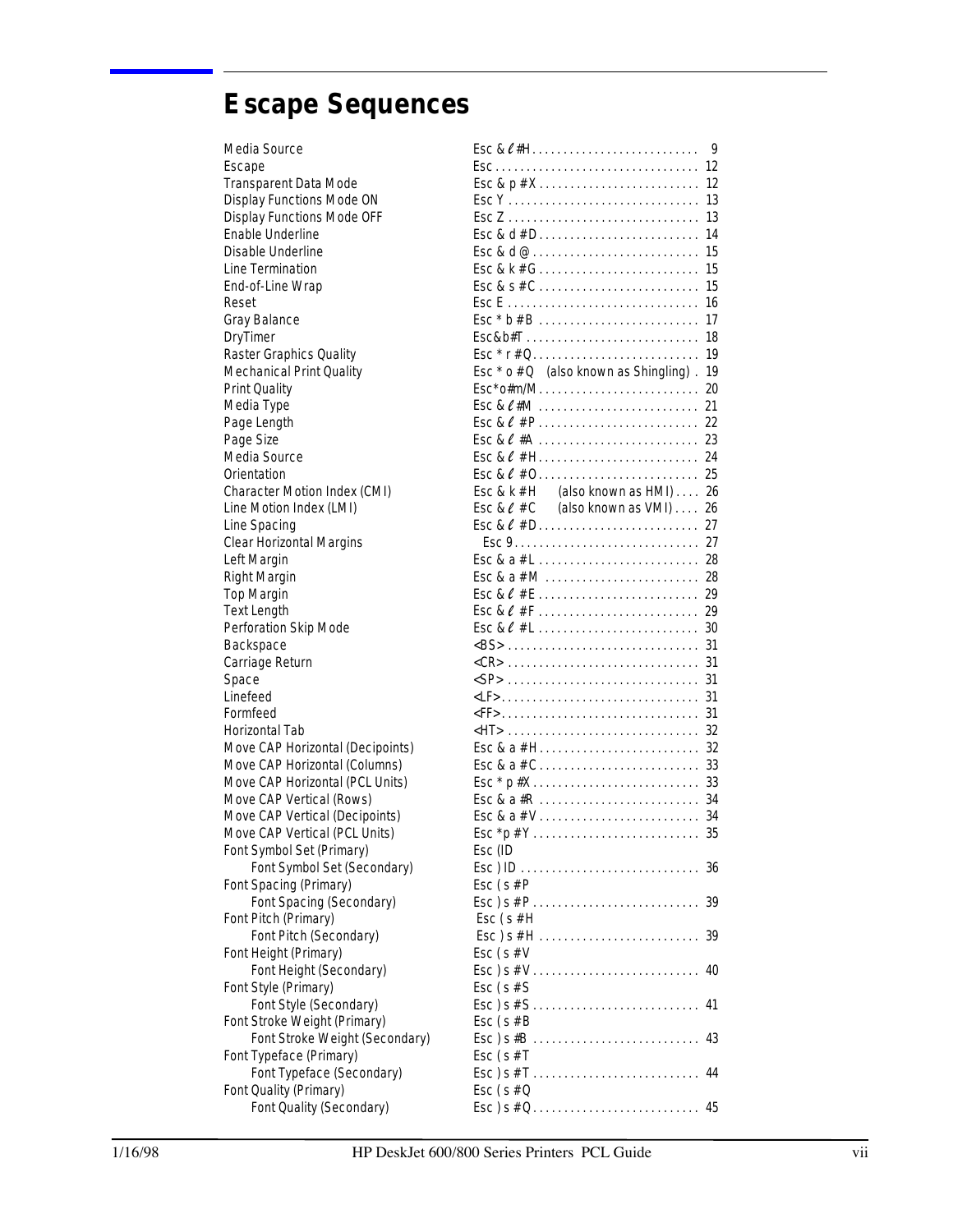| Esc $f \# X$                                                                                                   |
|----------------------------------------------------------------------------------------------------------------|
|                                                                                                                |
| $\mathsf{Esc} * \mathsf{c} \# \mathsf{D} \ldots \ldots \ldots \ldots \ldots \ldots \ldots \ldots \ldots \ 46$  |
| $\text{Esc}$ ) s # W [font definition] 46                                                                      |
| $\mathsf{Esc}^* \mathsf{c} \# \mathsf{E} \ldots \ldots \ldots \ldots \ldots \ldots \ldots \ldots 47$           |
| Esc (s # W[Character Definition] 48                                                                            |
|                                                                                                                |
|                                                                                                                |
| $\mathsf{Esc} \cdot \mathsf{r} \mathsf{C} \ldots \ldots \ldots \ldots \ldots \ldots \ldots \ldots \mathsf{50}$ |
|                                                                                                                |
| $Esc * r # S       51$                                                                                         |
|                                                                                                                |
|                                                                                                                |
|                                                                                                                |
|                                                                                                                |
|                                                                                                                |
|                                                                                                                |
| $Esc * v # S $                                                                                                 |
|                                                                                                                |
|                                                                                                                |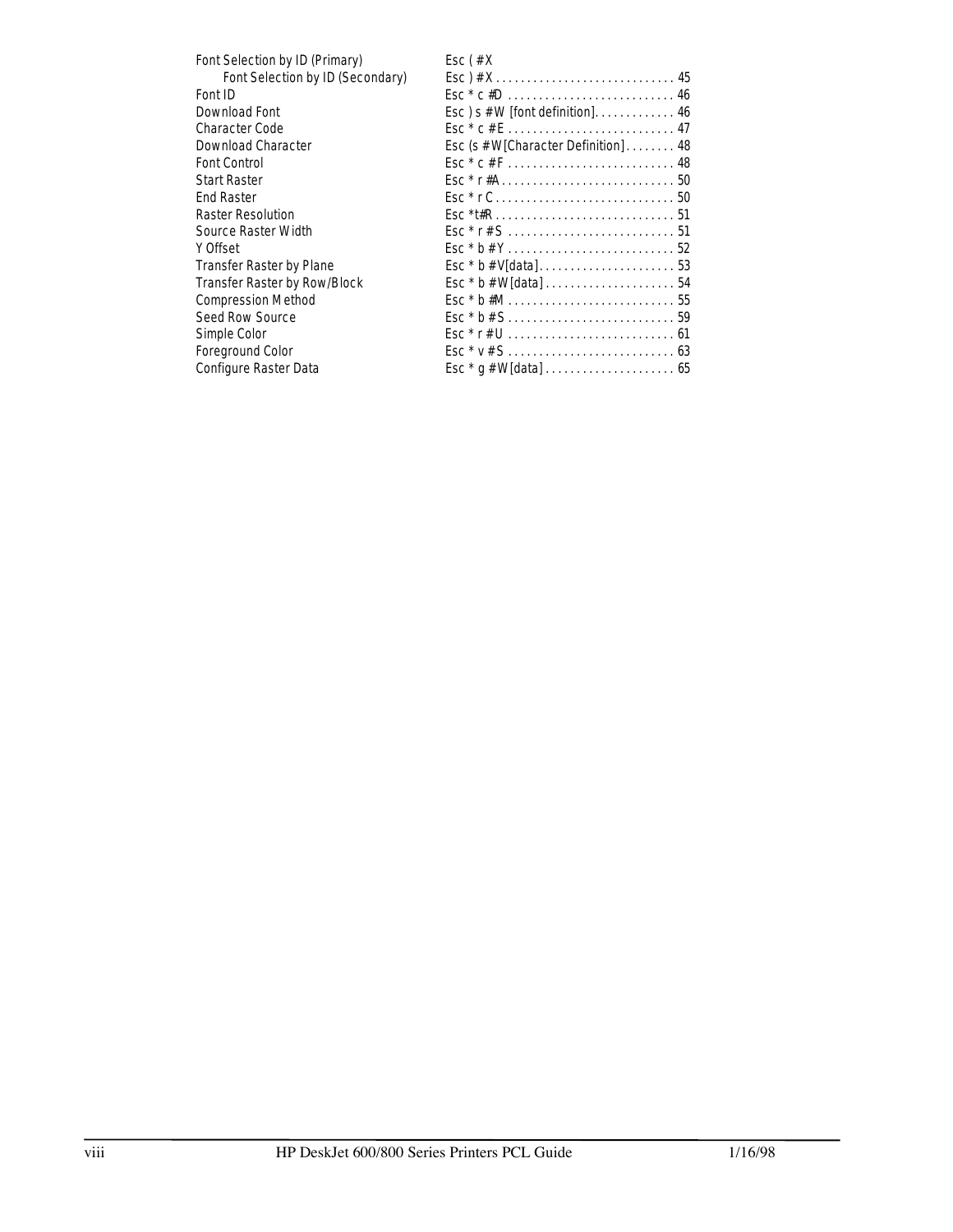## **Introduction**

This guide represents a remodeling of the previous PCL guides for the DeskJet 600 and 800 series printers offered to members of the HP Peripherals Developer Program. Where we previously offered a separate PCL guide for each printer series, we have reduced redundancy by combining material from each guide into a single document. Any differences that exist between the printer series for any given command or function have been delineated.

The presentation of the material in this guide assumes a familiarity with Hewlett-Packard's Printer Control Language (PCL). The command descriptions that follow contain only the essential information regarding each particular command. If you are new to PCL programming and require introductory material, please contact a technical support provider listed in your HP Peripherals Developer Program Handbook.

The following sections include important issues to keep in mind during the development of PCL programming for DeskJet 600 and 800 series printers. The information provided here is intended to emphasize new printer models and their particular features, points of change between various printer models, and points of potential problems or conflict.

### *What's New*

Fall 1997 brings the introduction of two new DeskJet printers from Hewlett-Packard's Vancouver Division. These include the DeskJet 720C printers, which are the follow-on product to the DeskJet 820C, and the DeskJet 890C, which follows the DeskJet 870C.

### *DeskJet 890C (incl. 890Cxi, 890Cse)*

The HP DeskJet 890 printers are the latest addition to the HP DeskJet 800 series printers. The DeskJet 890 printers provide significant improvements in print speed for both color and black printing. A new color print cartridge provides a dramatic increase in color image print quality. Two new photo image print media are supported by the printers, superseding the HP Premium Glossy Paper print media.

### *DeskJet 720C (incl. 720Cxi, 720Cse)*

The HP DeskJet 720 printers comprise the follow-on printers for the HP DeskJet 820. Like the DeskJet 820, the DeskJet 720 is designed to function as a Windows-only printer, while operating in conjunction with the *HP DeskJet 720 Printer Driver for Windows*. The HP Printer driver has assumed the task of processing most of the data stream in place of firmware onboard the printer. This added processing load requires the host be a moderately powerful PC. As has been the case with the DeskJet 820, developers may experience a higher number of support requests from customers with DeskJet 720 printers running on a low-powered PC, who complain of poor printer and/or host performance. Adequate free space on the hard disk is also essential. Processing a 64K graphics image can, in some extreme cases, generate up to 20mb of temporary files. Larger and highly complex graphics images can require up to 200 MB of free hard disk.

Like the DeskJet 820 printer, the DeskJet 720 does not accept PCL. Bypassing the HP printer driver and writing a data stream directly to the printer port will fail to produce a valid print job. The HP DeskJet 720 Printer Driver for Windows processes the printer data stream written by a Window's application and sends the DeskJet 720 a string of unique commands. The format and protocol of that data stream are HP Proprietary.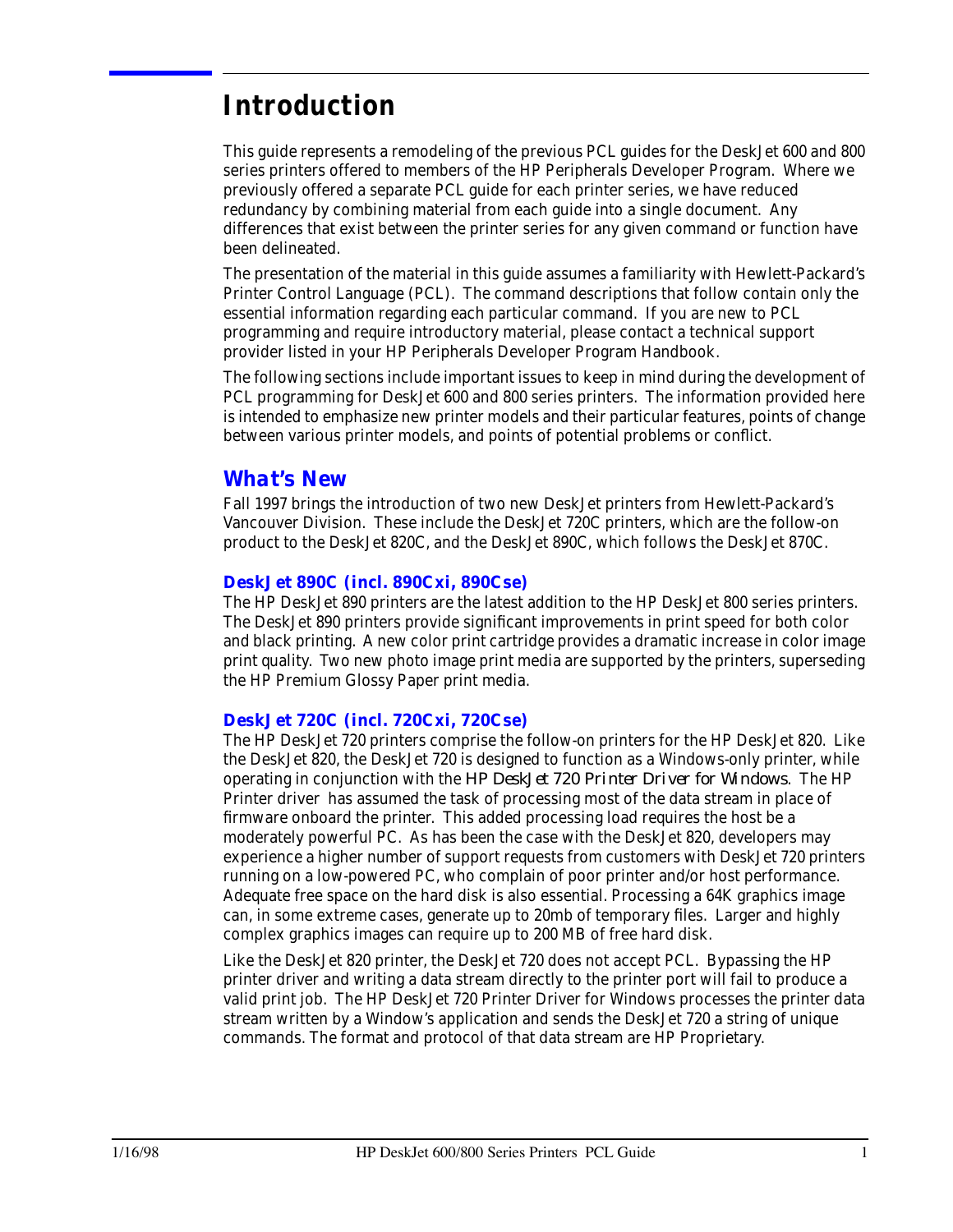### *DeskJet 670C (incl. 670Cxi, 670Cse)*

The HP DeskJet 670 printers, which introduced in the Spring of '97, present the familiar DeskJet 660 with upgraded printer firmware. Faster, and with superior print quality, the DeskJet 670 printers are programmatically identical to the DeskJet 660C.

### *What's Different*

The following section describes areas where DeskJet 600 and 800 series printers vary in behavior or characteristics from previous DeskJet printers, or from one another.

### *DeskJet 890C printers (incl. 890Cxi, 890Cse)*

The DeskJet 850C and 870C platforms supported a 36-pin 1284-B parallel connector for PC hosts *and* an RS-422 serial connector for Macintosh hosts. The DeskJet 890C will *not* provide the RS-422 serial connector for Macintosh hosts. Neither will there be a Macintosh-specific version of the product.

Like the DeskJet 870C, the DeskJet 890C will *not* accept soft font downloads.

The DeskJet 890 printers replace support for HP Premium Glossy Paper with two new photo print media. Support for a new heavy duty plain paper is added as well. These new media are selectable with the **Media Type** PCL command

### *Memory*

As with the DeskJet 870, the DOS print buffer in the DeskJet 890 was reduced from 370 KB (found in the DeskJet 850/855) to 255 KB, in order to provide system resources for other essential processes within the printer firmware. The reduction imposes a throughput reduction of up to 20% in Best mode for non-Windows operating environments (such as DOS).

### *Fonts*

The following are font features that the DeskJet 800 series printers implement differently than previous DeskJets/DeskWriters.

- The DeskJet 800 series printers do not contain on-board bitmapped fonts. All builtin fonts are scalable typeface fonts, which are scaled to any requested point size by the font scaling technology included in the printer's firmware. The TFM (Tagged Font Metrics) files that accompany this Software Developers Guide are required to properly utilize the DeskJet series font scaling technology system. The DeskJet 800 Series printers are the first Vancouver product to support scalable fonts in hardware - in both Intellifont and TrueType format. Resolution Enhancement technology (REt) improves quality of draft print modes with minimal performance degradation. In addition, the DeskJet 800 Series printers support several new symbol sets for broader localization potential.
- The DeskJet 800 Series printers do not support asymmetrical, fixed-pitch fonts. These are fonts that are fat and squashed, such as Courier 6 point, 10 pitch, or tall and skinny, such as Letter Gothic 24 point, 24 pitch.
- The DeskJet 800 Series printers do not support algorithmic font enhancements (bold and half-height).
- The DeskJet 800 Series printers do not support double underlining.
- The DeskJet 850C and 855C printers support the LaserJet 4 version of the typeface word in the PCL Font Typeface (Primary) and Font Typeface (Secondary) commands, rather than the DeskJet 500/ LaserJet 3 version supported in earlier DeskJets.
- The DeskJet 870C and 890C printers *do not* support soft font downloads
- The DeskJet 870 and DeskJet 890 have reduced font buffers. HP testing found no measurable performance degradation related to this reduction.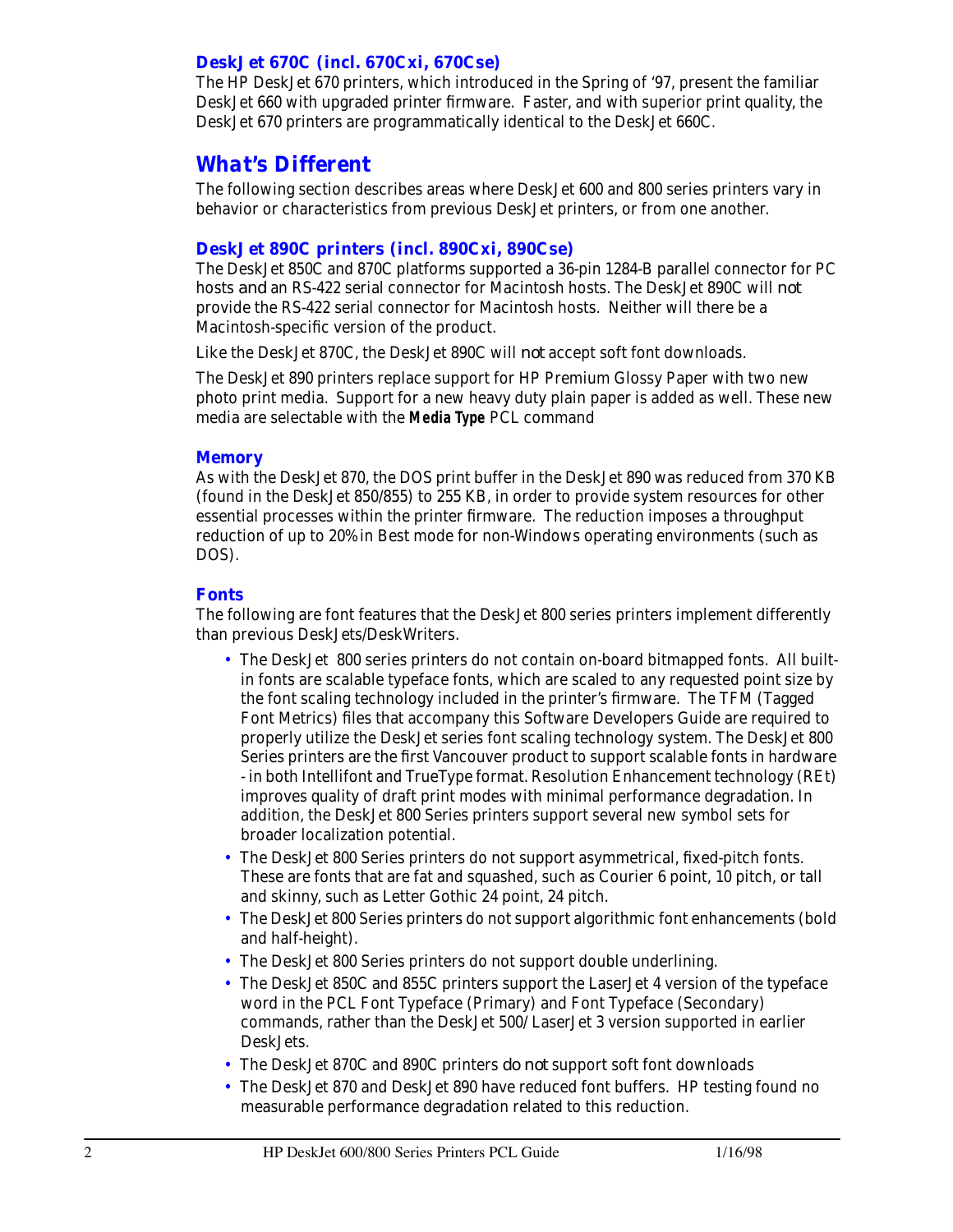### *DeskJet 800 Series Font Compatibility Issues*

Although a goal of the DeskJet 800 Series firmware development effort is to make font selection as much like the DeskJet 500 series printer series as possible, there could be instances when the two printers will produce different font sizes in response to the same font request from the host application. This is because the DeskJet 800 series printers have scalable font technology and DJ 500 series does not. For example, if an application requests 13-point CG Times, the 550C will print 12-point CG Times, since PCL provides the closest matching point size when a font is requested, and 12 point is the closest size the DJ 550C has to 13-point CG Times. The DeskJet 850C on the other hand, because of its scalable font technology, will print 13-point CG Times as requested. This should not be a problem for most applications, since they know what point sizes the 550C has and will request only those sizes. However, failing to account for this difference may impact line breaks.

The DeskJet 800 series printers will not do algorithmic emboldening. They will, however, have resident bold versions of the fonts in the DJ 550/560C (i.e., Courier, Letter Gothic, and CG Times). Unfortunately, the algorithm used for emboldening in previous DeskJet's is not compatible with the defined bold font typefaces. Thus, there will be some escapement differences in the bold versions of these fonts between the DeskJet 800 series and previous DeskJet printers. Since, in most cases, the DeskJet 800 series fonts will have slightly smaller (1 pixel) sizes than DeskJet 500 series fonts, the line breaks should not be seriously affected. However, right justification may be more greatly impacted.

Another area of font incompatibility between DeskJet 600/800 series printers and previous DeskJets is in underlining. the older DeskJets provided a double underline, which was supported by the DeskJet bitmap font definitions. Double underlining is not supported in the LaserJet bitmap definition that the DeskJet 600/800 series printers use. In addition, DeskJet bitmap fonts had an underline thickness defined, and the DeskJet's used this value to render the underline. LaserJets do not use the underline value; they use a standard 1/100" underline. In fact, LaserJet fonts do not even provide underline information. When presented with a font that does not provide an underline thickness, the DeskJet 600/800 series printers will use the LaserJet default of 1/100".

The original DeskJet included a Times Roman-like font. Due to external circumstances, this font was removed from subsequent DeskJet models, however, spacings for this font were maintained (utilizing CG Times glyphs). The DeskJet 600/800 series printers do not carry these spacings.

Previous DeskJets carried CG Times in 10-, 12-, and 14-point sizes and then algorithmically halved them to get 5, 6, and 7 point. However, the algorithm used was not linear. Since the DeskJet 800 series printers will generate these fonts using linear, scalable technology, the spacings for 5-, 6-, and 7-point CG Times will be different from previous DeskJet's.

DeskJet 600/800 series printers will be using the LaserJet 4 Typeface definition instead of the DeskJet 500/LaserJet 3 definition. Both definitions have been defined such that exact matches are not affected; it is only the backup matching algorithm that is affected. The typeface numbers for some of the DeskJet 600/800 series printers' typefaces are different than LaserJet's numbers for the same typefaces. This is because the DeskJet licensing vendors are different than LaserJet's, causing the upper vendor-identification bits to be different. The result is that PCL files geared toward LaserJets should print the same typefaces on both the LaserJet and the DeskJet 600/800 series printers. However, PCL geared towards the DeskJet 600/800 series printers may result in different typeface choices on a LaserJet than on the DeskJet.

### *NOTE*

The DeskJet 870C and DeskJet 890C printers *do not* accept soft font downloads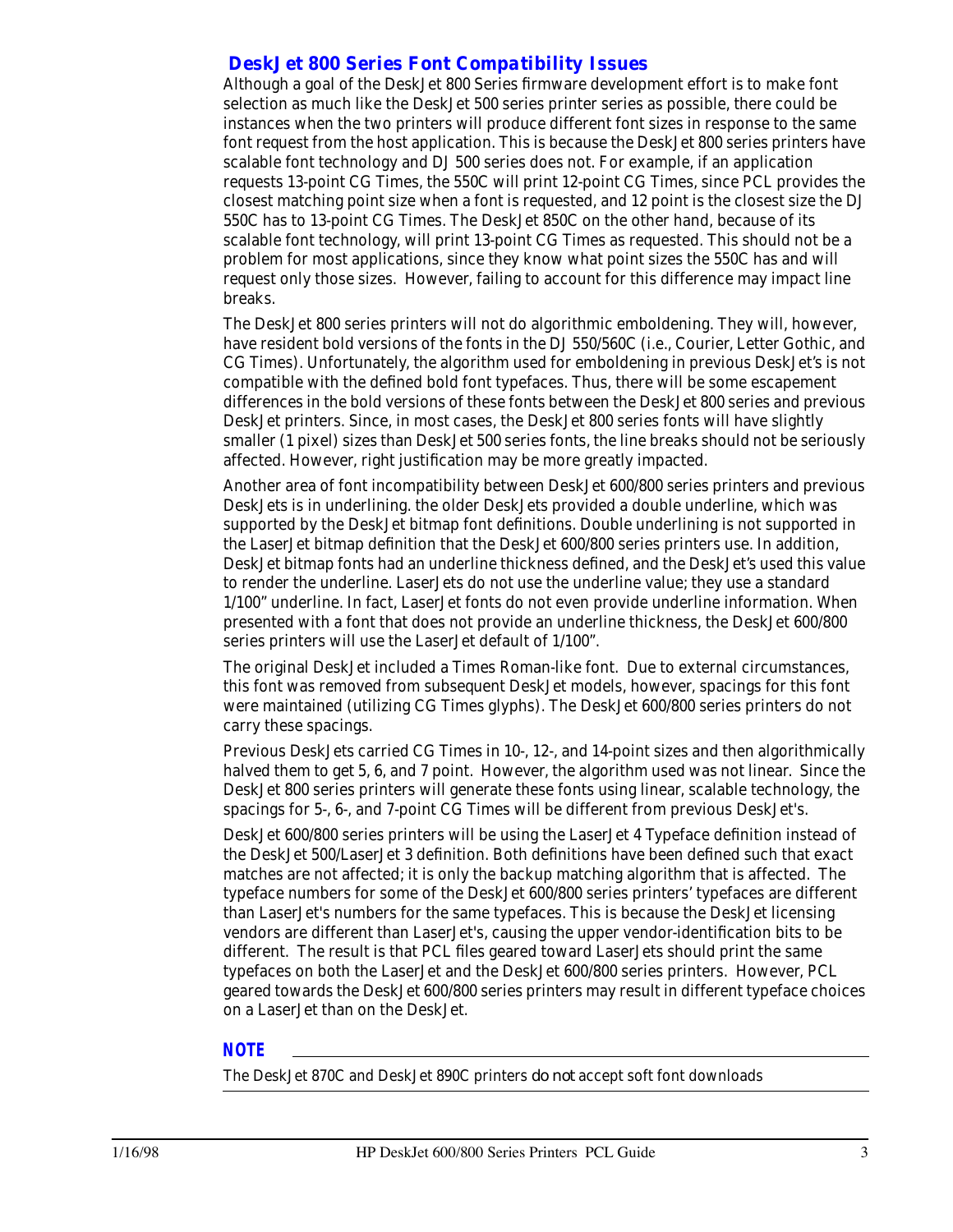### *Merged Text and Graphics*

The process for merging text and graphics with the HP DeskJet 600/800 series printers in both portrait and landscape orientation is the same as the landscape orientation method for the DeskJet 520, 540, 550C, and 560C printers, described in the **DeskJet 500 Series Technical Reference Guide**. The DeskJet 600/800 series printers are capable of buffering an entire page of text in either portrait or landscape orientation. This capability dramatically simplifies the procedure for merging text and graphics.

As with the landscape orientation method for the DeskJet 520, 540, 550C, and 560C printers, when merging text and graphics for the DeskJet 600/800 series printers, the text for the entire page is first sent to the printer (without a **Form Feed** command), where it is stored in the printer's formatting buffer. Following the transmission of the text, the CAP is moved to the graphics starting position with cursor positioning commands. The graphics data for the page is then sent to the printer, and the page is printed as the graphics data is processed by the printer firmware.

It is important to note that once graphics data has been received for any particular raster row on the page, no text can be printed at that or any earlier position. You should not attempt to alter this procedure, for instance by sending a partial page of text, a partial page of graphics, then resuming with text transmission. Even if you do not violate the rule of sending text for a line (or preceding a line) where graphics data has been received, attempting to intermix the transmission of text and graphics data for a given page will render unpredictable results. Send *all* text for an entire page, then send *all* graphics data.

Follow the last of the graphics data with a **Form Feed** command, which will cause any remaining text data for the page to be printed, then proceed to the next page.

#### *NOTE*

If you are modifying an existing DeskJet 500 series printer driver, which has correctly implemented the merging of text and graphics in the past, and wish to include other features for the HP DeskJet 600 and 800 series printers, you *need not* re-write your old driver. Add support for the new features to existing code, being careful to consider the impact of old, obsoleted commands. However, if you are just beginning development, or you intend to *add* merged text and graphics capabilities for the DeskJet 600 and 800 series printers, you should begin with the algorithm provided above.

Be aware that highly complex pages, those with numerous font changes or cursor repositioning accompanying dense and complex graphics, may cause overflow condition with the printer buffer. If you encounter this problem, you may be able to remove some of the font or position changes in order to reduce the complexity of the page description.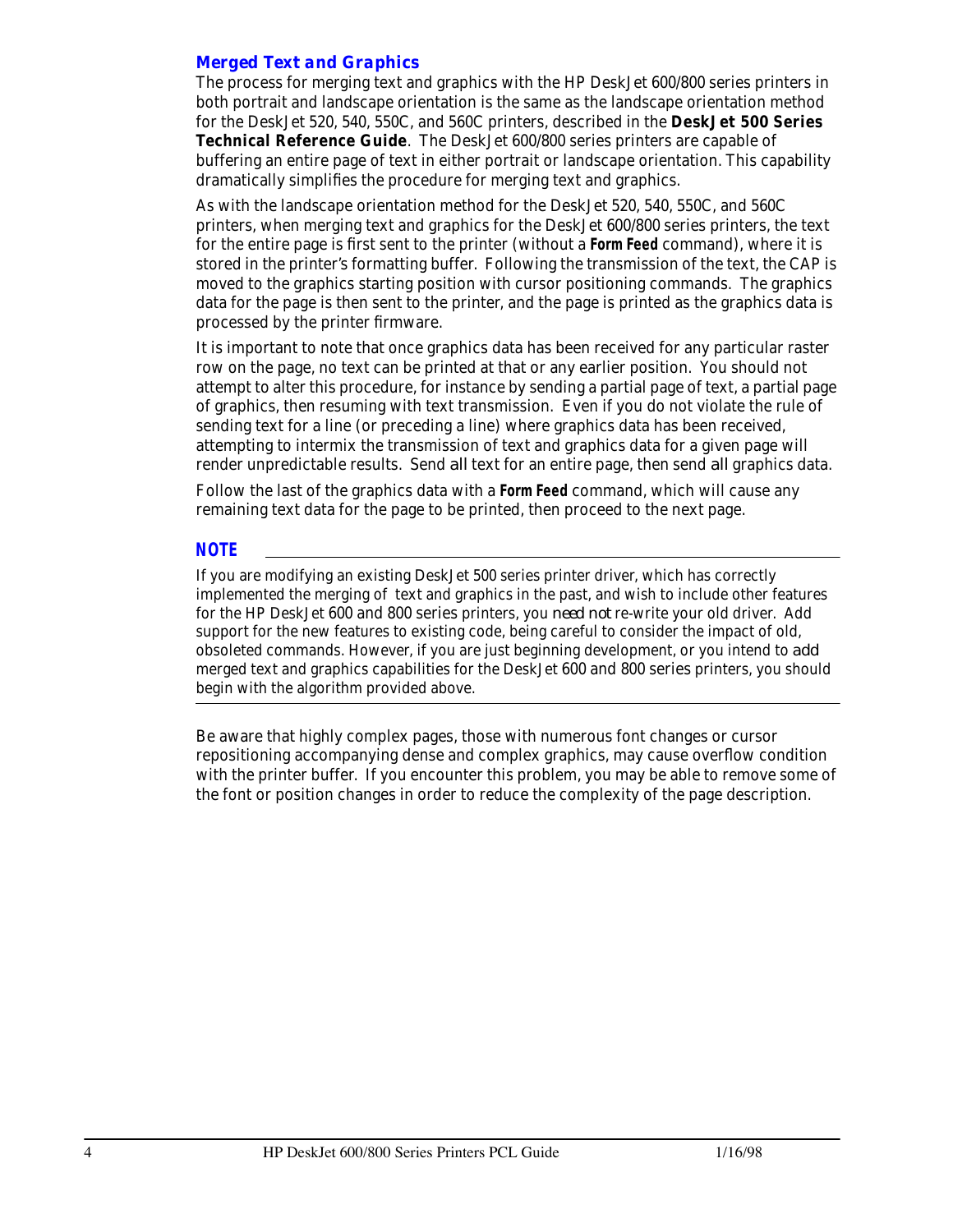## **I/O**

The DeskJet 850C, 855C, and 870C printers contains two I/O connectors to support both PC and Apple Macintosh hosts in a single platform. Only one connector should be used at a time. At power-up, the first connector that senses active incoming data will be dedicated to I/O. The other connector will remain inactive.

The DeskJet 890, and the 600 series printers are equipped with a single I/O port, making them platform-specific. The PC I/O connector for both the DeskJet 600 and 800 series printers is the same.

### *Overview*

The PC I/O connector on the DeskJet 600 and 800 series printers is a 36-pin parallel port. The port will work in normal Centronics mode or can switch to IEEE STD-1284 when prompted. IEEE 1284 contains several reverse-channel protocols (ECP, Nibble, Byte, EPP). The transfer methods supported by the DeskJet 850C printer are Nibble mode, Byte mode, and ECP (Extended Capabilities Port) mode. (Any device that is IEEE-1284 compliant must support at least Nibble Mode.) For more information, see Standard Signaling Method for a Bi-Directional Parallel Interface for Personal Computers.

### *Connector*

The following diagram is the physical drawing for the 1284-B connector, which is the existing 36-pin 0.085 centerline connector frequently used for parallel communication on the peripheral side were the host is a PC-based system.

### *1284-B Parallel Interface Signal Descriptions*

For descriptions of the 1284 signals, see *Standard Signaling Method for a Bi-directional Parallel Peripheral Interface for Personal Computers, IEEE STD 1284 D2.00*. Copyright protection prevents this material from being reproduced herein.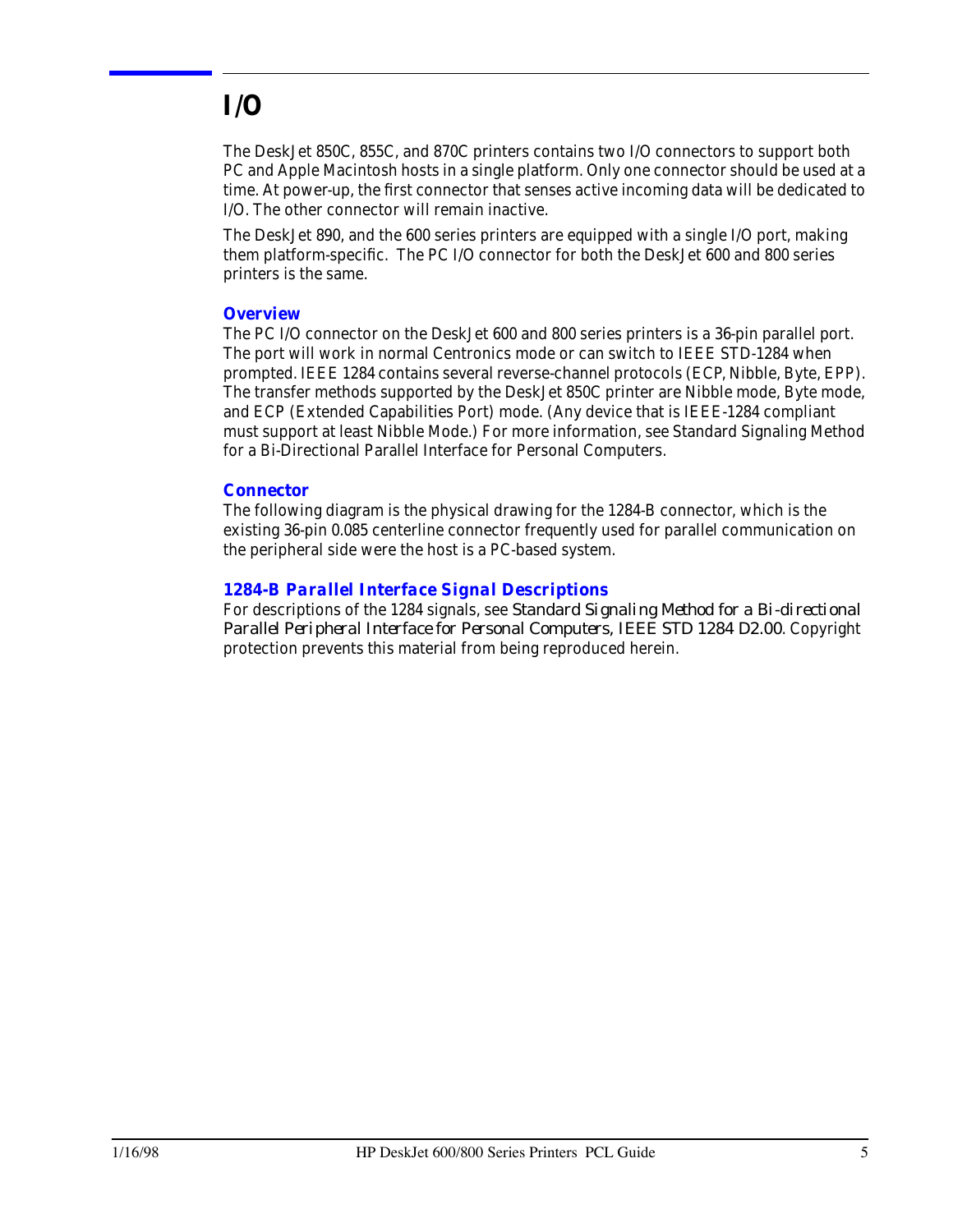

1284-B Connector, Physical Drawing<br>(Receptacle)

The pin numbers and their assigned signal names for the 1284-B connector<br>are given below. Note the abbreviations used in the "Source" column:  $H =$ <br>host,  $P =$  printer, Bi-Dir = bidirec-tional.

| Pin                                   | <b>Source</b>           | Compatible                                | <b>Nibble</b>                        | <b>Byte</b>                  | ECP             |  |  |  |  |  |  |  |  |  |  |
|---------------------------------------|-------------------------|-------------------------------------------|--------------------------------------|------------------------------|-----------------|--|--|--|--|--|--|--|--|--|--|
| 1                                     | $\overline{\mathrm{H}}$ | nStrobe                                   | HostClk                              | HostClk                      | HostClk         |  |  |  |  |  |  |  |  |  |  |
| 2                                     | Bi-Dir                  |                                           |                                      |                              |                 |  |  |  |  |  |  |  |  |  |  |
| $\overline{3}$                        | Bi-Dir                  | Data 1 (Least significant bit)<br>Data 2  |                                      |                              |                 |  |  |  |  |  |  |  |  |  |  |
| 4                                     | Bi-Dir                  | Data 3                                    |                                      |                              |                 |  |  |  |  |  |  |  |  |  |  |
| 5                                     | <b>Bi-Dir</b>           | Data 4                                    |                                      |                              |                 |  |  |  |  |  |  |  |  |  |  |
| 76                                    | <b>Bi-Dir</b>           | Data 5                                    |                                      |                              |                 |  |  |  |  |  |  |  |  |  |  |
| 7                                     | <b>Bi-Dir</b>           | Data 6                                    |                                      |                              |                 |  |  |  |  |  |  |  |  |  |  |
| ह                                     | <b>Bi-Dir</b>           |                                           | Data 7                               |                              |                 |  |  |  |  |  |  |  |  |  |  |
| 9                                     | Bi-Dir                  |                                           | Data 8 (Most significant bit)        |                              |                 |  |  |  |  |  |  |  |  |  |  |
| 10                                    | $\overline{\text{P}}$   | nAck                                      | PtrClk                               | PtrClk                       | PeriphClk       |  |  |  |  |  |  |  |  |  |  |
| $\overline{\mathbf{11}}$              | F                       | <b>Busy</b>                               | PtrBusy                              | PtrBusy                      | PeriphAck       |  |  |  |  |  |  |  |  |  |  |
| $\overline{12}$                       | P                       | pError                                    | <b>AckDataReq</b>                    | AckDataReq                   | nAckReverse     |  |  |  |  |  |  |  |  |  |  |
| $\overline{13}$                       | $\overline{\text{P}}$   | Select                                    | <b>Xflag</b>                         | <b>Xflag</b>                 | <b>Xflag</b>    |  |  |  |  |  |  |  |  |  |  |
| $\overline{14}$                       | Ħ                       | nAutoFd                                   | <b>HostBusy</b>                      | <b>HostBusy</b>              | HostAck         |  |  |  |  |  |  |  |  |  |  |
| 15                                    |                         | Not defined                               |                                      |                              |                 |  |  |  |  |  |  |  |  |  |  |
| $\overline{16}$                       |                         | Logic Ground                              |                                      |                              |                 |  |  |  |  |  |  |  |  |  |  |
| 17                                    |                         |                                           |                                      | <b>Chassis Ground</b>        |                 |  |  |  |  |  |  |  |  |  |  |
| $\overline{18}$                       | P                       |                                           | Peripheral Logic High                |                              |                 |  |  |  |  |  |  |  |  |  |  |
| 19                                    |                         |                                           |                                      | Signal Ground (nStrobe)      |                 |  |  |  |  |  |  |  |  |  |  |
| $\overline{\bm{x}}$                   |                         |                                           | Signal Ground (Data 1)               |                              |                 |  |  |  |  |  |  |  |  |  |  |
| $\overline{21}$                       |                         |                                           | Signal Ground (Data 2)               |                              |                 |  |  |  |  |  |  |  |  |  |  |
| $\overline{\mathcal{D}}$              |                         |                                           | Signal Ground (Data 3)               |                              |                 |  |  |  |  |  |  |  |  |  |  |
| $\overline{\boldsymbol{\mathcal{Z}}}$ |                         |                                           | Signal Ground (Data 4)               |                              |                 |  |  |  |  |  |  |  |  |  |  |
| $\overline{24}$                       |                         |                                           | Signal Ground (Data 5)               |                              |                 |  |  |  |  |  |  |  |  |  |  |
| 25                                    |                         |                                           | Signal Ground (Data 6)               |                              |                 |  |  |  |  |  |  |  |  |  |  |
| $\overline{\mathbf{26}}$              |                         |                                           | Signal Ground (Data 7)               |                              |                 |  |  |  |  |  |  |  |  |  |  |
| 27                                    |                         |                                           | Signal Ground (Data 8)               |                              |                 |  |  |  |  |  |  |  |  |  |  |
| $\overline{\textbf{z}}$               |                         |                                           | Signal Ground (pError, Select, nAck) |                              |                 |  |  |  |  |  |  |  |  |  |  |
| $\overline{\mathcal{D}}$              |                         |                                           |                                      | Signal Ground (Busy, nFault) |                 |  |  |  |  |  |  |  |  |  |  |
| 30                                    |                         | Signal Ground (nAutoFd, nSelectIn, nInit) |                                      |                              |                 |  |  |  |  |  |  |  |  |  |  |
| 31                                    | $\overline{\mathrm{H}}$ | nlnit                                     | nInit                                | nInit                        | nReverseRequest |  |  |  |  |  |  |  |  |  |  |
| 32                                    | $\overline{\mathbf{p}}$ | nFault                                    | nDataAvail                           | nDataAvail                   | nPeriphRequest  |  |  |  |  |  |  |  |  |  |  |
| 33                                    |                         | Not defined                               |                                      |                              |                 |  |  |  |  |  |  |  |  |  |  |
| 34                                    |                         |                                           |                                      | Not defined                  |                 |  |  |  |  |  |  |  |  |  |  |
| 35                                    |                         |                                           |                                      | Not defined                  |                 |  |  |  |  |  |  |  |  |  |  |
| 36                                    | $\overline{\mathrm{H}}$ | nSelectIn                                 | 1284 Active                          | 1284 Active                  | 1284 Active     |  |  |  |  |  |  |  |  |  |  |

For a detailed description of the interface signals, see Section 5, "Interface Signals," in IEEE Standard 1284-19XX.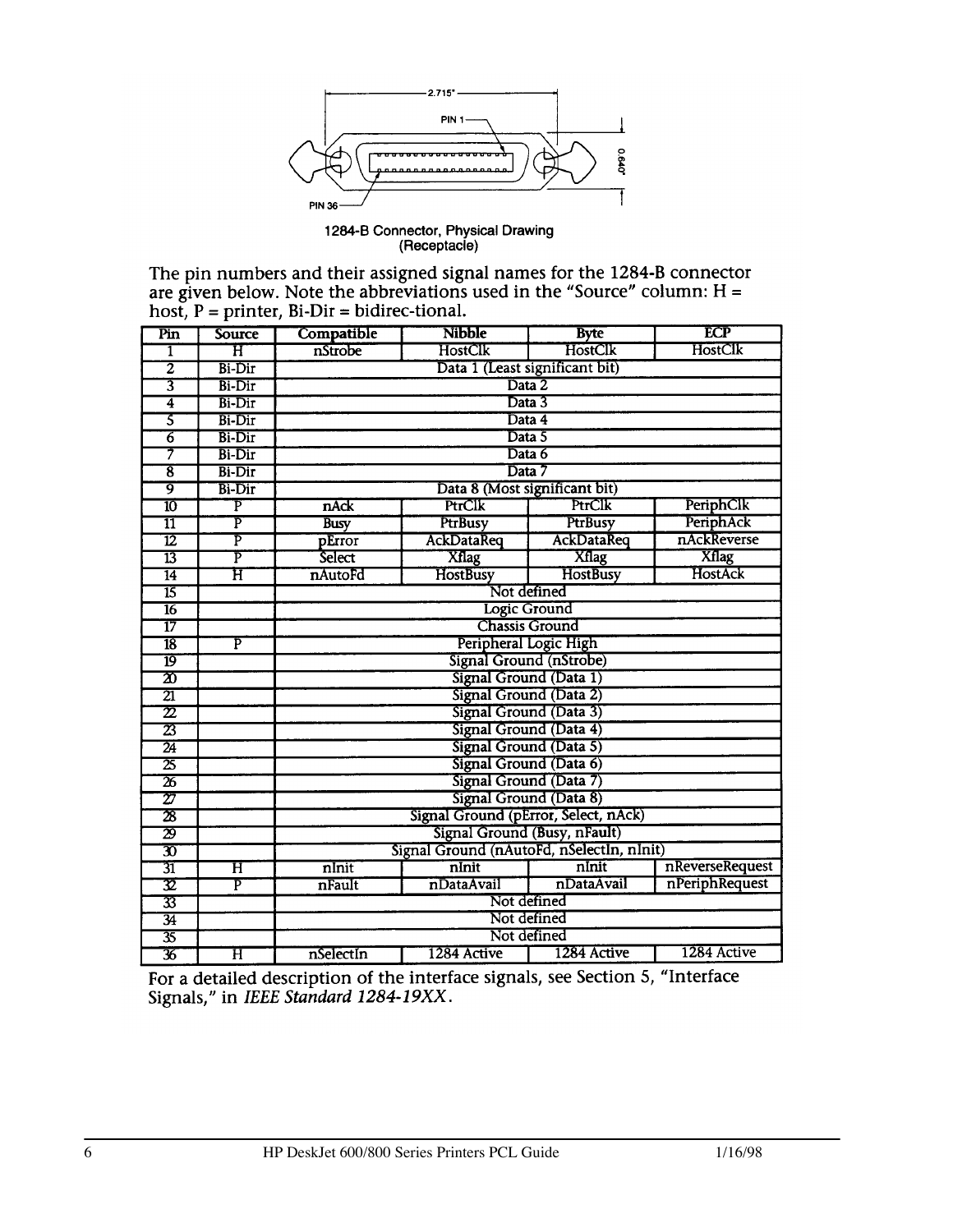## **Fonts**

The DeskJet series printers each provide an assortment of built-in fonts, either in the form of discrete bitmap fonts, or in the form of scalable typefaces. The following section provides details regarding which bitmap fonts or scalable typefaces each printer contains.

### *DeskJet 600 series*

The DeskJet 600 series firmware contains or is able to provide the bitmap fonts shown below. Font sizes shown in boldface are built-in. Other font sizes are produced by algorithmic transformations performed on the built-in fonts. DeskJet 600 series printers will also provide algorithmic emboldening of all built-in and transformed fonts.

| <b>Proportionally-Spaced Font Families</b> | <b>Available Point Sizes</b> |                                |
|--------------------------------------------|------------------------------|--------------------------------|
| <b>CG</b> Times                            | 5, 6, 7, 8, 10, 12, 14       |                                |
| <b>CG Times Italic</b>                     | 5, 6, 7, 8, 10, 12, 14       |                                |
| <b>Univers</b>                             | 5, 6, 7, 8, 10, 12, 14       |                                |
| Univers Italic                             | 5, 6, 10, 12                 |                                |
| <b>Fixed-Pitch Font Families</b>           | <b>Available Point Sizes</b> | <b>Available Pitches (cpi)</b> |
| Courier                                    | 6, 12, 24                    | 5, 10, 16.67, 20               |
| Courier Italic                             | 6, 12, 24                    | 5, 10, 20                      |
| Letter Gothic                              | 6, 12, 24                    | 6, 12, 24                      |
| Letter Gothic                              | 4.75, 9.5, 19                | 16.67                          |
| Letter Gothic Italic                       | 6, 12, 24                    | 6, 12, 24                      |

The factory default font will be Courier 12 point, 10 pitch.

### *Font Storage and Rendering*

DeskJet 600 series printers internal bitmap fonts are stored at 300 x 300 dpi. Firmware will use REt™ to render them at 600x300 dpi.

### *Fixed-Width Font Transformations*

The DeskJet 600 series printers will be able to perform the following transformations on fixed-pitch (non-proportional), built-in fonts (Courier and Letter Gothic families):

- half width
- half height
- double width
- double height
- half size (half width/half height)
- half width/double height
- double width/half height
- double size (double width/double height)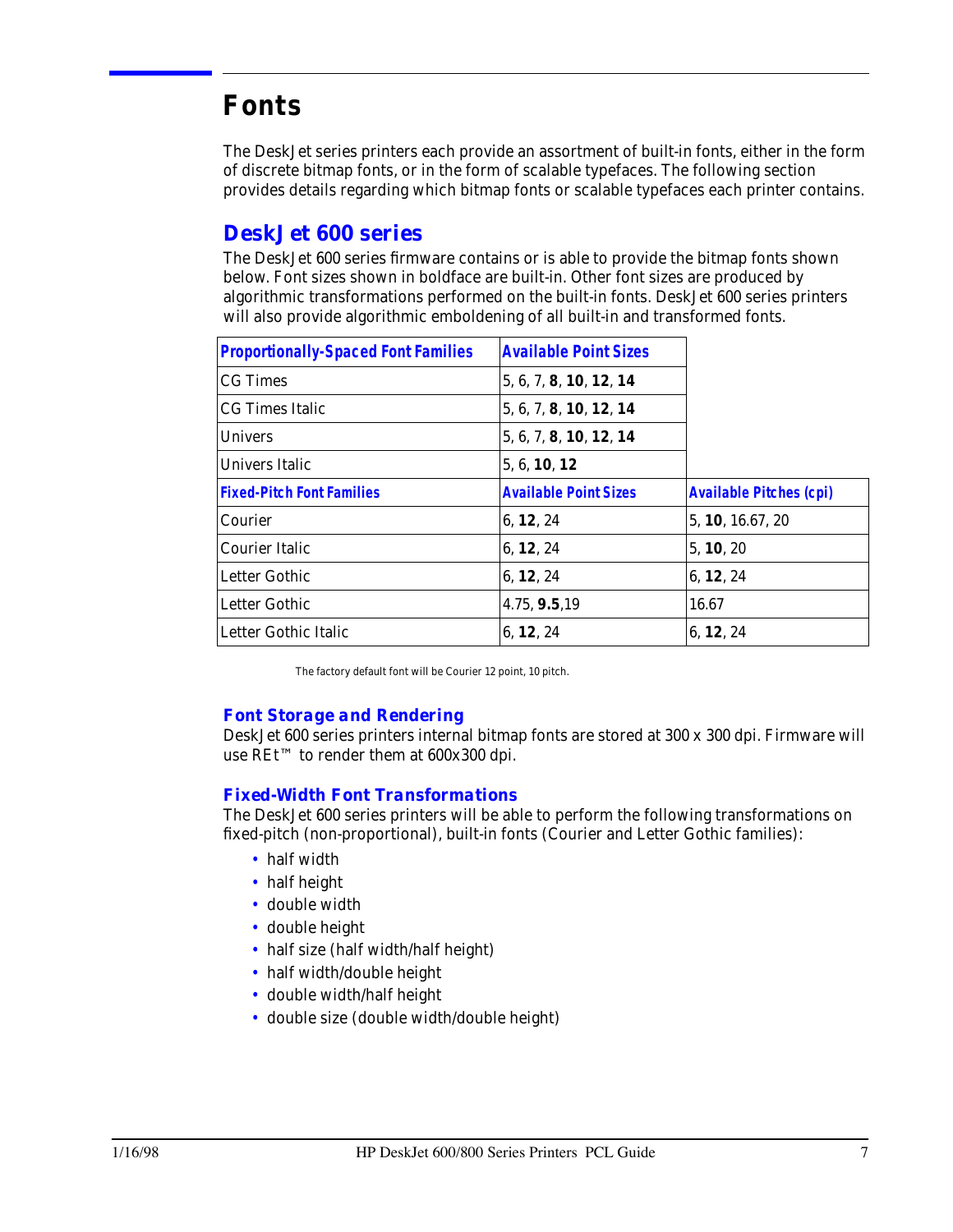### *Proportional Font Transformations*

The DeskJet 600 series printers will be able to perform the following transformations on proportionally-spaced, built-in fonts (CG Times and Univers families):

- half size (half width/half height)
- double size (double width/double height)

### *Algorithmic Emboldening*

DeskJet 600 series printers will provide algorithmic emboldening of all built-in and transformed fonts.

#### *Font Download Support*

DeskJet 600 series printers will support downloads of LaserJet bitmap fonts (soft fonts). DeskJet format soft fonts (those designed for use with Deskjet 500 series printers), will not work with HP DeskJet 600 series printers.

### *DeskJet 800 series*

All DeskJet 800 series printers provide the same scalable typeface font technology as is found in the HP LaserJet printers. Because of this, there are no discrete bitmapped fonts built into the 800 series DeskJets. Instead, a selection of scalable typefaces have been included in the printer firmware. Typefaces have been provided to match the typefaces of the fonts found in DeskJet 600 printers. Tagged Font Metric files (TFMs) for use with the DeskJet 800 series printers' scalable typefaces are available from the Hewlett-Packard Peripherals Developer Program web site, or from the DeskJet ISV technical support staff at *isv\_deskjet@vcd.hp.com.*

The DeskJet 850 and DeskJet 855 *do* provide buffer space for downloading discrete bitmapped fonts. However, the need to divert limited system resources to other critical printer functions resulted in the elimination of the soft font download buffer on the DeskJet 870 and 890 printers. The following table lists the scalable typefaces provided with each of the DeskJet 800 series printers.

| <b>Typeface Name</b>   | <b>Treatments</b>                |
|------------------------|----------------------------------|
| Courier                | Roman, Bold, Italic, Bold Italic |
| Letter Gothic          | Roman, Bold, Italic, Bold Italic |
| <b>CG</b> Times        | Roman, Bold, Italic, Bold Italic |
| <b>Univers</b>         | Text, Bold, Italic, Bold Italic  |
| <b>Times New Roman</b> | Text, Bold, Italic, Bold Italic  |
| Arial                  | Text, Bold, Italic, Bold Italic  |
| Symbol                 | Symbol                           |
| Wingdings              | Symbol                           |

### *Soft Fonts*

HP DeskJet 600 series printers have retained the capability to utilize LaserJet4 soft fonts. All DeskJet 600 series printers contain enough font buffer to hold several medium fonts at a time. It may be possible to download a font so large that the font buffer is overflowed, in which case it is necessary to download only those characters that are actually needed. The old DeskJet soft font format is no longer supported, but instead, DeskJet 600 series and DeskJet 85x printers utilize the LaserJet 4 soft font format.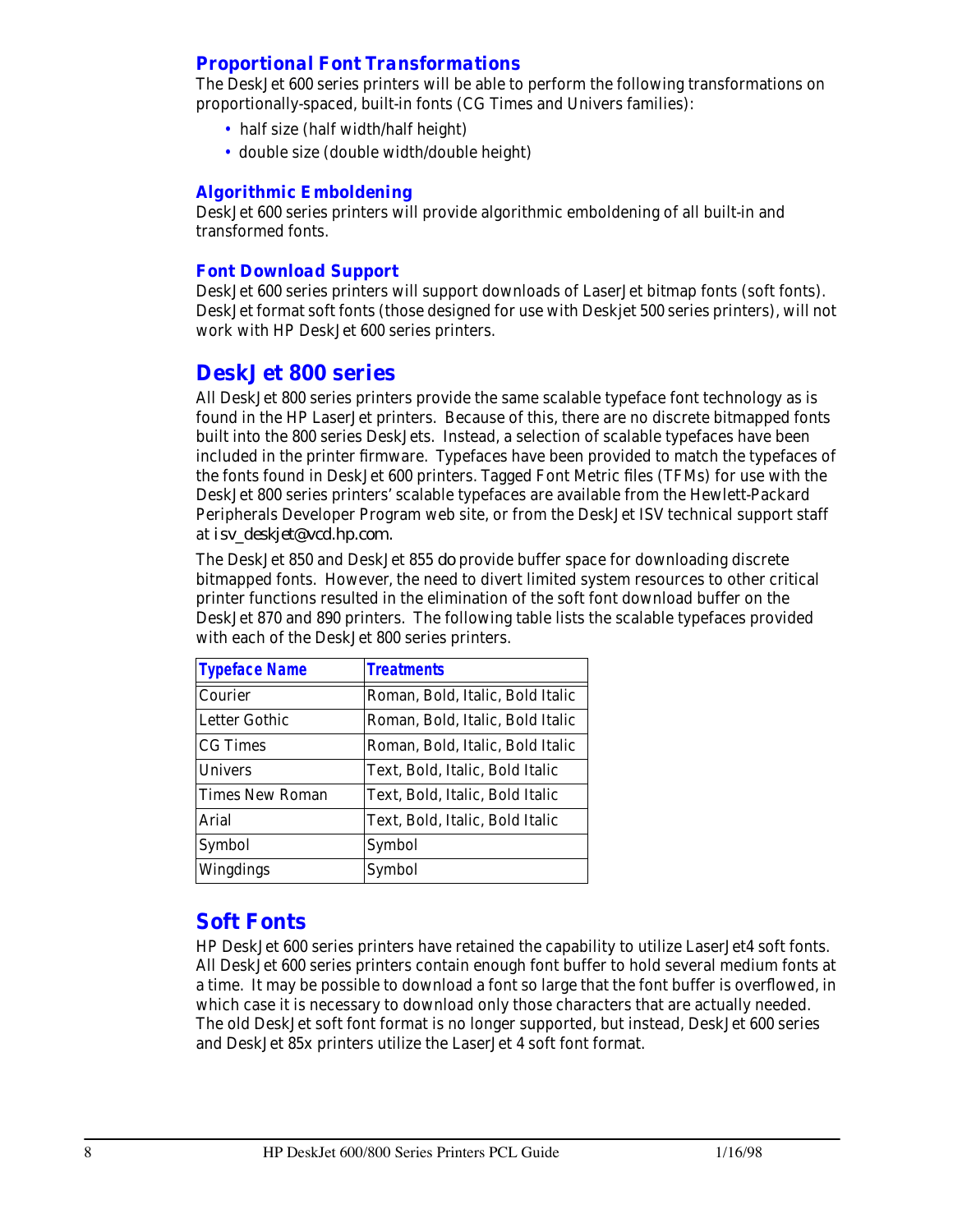## **Banner Printing**

The following information concerns the printing of continuous forms (banners, z-fold media) on the HP DeskJet 680C and 690C printers. This is the only information made available by the VCD R&D lab. There are no new PCL commands for banner printing. The only PCL command that has actually been modified in association with printing on continuous media is the Media Source command. Only media sizes (as selected with the Media Size command) US Letter and ISO/JIS A4 can be used for continuous form printing.

### *Media Source Esc &* l *#H*

The DeskJet 680 and 690 printers add support for sources -1 (z-fold) and 1 (Tray 1, cut sheet).

Default media source is Tray 1.

Note that the value used for the variable parameter in the command ("#"), like the rest of the command, is an ASCII character string. Therefore, a value of "-1" would actually be sent to the printer as a hex equivalent of "2E 31".

DEVICE NOTE: The DeskJet 68x and 69x printers support values -1, 0, and 1. When the media source is z-fold, a value of "0" will eject one blank page. If media remains in the mechanism, the printer will enter a paper-unloading state (see Unloading Continuous Media, below). In this state, the top LED on the face of the printer will flash, and pressing the RESUME button will advance one page.

#### *NOTE*

The banner source is only supported for media sizes (see Esc  $\&\ell^*$  #A) of US-Letter (11 inches) and ISO/JIS A4 (11 2/3 inches). All other media sizes will only load from the cut sheet media source (Tray 1). This is to ensure that only banners of lengths HP has tested will be printed.

If the printer runs out of paper in the middle of a banner, the rest of the banner data

(until the  $\text{Esc}\&\ell$ OL) will be discarded. There will be no front panel indication when this data is discarded.

In the absence of bidirectional communication, if Tray 1 is selected while continuous media is loaded at the paper sensor, the mechanism will print the cut sheet job on the continuous media, as if it were a cut sheet job.

### *Margins*

Margins in banners are handled the same as margins with cutsheet media. Default top and bottom margins are  $1/2$  inch. If perforation skip is disabled (Esc\* $\ell$ 0L), the margins are adjusted to 0 top and bottom. The initial cursor (CAP) position in each page is calculated by:

**top margin + (3/4 \* current line feed) {where current line feed = 1/lines per inch}** With perf skip disabled, the default cursor position is:

**0 + (3/4 \* 1/6 inch) = 1/8 inch**

To position raster graphics at position 0, it is necessary to execute a negative cursor move. For example Esc\*p-38Y will move backwards 1/8 inch.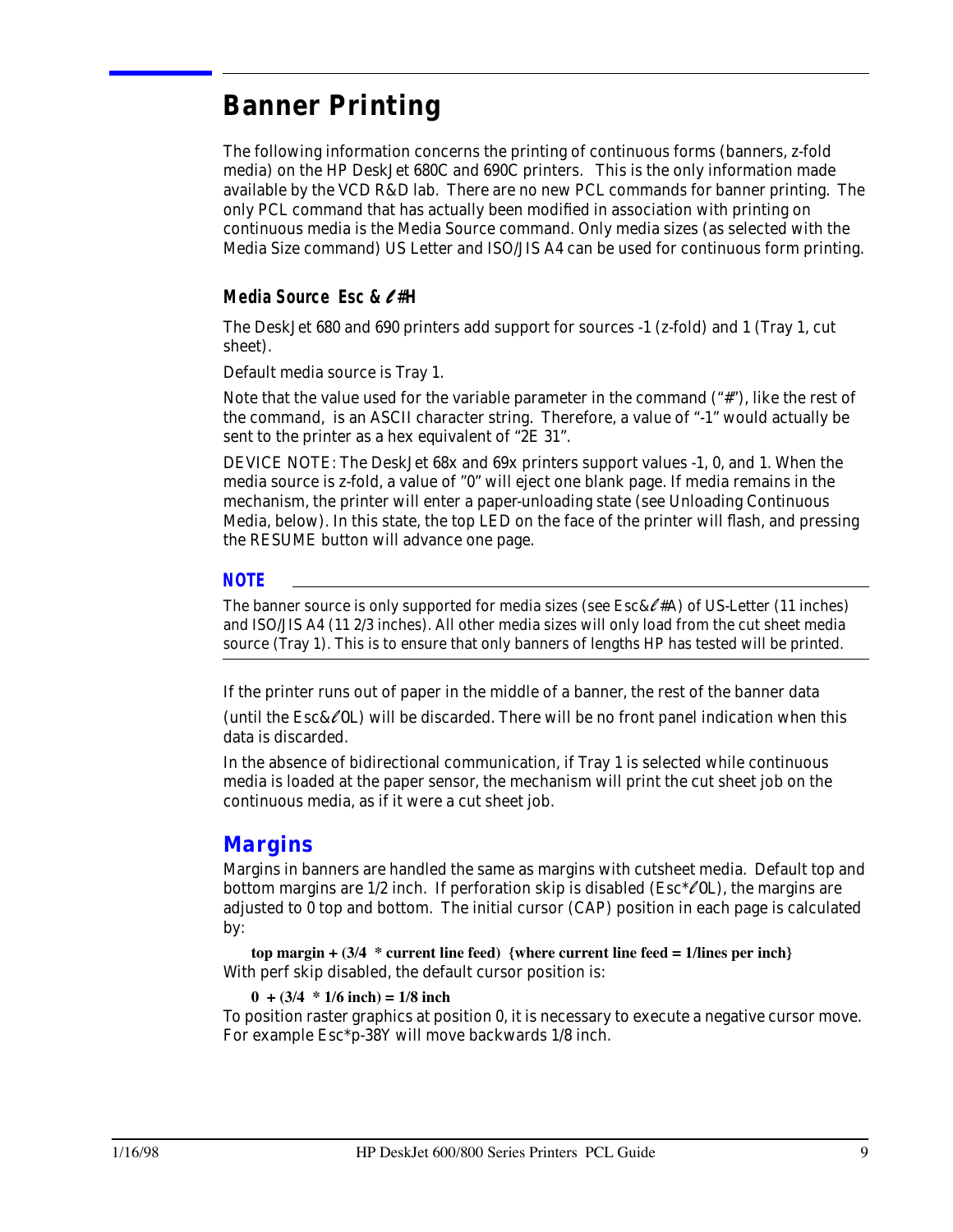### *Command Sequence*

The media source must be selected for *Continuous Forms* before the negative cursor move is performed, as the Media Source command will default the cursor position to the top left corner of the defined logical page. In most cases, this defaulting action will leave some amount of top margin, resulting in a gap appearing in the banner image at the media perforation. By setting the media source first, and following that command with the negative cursor move, banner images can be printed. *Remember that the negative cursor move must be performed at the beginning of each new page*.

### *Moving to a New Logical Page*

Since raster graphics moves are clipped to the current logical page, it is necessary to explicitly move to a new page once the current page is filled. As shown in the PCL example on the following page, this may be accomplished by sending a form feed (followed by the appropriate cursor positioning).

Raster graphics advances never move to the next page, any excess rasters (raster data that would exceed the logical page boundary) will be discarded. If a raster block spans a page boundary, it must be sent as multiple blocks, along with the appropriate cursor positioning to align on the physical media.

For text printing on continuous media, line feeds or form feeds may be used to advance to the next logical page.

### *Unloading Continuous Media*

When the printer has completed a continuous-media print job, it will advance the paper to the end of the page after the current page. If media remains in the mechanism, the top LED will flash. Pressing the Resume button will advance one page. Media must be removed and reinserted between each banner print job.

### *Power-On with Continuous Media*

The firmware will remember what media type is loaded. If powered down with continuous media loaded, the firmware will power on with the top LED flashing (as described above) allowing the user to unload the continuous media if cutsheet media is desired for the next print job.

### *Power-Off with Continuous Media*

If the Power key is pressed while in the middle of a banner page, the media will first be advanced to the next top of form before turning the printer off. Any unprinted data will be lost.

### *Printing Cutsheet with Z-Fold Media Loaded*

Attempting to print cutsheet media while z-fold media is loaded and there exists a bidirectional I/O connection between the host and printer, will halt the printer in an error state. Power cycling will clear the error.

Without a bidirectional I/O connection, the printer will format and print the cutsheet job on the z-fold media.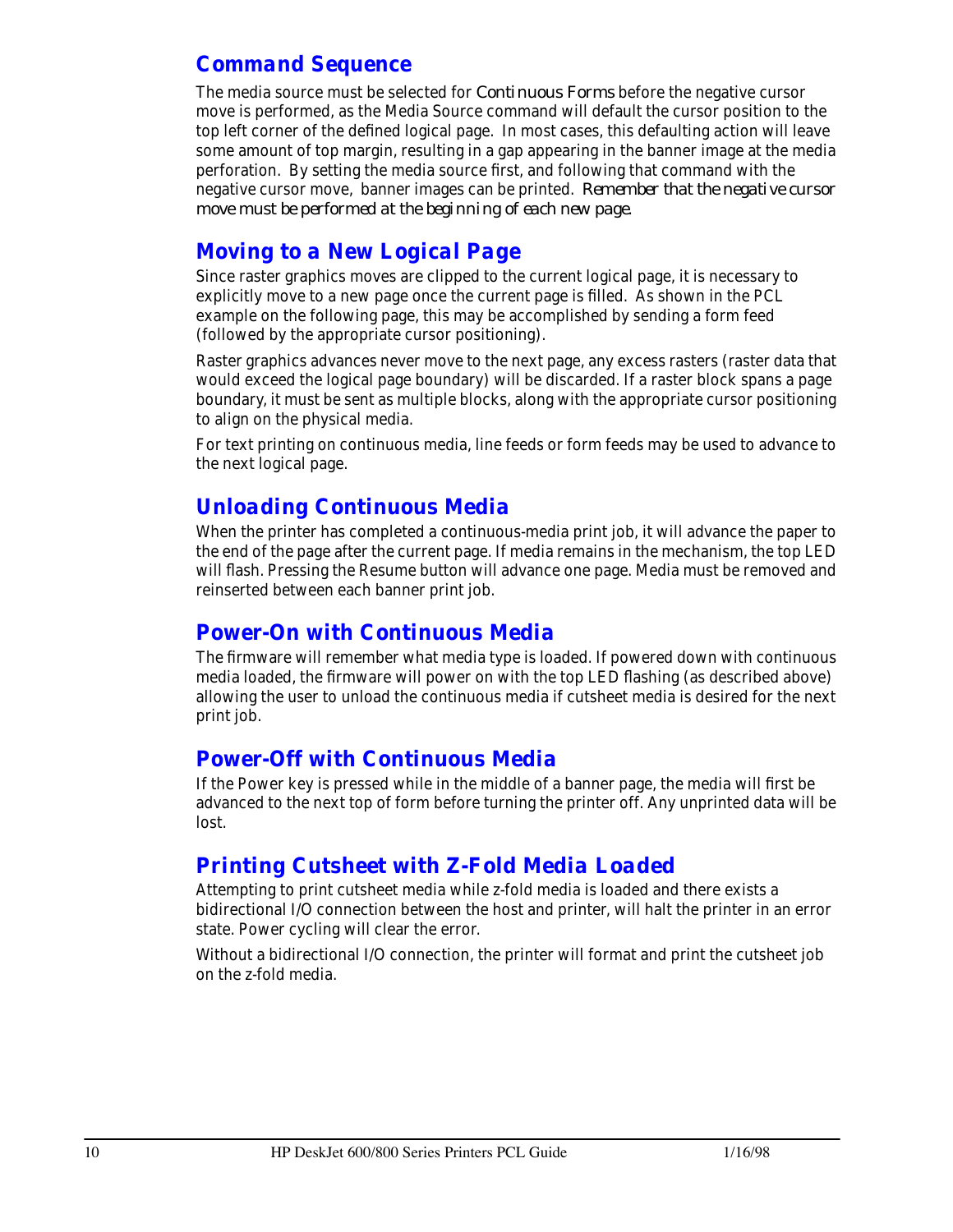## *Sample PCL for a Banner Print Job*

| <b>PCL Command</b>      | <b>Escape Sequence</b> | <b>Notes</b>                                             |
|-------------------------|------------------------|----------------------------------------------------------|
| Reset                   | Esc E                  | Set PCL to default state                                 |
| Media Source            | Esc & $\ell$ -1 H      | Continuous Forms                                         |
| Media Size              | Esc & $\ell$ 2 A       | US Letter                                                |
| Perf Skip Off           | Esc & $\ell$ 0 L       | Top/Bottom margins set to zero                           |
| <b>CAP</b> Position     | Esc $*$ p -300 Y       | Move to top of logical page<br>(move is clipped to page) |
| <b>Transfer Rasters</b> | Esc $*$ b # V/W        | Image data for one page                                  |
| Form Feed               | FF                     | Move to next logical page                                |
| <b>CAP</b> Position     | Esc $*$ p -300 Y       | Move to top of logical page<br>(move is clipped to page) |
| <b>Transfer Rasters</b> | Esc $*$ b # V/W        | Image data for another page                              |
| Form Feed               | FF                     | Move to next logical page                                |
| Eject Banner            | Esc & $\ell$ 0 H       | Advances one more page and allows<br>user unloading      |
| Reset                   | Esc E                  | Set PCL to default state for next job                    |
|                         |                        |                                                          |

Spaces are included in the escape sequences in the preceding example to enhance readability. Spaces should not be included in the actual escape sequences sent to the printer.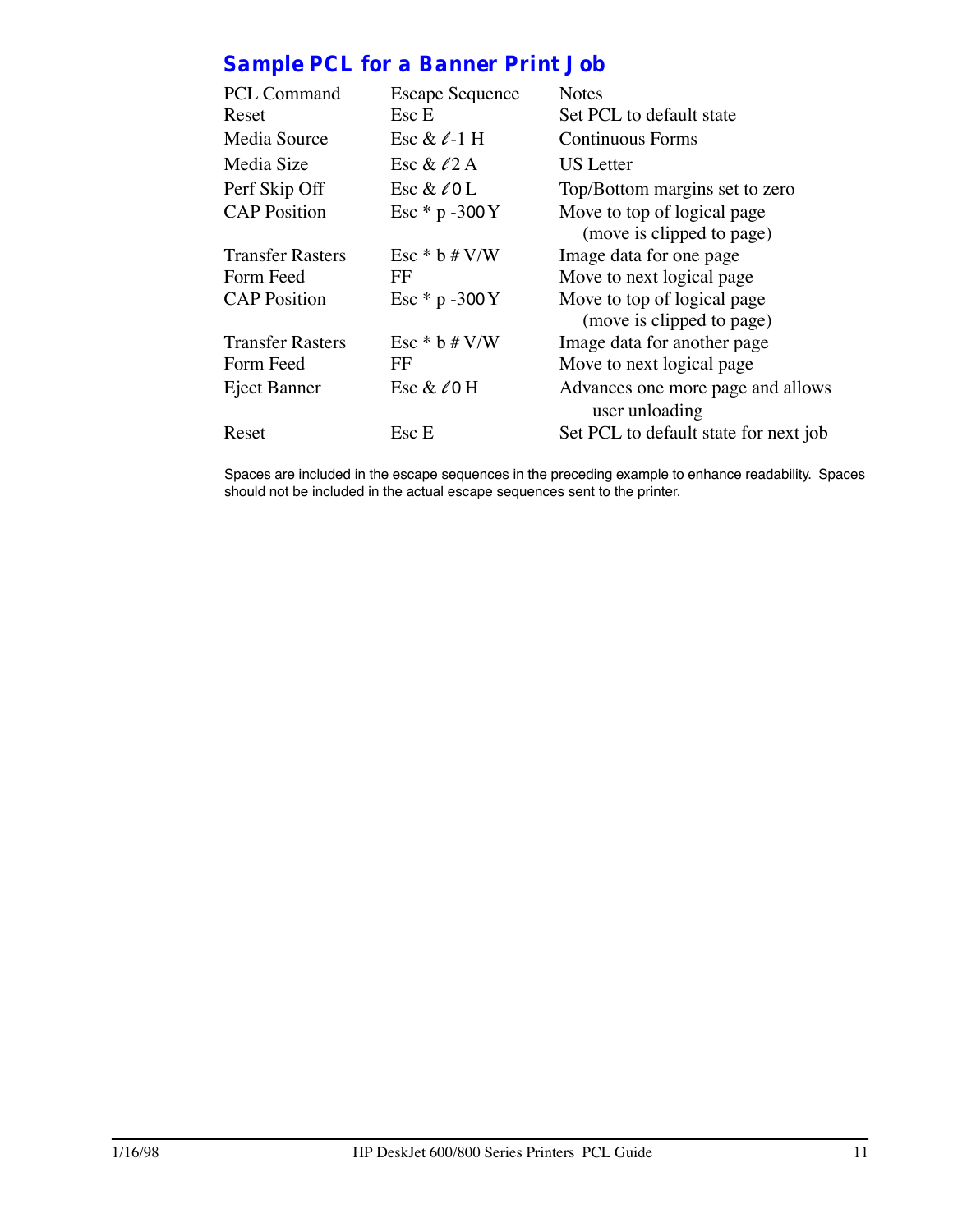## **PCL Commands**

The Hewlett-Packard DeskJet printers are programmatically controlled via HP's Printer Control Language (PCL). The level of PCL an HP printer is capable of supporting depends on the amount of ROM on board the printer. Higher priced printer models, like the HP LaserJet printers, have more on-board RAM than do the DeskJet 600 and 800 series printers. Because of this, whereas the LaserJet printers are capable of using PCL 5 or PCL 6 commands, the DeskJet 600 and 800 series printers support PCL 3+ (the "+" representing enhancements to facilitate color printing).

#### *NOTE*

In the PCL escape sequences within this manual, the letter "ell" (l) is represented by a script character  $(\ell)$  to differentiate between the "ell" and the character 1 (one). Where spaces have been added to commands for readability, those spaces must not be included in your code.

### *Control Codes and Special Character Codes*

The following commands initiate printer control functions.

### *Escape Esc*

Provides supplementary control of printer functions. The escape character itself is a prefix for the string of one or more characters that follow. Once an escape character is received by the printer, normal text processing is suspended, and the contents of the print data stream is interpreted as a printer command, until the command has been activated by a command termination character, or the escape sequence has been determined to be invalid.

### *Print Modes*

*Transparent Data Mode Esc & p # X*

| #Value | $\frac{600}{6600}$<br>$\frac{6600}{6900}$<br>$\frac{6900}{6900}$<br>$\frac{600}{6900}$ |  |  |                      | $ \vec{a} $ $\vec{a}$ $\vec{a}$ $\vec{a}$ $\vec{a}$ $\vec{a}$ $\vec{a}$ $\vec{a}$ $\vec{a}$ $\vec{b}$ $\vec{c}$ |
|--------|----------------------------------------------------------------------------------------|--|--|----------------------|-----------------------------------------------------------------------------------------------------------------|
| 1n     |                                                                                        |  |  | <i>v v v v v v v</i> | print control code symbols in next<br>specified number of bytes in printer data<br>stream                       |

Default na

Range  $\vert$  0 to 32767 - Command is ignored for out of range values.

Prints the graphic symbols associated with hidden control code characters.

All subsequent character codes, for the specified number of bytes, are printed with the current font attributes. The parser ignores all control codes, including the *Esc* character. Instead, the code's graphic symbol in the current symbol set is printed. For example, in the PC-8 symbol set, *Esc* is printed as a left arrow.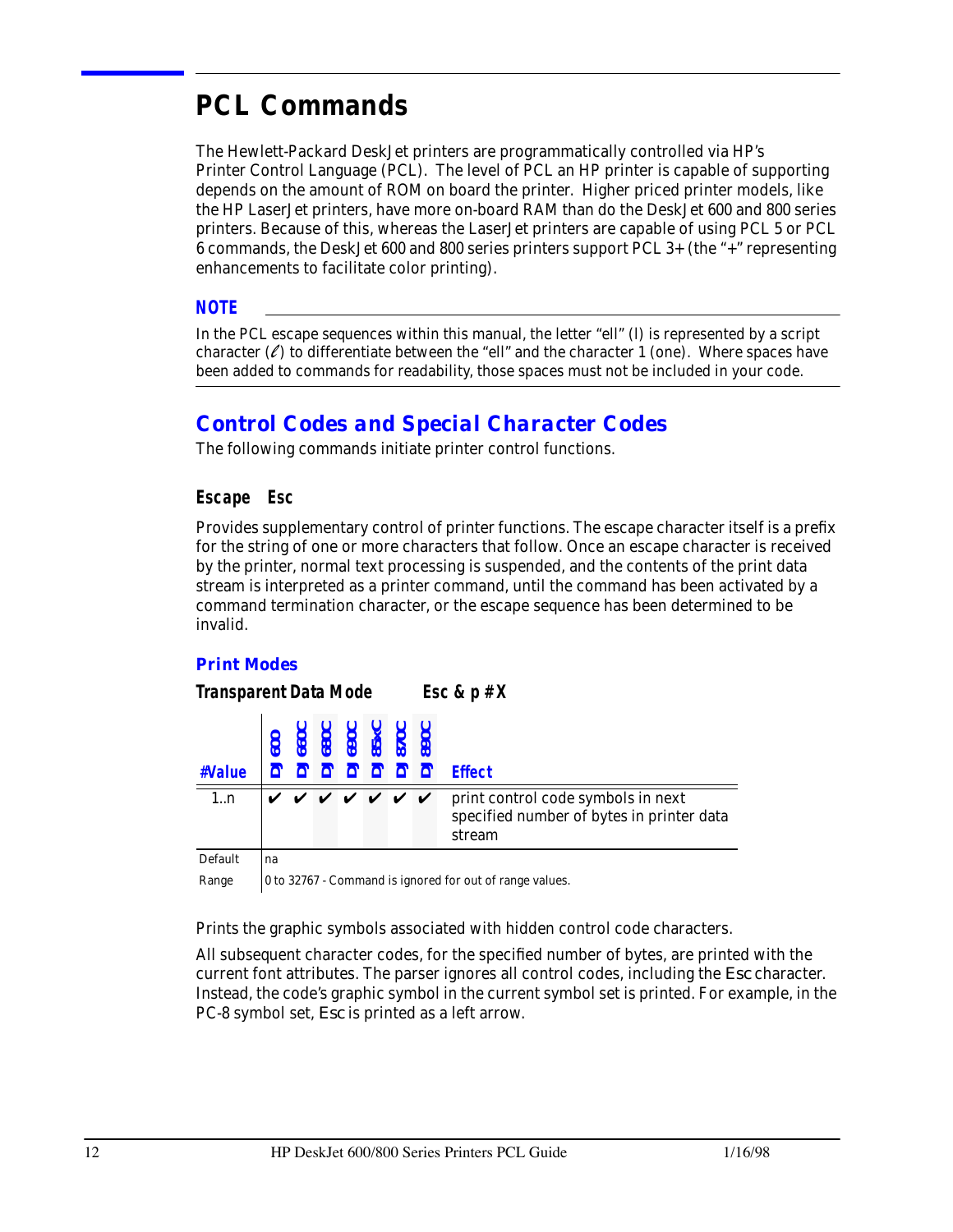| #Value  |     | 88<br>8 8 8 8 9<br>8 8 9 8 9 |  | ∙ပ ပ | 2 2 2 2 2 2 2 Effect                                                                              |
|---------|-----|------------------------------|--|------|---------------------------------------------------------------------------------------------------|
| n/a     |     |                              |  |      | $\forall$ $\forall$ $\forall$ $\forall$ $\forall$ $\forall$ $\forall$ Display Functions turned on |
| Default | off |                              |  |      |                                                                                                   |

This command turns on Display Functions Mode, so that a character code is then printed in one of the following:

- The currently active font.
- A mix of the current font and a font containing glyphs (graphic symbols).
- The currently active font and a blank place-holding character.

Turning Display Functions mode ON has the following effects:

- All control code and escape sequence functions except CR and EscZ are disabled. CR marks the paper and executes CR-LF. EscZ marks the paper and disables Display Functions Mode.
- All character codes, except CR and EscZ, either mark the paper or produce a blank space.

The exact implementation may vary between products. This mode is intended as a programmer's debugging aid, and is not to be used for document preparation.





This command turns Display Functions Mode OFF. If Display Function Mode is ON when EscZ is received, the characters for the next sequence are printed, and Display Function Mode is disabled. If Display Function Mode is OFF when EscZ is received, no operation is performed.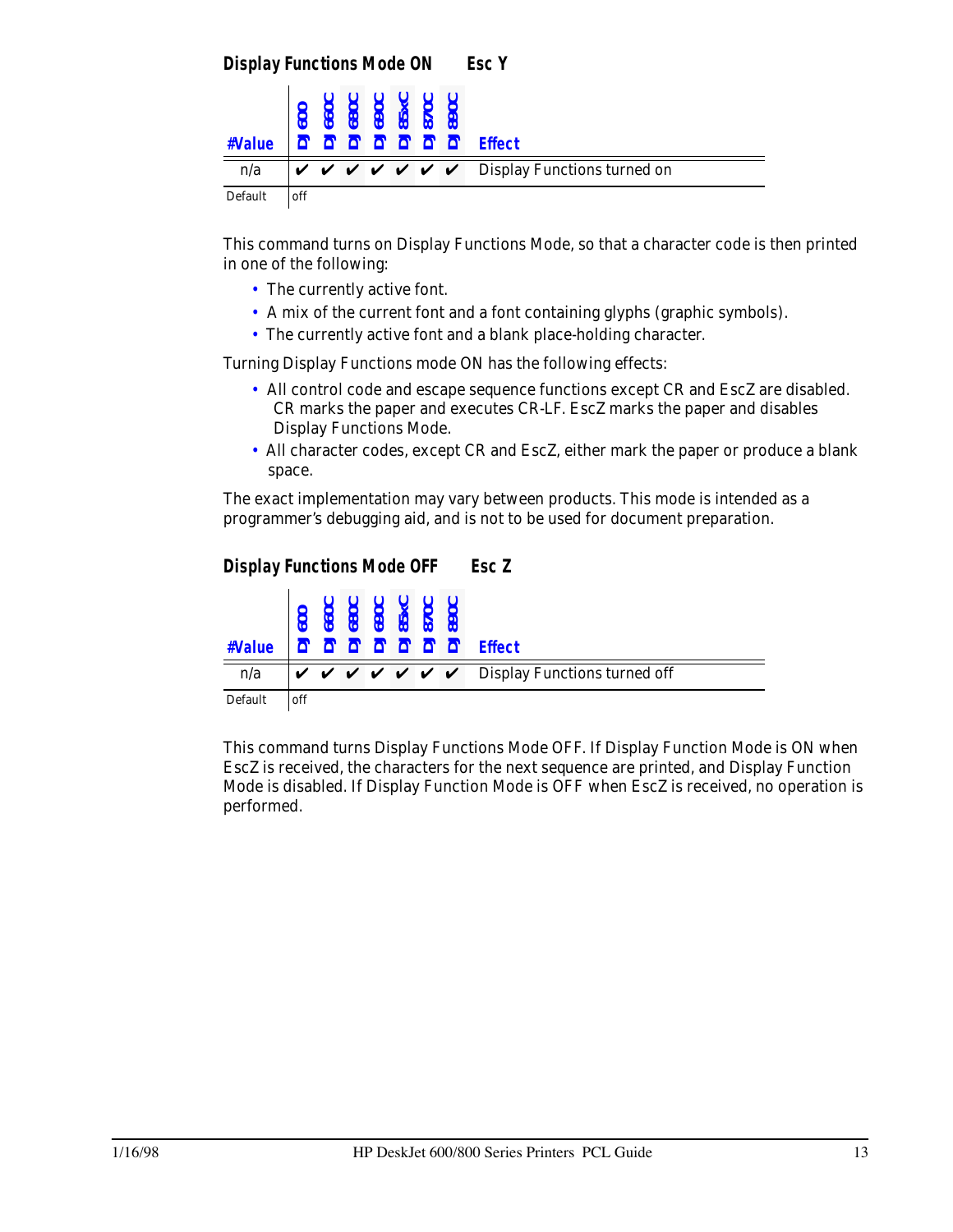### *Text Enhancements*

| Enable Underline<br>Esc & $d \# D$ |                                                                |                    |                                               |  |  |   |   |                                                        |  |
|------------------------------------|----------------------------------------------------------------|--------------------|-----------------------------------------------|--|--|---|---|--------------------------------------------------------|--|
| #Value                             | ටි                                                             | <b>S60</b>         | 0068C<br>DJ680C<br>DJ85XC<br>DJ870C<br>DJ890C |  |  |   |   | <b>Effect</b>                                          |  |
| $\bf{0}$                           |                                                                |                    |                                               |  |  |   | V | Default - single underline                             |  |
| 1                                  |                                                                |                    |                                               |  |  | V | ✔ | Single underline, fixed location below the baseline.   |  |
| $\boldsymbol{2}$                   |                                                                |                    | v v                                           |  |  |   |   | Double underline, fixed location below the baseline.   |  |
| 3                                  |                                                                |                    |                                               |  |  |   |   | Single underline, font dependent ("floating") location |  |
| 4                                  |                                                                | $\boldsymbol{\nu}$ | $\checkmark$                                  |  |  |   |   | Double underline, font dependent ("floating") location |  |
| Default                            | 0                                                              |                    |                                               |  |  |   |   |                                                        |  |
| Range                              | $\alpha$ to $4$ - (default is selected for values > 4 or < 0). |                    |                                               |  |  |   |   |                                                        |  |

Enables the automatic underline enhancement.

#### *NOTE*

This command must use a capital "D" as a terminator.

Except when changing the left margin causes positive horizontal CAP movement, when underlining is enabled, each printed character or any positive horizontal motion (e.g., spaces, CAP moves) is automatically underlined.

Once enabled, underline remains enabled until explicitly disabled. The default state is underline disabled.

A single underline is produced if double underline is invoked but unavailable, as in the case of the DJ 8xx printers.

When fixed location underlining is enabled, the underline is drawn a fixed, devicedependent distance below the baseline. When floating location underlining is enabled, the greatest underline distance specified in all of the fonts printed on the current line determines where the underline is positioned. The underline distance and height is defined in the font descriptor.

In the DeskJet implementation of "floating" underline, each font defines the thickness of the underline character and its position relative to the baseline.

#### *NOTE*

With DeskJet 500 series printers, if underlining is enabled and changing the left margin causes a positive horizontal cursor movement, the move is underlined. With DeskJet 600/800 series printers, the move is not underlined.

DeskJet 500 series printers use a value (#) of 255 to disable underlining. DeskJet 600/800 series printers select Default for values over 4 or below 0.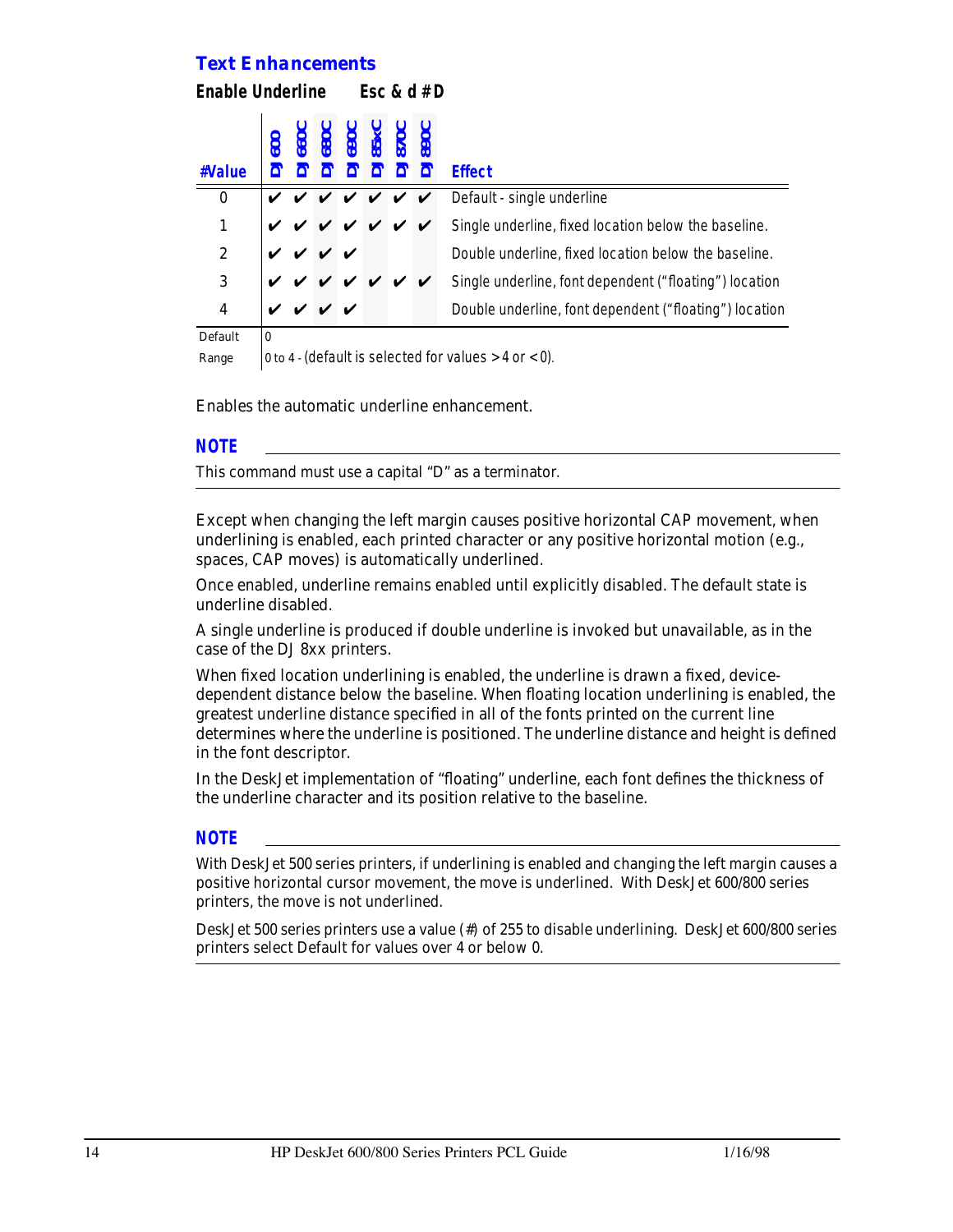|        |  |  | Disable Underline Esc & d $@$ |  |  |                                                                                                                                                                                                                                                                                        |  |  |  |  |
|--------|--|--|-------------------------------|--|--|----------------------------------------------------------------------------------------------------------------------------------------------------------------------------------------------------------------------------------------------------------------------------------------|--|--|--|--|
| #Value |  |  |                               |  |  | $\vec{a}$ $\vec{a}$ $\vec{a}$ $\vec{a}$ $\vec{a}$ $\vec{a}$ $\vec{a}$ $\vec{a}$ $\vec{a}$ $\vec{a}$ $\vec{a}$ $\vec{a}$ $\vec{a}$ $\vec{a}$ $\vec{a}$ $\vec{a}$ $\vec{a}$ $\vec{a}$ $\vec{a}$ $\vec{a}$ $\vec{a}$ $\vec{a}$ $\vec{a}$ $\vec{a}$ $\vec{a}$ $\vec{a}$ $\vec{a}$ $\vec{a$ |  |  |  |  |
| n/a    |  |  |                               |  |  | $\boldsymbol{v} \boldsymbol{v} \boldsymbol{v} \boldsymbol{v} \boldsymbol{v} \boldsymbol{v}$ w underlining is OFF                                                                                                                                                                       |  |  |  |  |

Disables automatic text underlining.

|                  | Line Termination Esc & $k \# G$ |     |  |  |  |  |                                         |                                                                                        |
|------------------|---------------------------------|-----|--|--|--|--|-----------------------------------------|----------------------------------------------------------------------------------------|
| #Value           |                                 | 660 |  |  |  |  | - 2006<br>2018 PT<br>2018 PT<br>2018 PT | <b>Effect</b>                                                                          |
| $\bf{0}$         |                                 |     |  |  |  |  |                                         | $\vee$ $\vee$ $\vee$ $\vee$ $\vee$ $\vee$ CR = CR; LF = LF; FF= FF                     |
| 1                |                                 |     |  |  |  |  |                                         | $\vee$ $\vee$ $\vee$ $\vee$ $\vee$ $\vee$ CR = CR, LF; LF = LF; FF = FF                |
| $\boldsymbol{2}$ |                                 |     |  |  |  |  |                                         | $\vee$ $\vee$ $\vee$ $\vee$ $\vee$ $\vee$ $\vee$ CR = CR; LF = CR,LF; FF = CR,FF       |
| 3                |                                 |     |  |  |  |  |                                         | $\vee$ $\vee$ $\vee$ $\vee$ $\vee$ $\vee$ $\vee$ CR = CR, LF; LF = CR, LF; FF = CR, FF |
| Default          | $\mathbf{0}$                    |     |  |  |  |  |                                         |                                                                                        |

Range  $\vert 0$  to 3 - Command is ignored for out of range values.

This command controls how the printer interprets CR, LF, and FF control characters. For example, a value field of 1 causes the printer to insert a carriage return (CR) and linefeed (LF) control code for every CR. A linefeed or formfeed is sent as is.

*End-of-Line Wrap Esc & s # C*

| #Value       |  |  | 880C<br>690C<br>85 x C<br>890C | 222222 | <b>Effect</b>                                                                                                                        |
|--------------|--|--|--------------------------------|--------|--------------------------------------------------------------------------------------------------------------------------------------|
| $\bf{0}$     |  |  |                                |        | $\boldsymbol{v} \boldsymbol{v} \boldsymbol{v} \boldsymbol{v} \boldsymbol{v} \boldsymbol{v}$ $\boldsymbol{v}$ Enables End-of-LineWrap |
| $\mathbf{1}$ |  |  |                                |        | $\mathsf{V} \mathsf{V} \mathsf{V} \mathsf{V} \mathsf{V} \mathsf{V}$ $\mathsf{V}$ Disables End-of-LineWrap                            |
| Default      |  |  |                                |        |                                                                                                                                      |

Range  $\vert$  0 to 1 - Command is ignored for out of range values.

Defines the action that occurs when a line of text reaches the right margin, for horizontal text path direction, and the bottom margin, for vertical text path direction.

When end-of-line wrap is enabled, a character or space that would move the CAP to the right of the right margin causes a CR-LF to be executed (prior to the printing of the character or space) in the horizontal text path direction. In the vertical text path direction, a character or space that would move the CAP to below the bottom margin causes a CR-LF to be executed (prior to the printing of the character or space).

When end-of-line wrap is disabled, a character or space that would move CAP to the right of the right margin is not printed, and CAP is set to the right margin. For vertical text path direction, a character or space that would move CAP to below the bottom margin is clipped, and CAP is set to the bottom margin.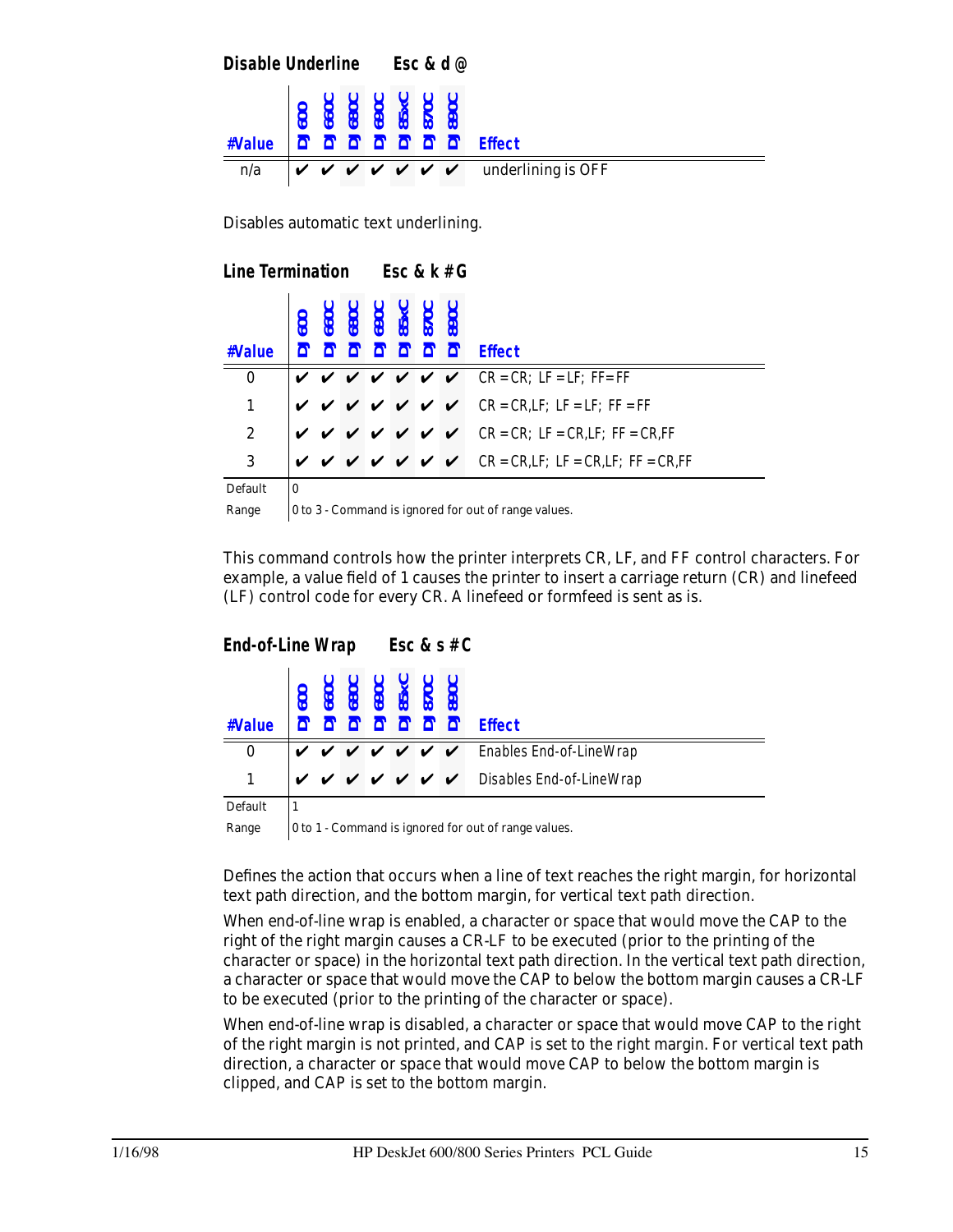### *Job Control*

### *Reset Esc E*

Performs a reset on the printer (this is NOT a hardware reset). The reset performs the following:

Prints all data received before the reset.

- "Floats" CAP.
- Resets all programmable features to their user default values.
- Deletes temporary fonts.
- Does not delete downloaded permanent features.
- Resets the color palette to black and white.

*EscE* has no effect on I/O and causes no disruption in host-to-peripheral communication. The printer remains on-line and no data is lost.

*EscE* should be the first command received at the beginning of a job (e.g., before font download) to establish default conditions; and it should be the last command at the end of a job to leave the machine in the user default state and clear any partially composed pages.

EscE "floats" CAP on the current page if no printable data has been received; otherwise it ejects the current page and "floats" CAP on the next page.

CAP is floating prior to printable characters, or commands affecting CAP. (Commands affecting CAP are ASCII data, LF, CAP moves, space, etc.). Commands affecting top and left margins, line spacing, page length, and orientation can change CAP while it is floating.

CAP is fixed following printable characters or commands affecting CAP. CAP is fixed to the left margin and top margin plus 3/4 LMI upon receipt of printable characters or raster graphics Commands that explicitly move CAP fix it at the specified location. Commands changing the top and left margins or line spacing cannot affect a fixed CAP; page length or orientation commands eject the page, moving CAP to the top-of-form on the subsequent page. If no printable data is received, page length and orientation commands eject the page only if the device cannot move the paper back to the top of form. The intent is to not eject unnecessary blank pages.

### *NOTE*

Since control panel settings can override the factory defaults, EscE uses the control panel settings as the default values.

The SPACE character is not considered a printable character with respect to CAP.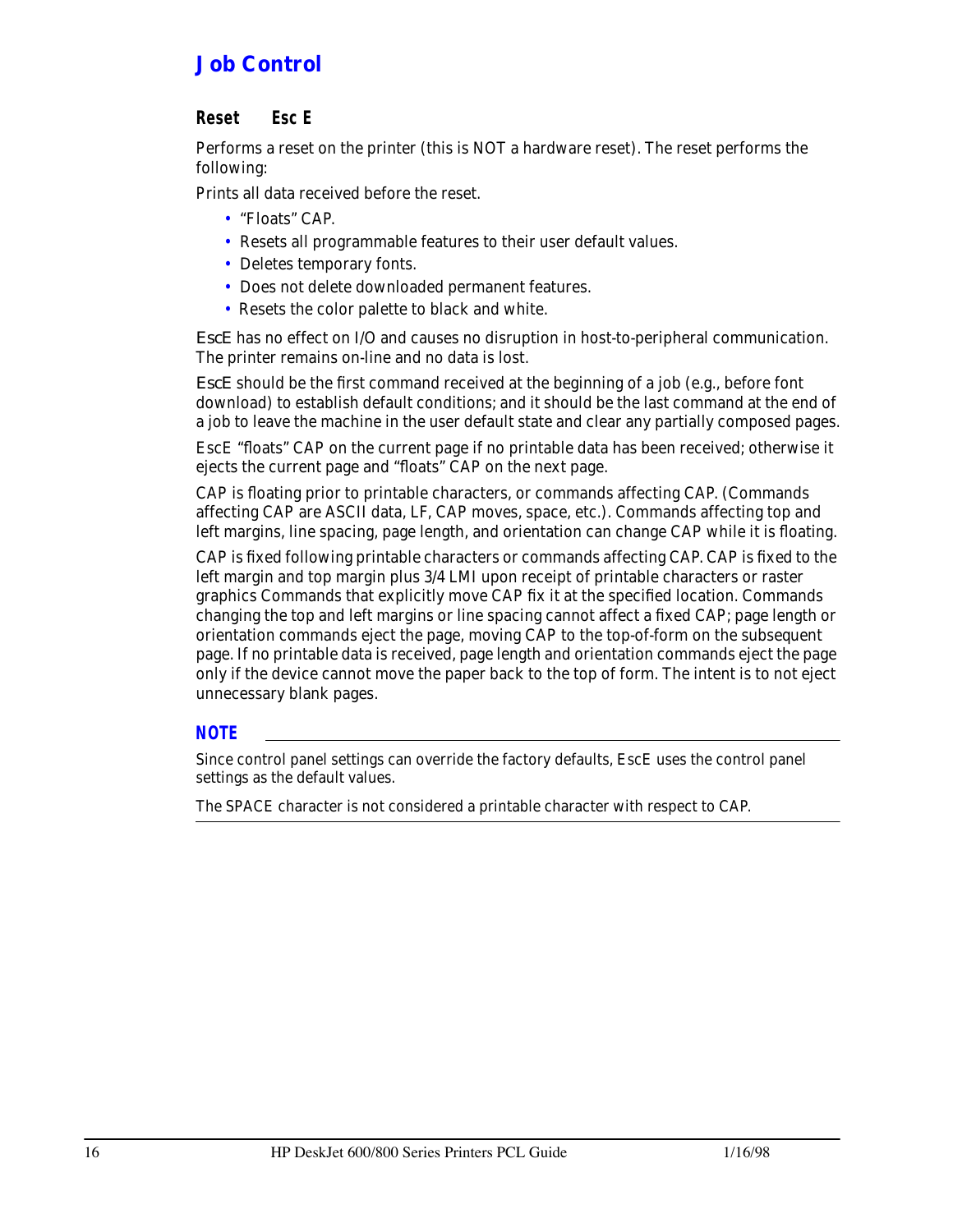### *Printer Control*

| <b>Gray Balance</b> |                                                                   |  | Esc $*$ b # B |  |  |  |                                                             |  |  |
|---------------------|-------------------------------------------------------------------|--|---------------|--|--|--|-------------------------------------------------------------|--|--|
| #Value              | DJ600<br>DJ660C<br>DJ600C<br>DJ85xC<br>DJ870C<br>DJ870C<br>DJ870C |  |               |  |  |  | <b>Effect</b>                                               |  |  |
| $\bf{0}$            | v                                                                 |  |               |  |  |  | Set gray balance to device default (enabled or<br>disabled) |  |  |
| 1                   | v                                                                 |  |               |  |  |  | Enable gray balancing                                       |  |  |
| $\overline{2}$      | V                                                                 |  |               |  |  |  | Disable gray balancing                                      |  |  |
| Default             | <b>Device Dependent</b>                                           |  |               |  |  |  |                                                             |  |  |

Range  $\vert$  0 to 2 - Command is ignored for out of range values.

Determines whether black optimization is performed to make process black (composite black—composed of color inks) appear more black.

When composite black is constructed by setting all the bits in the CMY color planes, the resulting color may not be isotonic. Gray balancing removes some dots to neutralize the hue shift. *EscE* resets Gray Balance to the device-dependent default.

#### *NOTE*

The default for the HP DeskJet 550C is 2 (disable gray balancing).

The defaults for the DeskJet 540 and DeskJet 600 printers are Print Mode and Media Type dependent - as shown in the following table. The remaining DeskJet 600 series printers and the DeskJet 800 series printers do not require gray balancing, as the gray balance function is built into the Media Type/Print Quality commands. The Gray Balance command is considered obsolete for those printers.

|                   |                       | DeskJet 540             |                      | DeskJet 600           |                         |                      |  |
|-------------------|-----------------------|-------------------------|----------------------|-----------------------|-------------------------|----------------------|--|
| <b>Print Mode</b> | <b>Plain</b><br>Paper | <b>Special</b><br>Paper | <b>Glossy/Trans.</b> | <b>Plain</b><br>Paper | <b>Special</b><br>Paper | <b>Glossy/Trans.</b> |  |
| <b>EconoFast</b>  | (disabled)            | (disabled)              | (disabled)           | (disabled)            | (disabled)              | (disabled)           |  |
| Normal            | (enabled)             | (enabled)               | (enabled)            | (enabled)             | (enabled)               | (disabled)           |  |
| <b>Best</b>       | (enabled)             | (enabled)               | (enabled)            | (enabled)             | (enabled)               | (disabled)           |  |

#### **Gray Balance Default Modes**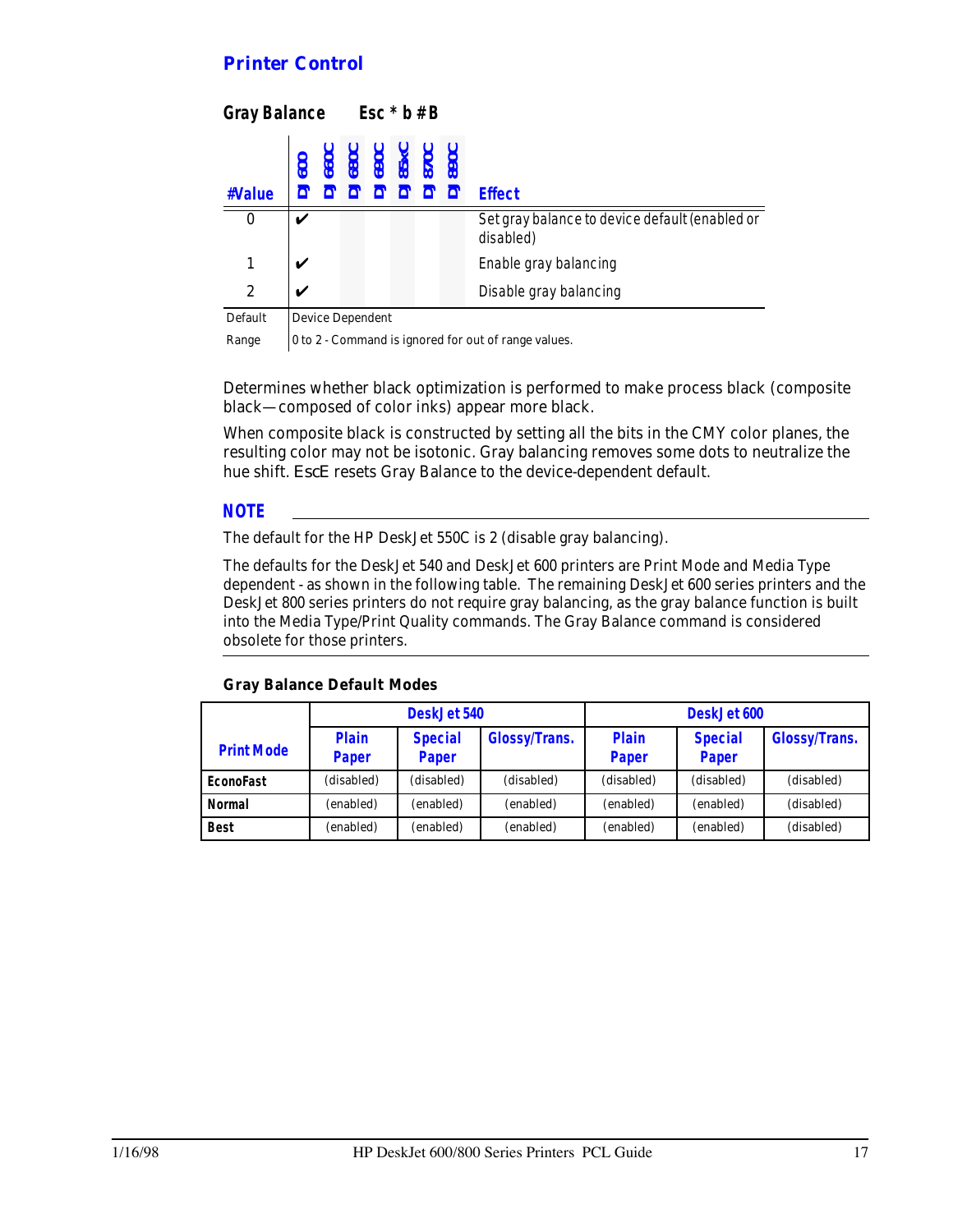*DryTimer Esc&b#T*

| #Value  | 0000<br>0000<br>00000<br>00000<br>0000<br>00000<br><b>RRRRR</b> | <b>Effect</b>                                   |
|---------|-----------------------------------------------------------------|-------------------------------------------------|
|         |                                                                 | Dry Timer is off                                |
| 1.1200  |                                                                 | Dry time set for specified number of<br>seconds |
| Default |                                                                 |                                                 |

Range  $\vert$  0 to 1200 - Command is ignored for out of range values.

Sets a minimum dry time between pages to ensure that a previous page dries before the next page is dropped on top of it.

The time required for ink to dry depends on media, print modes, and environment (temperature and humidity). For example, transparencies may need over 10 minutes in an unheated, damp environment.

**EscE** resets the dry timer to the default value of 0.

*NOTE*

The Dry Timer function has been incorporated into the Media Type/Print Quality command combination. The parameters specified for those commands determine the Dry Timer setting. Although some DeskJet 600 and 800 series printers will respond to this command, the command is considered obsolete. Dependence on the command should be removed from your application.

The DeskJet 600 series and DeskJet 800 series printers use the following values as Dry Timer defaults when Media Type and Print Quality commands are used:

|                      |                   | <b>EconoFast Mode</b> | <b>Normal Mode</b> |              | <b>Best Mode</b> |                  |  |
|----------------------|-------------------|-----------------------|--------------------|--------------|------------------|------------------|--|
| <b>Media Type</b>    | <b>Black</b>      | <b>Color</b>          | <b>Black</b>       | <b>Color</b> | <b>Black</b>     | <b>Color</b>     |  |
| <b>Plain Paper</b>   | 0 sec.            | 0 sec.                | $15$ sec.          | $15$ sec.    | $25$ sec.        | $15 \text{ sec}$ |  |
| <b>Special Paper</b> | 0 sec.            | 0 sec.                | $15$ sec.          | $15$ sec.    | $25$ sec.        | $15$ sec.        |  |
| Transparency         | $60 \text{ sec.}$ | $120$ sec.            | 180 sec.           | 360 sec.     | 240 sec.         | 360 sec.         |  |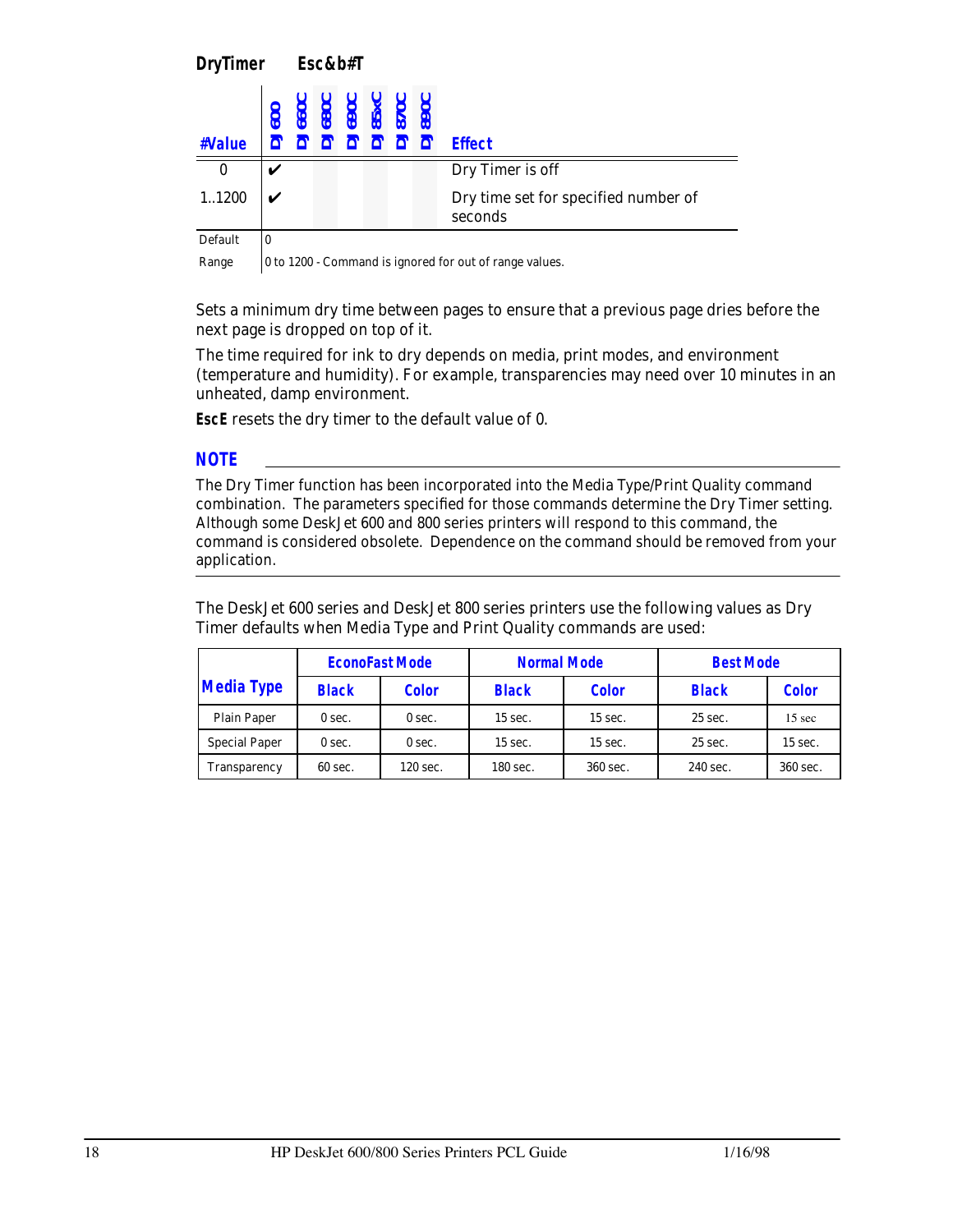### *Raster Graphics Quality Esc \* r # Q*

| #Value       |   |  |  |  |                                                                                                                                                                                                                                                                                       |
|--------------|---|--|--|--|---------------------------------------------------------------------------------------------------------------------------------------------------------------------------------------------------------------------------------------------------------------------------------------|
| $\bf{0}$     |   |  |  |  | $\forall$ $\forall$ $\forall$ $\forall$ $\forall$ $\forall$ $\forall$ User Default (remote front panel setting)                                                                                                                                                                       |
|              |   |  |  |  | $\big $ $\vee$ $\big $ $\vee$ $\big $ $\vee$ $\big $ $\vee$ $\big $ $\vee$ $\big $ $\vee$ $\big $ $\vee$ $\big $ $\vee$ $\big $ $\vee$ $\big $ $\vee$ $\big $ $\vee$ $\big $ $\vee$ $\big $ $\vee$ $\big $ $\vee$ $\big $ $\vee$ $\big $ $\vee$ $\big $ $\vee$ $\big $ $\vee$ $\big $ |
| $\mathbf{2}$ |   |  |  |  | $\boldsymbol{v} \boldsymbol{v} \boldsymbol{v} \boldsymbol{v} \boldsymbol{v} \boldsymbol{v}$ High Quality                                                                                                                                                                              |
| Dofoult      | n |  |  |  |                                                                                                                                                                                                                                                                                       |

Default |0

Range  $\vert$  0 to 2 - Command is ignored for out of range values.

Determines the quality with which raster graphics are printed.

Selecting a value of 1 causes raster graphics to be printed at nearly double the normal speed. Print quality is traded for ink savings and increased throughput. The graphics quality is not reset by the **End Raster Graphics** (Esc\*rC) command.

### *NOTE*

DeskJet 600 series and DeskJet 800 series printers ignore this command if a **Print Quality** command has been processed since the last **EscE** or other reset. Otherwise, the requested print quality is applied to all data on an entire page. A value of 0 (user default) invokes the user default quality, as set with the remote front panel. A value of 1 (draft) invokes the **Print Quality** command's EconoFast mode. If the current **Print Quality** mode is EconoFast, a request for 2 (high quality) invokes **Print Quality's** Normal mode.

### *Mechanical Print Quality Esc \* o # Q* (also known as Shingling)

| #Value        |    |  |  | $\frac{1}{3}$<br>$\frac{1}{3}$<br>$\frac{1}{3}$<br>$\frac{1}{3}$<br>$\frac{1}{3}$<br>$\frac{1}{3}$<br>$\frac{1}{3}$<br>$\frac{1}{3}$<br>$\frac{1}{3}$<br>$\frac{1}{3}$<br>$\frac{1}{3}$<br>$\frac{1}{3}$<br>$\frac{1}{3}$<br>$\frac{1}{3}$<br><br>$\frac{1}{3}$<br><br><br><br><br><br><br><br><br><br><br><br><br><br><br><br><br><br><br><br><br><br><br><br><br><br><br><br><br><br><br><br><br><br> | $ \vec{a} $ $\vec{a}$ $\vec{a}$ $\vec{a}$ $\vec{a}$ $\vec{a}$ $\vec{a}$ $\vec{a}$ $\vec{a}$ $\vec{a}$ $\vec{a}$ $\vec{a}$ $\vec{a}$ $\vec{a}$ $\vec{a}$ $\vec{a}$ $\vec{a}$ $\vec{a}$ $\vec{a}$ $\vec{a}$ $\vec{a}$ $\vec{a}$ $\vec{a}$ $\vec{a}$ $\vec{a}$ $\vec{a}$ $\vec{a}$ $\vec{a$ |
|---------------|----|--|--|---------------------------------------------------------------------------------------------------------------------------------------------------------------------------------------------------------------------------------------------------------------------------------------------------------------------------------------------------------------------------------------------------------|------------------------------------------------------------------------------------------------------------------------------------------------------------------------------------------------------------------------------------------------------------------------------------------|
| $\mathbf{0}$  |    |  |  |                                                                                                                                                                                                                                                                                                                                                                                                         | $\mathbf{v} \times \mathbf{v} \times \mathbf{v} \times \mathbf{v}$ Normal Quality (no shingling)                                                                                                                                                                                         |
|               |    |  |  |                                                                                                                                                                                                                                                                                                                                                                                                         | $\vee$ $\vee$ $\vee$ $\vee$ $\vee$ $\vee$ Better Quality (2-pass printing)                                                                                                                                                                                                               |
| $\mathbf{2}$  |    |  |  |                                                                                                                                                                                                                                                                                                                                                                                                         | $\mathbf{v} \times \mathbf{v} \times \mathbf{v} \times \mathbf{v}$ Best Quality (4-pass printing)                                                                                                                                                                                        |
| $D_{0}$ foult | Ιn |  |  |                                                                                                                                                                                                                                                                                                                                                                                                         |                                                                                                                                                                                                                                                                                          |

Default

Range  $\vert$  0 to 2 - Command is ignored for out of range values.

This command is superseded by the combination of the **Media Type** and **Print Quality** commands, and is only provided for backward compatibility.

The **Mechanical Print Quality** command provides access to three levels of a printing process (also referred to as Mechanical Print Quality) which may improve the print quality of a raster graphics image.

### *NOTE*

DeskJet 600/800 series printers ignore this command if a **Print Quality** command has been processed since the last **EscE** or other reset. Otherwise, 0 (normal quality) is ignored. If the current Print Quality mode is EconoFast, 1 (better quality) invokes Print Quality's Normal mode. A request for 2 (best quality) invokes Print Quality's Best mode.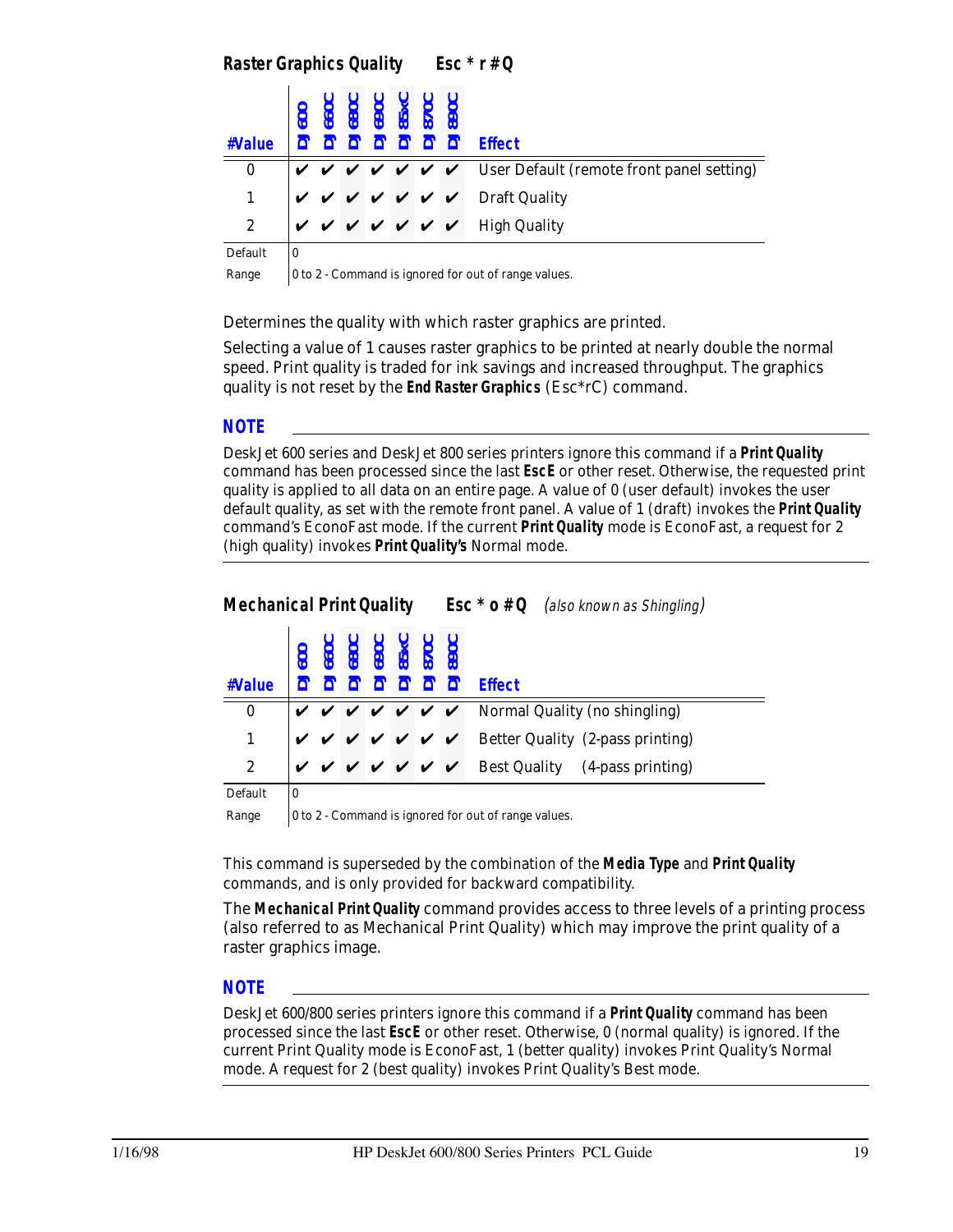Shingling is a process for printing complex or dense graphics images which might otherwise cause problems stemming from excessive ink, including color bleeding or ink blooming on the print media. Shingling uses an algorithm of laying down a checkerboardpattern of the dots in a graphic image, using multiple passes to fill in the vacant areas, giving the ink a moment to begin drying before more ink is placed in close proximity. This algorithm is useful for complex color images where dots of different colors are being laid down in close proximity to obtain an effective shade of some other color (dithering).

Any graphics data sent to the printer while shingling is active (a degree of shingling of 50% or 25%) will take longer to print than the same data would take to print with shingling turned off; although all the dots which compose the graphic image are printed, only a portion of the dots are printed during each pass of the print cartridge. Compared to using no shingling, 50% shingling would take twice as many passes of the print cartridge to print a given area (50% of the dots in each dot row printed during each pass), 25% shingling would take four times as many passes (25% of the dots in each dot row printed during each pass).

#### *NOTE*

Because of the non-porous nature of the print media, the application of at least 50% shingling is *essential* for obtaining quality results when printing graphics images on transparency film or on glossy paper.

### *Print Quality Esc\*o#m/M*

| #Value           |              |  |  |  |                                                                                                                                      |
|------------------|--------------|--|--|--|--------------------------------------------------------------------------------------------------------------------------------------|
| $\overline{-1}$  |              |  |  |  | $\vee$ $\vee$ $\vee$ $\vee$ $\vee$ $\vee$ $\vee$ EconoFast mode selected                                                             |
| $\boldsymbol{0}$ |              |  |  |  | $\boldsymbol{v} \boldsymbol{v} \boldsymbol{v} \boldsymbol{v} \boldsymbol{v} \boldsymbol{v}$ $\boldsymbol{v}$ Normal Quality selected |
| $\mathbf{1}$     |              |  |  |  | $\mathbf{v} \times \mathbf{v} \times \mathbf{v} \times \mathbf{v}$ Presentation Quality selected                                     |
| Default          | $\mathbf{0}$ |  |  |  |                                                                                                                                      |

Range  $\vert$ -1 to 1 (command is ignored for unsupported values).

The **Print Quality** (PQ) command, in conjunction with the **Media Type** (*Ecs&*l*#M*) command, provides a high-level print mode specifier and replaces the need for the following commands:

| <b>Font Quality (Primary)</b>               | $Esc(s\#Q)$ |           |
|---------------------------------------------|-------------|-----------|
| <b>Font Quality (Secondary)</b>             | $Esc$ ) s#Q |           |
| <b>Raster Graphics Quality</b>              | $Esc*r#Q$   |           |
| <b>Mechanical Print Quality (shingling)</b> |             | $Esc*o*Q$ |

This command closes and prints the current page, and moves CAP to the top of form at the left margin on the next physical page.

### *NOTE*

After receiving the **Print Quality** command, DeskJet 600 and 800 series printers ignore **Font Quality (Primary)**, **Font Quality (Secondary)**, **Raster Graphics Quality**, and **Mechanical Print Quality** commands until a **Reset** command or an equivalent device reset occurs.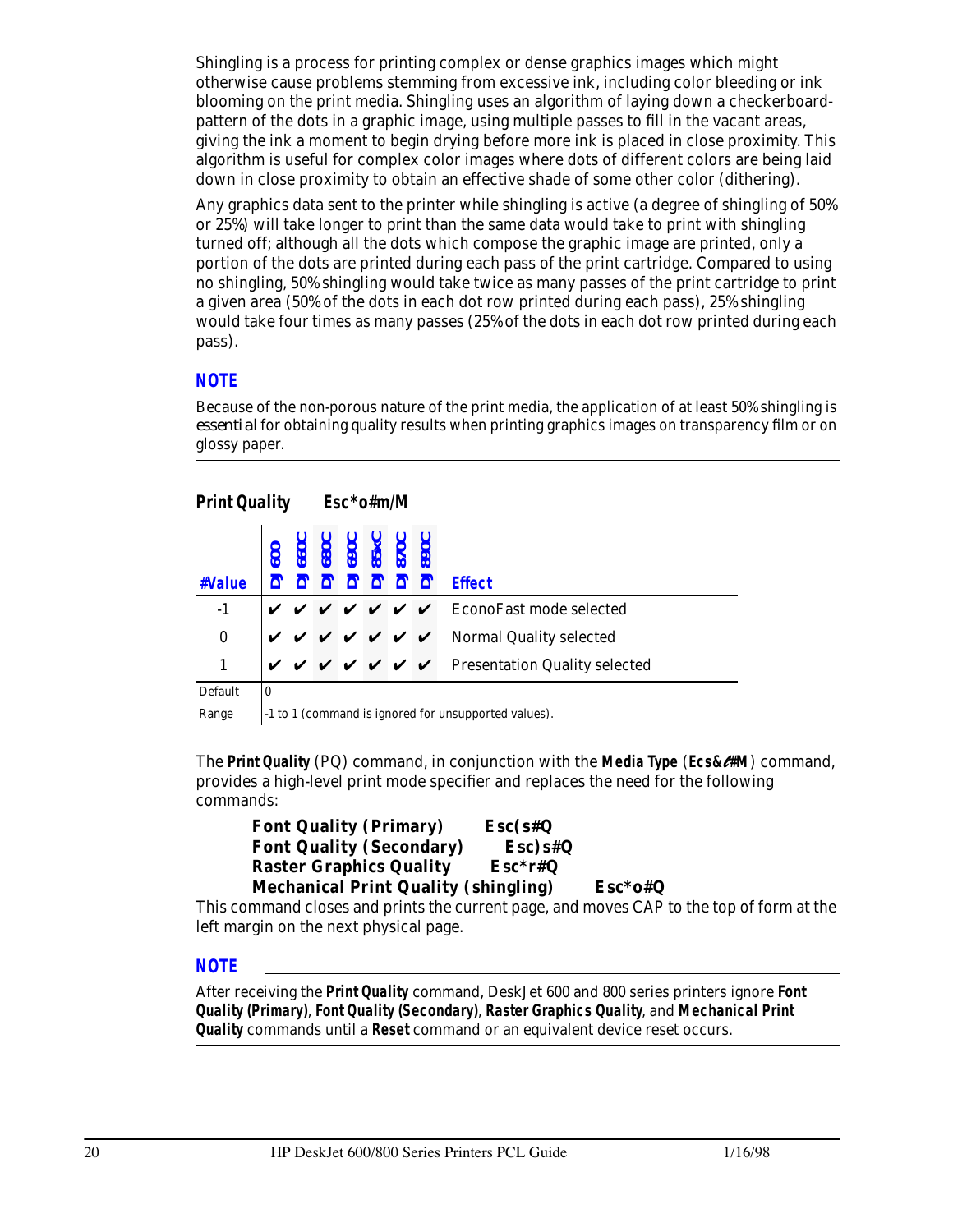*Media Type Esc &* <sup>l</sup> *#M*

| #Value           |   |  | <b>890</b><br>8528<br>8528 | っ |  | <b>Effect</b>                                                                 |
|------------------|---|--|----------------------------|---|--|-------------------------------------------------------------------------------|
| $\bf{0}$         |   |  |                            |   |  | $\vee$ $\vee$ $\vee$ $\vee$ $\vee$ Plain paper                                |
| 1                |   |  |                            |   |  | $\mathbf{v} \times \mathbf{v} \times \mathbf{v} \times \mathbf{v}$ Bond paper |
| $\boldsymbol{2}$ |   |  |                            |   |  | V V V V V Gpecial paper (HP Premium Inkjet Paper)                             |
| 3                | ✓ |  |                            |   |  | V V V V V Glossy film/Photo media                                             |
| 4                |   |  |                            |   |  | V V V V V V Transparency film                                                 |
| Default          | 0 |  |                            |   |  |                                                                               |

Range  $\vert$  0 to 4 - Command is ignored for out of range values.

Sets the print mode required for printing on various media types.

If no printable data has been sent, CAP moves to the top of form at the left margin of the current page. If printable data has been sent, the page is printed and CAP moves to the top of form at the left margin of the next physical page.

### *NOTE*

For DeskJet 600 and 800 series printers, the specified media type will affect output resolution, depletion, shingling, gray balancing, and dry time.

### *Printer Diagnostics*

### *Self-Test Esc z*

Initiates printer self-test, which instructs the printer to perform the following actions:

- Process all data preceding the self-test.
- Perform EscE reset (ejecting the page if printable data has been sent). Permanent downloaded fonts are not deleted.
- Move CAP to the top of form, if not already there.
- Perform the self-test.
- After self-test, move to the top of form, if not already there.
- Resume execution of the user data without data loss (programmable features need not be saved).

This should be as complete a self-test as the product is capable of performing. If no error is detected, the printer will remain on-line. If an error is detected, the printer will go to the off-line state.

In general, this command should not be used in an application. It is intended as a diagnostic tool for developers and support staff. The DeskJet 600 and 800 series printers provide several diagnostic print outs that are user-accessible via the printer front panel.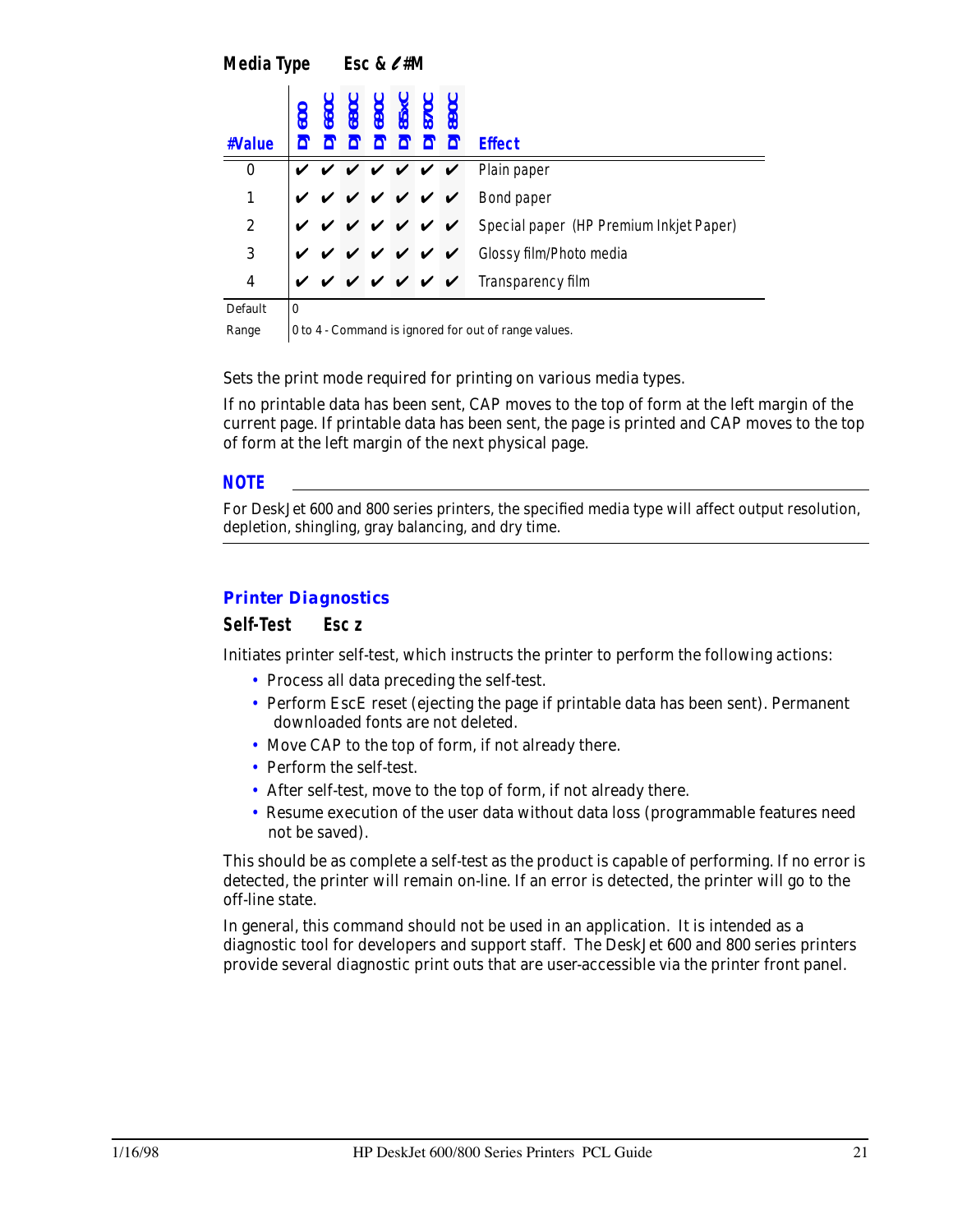### *Page Control*

The following commands facilitate the definition of a print job page.

| Page Length Esc & $\ell$ # P |    |  |  |  |  |                                                                                                                                                                                  |                                                                                                                                   |
|------------------------------|----|--|--|--|--|----------------------------------------------------------------------------------------------------------------------------------------------------------------------------------|-----------------------------------------------------------------------------------------------------------------------------------|
| #Value                       |    |  |  |  |  | $\begin{array}{r} \text{DJ600} \\ \text{DJ660C} \\ \text{DJ600C} \\ \text{DJ690C} \\ \text{DJ690C} \\ \text{DJ85XC} \\ \text{DJ80C} \\ \text{DJ80C} \\ \text{DJ80C} \end{array}$ | <b>Effect</b>                                                                                                                     |
| $\bf{0}$                     |    |  |  |  |  |                                                                                                                                                                                  | $\vee$ $\vee$ $\vee$ $\vee$ $\vee$ $\vee$ Page length set to 66 lines                                                             |
| 1n                           |    |  |  |  |  |                                                                                                                                                                                  | $\mathbf{v} \times \mathbf{v} \times \mathbf{v} \times \mathbf{v}$ Page length is set, in number of lines, at<br>the current lpi. |
| Default                      | 66 |  |  |  |  |                                                                                                                                                                                  |                                                                                                                                   |

Range 1 to maximum supported paper size- Command is ignored for out of range values.

Designates the number of lines on the logical page at the current LMI (Line Motion Index) setting.

This command performs the following actions:

- Prints any unprinted pages.
- Ejects the current page if printable data has been received (FF-CR).
- Sets text length, top margin, left margin, and right margin to user defaults.
- Moves CAP to the left edge of the logical page at the top of form.

The printer may select a different page size for the same line count, since lines are defined by the current LMI. This command is ignored if LMI is 0.

For comparison purposes, the following table lists the page length line values associated with some standard paper sizes. To calculate the number of lines per page, multiply lines per inch (lpi) times the length of the physical page. For example, US Letter size paper is 11 inches; therefore,  $6 \times 11 = 66$ .

| Page Length Line Values |
|-------------------------|
|-------------------------|

| <b>Paper Size</b> | 6 Ipi | 8 Ipi |
|-------------------|-------|-------|
| Letter            | 66    | 88    |
| Legal             | 84    | 112   |
| A <sub>4</sub>    | 70    | 93    |
| Executive         | 63    | 84    |

DeskJet maximum page length is 14 inches for the DeskJet 600 and 800 series printers.

#### *NOTE*

This command must be sent at the beginning of a page prior to any printable data; otherwise, when the command is sent, the current page is closed and printed.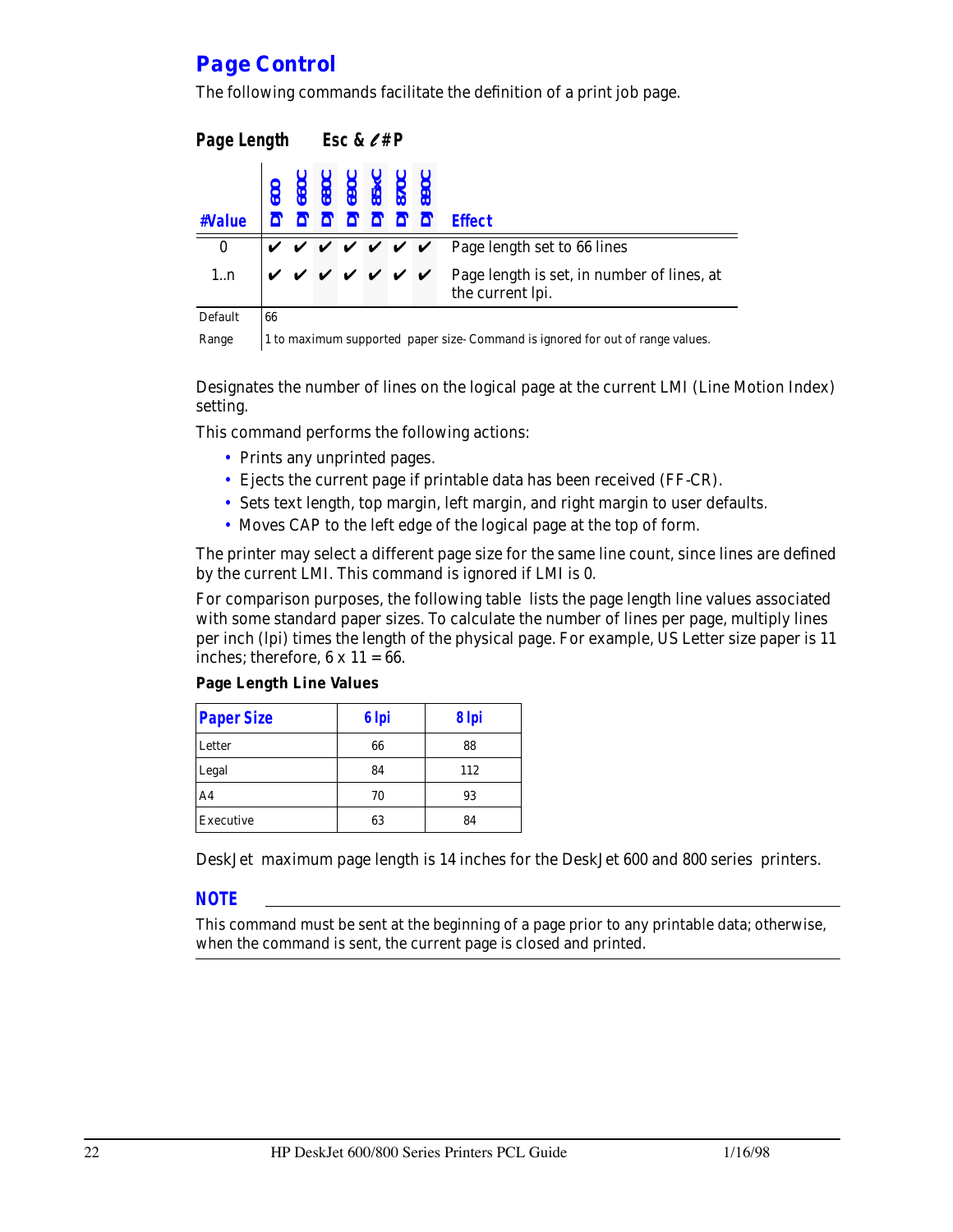| #Value  |                                                                  |  |  |  |  | 000<br>660C<br>680C<br>690C<br>88xC<br>870C | $\overline{a}$ $\overline{a}$ $\overline{a}$ $\overline{a}$ $\overline{a}$ $\overline{a}$ $\overline{a}$ $\overline{a}$ $\overline{b}$ $\overline{c}$ $\overline{c}$ $\overline{c}$ $\overline{c}$ $\overline{c}$ $\overline{c}$ $\overline{c}$ $\overline{c}$ $\overline{c}$ $\overline{c}$ $\overline{c}$ $\overline{c}$ $\overline{c}$ $\overline{c}$ $\overline{c}$ $\overline{$ |  |  |  |
|---------|------------------------------------------------------------------|--|--|--|--|---------------------------------------------|--------------------------------------------------------------------------------------------------------------------------------------------------------------------------------------------------------------------------------------------------------------------------------------------------------------------------------------------------------------------------------------|--|--|--|
| n       |                                                                  |  |  |  |  |                                             | $\forall$ $\forall$ $\forall$ $\forall$ $\forall$ $\forall$ $\forall$ page size set to that indicated by value<br>index in the tables below                                                                                                                                                                                                                                          |  |  |  |
| Default | Regionally dependent (US Letter for printers sold in N. America) |  |  |  |  |                                             |                                                                                                                                                                                                                                                                                                                                                                                      |  |  |  |

Range limited to values specified in tables below - Command is ignored for out of range values.

Designates the size of the media to be used.

This command performs the following actions:

- Prints any unprinted pages.
- Ejects the current page if printable data has been received (FF-CR).
- Sets text length, top margin, left margin, and right margin to user defaults.
- Moves CAP to the left edge of the logical page at the top margin.
- Disables the automatic macro overlay.

Since the logical page is defined to extend from the top and bottom edges of the physical page, this command also sets logical page length.

| <b>Value</b>   | <b>Page Description</b> | <b>Page Size</b>                                                                                                        |  |  |  |
|----------------|-------------------------|-------------------------------------------------------------------------------------------------------------------------|--|--|--|
| 1              | <b>US Executive</b>     | $7.25" \times 10.5"$                                                                                                    |  |  |  |
| $\overline{2}$ | <b>US</b> Letter        | $8.5'' \times 11''$                                                                                                     |  |  |  |
| 3              | US Legal                | $8.5'' \times 14''$                                                                                                     |  |  |  |
| 25             | ISO and JIS A5          | $148.5$ mm $\times$ 210 mm                                                                                              |  |  |  |
| 26             | ISO and JIS A4          | $210 \text{ mm} \times 297 \text{ mm}$                                                                                  |  |  |  |
| 45             | JIS B5                  | 182 mm x 257 mm                                                                                                         |  |  |  |
| 101            | Custom                  | 5.00" x 5.83"" through 8.5" x 14<br>$(127 \text{ mm} \times 148 \text{ mm} \cdot 216 \text{ mm} \times 356 \text{ mm})$ |  |  |  |

| Selectable Sheet Media Sizes for DeskJet 600/800 series printers |  |  |  |
|------------------------------------------------------------------|--|--|--|
|                                                                  |  |  |  |

#### **Selectable Card Sizes**

| <b>Value</b> | <b>Card Description</b>             | <b>Card Size</b>                           |
|--------------|-------------------------------------|--------------------------------------------|
| 71           | Japanese Hagaki Postcard            | $100 \text{ mm} \times 148 \text{ mm}$     |
| 72           | Japanese Oufuku-Hagaki<br>Postcarda | $148$ mm $\times$ 200 mm                   |
| 73           | ISO and JIS A6 Card                 | $105 \, \text{mm} \times 148 \, \text{mm}$ |
| 74           | <b>US Index Card</b>                | $4" \times 6"$                             |
| 75           | <b>US Index Card</b>                | $5" \times 8"$                             |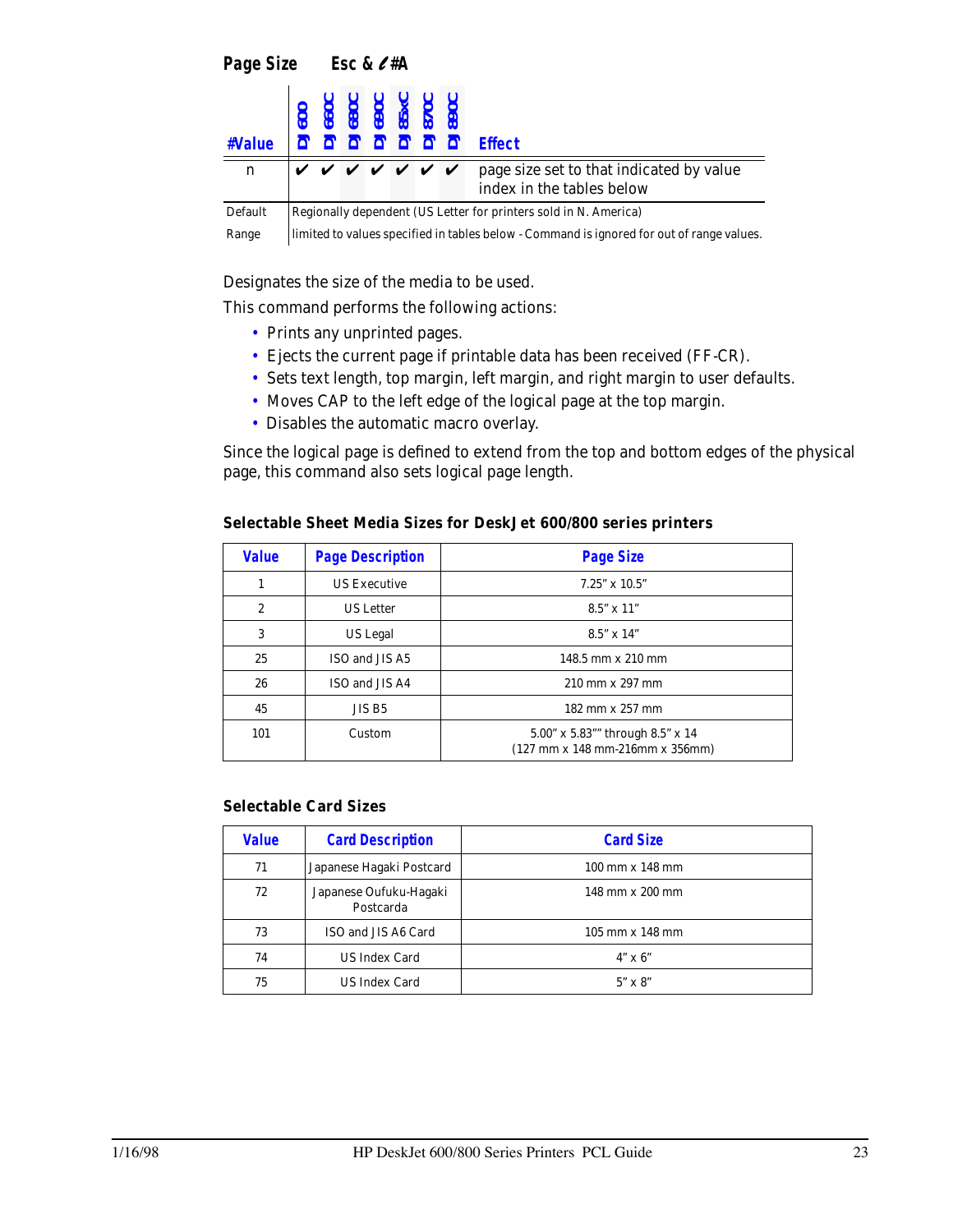#### **Selectable Envelope Sizes**

| <b>Value</b> | <b>Envelope Description</b>    | <b>Envelope Size</b>                   |
|--------------|--------------------------------|----------------------------------------|
| -81          | U.S. Commercial #10 (portrait) | $41/8$ " x $91/2$ "                    |
| 81           | U.S. Commercial-10 (landscape) | $41/8$ " x $91/2$ "                    |
| 90           | International DL               | $110 \text{ mm} \times 220 \text{ mm}$ |
| 92           | International C6               | $114$ mm $\times$ 162 mm               |
| 109          | U.S. A2                        | $4.3/8$ " x 5 3/4"                     |

#### *NOTE*

Unsigned or positive values specify that the short paper axis is aligned with printer's paper axis; negative values specify that the long paper axis is aligned with the printer's paper axis.

With DeskJet 600 and 800 series printers, all envelopes load in landscape (short edge first). Pre-DeskJet 550s load envelopes in portrait. Envelope printing orientation defaults to portrait, except for Commercial 10 (value  $= 81$ ), which defaults to landscape. Value  $= -81$  prints Commercial 10 envelopes in portrait orientation.

To minimize the unprintable region on custom size media for the DeskJet 600 and 800 series printers, t, the application should send the length of the custom page using the **Page Length** (*Esc&*l*#P*) command.

### *Media Source Esc &* l *# H*

| #Value          |          |  |  |  |                                                                                                                 |
|-----------------|----------|--|--|--|-----------------------------------------------------------------------------------------------------------------|
| $\overline{-1}$ |          |  |  |  | Load z-fold media (banners)                                                                                     |
| $\mathbf{0}$    |          |  |  |  |                                                                                                                 |
|                 |          |  |  |  | v v v v v v Frint current page (source is unchanged)<br>v v v v v v Load from tray<br>v v v v V v Envelope Feed |
| 3               |          |  |  |  |                                                                                                                 |
| Default         | $\bf{0}$ |  |  |  |                                                                                                                 |

Range  $\vert$  0, 1, 3 - Command defaults for out of range values.

Selects the media source.

This command prints the current page and moves CAP to top of form at the left margin on the next physical page. The command remains effective until another tray is selected.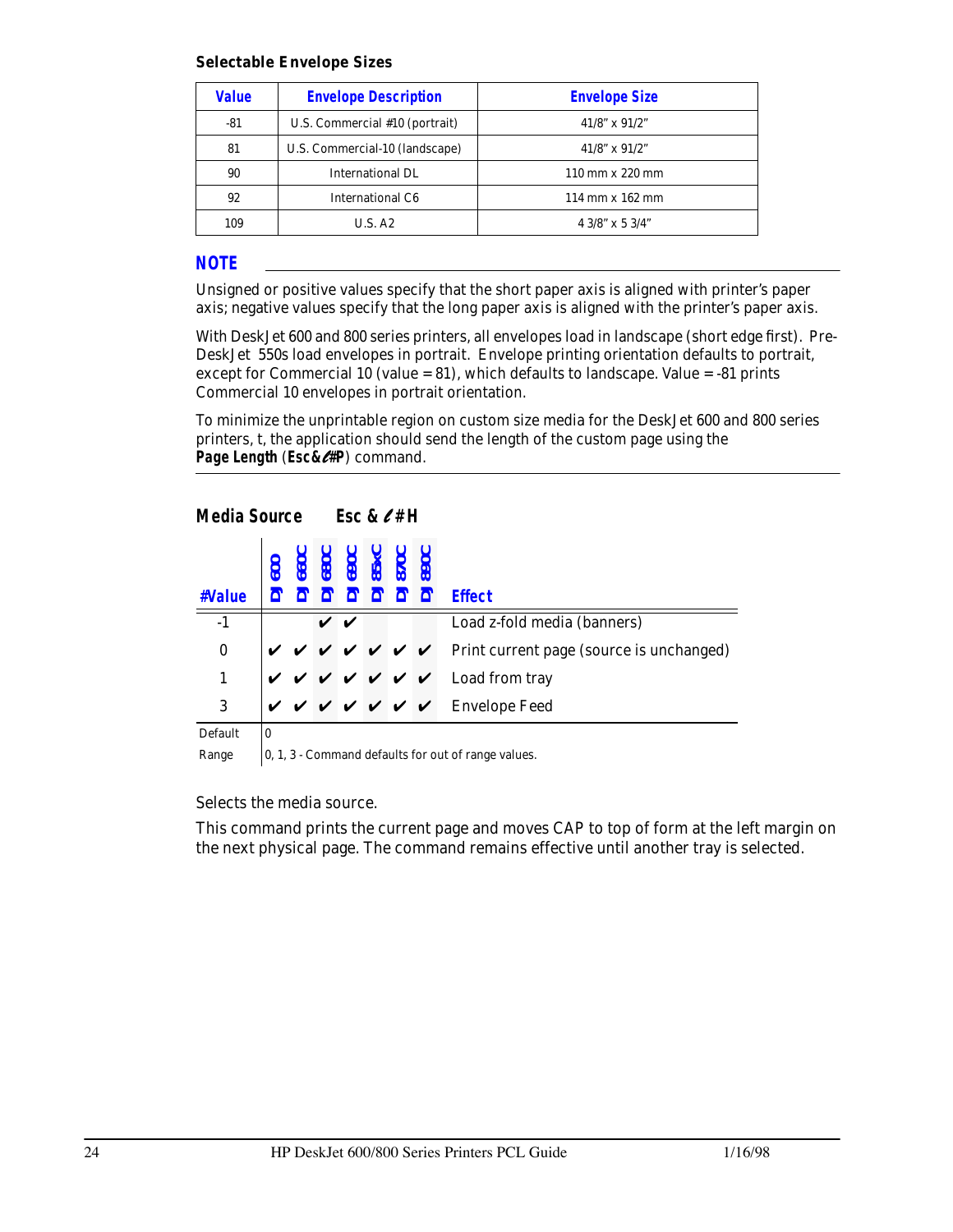*Orientation Esc &* l *# O*

| #Value                    |   |  |  |  | <b>Effect</b>                                                                                                                                                                               |
|---------------------------|---|--|--|--|---------------------------------------------------------------------------------------------------------------------------------------------------------------------------------------------|
| $\bf{0}$                  |   |  |  |  | $\vee$ $\vee$ $\vee$ $\vee$ $\vee$ Portrait                                                                                                                                                 |
|                           |   |  |  |  | v v v v v v Landscape                                                                                                                                                                       |
| $\mathbf{2}$              |   |  |  |  | $\boldsymbol{v} \boldsymbol{v} \boldsymbol{v} \boldsymbol{v} \boldsymbol{v} \boldsymbol{v}$ $\boldsymbol{v}$ DJ6xx - maps to 0 (Laser Jet compatibility)<br><b>DJ8xx - Reverse Portrait</b> |
| 3                         |   |  |  |  | $\mathbf{v} \times \mathbf{v} \times \mathbf{v} \times \mathbf{v}$ DJ6xx - maps to 0 (Laser Jet compatibility)<br>DJ8xx - Reverse Landscape                                                 |
| $D_{0}$ ford <sup>+</sup> | n |  |  |  |                                                                                                                                                                                             |

Default

Range  $\vert$  0 to 3 - Command is ignored for out of range values.

Defines the position of the logical page and the default direction of print with respect to the physical page.

If the printer has received printable data, an orientation change ejects the current page and opens another page in the new orientation. Since this command ejects the page, it cannot be used to change text orientation within a page. The command is ignored if the new orientation and the current orientation are the same.

This command has the following effects:

- Prints all data received before the command.
- Executes a formfeed and carriage return.
- Sets the following to their user defaults:
	- logical page
	- print direction
	- page length
	- text length
	- top margin, left margin, right margin
	- CMI and LMI

 This command should be sent at the beginning of a page because it ejects a page containing printable data. Since this command defaults the above features, it should be followed by commands that set any desired non-default values.

This command affects only text orientation - not raster graphics orientation. For example, if orientation is changed from portrait to landscape, graphics will continue to print in portrait. This can cause clipping if graphics margins are insufficient.

### *NOTE*

DeskJet 800 series printers automatically rotate fonts to the current orientation.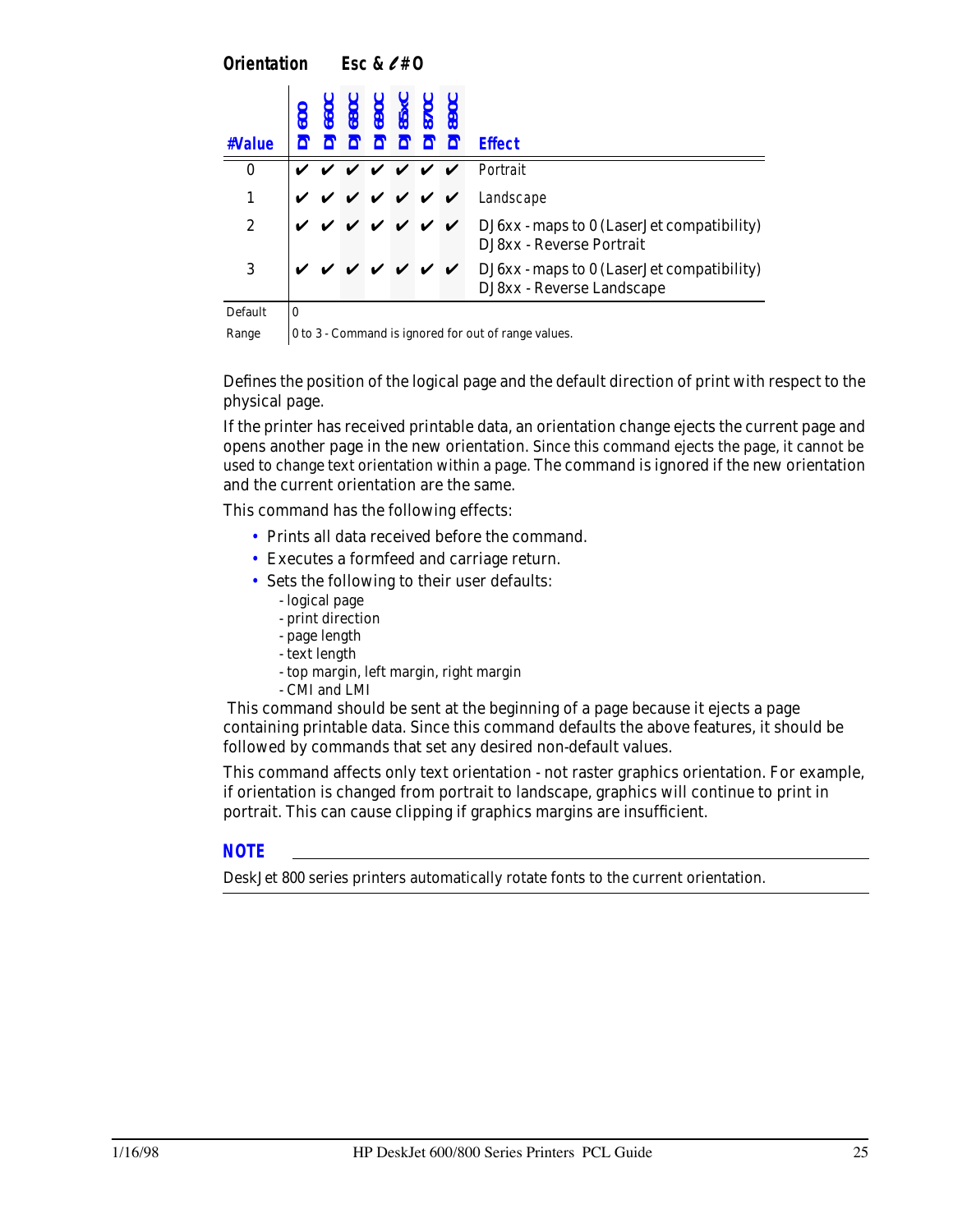|  | (also known as HMI) |
|--|---------------------|
|--|---------------------|

| n       |                                                                                  |  |  |  |  |  | $\forall$ $\lor$ $\lor$ $\lor$ $\lor$ $\lor$ $\lor$ Number of 1/120 inch increments |  |  |  |  |
|---------|----------------------------------------------------------------------------------|--|--|--|--|--|-------------------------------------------------------------------------------------|--|--|--|--|
| Default | Determined by the pitch or height (x 112%) value in the default font descriptor. |  |  |  |  |  |                                                                                     |  |  |  |  |

Range  $\vert$  0 to 126.99 - Command is ignored for out of range values.

Designates the width of columns used for horizontal movement calculations. In the vertical text path direction, designates the height of rows used for inter-character movement calculations.

CMI defaults to the invoked font's space character when any of the font's characteristics (orientation, character set, pitch, etc.) are changed, when switching between primary and secondary fonts with <SI> and <SO>.

For fixed pitch fonts, CMI affects all printable characters, including the space and backspace characters. For proportionally spaced fonts, CMI may affect only the space character: if the space character glyph exists, CAP moves the width of the space character; otherwise CAP moves according to the CMI.

For multiple fixed-pitch fonts, the CMI directly affects the nominal (full width) space of the font. Other spacings are scaled linearly according to the current CMI value, i.e., the character widths are multiplied by the ratio of the CMI to the nominal width.

In the vertical text path direction mode, the CMI defaults to the height (x 112%) of the font. In fixed-pitched or multiple-fixed-pitched fonts, the CMI takes on the height (x 112%) of the fixed-pitch font.

For proportionally-spaced fonts, the CMI may affect only the space character. If the space character glyph exists, CAP moves the height  $(x 112%)$  of the space character. Otherwise the CAP moves according to the CMI.

| <b>Line Motion Index (LMI)</b> |           |  |  |                                 | <b>Esc &amp; <math>\ell</math> # C</b> (also known as VMI)                            |
|--------------------------------|-----------|--|--|---------------------------------|---------------------------------------------------------------------------------------|
| #Value                         | $\bar{S}$ |  |  | 060<br>069<br>069<br>089<br>089 | <b>Effect</b>                                                                         |
| n                              |           |  |  |                                 | $\vee$ $\vee$ $\vee$ $\vee$ $\vee$ $\vee$ mumber of 1/48 inch increments between rows |
| Default                        | 8         |  |  |                                 |                                                                                       |

Range | 0 - Current logical page length up to 32767 - Command is ignored for out of range values.

Sets the vertical spacing between lines of print (the vertical distance CAP will move for a linefeed in horizontal text path mode and the horizontal distance the CAP will move for a linefeed in the vertical text path mode.

This command performs the same functions as **Line Spacing** (*Esc&*l*#D*), except the measurement interval is in 1/48-inch increments instead of lines per inch (lpi). Both commands set linefeed and half linefeed spacing. To convert lpi to LMI:

 $LMI = 48.0/10i$ 

If the **Page Length** (*Esc&*l*#P*) command follows an LMI change, physical page size is recalculated. Depending on the LMI modification, the printer may request a different page size.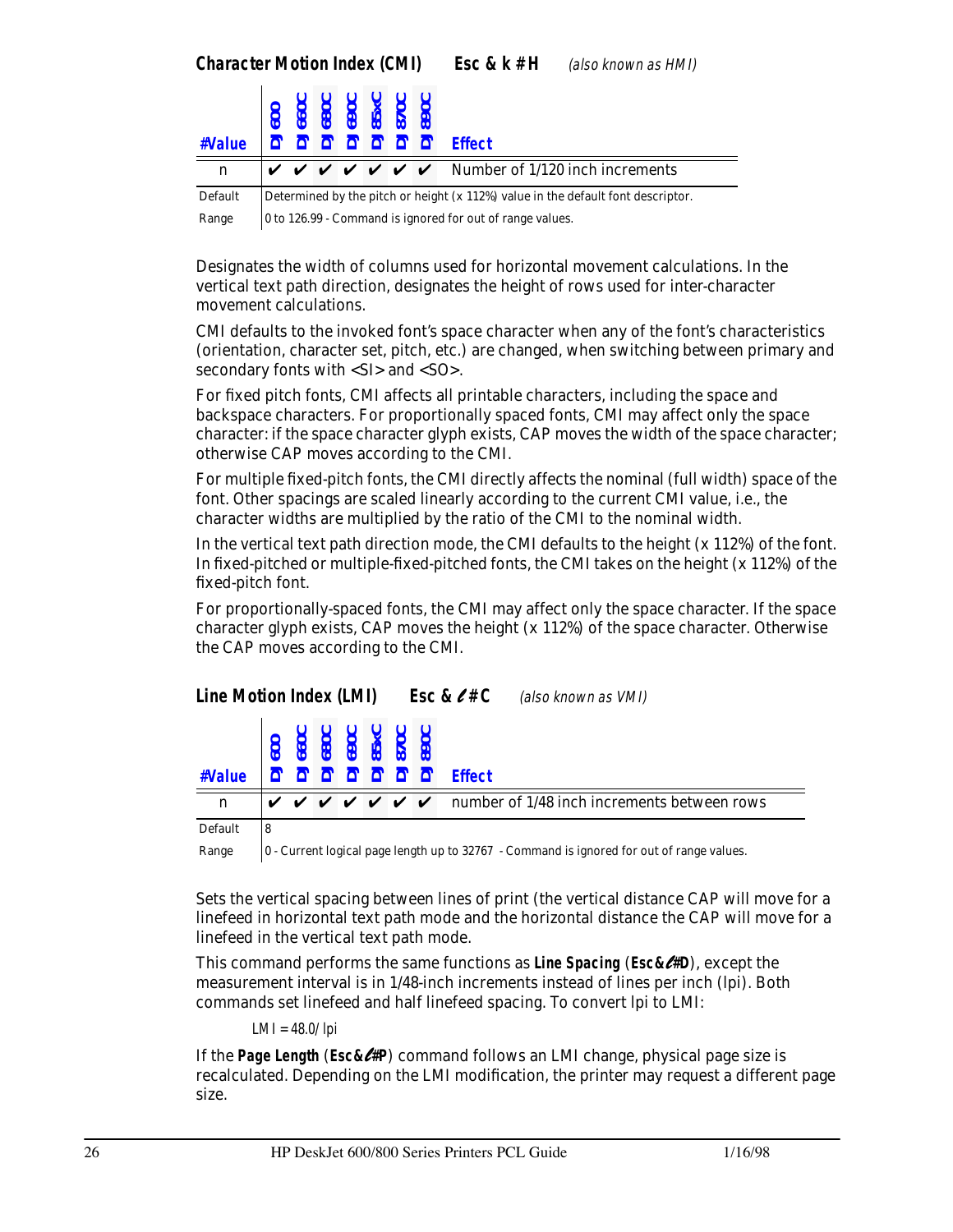*Line Spacing Esc &* l *# D*

| #Value  |   | $\overline{\infty}$ | 690<br>85x |  | <b>Effect</b>                                                                       |
|---------|---|---------------------|------------|--|-------------------------------------------------------------------------------------|
| n       |   |                     |            |  | $\vee$ $\vee$ $\vee$ $\vee$ $\vee$ $\vee$ Sets the number of lines printed per inch |
|         |   |                     |            |  |                                                                                     |
| Default | 6 |                     |            |  |                                                                                     |

This command performs the same functions as LMI ( $\text{Esc}\&\ell\#\text{C}$ ), except it identifies the LMI in lines per inch (lpi). Both commands set linefeed and half linefeed spacing. To convert LMI to lpi:

lpi = 48.0/ LMI

### *NOTE*

In DeskJet printers, a value of 0 sets line spacing to 12 lpi.



Resets the left and right margins to their default positions. CAP is unchanged.

Left Margin = left bound of the logical page (column 0)

Right Margin = right bound of the logical page.

#### *NOTE*

This command is considered to be obsolete, and is listed for backward compatibility only. Do not use this command in new code, as subsequent HP DeskJet printers may not support the command.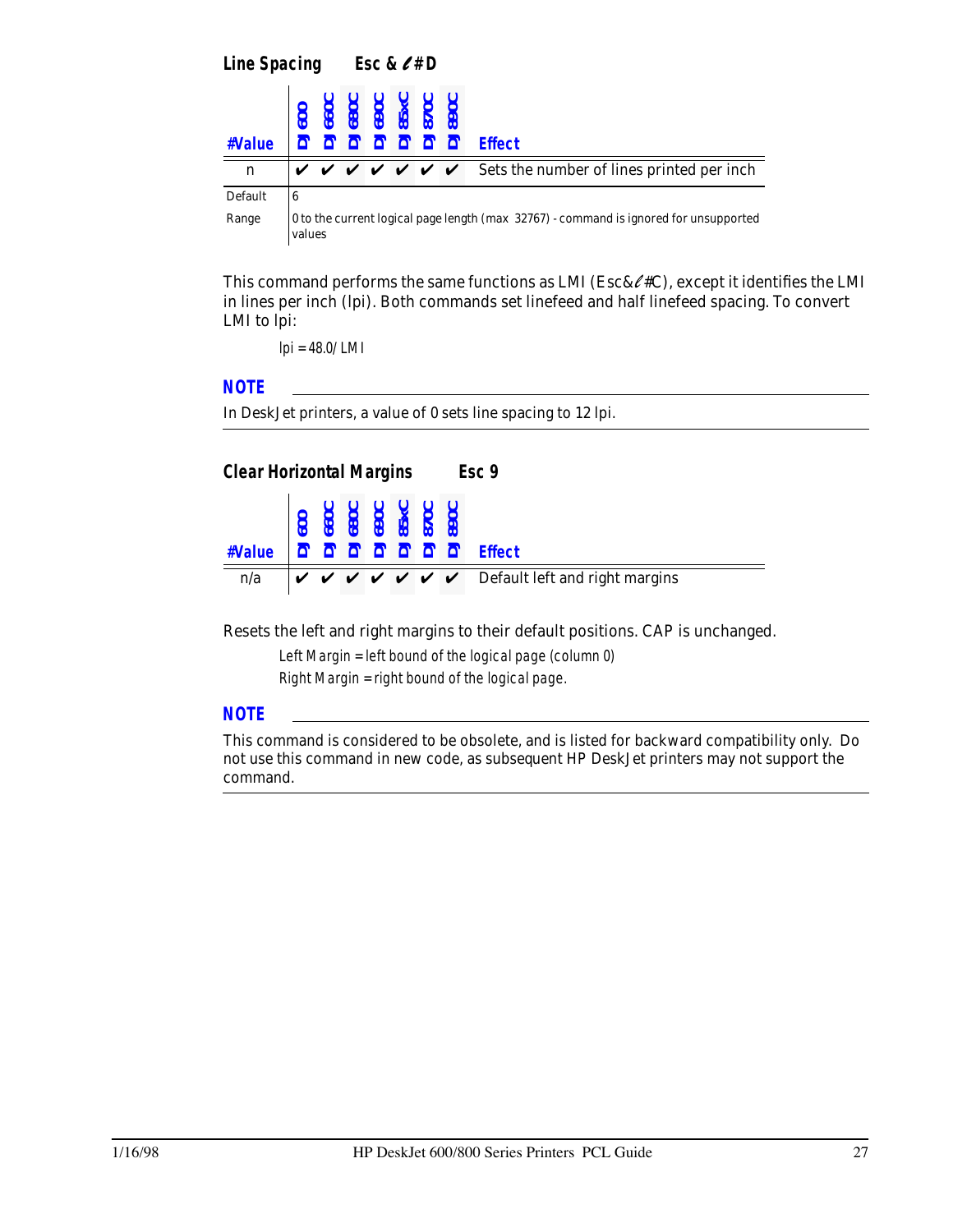| <b>Left Margin</b> |                                  |  |  |  | Esc & $a \# L$ |  |                                                                     |                                                                  |  |  |  |  |
|--------------------|----------------------------------|--|--|--|----------------|--|---------------------------------------------------------------------|------------------------------------------------------------------|--|--|--|--|
| #Value             |                                  |  |  |  |                |  | <b>DJ600<br/>DJ660C<br/>DJ690C<br/>DJ85xC<br/>DJ870C<br/>DJ870C</b> | <b>Effect</b>                                                    |  |  |  |  |
| $\mathbf n$        |                                  |  |  |  |                |  | <i>v v v v v v</i>                                                  | Sets the left margin to the left edge of the<br>specified column |  |  |  |  |
| Default            | 0                                |  |  |  |                |  |                                                                     |                                                                  |  |  |  |  |
| Range              | 0 to right bound of logical page |  |  |  |                |  |                                                                     |                                                                  |  |  |  |  |

If CAP is to the left of the new left margin, it moves to the new left margin; otherwise, this command does not affect CAP. Attempts to set the left margin to the right of the right margin should be ignored; however, left and right margins can be set at the same location.

#### *NOTE*

Column 0 is the first column on the left edge of the logical page, not the physical page.

### *Right Margin Esc & a # M*

| #Value  |                                                |                          |  |  |  | <b>222222</b> |                      | <b>Effect</b>                                                      |  |  |  |  |
|---------|------------------------------------------------|--------------------------|--|--|--|---------------|----------------------|--------------------------------------------------------------------|--|--|--|--|
| n       |                                                |                          |  |  |  |               | <i>v v v v v v v</i> | Sets the right margin to the right edge of<br>the specified column |  |  |  |  |
| Default |                                                | Logical page right bound |  |  |  |               |                      |                                                                    |  |  |  |  |
| Range   | Current left margin to logical page left bound |                          |  |  |  |               |                      |                                                                    |  |  |  |  |

This command is ignored for columns preceding the left margin. Specifying a column beyond the right logical page limit sets the right margin to the right logical page limit. If CAP is to the right of the new right margin, CAP is moved to the new right margin; otherwise this command does not affect CAP.

Characters whose cells overlap with the right margin are not printed unless end-of-line wrap is enabled: then the character prints at the left margin on the next line. Attempts to set the right margin to the left of the left mar- gin should be ignored; however, left and right margins can be set to the same location.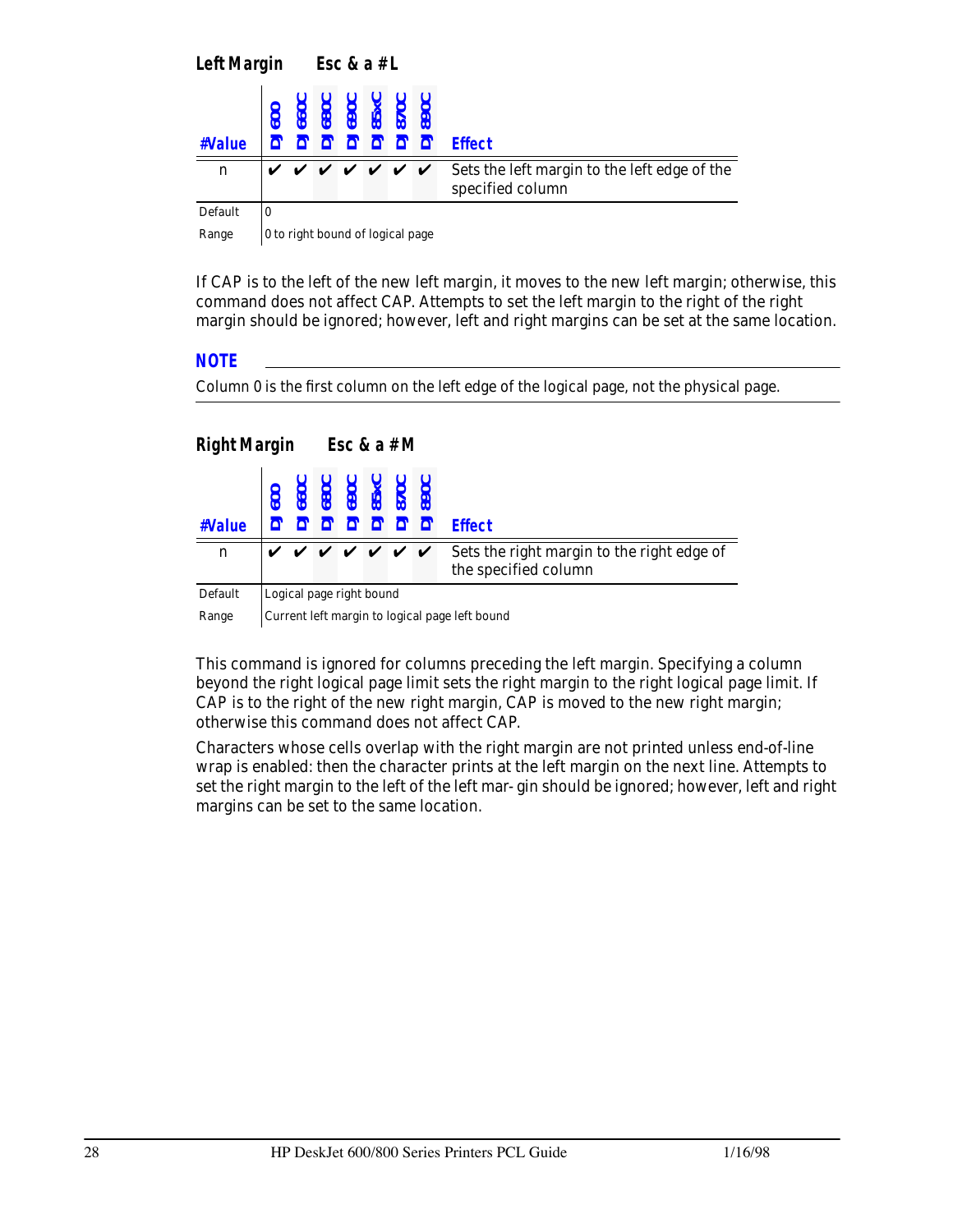| #Value  |         |  |  | 0600<br>06000<br>06000<br>08000<br>$\begin{array}{c}\n 777222 \\ \end{array}$ | <b>Effect</b>                                                                           |
|---------|---------|--|--|-------------------------------------------------------------------------------|-----------------------------------------------------------------------------------------|
| 0.n     |         |  |  | <i>v v v v v v v</i>                                                          | top margin is set to specified number of lines at the<br>current lines-per-inch setting |
| Default | .5 inch |  |  |                                                                               |                                                                                         |

Range | 0 to logical page length - Command is ignored for out of range values.

Specifies the distance between the top of the logical page and the top of the text area.

The top margin is specified in lines whose spacing is determined by the current line spacing. This command is ignored if the current line spacing is 0, or if a value beyond the current logical page length is received.

CAP is not moved if it is below the new top margin. If CAP is above the new top margin, CAP is placed at the baseline of the first row of characters. This position, called top of form, is calculated as follows: top of form = top margin in inches +  $(.75 \times LMI)$  in inches)

The first line of the logical page is always line 0. The vertical position of the first line of print on the logical page is at top of form as defined above.

The top margin represents a physical position: once the top margin is set, it is unaffected by subsequent changes in line spacing.

#### *NOTE*

*Text Length Esc &* l *# F*

Since this command defaults text length, it should precede the **Text Length** (*Esc&*l*#F*) command.

DeskJet printers default to 1/2" with perforation skip mode on, and 0" with perforation skip mode off.

|                  | 600<br>660C<br>680C<br>690C<br>85 XC<br>890C                                        |                                            |  |                    |  |  |         |                                         |  |  |  |  |
|------------------|-------------------------------------------------------------------------------------|--------------------------------------------|--|--------------------|--|--|---------|-----------------------------------------|--|--|--|--|
| #Value           |                                                                                     |                                            |  |                    |  |  | 2222222 | <b>Effect</b>                           |  |  |  |  |
| $\overline{0.n}$ |                                                                                     |                                            |  | <b>V V V V V V</b> |  |  |         | Sets length of the text area, in lines, |  |  |  |  |
|                  |                                                                                     |                                            |  |                    |  |  |         | from the top margin                     |  |  |  |  |
| Default          |                                                                                     | Logical page length - top margin -1/2 inch |  |                    |  |  |         |                                         |  |  |  |  |
| Range            | 0 to logical page length - top margin - Command is ignored for out of range values. |                                            |  |                    |  |  |         |                                         |  |  |  |  |

\* If the calculation is negative, text length defaults to (logical page length - top margin).

This command is ignored if current LMI is 0 or a text length greater than [logical page length - top margin] is requested. A value field of 0 defaults text length.

Text length determines the bottom margin when perforation skip is enabled. Text length is ignored when perforation skip is disabled.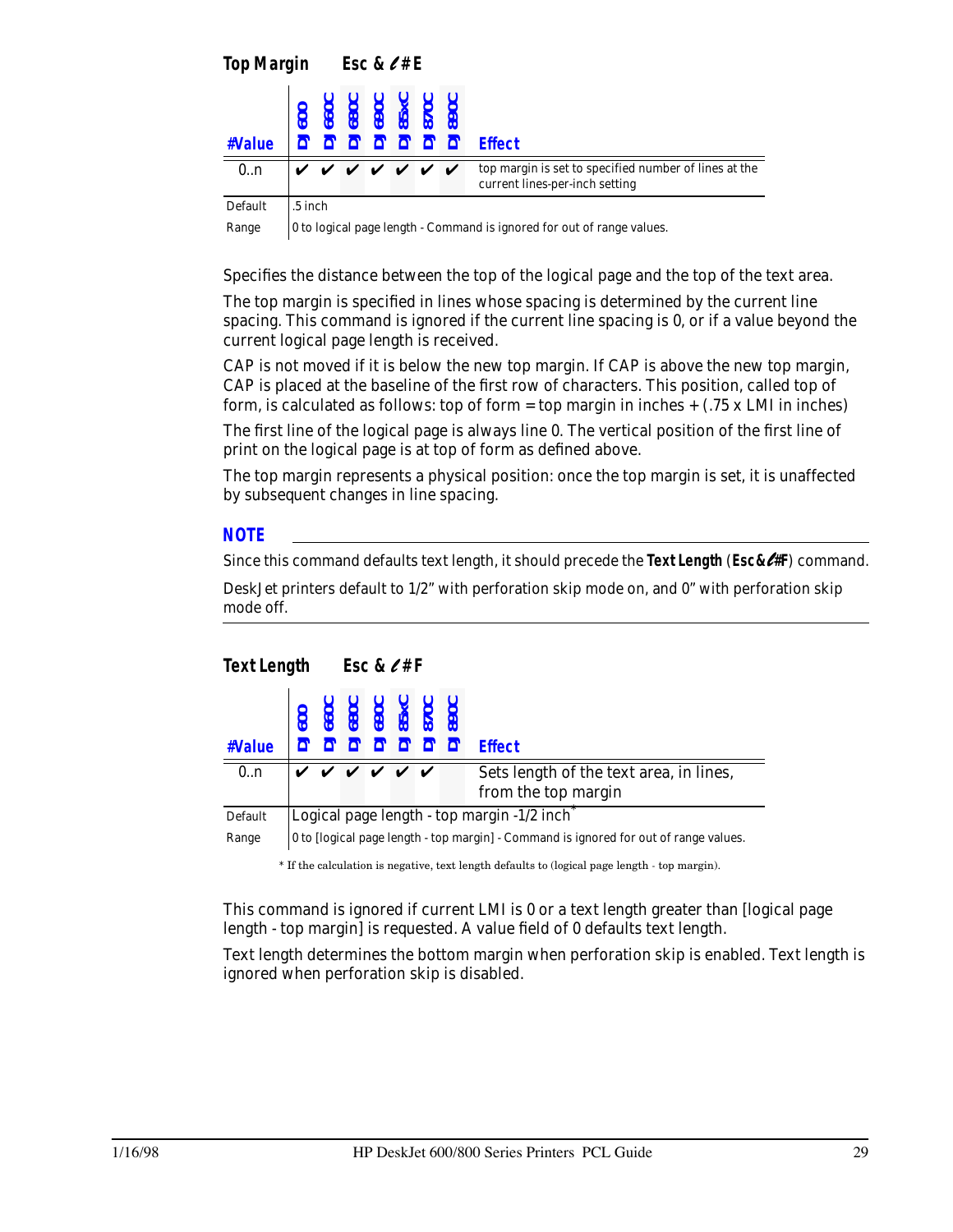## *Perforation Skip Mode Esc &* l *# L*

| #Value   |  |  |  | 000<br>00600<br>006000 008000<br>008000 008000<br>008000 008000 Effect                               |
|----------|--|--|--|------------------------------------------------------------------------------------------------------|
| $\bf{0}$ |  |  |  | $\forall$ $\forall$ $\forall$ $\forall$ $\forall$ $\forall$ $\forall$ Disables perforation skip mode |
|          |  |  |  | $\mathbf{v} \times \mathbf{v} \times \mathbf{v} \times \mathbf{v}$ Enables perforation skip mode     |
| Default  |  |  |  |                                                                                                      |

Range  $\vert 0, 1$  - Command is ignored for other values.

Controls perforation skip mode.

The perforation region extends from the bottom of the text area to the top margin of the next page. **Text Length** (*Esc&*l*#F*) determines the size of the perforation skip region (and, indirectly, the bottom margin).

If perforation skip is enabled, text length sets the bottom margin. Printing ends at the specified text length, and then starts again at the top margin of the next page.

If perforation skip is disabled, text is printed to the end of the page and onto the next page. Text length and top margin are ignored. Text in the unprintable region may be lost.

#### *NOTE*

Disabling perforation skip may cause text outside of the printable area to be lost. To prevent this, perforation skip should be enabled. Changing perforation skip mode defaults top margin and text length.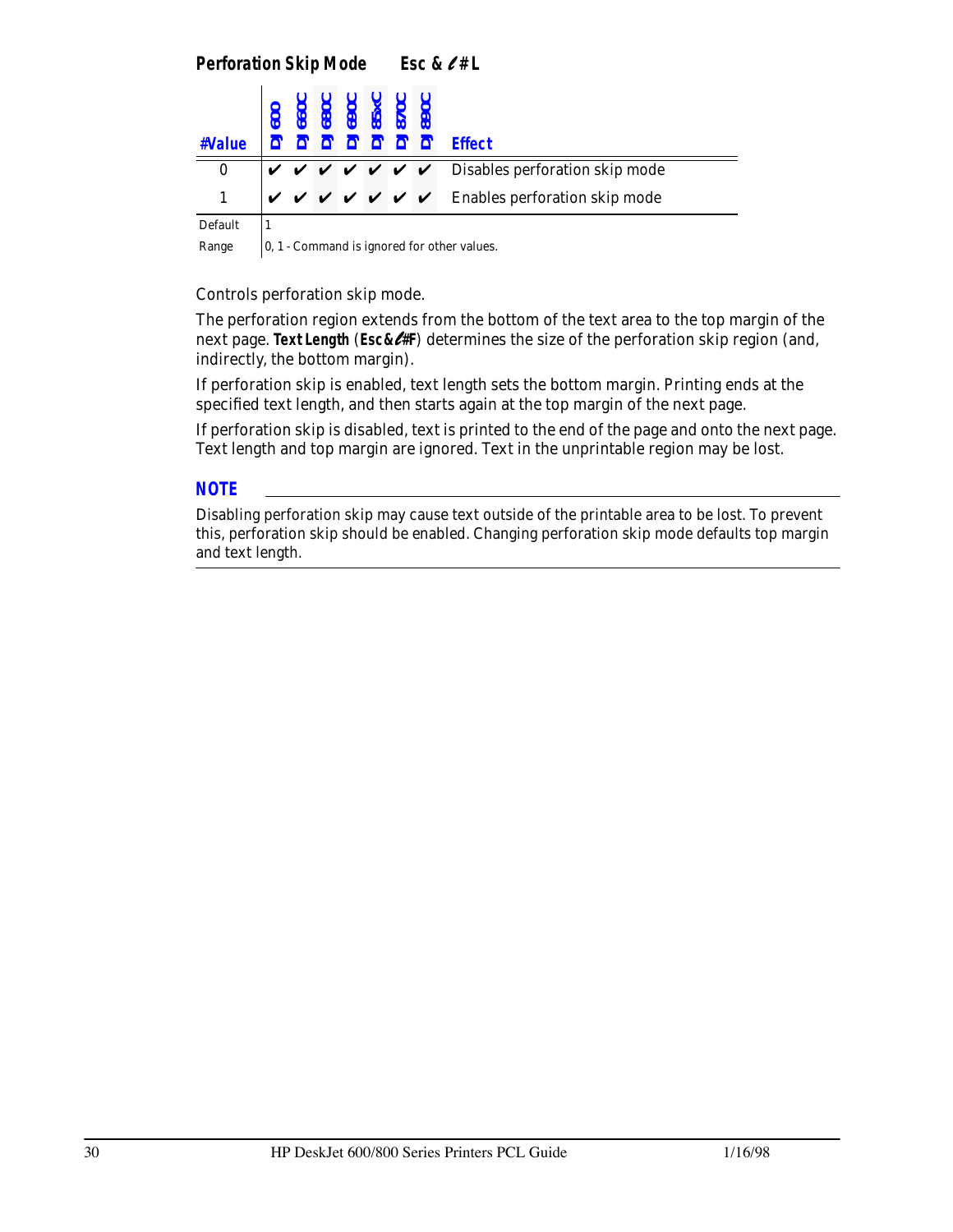# *Horizontal Positioning Commands*

The following commands provide for cursor movement on the horizontal axis.

### *Backspace <BS>*

Moves CAP one character position backwards on the current line.

For horizontal text path direction, no action occurs if CAP is already at the left margin. If the CAP is to the left of the left margin (via one of the Move CAP commands),  $\langle B \rangle$ functions as if the left margin were column 0, the logical page left boundary.

For vertical text path direction, no action occurs if CAP is already at the top margin. If CAP is above the top margin (via one of the Move CAP commands), BS functions as if the top margin were row 0, the logical page top boundary.

In proportional spacing, a single <BS> centers the overstriking character with the character being over-strike. After printing the overstrike character, CAP is at the same position as before the <BS>. Multiple backspaces each move back the distance of the last printable character or space.

#### *NOTE*

DeskJet 600/800 series printers backspace using only the last proportional character width. The resulting cursor relocation is therefore not a fixed constant.

### *Carriage Return <CR>*

Moves CAP to the left margin on the current row for horizontal text path direction.

#### *Space <SP>*

Moves CAP forward one character position (defined by CMI) on the current line.

CAP does not move if it is already at the right margin and end-of-line wrap is not enabled. If end-of-line wrap is enabled, CAP moves to the left margin of the next row and then prints the space.

#### *Linefeed <LF>*

Moves CAP to the same horizontal position, one row down. If perforation skip mode is enabled, a linefeed that would go beyond the text length boundary moves CAP to the same horizontal position at the top of form on the next page. If perforation skip mode is disabled, text is printed to the end of the page and onto the next page. Text in the unprintable region may be lost.

#### *Formfeed <FF>*

Formfeed advances CAP to the same horizontal position at the top of the form on the next page. Top of Form is at the vertical position computed by top of form = top margin +  $(3/4 x)$ line spacing)

#### *NOTE*

Multiple formfeed in sequence are not interpreted as a single formfeed.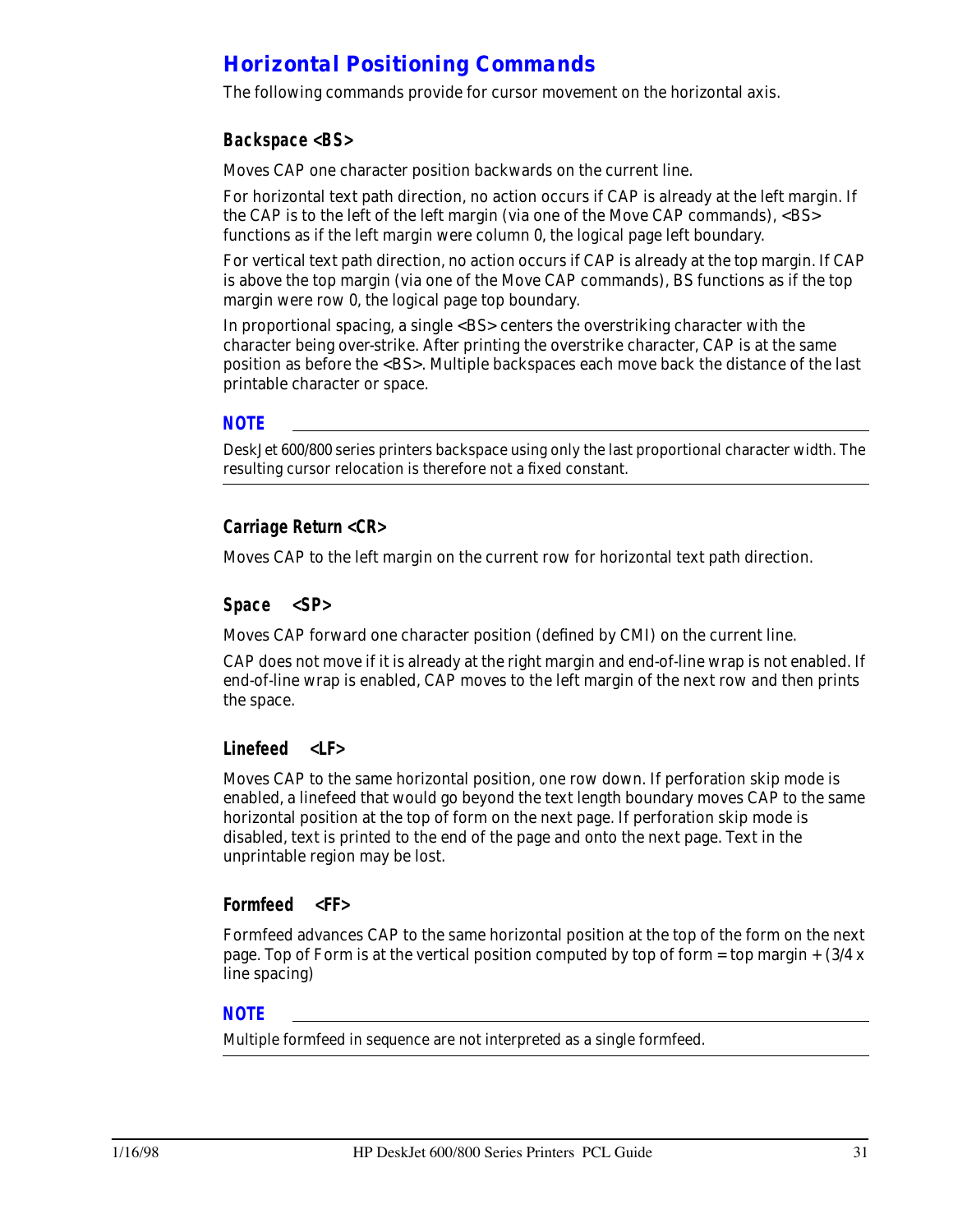## *Horizontal Tab <HT>*

Horizontal Tab moves CAP to the next tab stop on the current line.

The first tab stop is at the left margin; additional tab stops are fixed at every 8 columns to the right margin. Tabs represent a logical position and, thus, refer to different physical positions for different settings of CMI.

The following are some boundary cases:

- If the requested tab stop is outside the right margin and CAP is at or to the left of the right margin, HT moves CAP to the right margin.
- If the requested tab stop is outside the printable area and CAP is to the right of the right margin, HT moves CAP to the edge of the printable area.
- If CAP is to the left of the left margin, HT moves CAP to the left margin.

Tabs do not cause lines to be wrapped if end-of-line-wrap mode is enabled.

CMI determines current column width. If CMI is changed, the physical location of each tab stop moves. HT has no effect if the CMI is 0.

| #Value      |    |                                                                                                                                                                |  |                    |  |  |  | <b>Effect</b>                                                                 |  |  |  |  |
|-------------|----|----------------------------------------------------------------------------------------------------------------------------------------------------------------|--|--------------------|--|--|--|-------------------------------------------------------------------------------|--|--|--|--|
| $\mathbf n$ |    |                                                                                                                                                                |  | <i>v v v v v v</i> |  |  |  | Moves CAP horizontally by the specified number of<br>decipoints (1/720 inch). |  |  |  |  |
| Default     | na |                                                                                                                                                                |  |                    |  |  |  |                                                                               |  |  |  |  |
| Range       |    | -32767 to +32767 (up to logical page right and left limits; rounded to the nearest PCL<br>Unit or decimal place) - Command is ignored for out of range values. |  |                    |  |  |  |                                                                               |  |  |  |  |

## *Move CAP Horizontal (Decipoints) Esc & a # H*

A signed value field indicates relative movement: plus (+) or minus (-) signs move CAP right or left relative to CAP, respectively. The absence of a sign indicates absolute movement: CAP moves an absolute distance from the logical page left edge.

This command ignores margins and can move CAP anywhere horizontally within the logical page. Attempts to go outside the logical page will move CAP to the appropriate logical page limit.

Devices not having an integral number of decipoints-to-dots should implement fractional decipoints for dot addressing.

#### *NOTE*

DeskJet 600/800 series printers use 2 fractional digits and truncate to 1/3600-inch units.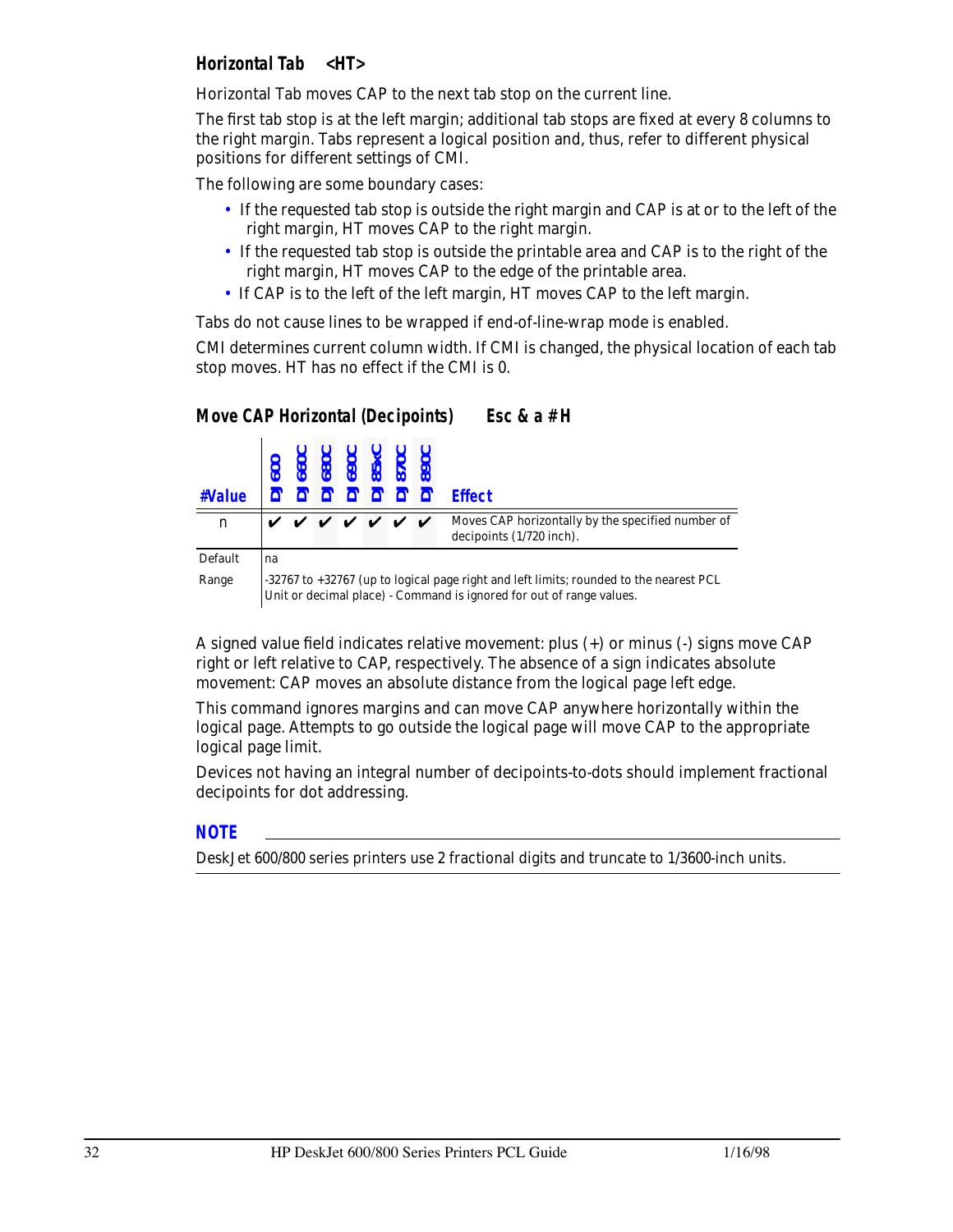| Esc & a # C |  |  |  |  |
|-------------|--|--|--|--|
|-------------|--|--|--|--|

| #Value      |    |                                                                                |  |  |  |  |                      | <b>Effect</b>                                                |  |  |  |  |  |
|-------------|----|--------------------------------------------------------------------------------|--|--|--|--|----------------------|--------------------------------------------------------------|--|--|--|--|--|
| $\mathbf n$ |    |                                                                                |  |  |  |  | <i>v v v v v v v</i> | Moves CAP horizontally by the specified<br>number of columns |  |  |  |  |  |
| Default     | na |                                                                                |  |  |  |  |                      |                                                              |  |  |  |  |  |
| Range       |    | -32767 to +32767 (or to the logical page right and left limits; rounded to the |  |  |  |  |                      |                                                              |  |  |  |  |  |

nearest PCL Unit) - Command is ignored for out of range values.

A signed value field indicates relative movement: plus (+)or minus (-) signs move CAP right or left relative to CAP, respectively. The absence of a sign indicates absolute movement: CAP moves an absolute distance from the logical page left edge (column 0).

This command ignores margins and can move CAP horizontally anywhere within the logical page. Attempts to go outside the logical page will move CAP to the appropriate logical page limit.

#### *NOTE*

DeskJet 600/800 series printers use 2 fractional digits and truncate to 1/3600-inch units.

## *Move CAP Horizontal (PCL Units) Esc \* p #X*

| #Value      |    | $\overline{6}$                                                                                               |  |  |              | 8900<br>85 X X 85<br>85 X 060 |                    | <b>Effect</b>                                                         |  |  |  |  |
|-------------|----|--------------------------------------------------------------------------------------------------------------|--|--|--------------|-------------------------------|--------------------|-----------------------------------------------------------------------|--|--|--|--|
| $\mathbf n$ |    |                                                                                                              |  |  | $\checkmark$ |                               | $\boldsymbol{\nu}$ | Moves CAP horizontally by the specified number of<br><b>PCL Units</b> |  |  |  |  |
| Default     | na |                                                                                                              |  |  |              |                               |                    |                                                                       |  |  |  |  |
| Range       |    | -32767 to +32767 (up to logical page right and left limits) - Command is ignored<br>for out of range values. |  |  |              |                               |                    |                                                                       |  |  |  |  |

A signed value field indicates relative movement: plus (+) or minus (-) signs move CAP right or left relative to CAP, respectively. The absence of a sign indicates absolute movement: CAP moves an absolute distance from the logical page left edge.

This command ignores margins and can move CAP horizontally anywhere within the logical page. Attempts to go outside the logical page will move CAP to the appropriate logical page limit.

#### *NOTE*

DeskJet printers prior to the 600 series use 1/300".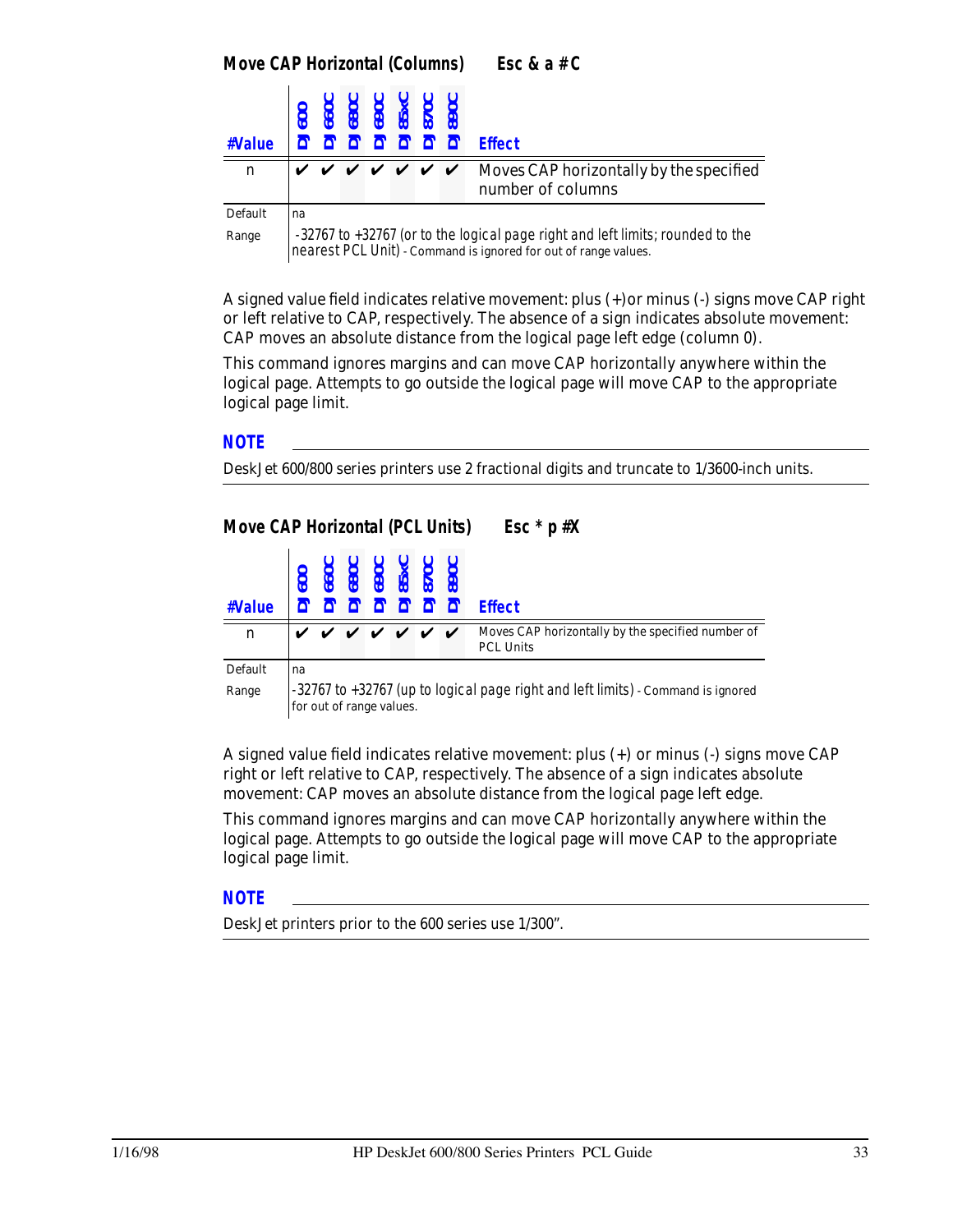# *Vertical Positioning Commands*

The following commands provide cursor positioning on the vertical axis.

| <b>Move CAP Vertical (Rows)</b> |                                                                |  |  |  |  |  |  | Esc & $a$ #R                                                                            |  |  |  |  |  |
|---------------------------------|----------------------------------------------------------------|--|--|--|--|--|--|-----------------------------------------------------------------------------------------|--|--|--|--|--|
| #Value                          |                                                                |  |  |  |  |  |  | <b>Effect</b>                                                                           |  |  |  |  |  |
| $\mathbf n$                     |                                                                |  |  |  |  |  |  | Moves CAP to the same column position on a new<br>line based on the active line spacing |  |  |  |  |  |
| Default                         | na                                                             |  |  |  |  |  |  |                                                                                         |  |  |  |  |  |
| Range                           | -32767 to +32767 - Command is ignored for out of range values. |  |  |  |  |  |  |                                                                                         |  |  |  |  |  |

A signed value field indicates relative movement: plus (+) or minus (-) signs move CAP downward and upward relative to CAP, respectively. The absence of a sign indicates absolute movement: CAP moves from the top of the logical page, an absolute distance computed by:

Distance from top of logical page = top margin +  $(3/4 \times LMI/48.0)$  +  $(value LMI)/48.0$ 

Except for the following, the effect of this command is limited to the logical page:

- Positive relative positioning allows movement to the next logical page.
- Negative relative positioning allows movement above the top of form, up to the limit of the logical page or the top of the physical page.

After power on or reset, CAP moves to the top of form, if not already there.

#### *Move CAP Vertical (Decipoints) Esc & a # V*

| #Value  |    |  |  | 222222 | <b>Effect</b>                                                                                 |
|---------|----|--|--|--------|-----------------------------------------------------------------------------------------------|
| n       |    |  |  |        | $\vee \vee \vee \vee \vee \vee \vee \vee$ Moves CAP to a new position along the vertical axis |
| Default | na |  |  |        |                                                                                               |

Range  $\vert$  -32767 to +32767 - Command is ignored for out of range values.

If no such position exists, moves CAP to the logical page limit.

A signed value field indicates relative movement: plus (+) or minus (-) signs move CAP downward and upward relative to CAP, respectively. The absence of a sign indicates absolute movement: CAP moves an absolute distance from the top margin.

Except for the following, the effect of this command is limited to the logical page:

- Positive relative positioning allows movement to the next logical page.
- Negative relative positioning allows movement above the top of form, up to the limit of the logical page or the top of the physical page.

After power on or reset, CAP moves to the top of form, if not already there.

Devices not having an integral number of decipoints-to-dots should implement fractional decipoints for dot addressing.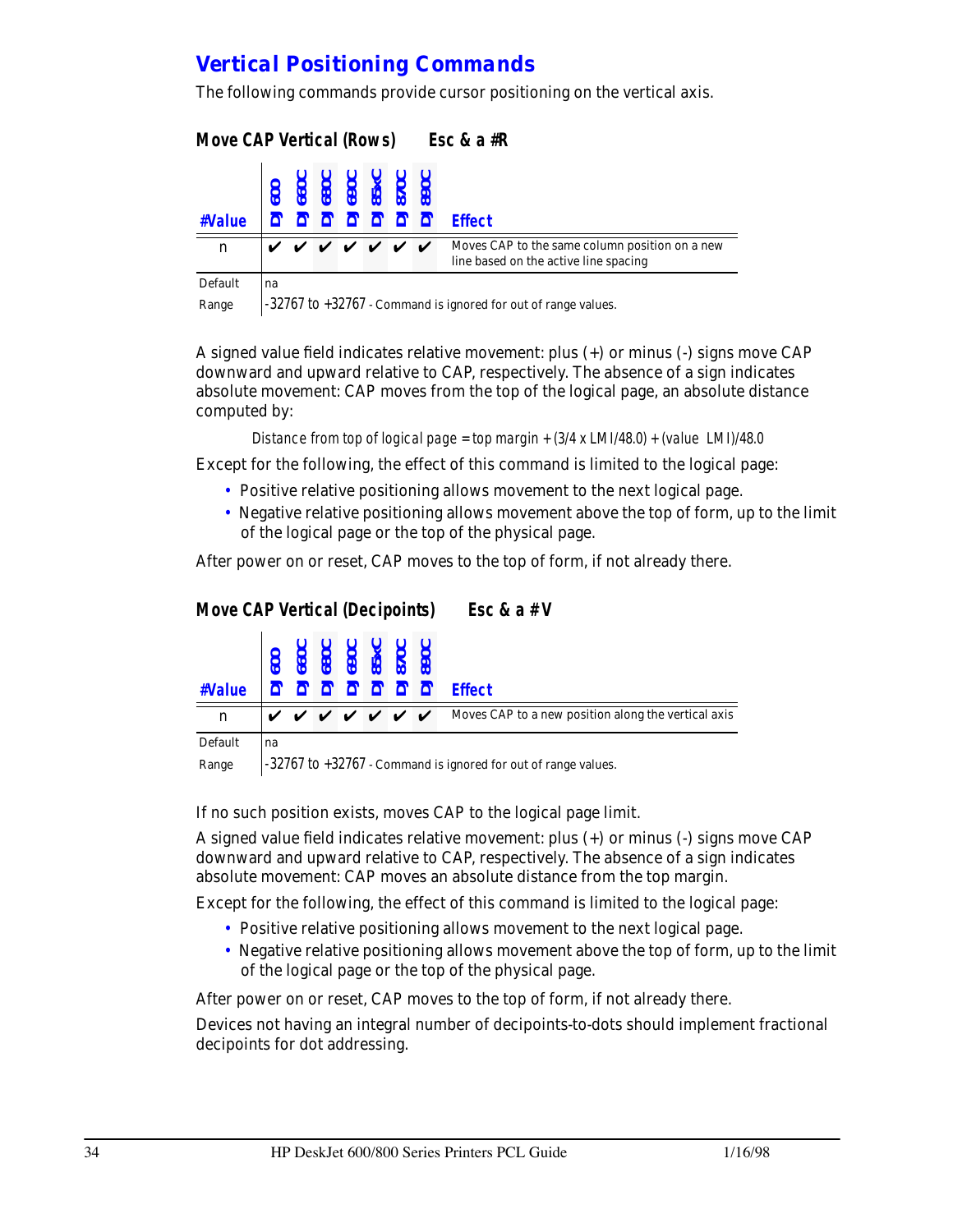*Move CAP Vertical (PCL Units) Esc \*p # Y*

| #Value  |    |  |  | 0600<br>06000<br>0500<br>06000<br>222222 | <b>Effect</b>                                                                                         |
|---------|----|--|--|------------------------------------------|-------------------------------------------------------------------------------------------------------|
| n       |    |  |  |                                          | $\vee$ $\vee$ $\vee$ $\vee$ $\vee$ $\vee$ moves cap specified number of PCL units<br>along the Y axis |
| Default | na |  |  |                                          |                                                                                                       |

Range | -32767 to +32767 - Command is ignored for out of range values.

If no such position exists, the printer moves to the logical page limit.

A signed value field indicates relative movement: plus (+) or minus (-) signs move CAP downward and upward relative to CAP, respectively. The absence of a sign indicates absolute movement: CAP moves an absolute distance from the top margin.

The current size, in units-per-inch, of a PCL Unit is specified by the **Units of Measure** (*Esc&u#D*) command. Otherwise, the unit-per-inch for PCL movement defaults to 1/300 inch.

Except for the following, the effect of this command is limited to the logical page:

- Positive relative positioning allows movement to the next logical page.
- Negative relative positioning allows movement above the top of form, up to the limit of the logical page or the top of the physical page.

After power on or reset, CAP moves to the top of form, if not already there.

#### *NOTE*

DeskJet 600/800 series printers use 1/300".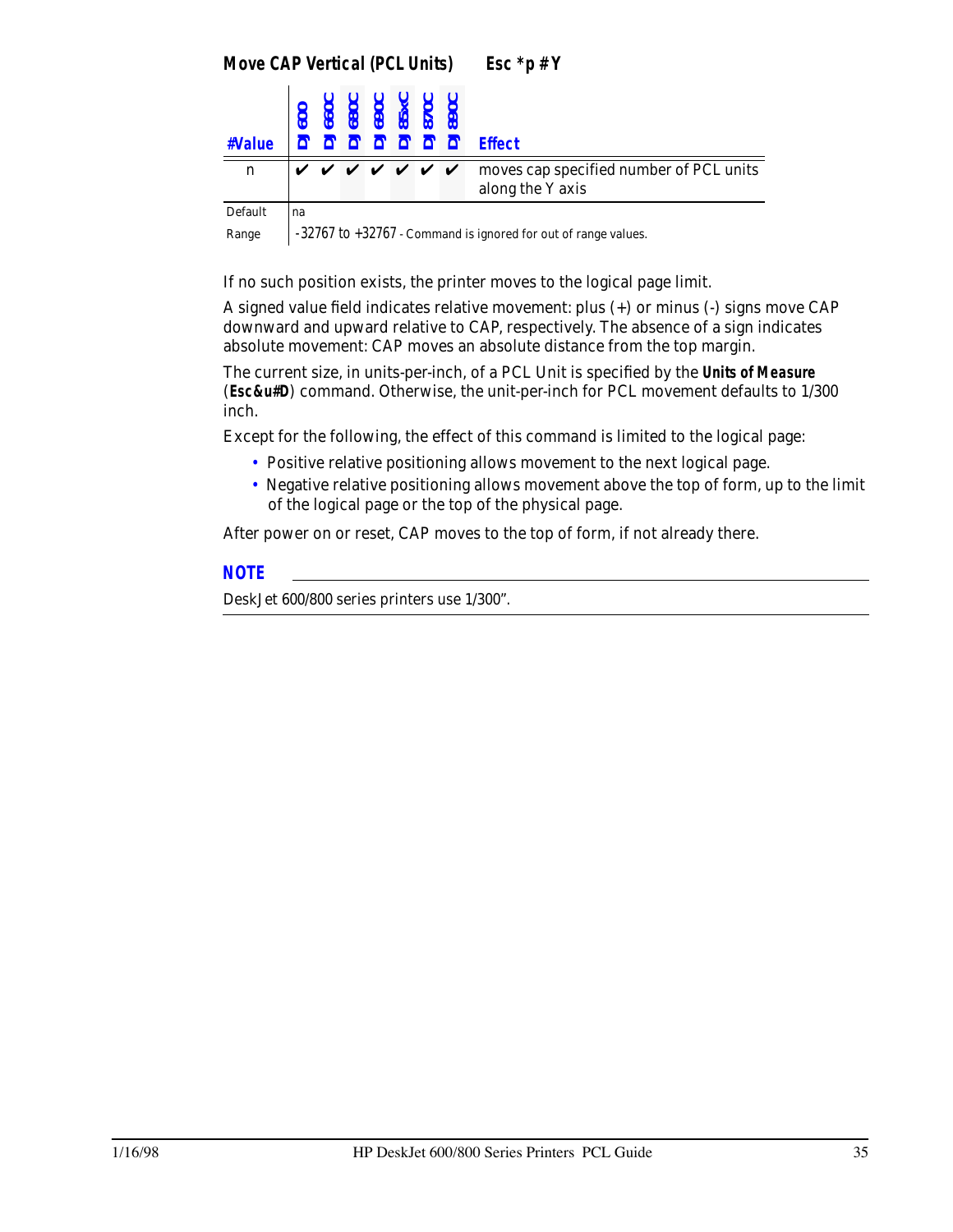## *Font Selection*

### *Font Selection by Attribute*

The user requests a font by designating its attributes with the following commands. For the DeskJet 600 series printers, successful selection requires the selected font is either one of the built-in bitmap fonts or a soft font that has been downloaded to the printer. For the DeskJet 800 series printers, successful selection only requires that the typeface specified is one of those included in the printer's firmware; any specified point size will be generated by the printer's font scaling technology.

| <b>Font Symbol Set (Primary)</b><br>Esc (ID<br><b>Font Symbol Set (Secondary)</b><br>Esc) ID |                               |  |  |                          |                                                |  |                      |                                                |  |  |  |  |  |
|----------------------------------------------------------------------------------------------|-------------------------------|--|--|--------------------------|------------------------------------------------|--|----------------------|------------------------------------------------|--|--|--|--|--|
| #Value                                                                                       |                               |  |  | $\overline{\phantom{a}}$ | 990C<br>990C<br>990C<br>990C<br>990C<br>$\Box$ |  |                      | <b>Effect</b>                                  |  |  |  |  |  |
| ID                                                                                           |                               |  |  |                          |                                                |  | <i>v v v v v v v</i> | Symbol set identification value from the table |  |  |  |  |  |
| Default                                                                                      | 8U (Roman-8) or user-selected |  |  |                          |                                                |  |                      |                                                |  |  |  |  |  |
| Range                                                                                        | na                            |  |  |                          |                                                |  |                      |                                                |  |  |  |  |  |

Identifies the set of symbols in a font, consists of a decimal value and a letter value.

The ID (identification number) consists of a number portion and a letter portion. For example, to specify ASCII (0U) as the symbol set for the primary font, send Esc(0U. Some of the possible values for the identification number (ID) are listed on the symbol set tables on the following pages.

The legal range of the number portion of ID is 0 to 2047. The legal range of the letter portion of ID is the upper-case ASCII characters "A" through "Z", except for "X". Symbol sets with IDs of "X" can only be selected with the Font ID. "Q" is used with HP "Specials" symbol sets and not recommended for general use. "Y" is used for barcode symbol sets.

Roman-8 (8U) is the default primary and secondary symbol set; but a user-default may be selected. Roman-8 is selected if the specified symbol set does not exist or cannot be satisfied by any font.

The following table lists printer-supported symbol sets and symbol set IDs for the DeskJet 600 and 800 series printers.

| ID             | <b>Symbol Set Name</b>      | ID  | <b>Symbol Set Name</b>  |
|----------------|-----------------------------|-----|-------------------------|
| 0A             | Math-7 (same as 0M)         | 1G  | ISO 21: German          |
| 0B             | Line Draw-7 (same as 0L)    | 8G  | Greek-8                 |
| 0 <sup>C</sup> | HP Large Characters (264x)  | 9G  | Windows 3.1 Latin/Greek |
| 0 <sub>D</sub> | ISO 60: Danish/Norwegian    | 10G | PC-851 Latin/Greek      |
| 1D             | ISO 61: Norwegian Version 2 | 12G | <b>PC-8 Latin/Greek</b> |
| 2D             | Devanagari                  | 0H  | Hebrew-7                |
| 0E             | <b>Roman Extension</b>      | 7H  | ISO 8859/8 Latin/Hebrew |
| 1E             | IS04: United Kingdom        | 8H  | Hebrew-8                |
| 9E             | Windows 3.1 Latin 2         | 15H | PC-862 Latin/Hebrew     |
| 0 <sup>F</sup> | ISO 25: French (obsolete)   | 0I  | ISO 15: Italian         |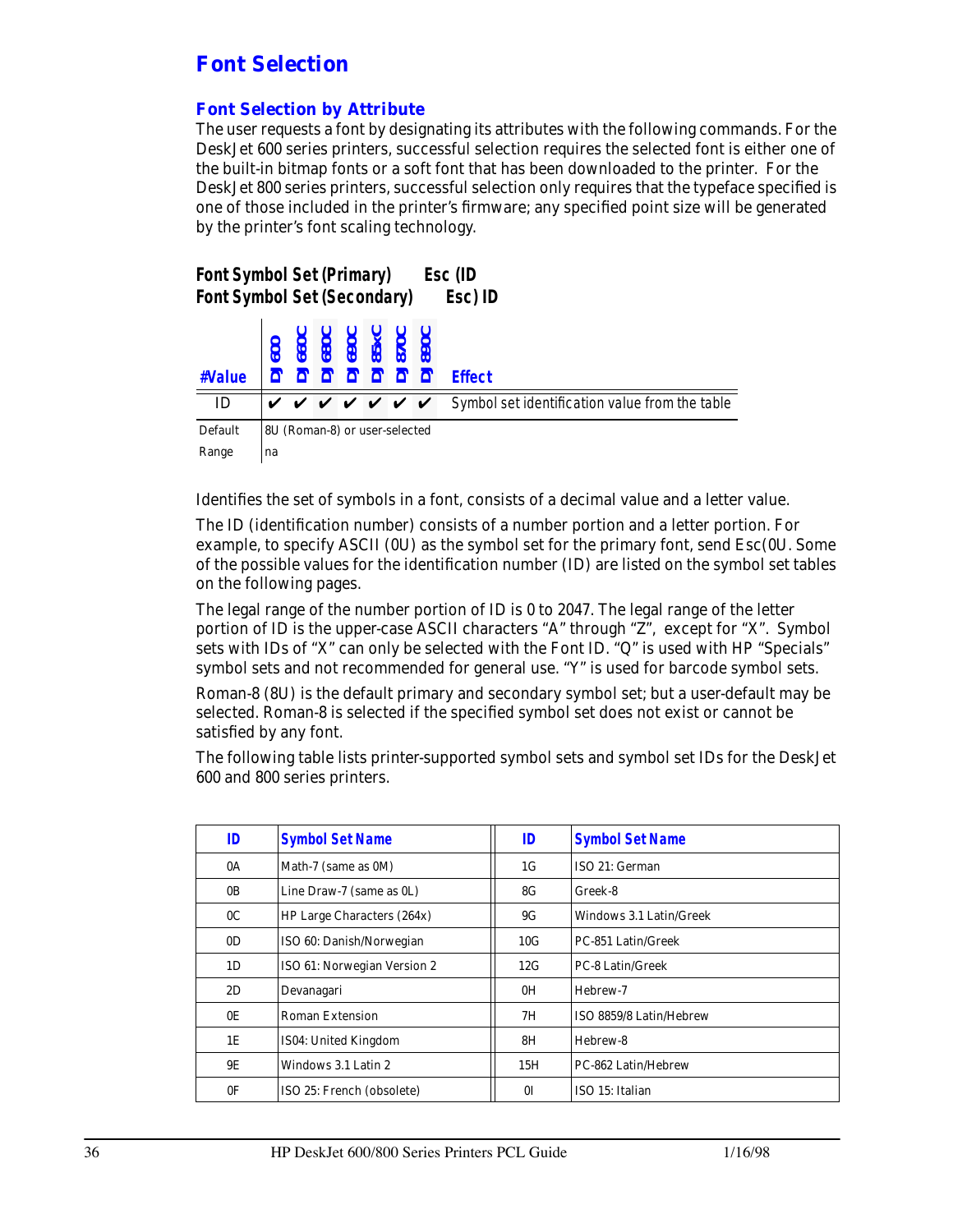| ID             | <b>Symbol Set Name</b>               | ID             | <b>Symbol Set Name</b>       |
|----------------|--------------------------------------|----------------|------------------------------|
| 1F             | ISO 69: French                       | 6J             | <b>Microsoft Publishing</b>  |
| 0G             | <b>HP</b> German                     | 7J             | DeskTop                      |
| <b>8J</b>      | Document                             | 36L            | Pi Set #6                    |
| 9J             | PC-1004                              | 0M             | Math-7                       |
| 10J            | <b>PS Text</b>                       | 1M             | Tech-7                       |
| 11J            | PS ISO Latin 1                       | 5M             | PS Math                      |
| 12J            | <b>MC Text</b>                       | 6M             | Ventura Math                 |
| 13J            | Ventura International                | <b>8M</b>      | Math-8                       |
| 14J            | Ventura US                           | 10M            | Universal Greek & Math Pi    |
| 16J            | <b>Swash Characters</b>              | 11M            | TEX Math Extension           |
| 17J            | Small Caps and Old Style Figures     | 12M            | <b>TEXMath Symbol</b>        |
| 18J            | <b>Old Style Figures</b>             | 13M            | <b>TEX Math Italic</b>       |
| 19J            | <b>Fractions</b>                     | 19M            | Symbol                       |
| 21J            | <b>Lining Figures</b>                | 0 <sup>N</sup> | ISO 8859/1 Latin 1           |
| 22J            | <b>Small Caps and Lining Figures</b> | 2N             | ISO 8859/2 Latin 2           |
| 23J            | <b>Alternate Caps</b>                | 3N             | ISO 8859/3 Latin 3           |
| 0K             | ISO 14: JIS ASCII                    | 4N             | <b>ISO 8859/4 Latin4</b>     |
| lK             | ISO 13: Katakana                     | 5N             | ISO 885919 Latin 5           |
| 2K             | ISO 57: Chinese                      | 6N             | ISO8859/10 Latin 6           |
| 8K             | Kana-8                               | 10N            | ISO 885915 Latin/Cyrillic    |
| 9K             | Korean-8                             | 0 <sub>O</sub> | OCR-A                        |
| 50K            | JIS Kanji-l                          | 10             | OCR-B                        |
| 51K            | JIS Kanji-2                          | 20             | OCR-M                        |
| 0 <sub>L</sub> | Line Draw-7                          | <b>10O</b>     | <b>MICR</b>                  |
| 1L             | <b>HP Block Characters</b>           | <b>OP</b>      | <b>Typewriter Paired APL</b> |
| 2L             | <b>Tax Line Draw</b>                 | 1P             | <b>Bit Paired APL</b>        |
| 8L             | LineDraw-8                           | 10P            | <b>Expert</b>                |
| 9L             | <b>Ventura ITC Zapf Dingbats</b>     | 11P            | Alternate                    |
| 10L            | <b>PS ITC Zapf Dingbats</b>          | 12P            | Fraktur                      |
| 11L            | <b>ITC Zapf Dingbats Series 100</b>  | 0 <sub>R</sub> | Cyrillic ASCII (8859/5-1986) |
| 12L            | <b>ITC Zapf Dingbats Series 200</b>  | 1R             | Cyrillic                     |
| 13L            | <b>ITC Zapf Dingbats Series 300</b>  | 3R             | PC Cyrillic (CP 866)         |
| 20L            | Carta                                | 9R             | Windows 3.1 Latin/Cyrillic   |
| 21L            | Ornaments                            | 0S             | ISO 11: Swedish              |
| $22\mathrm{L}$ | Universal News & Commercial Pi       | 1S             | <b>HP</b> Spanish            |
| 23L            | Chess                                | 2S             | ISO 17: Spanish              |
| 24L            | Astrology 1                          | 3S             | ISO 10 Swedish               |
| 31L            | Pi Set #1                            | 4S             | ISO 16: Portuguese           |
| 32L            | Pi Set #2                            | 5S             | ISO 84: Portuguese           |
| 33L            | Pi Set #3                            | 6S             | ISO 85: Spanish              |
| 34L            | Pi Set #4                            | 7S             | <b>HP European Spanish</b>   |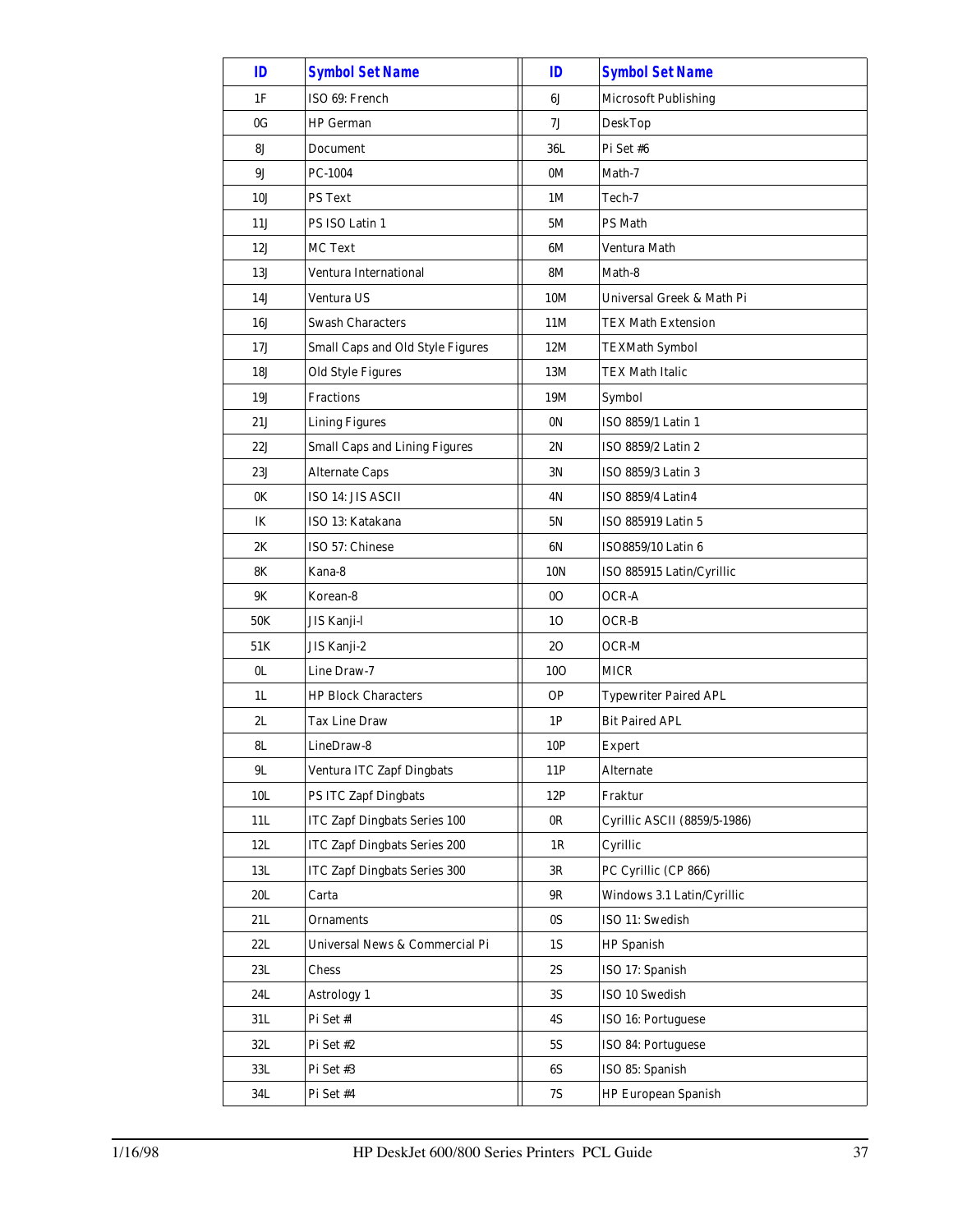| ID         | <b>Symbol Set Name</b>         | ID         | <b>Symbol Set Name</b>            |
|------------|--------------------------------|------------|-----------------------------------|
| 579L       | Wingdings                      | <b>8S</b>  | HP Latin Spanish                  |
| 35L        | Pi Set #5                      | <b>16S</b> | HP-GL Download                    |
| <b>17S</b> | <b>HP-GL Drafting</b>          | 16U        | PC-857 Turkish                    |
| <b>18S</b> | <b>HP-GL Special Symbols</b>   | 17U        | PC-852, Latin 2                   |
| <b>20S</b> | Sonata                         | 19U        | Windows 3.1 Latin I               |
| 0T         | Thai-8                         | <b>20U</b> | PC-860 Portugal                   |
| 5T         | Windows 3.1 Latin 5            | 21U        | PC-861 Iceland                    |
| <b>8T</b>  | Turkish-8                      | 23U        | PC-863 Canada French              |
| 9T         | PC-8T, Turkish                 | 25U        | PC-865 Norway                     |
| 10T        | Teletex                        | 26U        | PC-775 Baltic                     |
| 19T        | TIS (TAPCI23)                  | 27U        | PC Latvian/Russian                |
| 0U         | ISO 6: ASCII                   | 28U        | PC Lithuanian/Russian             |
| 1U         | Legal                          | 29U        | PC Lithuanian/Russian (CP 772)    |
| 2U         | ISO 2: Int'l Reference Version | <b>10V</b> | Code Page 864 Latin/Arabic        |
| 5U         | HPL                            | <b>8V</b>  | HP Arabic-8                       |
| 7U         | OEM-1                          | 0Y         | 3 of 9 Barcode                    |
| 8U         | Roman-8                        | 1Y         | <b>Industrial 2 of 5 Barcode</b>  |
| 9U         | Windows 3.0 Latin 1            | 2Y         | Matrix 20f5 Barcode               |
| 10U        | PC-8, Code Page 437            | 4Y         | <b>Interleaved 2 of 5 Barcode</b> |
| 11U        | PC-8 D/N, Danish/Norwegian     | 5Y         | <b>CODABARBarcode</b>             |
| 12U        | PC-850, Multilingual           | 6Y         | <b>MSI/Plessey Barcode</b>        |
| 15U        | Pi Font                        | 7Y         | Code 11 Barcode                   |
|            |                                | <b>8Y</b>  | <b>UPC/EAN Barcode</b>            |
|            |                                | 15Y        | <b>USPS ZIP</b>                   |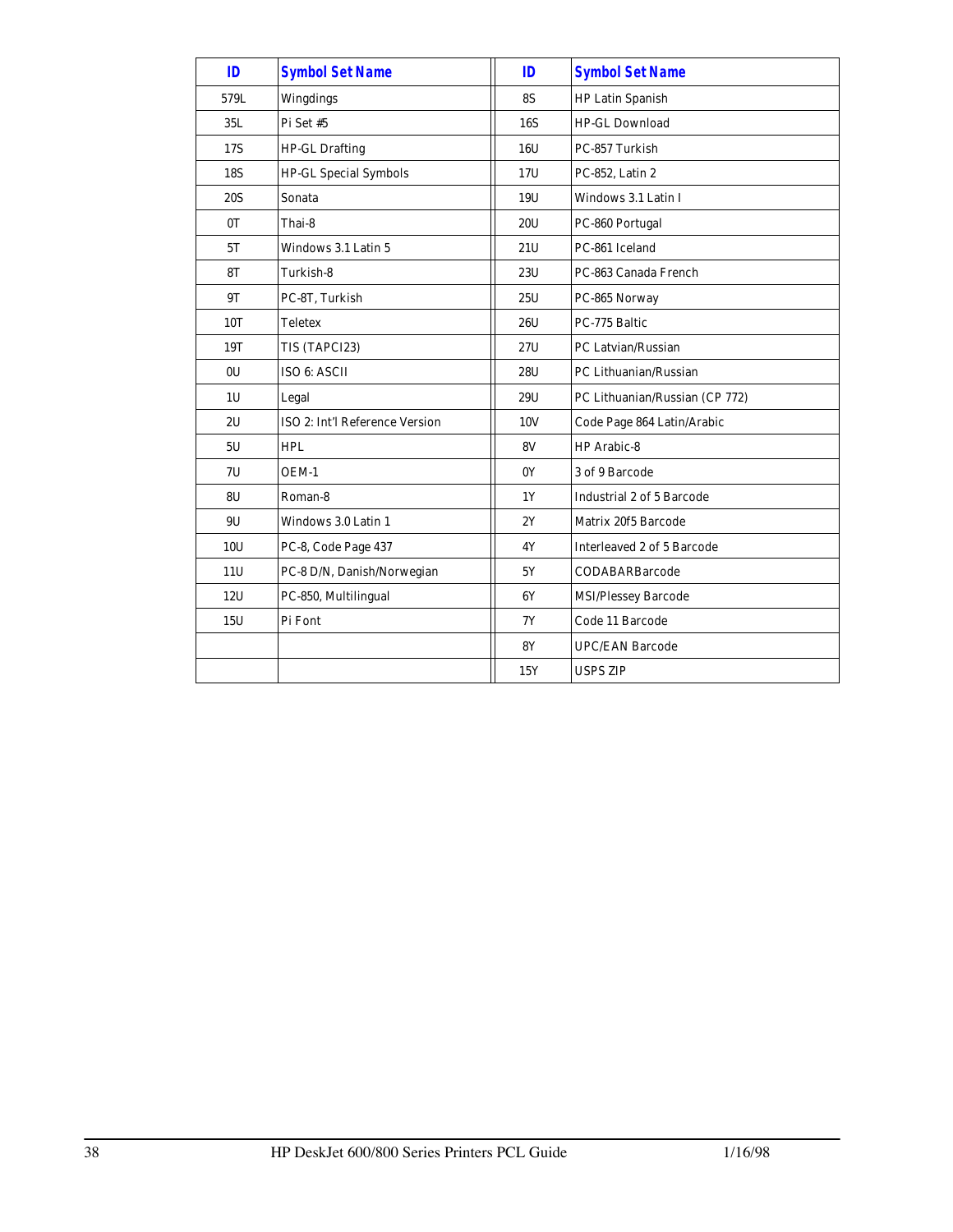|                  | Font Spacing (Primary) Esc $(s \# P)$<br>$\mathsf{Esc}\,$ ) s # P<br><b>Font Spacing (Secondary)</b> |  |  |  |                                                                                                                                          |  |  |                                                                                                          |  |  |  |  |  |  |
|------------------|------------------------------------------------------------------------------------------------------|--|--|--|------------------------------------------------------------------------------------------------------------------------------------------|--|--|----------------------------------------------------------------------------------------------------------|--|--|--|--|--|--|
| #Value           |                                                                                                      |  |  |  | 600<br>660C<br>680C<br>690C<br>85XC<br>890C<br>$\overline{2}$ $\overline{2}$ $\overline{2}$ $\overline{3}$ $\overline{3}$ $\overline{3}$ |  |  | <b>Fffect</b>                                                                                            |  |  |  |  |  |  |
| $\boldsymbol{0}$ |                                                                                                      |  |  |  |                                                                                                                                          |  |  | $\mathsf{v} \ \mathsf{v} \ \mathsf{v} \ \mathsf{v} \ \mathsf{v} \ \mathsf{v} \ \mathsf{v}$ Fixed spacing |  |  |  |  |  |  |
|                  |                                                                                                      |  |  |  |                                                                                                                                          |  |  | $\vee$ $\vee$ $\vee$ $\vee$ $\vee$ $\vee$ Proportional spacing                                           |  |  |  |  |  |  |
| Default          | $\boldsymbol{0}$                                                                                     |  |  |  |                                                                                                                                          |  |  |                                                                                                          |  |  |  |  |  |  |

Range  $\vert$  0, 1 (unavailable values are ignored)

Designates inter-character spacing as either proportional, fixed, or dual fixed.

If proportional spacing is specified and no proportional font is available in the requested symbol set, a fixed spacing font with the current pitch specification is chosen, if available; otherwise a dual fixed spacing font is chosen.

If fixed spacing is requested but no fixed-pitch font is available, a proportional font is chosen, if available; otherwise a dual fixed spacing font is chosen.

If dual fixed spacing is requested but no fixed-pitch font is available, a fixed spacing font with the current pitch is chosen, if available; otherwise a proportional font is chosen.

For fixed-space bitmap fonts, both pitch and height are used for selection of font character size. For fixed-space scalable fonts, only pitch is used. For proportional bitmap and scalable fonts, only height is used.

|         | <b>Font Pitch (Primary)</b><br>$Esc$ (s #H<br>$Esc$ ) $s$ #H<br><b>Font Pitch (Secondary)</b> |                                     |  |  |  |  |                    |                                                |  |  |  |  |  |  |
|---------|-----------------------------------------------------------------------------------------------|-------------------------------------|--|--|--|--|--------------------|------------------------------------------------|--|--|--|--|--|--|
| #Value  |                                                                                               |                                     |  |  |  |  |                    | <b>Effect</b>                                  |  |  |  |  |  |  |
| n       |                                                                                               |                                     |  |  |  |  | <i>v v v v v v</i> | intercharacter spacing for current font is set |  |  |  |  |  |  |
| Default |                                                                                               | $10$ cpi                            |  |  |  |  |                    |                                                |  |  |  |  |  |  |
| Range   |                                                                                               | $> 0.0$ - valid to 2 decimal places |  |  |  |  |                    |                                                |  |  |  |  |  |  |

Designates the horizontal spacing of a fixed-space or dual-fixed space (bitmap or scalable) font in characters per inch (cpi).

If the exact pitch is unavailable, the next larger pitch is selected. If a larger pitch is unavailable, the closest smaller pitch is selected.

Pitch is ignored when selecting proportional fonts, but saved in the font select table and available when a fixed space font is selected.

For fixed space bitmap fonts, both pitch and height are used for font selection. For fixed space scalable fonts, only pitch is used. For proportional scalable fonts, only height is used. For dual-fixed space fonts, only the pitch is used.

For scalable fonts, pitch is converted to a corresponding point size (height), which is scaled by the printer. Effective pitch ranges are thus limited by height constraints.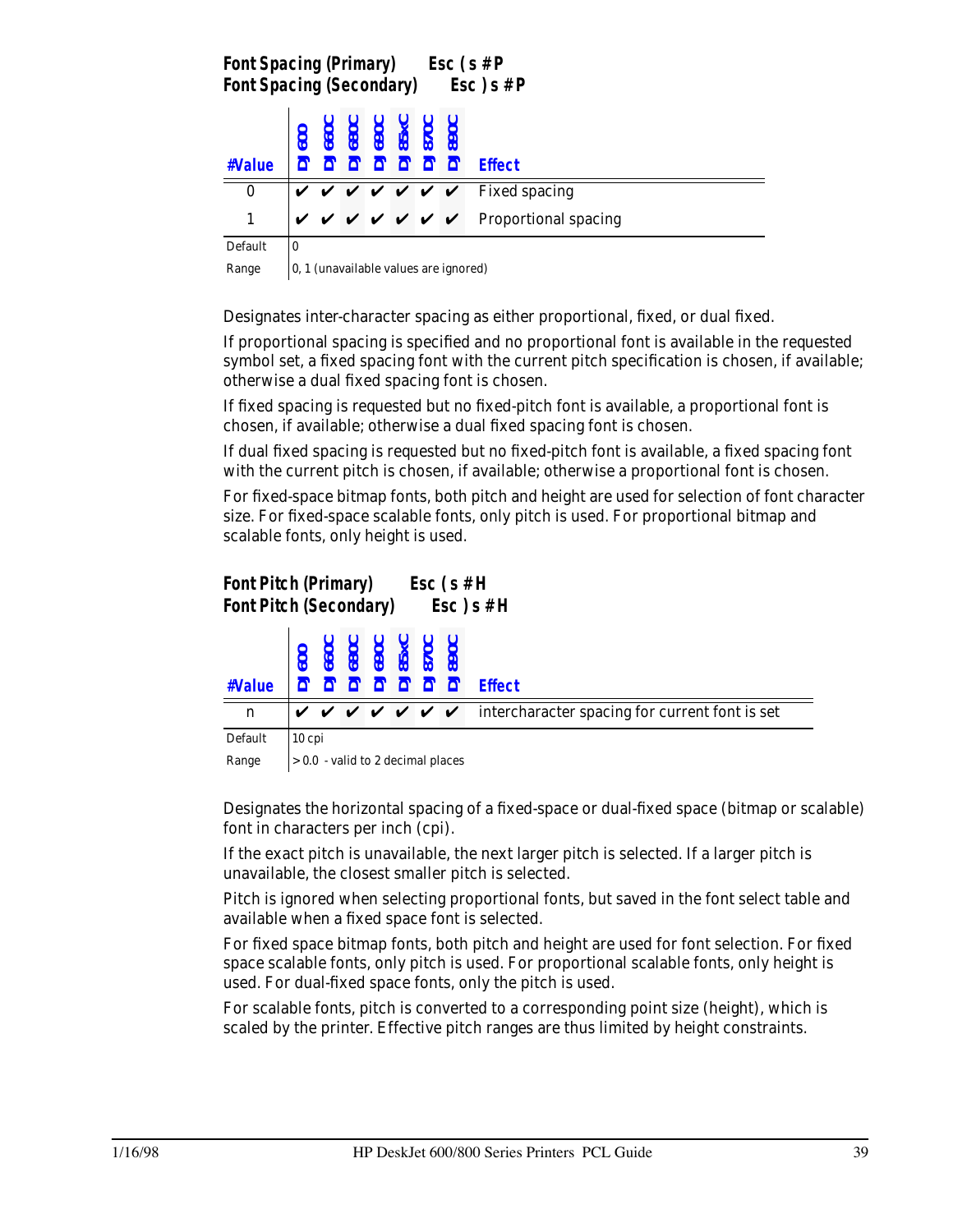| <b>Font Height (Primary)</b><br><b>Font Height (Secondary)</b> |           |  |                                                                     |  | Esc (s # V<br>$Esc$ ) s #V                                                                         |
|----------------------------------------------------------------|-----------|--|---------------------------------------------------------------------|--|----------------------------------------------------------------------------------------------------|
| #Value                                                         |           |  | <b>DJ600<br/>DJ660C<br/>DJ880C<br/>DJ85xC<br/>DJ870C<br/>DJ870C</b> |  | <b>Effect</b>                                                                                      |
| n                                                              |           |  |                                                                     |  | $\mathbf{v} \mathbf{v} \mathbf{v} \mathbf{v} \mathbf{v} \mathbf{v}$ beight for current font is set |
| Default                                                        | 12 points |  |                                                                     |  |                                                                                                    |

Range > 0.0 (valid to 2 decimal places) - Command is ignored for out of range values.

Specifies font height in points (1/72 inch).

If the requested height is unavailable, the closest heights are chosen for the next selection criteria. The closest value is in terms of absolute difference: e.g., if 6, 8, and 12 point fonts are available and 10 is requested, both 8 and 12 point fonts are considered.

Fractional values may be specified when requesting height. All bitmap fonts within 0.25 points of the requested height are considered. If a 12 point font is requested, fonts between 11.75 and 12.25 are considered. Or, to put it another way, if 6, 8, and 11.75 point fonts are available and 10 is requested, both the 8 and 11.75 fonts are considered.

Height is ignored when selecting a fixed space scalable font; but the value is saved in the font select table and available when a proportional font is selected.

#### *NOTE*

If no font within .25 points is available, DeskJet selects the next smaller height. If no smaller height is available, the next larger height is selected.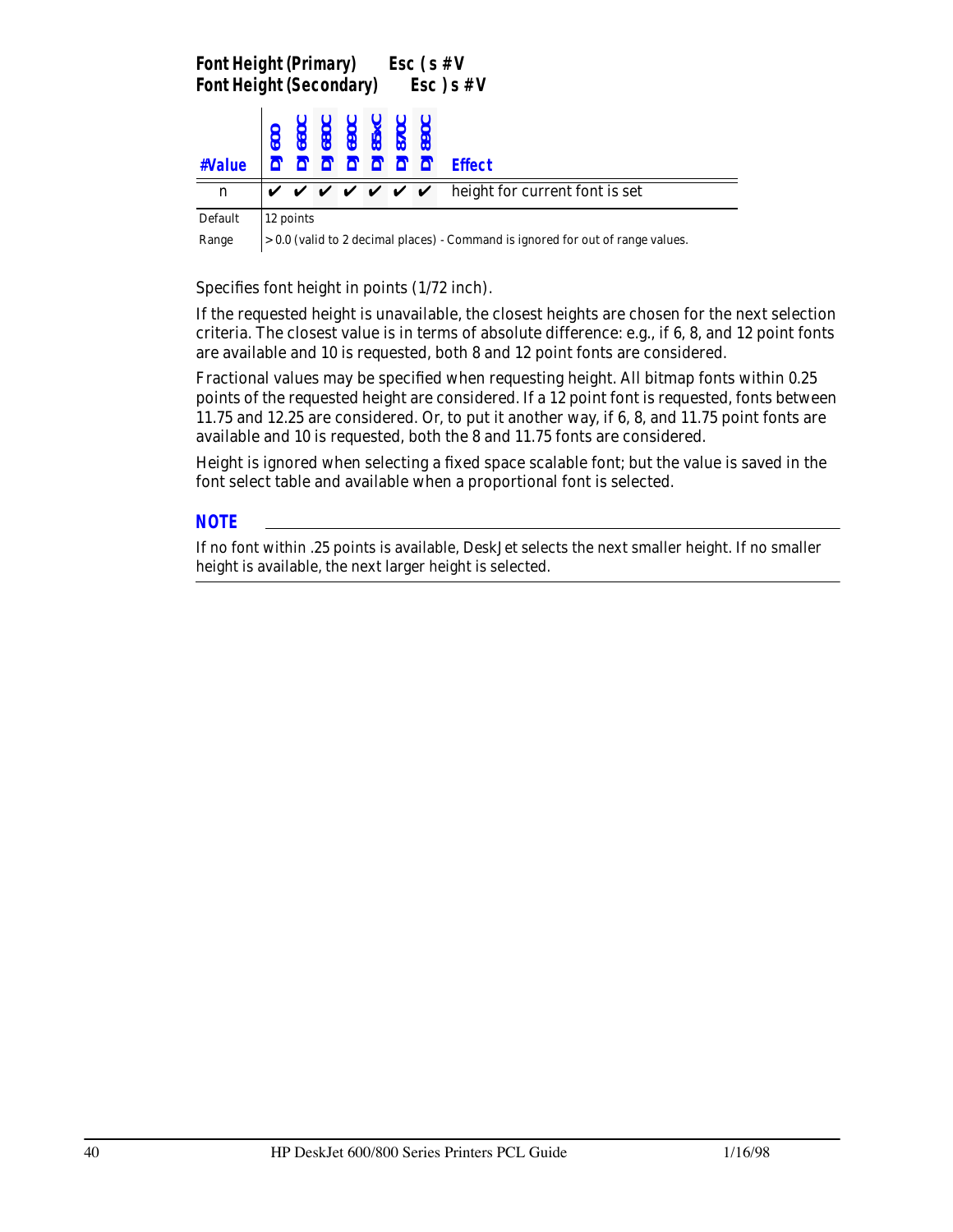|         | Font Style (Primary) $\text{Esc}(s \# S)$<br>$Esc$ ) s # S<br><b>Font Style (Secondary)</b> |                                                         |  |  |  |  |  |                                                                     |  |  |  |  |  |  |
|---------|---------------------------------------------------------------------------------------------|---------------------------------------------------------|--|--|--|--|--|---------------------------------------------------------------------|--|--|--|--|--|--|
| #Value  |                                                                                             | DJ600<br>DJ660C<br>DJ690C<br>DJ85xC<br>DJ870C<br>DJ870C |  |  |  |  |  | <b>Effect</b>                                                       |  |  |  |  |  |  |
| n       |                                                                                             | <i>v v v v v v v</i>                                    |  |  |  |  |  | Specified characteristics are applied to<br>the font style request. |  |  |  |  |  |  |
| Default | $\bf{0}$                                                                                    |                                                         |  |  |  |  |  |                                                                     |  |  |  |  |  |  |

Range  $\vert$  0 to 32767 - values exceeding range are clamped.

Identifies the posture, width, and structure of the font symbols. The partial sums for posture, width, and structure are added together to determine the desired value (#). The composition of the style word is shown below.

Style Word = Posture + (4 x Width) + (32 x Structure)

| 15           | 14                                                            | 10                                          | 9 | 5                                                     | 4     | $\overline{2}$ | 1 | 0       |  |  |  |
|--------------|---------------------------------------------------------------|---------------------------------------------|---|-------------------------------------------------------|-------|----------------|---|---------|--|--|--|
| X            |                                                               | reserved                                    |   | structure                                             | width |                |   | posture |  |  |  |
|              |                                                               |                                             |   |                                                       |       |                |   |         |  |  |  |
|              |                                                               | Value(#) = Posture (style word partial sum) |   |                                                       |       |                |   |         |  |  |  |
|              |                                                               | 0 - Upright<br>1 - Italic                   |   |                                                       |       |                |   |         |  |  |  |
|              |                                                               | 2 - Alternate Italic                        |   |                                                       |       |                |   |         |  |  |  |
|              |                                                               | 3 - Reserved                                |   |                                                       |       |                |   |         |  |  |  |
|              |                                                               |                                             |   |                                                       |       |                |   |         |  |  |  |
|              | = Width (style word partial sum multiplied by 4)<br>0- Normal |                                             |   |                                                       |       |                |   |         |  |  |  |
|              |                                                               | 1- Condensed                                |   |                                                       |       |                |   |         |  |  |  |
|              |                                                               |                                             |   |                                                       |       |                |   |         |  |  |  |
|              | 2 - Compressed or extra condensed<br>3 - Extra compressed     |                                             |   |                                                       |       |                |   |         |  |  |  |
|              | 4 - Ultra compressed                                          |                                             |   |                                                       |       |                |   |         |  |  |  |
|              | 5 - Reserved                                                  |                                             |   |                                                       |       |                |   |         |  |  |  |
|              |                                                               |                                             |   | 6 - Extended or expanded                              |       |                |   |         |  |  |  |
|              |                                                               |                                             |   | 7 - Extra extended or extra expanded                  |       |                |   |         |  |  |  |
|              |                                                               |                                             |   | = Structure (style word partial sum multiplied by 32) |       |                |   |         |  |  |  |
|              |                                                               | 0 - Solid                                   |   |                                                       |       |                |   |         |  |  |  |
|              |                                                               | 1 - Outline                                 |   |                                                       |       |                |   |         |  |  |  |
|              |                                                               | 2 - In-line                                 |   |                                                       |       |                |   |         |  |  |  |
|              |                                                               |                                             |   | 3 - Contour, Edge effects                             |       |                |   |         |  |  |  |
|              |                                                               |                                             |   | 4 - Solid with shadow                                 |       |                |   |         |  |  |  |
|              |                                                               |                                             |   | 5 - Outline with shadow                               |       |                |   |         |  |  |  |
|              | 6 - In-line with shadow                                       |                                             |   |                                                       |       |                |   |         |  |  |  |
|              | 7 - Contour with shadow                                       |                                             |   |                                                       |       |                |   |         |  |  |  |
|              | 8 - Patterned (complex patterns, subjective to typeface)      |                                             |   |                                                       |       |                |   |         |  |  |  |
|              | 12-15 - Patterned with shadow                                 |                                             |   |                                                       |       |                |   |         |  |  |  |
| 16 - Inverse |                                                               |                                             |   |                                                       |       |                |   |         |  |  |  |
|              |                                                               |                                             |   | 17- Inverse in open border                            |       |                |   |         |  |  |  |
|              |                                                               | 18-30 - Reserved                            |   |                                                       |       |                |   |         |  |  |  |
|              |                                                               |                                             |   | 31 - Unknown structure                                |       |                |   |         |  |  |  |
|              |                                                               |                                             |   |                                                       |       |                |   |         |  |  |  |

Default  $= 0$ 

Range = 0 to 32767 (values greater than 32767 are clamped)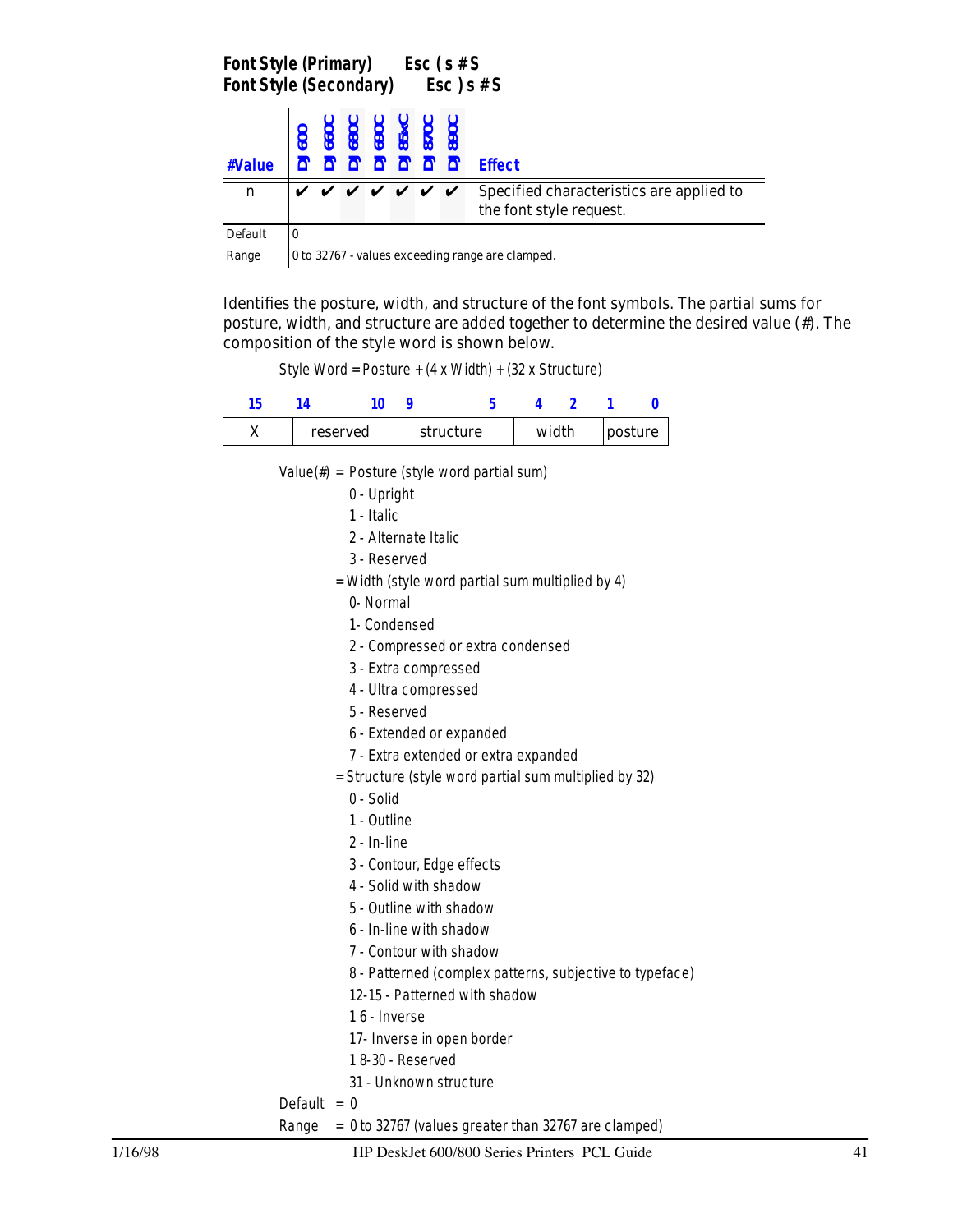#### **MATCHING ALGORITHM**

The following procedure matches requested styles with available styles:

- 1. Printers recognizing only style values 0, l, and 2 discard requests for larger values.
- 2. Printers recognizing style values from 0 to 255 convert requests for larger values to 255. The request is discarded if an exact match is not found after conversion.
- 3. An exact match is required for style selection. If the requested value is within the range of the printer and a match is not made, the request is ignored, but saved in the font select table, available for the next selection.

Whenever a requested font parameter is ignored, the parameter is retained in the font select table for future font selections; and the current font selection process continues as if the parameter had never been requested.

In some PCL machines, the style word may be an operator: slanting, condensing, expanding, outlining, and shadowing operations are all theoretically possible. For example, if italic is unavailable, slant may be added to the upright face. No new command sequence is required to support such operations.

**EXAMPLE:** Assume that a font style of "italic compressed contour" is desired. The value(#) would be computed as follows:

 $1 + (2 \times 4) + (3 \times 32) = 105$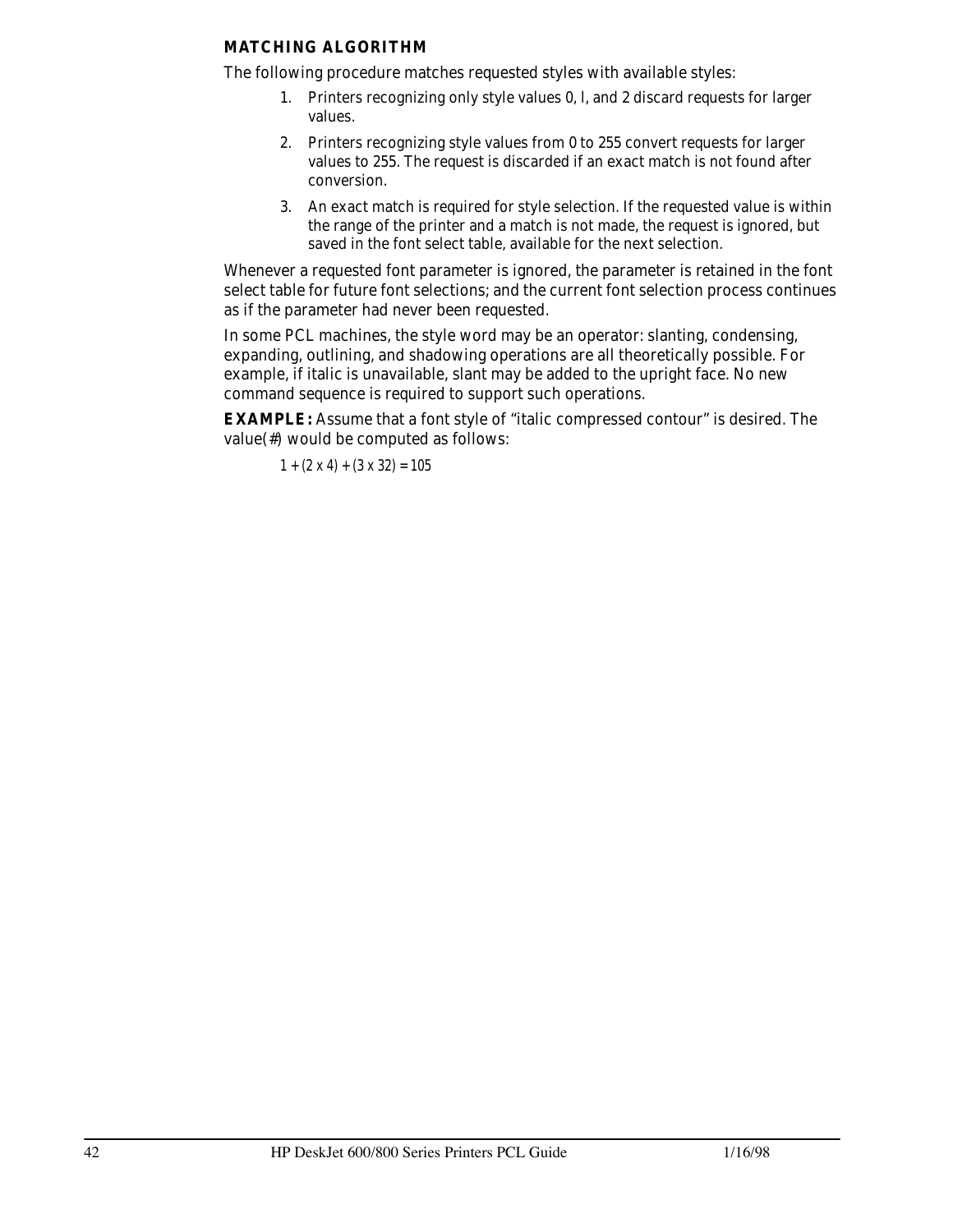*Font Stroke Weight (Primary) Esc ( s # B Font Stroke Weight (Secondary) Esc ) s #B*

| #Value                  | DJ600    | <b>DJ6600</b> | <b>DJ680C</b> | <b>DJ690C</b> | <b>DJ85xC</b>      | <b>DJ8700</b> | <b>DJ890C</b> | <b>Effect</b>          |
|-------------------------|----------|---------------|---------------|---------------|--------------------|---------------|---------------|------------------------|
| $-7$                    | V        |               |               |               | $\boldsymbol{\nu}$ | ✓             | V             | Ultra thin             |
| $-6$                    |          |               |               |               |                    |               |               | Extra thin             |
| $-5$                    |          |               |               |               |                    |               |               | Thin                   |
| $-4$                    |          |               |               |               |                    |               |               | Extra light            |
| $-3$                    |          |               |               |               |                    |               |               | Light                  |
| $-2$                    |          |               |               |               |                    |               |               | Demi-light             |
| $-1$                    |          |               |               |               |                    |               |               | Semi-light             |
| $\bf{0}$                |          |               |               |               |                    |               | ✓             | Book" or "Text" weight |
| $\mathbf{1}$            |          |               |               |               |                    |               | ✓             | Semi-bold              |
| $\boldsymbol{2}$        |          |               |               |               |                    |               | ✔             | Demi-bold              |
| 3                       |          |               |               |               |                    |               |               | <b>Bold</b>            |
| $\overline{\mathbf{4}}$ |          |               |               |               |                    |               |               | Extra Bold             |
| $\overline{5}$          |          |               |               |               |                    |               |               | <b>Black</b>           |
| $\boldsymbol{6}$        |          |               |               |               |                    |               |               | Extra black            |
| $\overline{7}$          |          |               |               |               |                    |               |               | Ultra black            |
| Default                 | $\bf{0}$ |               |               |               |                    |               |               |                        |

Range  $\vert$  -7 to 7 (less than -7 maps to -7; greater than 7 maps to 7)

Designates the thickness of the strokes that compose the characters of a font.

#### *NOTE*

If the designated stroke weight is unavailable and 0 or greater, the closest thicker weight is selected. If a thicker weight is unavailable, the closest thinner weight is selected.

If the designated stroke weight is unavailable and less than 0, the closest thinner weight is selected. If a thinner weight is unavailable, the closest thicker weight is selected.

Many typefaces-were designed for advertising, and a "medium" was used to describe the standard treatment. Later, additional treatments were designed for text use. Therefore, the typeface treatment designation "medium" may not always take a PCL value of 0. This value may be assigned to "book" or "text" instead.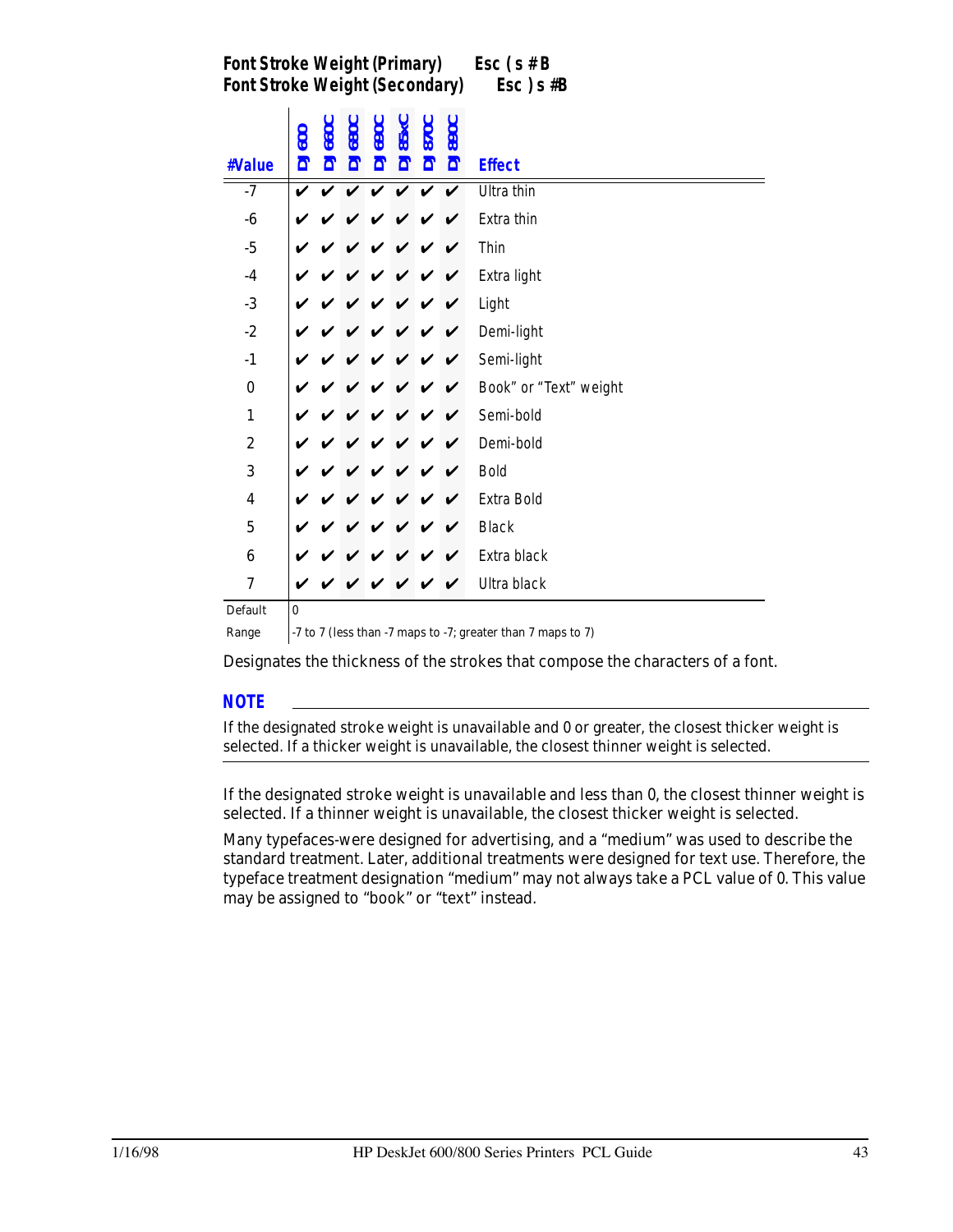|         | <b>Font Typeface (Primary)</b><br>Esc ( $s$ # T<br>$\mathsf{Esc}\,$ ) s # T<br><b>Font Typeface (Secondary)</b> |  |  |  |  |  |                                      |                                                  |  |  |  |  |  |
|---------|-----------------------------------------------------------------------------------------------------------------|--|--|--|--|--|--------------------------------------|--------------------------------------------------|--|--|--|--|--|
| #Value  | <b>SOO</b>                                                                                                      |  |  |  |  |  | 890C<br>890C<br>890C<br>890C<br>890C | <b>Effect</b>                                    |  |  |  |  |  |
| n       |                                                                                                                 |  |  |  |  |  | <i>v v v v v v v</i>                 | Search algorithm set to specified typeface index |  |  |  |  |  |
| Default | 3                                                                                                               |  |  |  |  |  |                                      |                                                  |  |  |  |  |  |

Range  $\vert$  0 to 65535 - unavailable values are ignored.

Designates the HP typeface number of the font. Three versions of the value field have been used: the single-byte version for older fonts, the version used by DeskJet 500 and LaserJet III printers, and the new LaserJet 4 version. Since the earlier two versions are considered to be obsolete, we will provide only the LaserJet4 version here.

**LaserJet 4/DeskJet 600 series/ DeskJet 800 series Version**

The LaserJet 4 typeface word (also used by DeskJet 600 series printers and DeskJet 800 series printers) is shown below. The typeface family encompasses the 12 least significant bits. Printers may treat the typeface number as a single value and ignore a request in which a match cannot be made.

| Vendor |  | <b>Typeface Family</b> |  |
|--------|--|------------------------|--|

LaserJet 4 supports a range for the typeface word of 0 to 65535.

The Vendor numbers are shown below:

- 0 Generic/HP
- 1 Agfa Division, Miles, Inc.
- 2 Bitstream, Inc.
- 3 Linotype Company
- 4 The Monotype Corporation plc
- 5 Adobe Systems, Inc.
- 6 Unique (small) vendors
- 7-1 5 Reserved

#### *NOTE*

The matching algorithm for laserJet 4, DeskJet 600 series and DeskJet 800 series printers are similar to that for LaserJet III.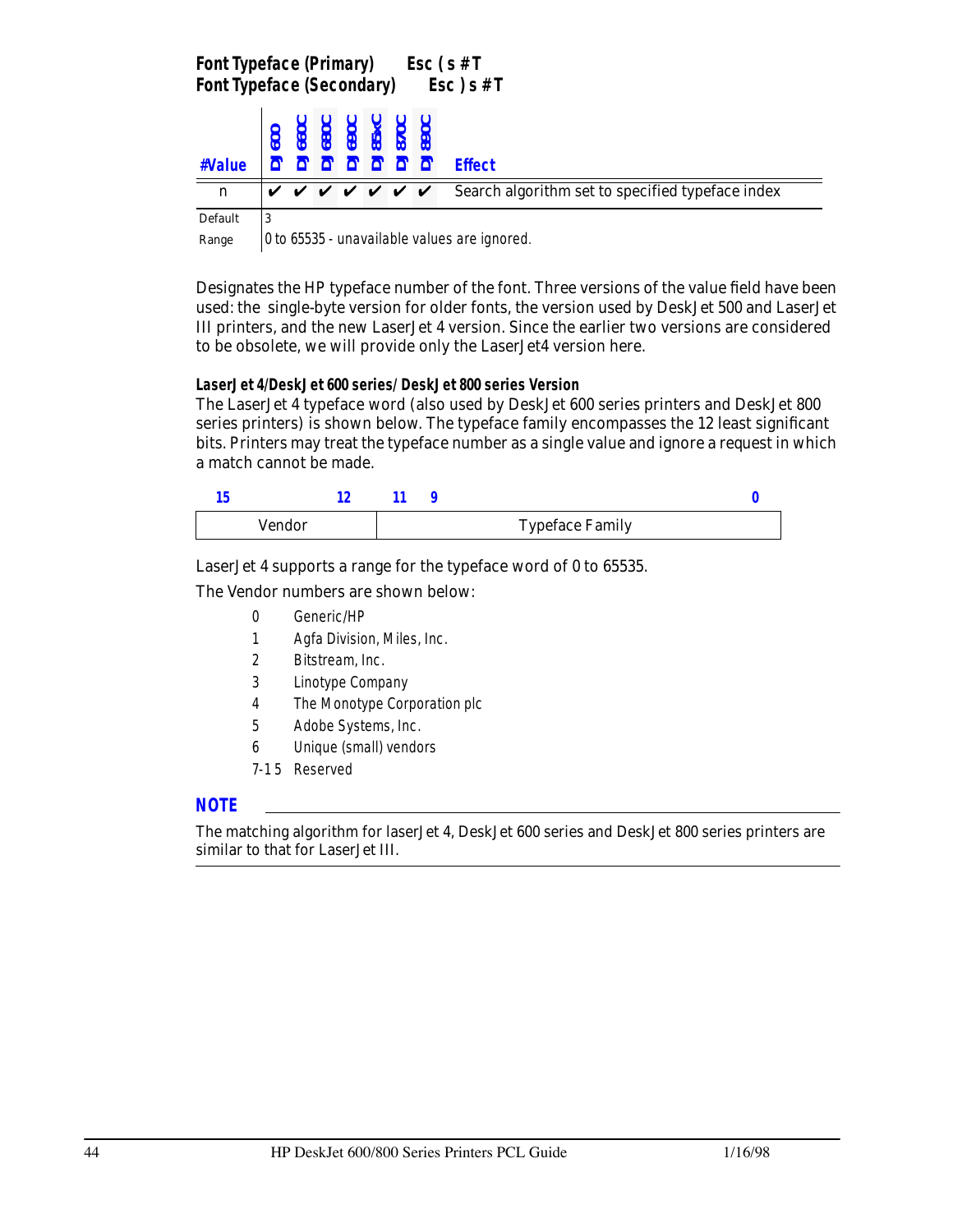|                                        |        |  |  | Font Quality (Primary) Esc (s # Q<br>Font Quality (Secondary) Esc) s # Q |                                                                                                            |  |  |  |
|----------------------------------------|--------|--|--|--------------------------------------------------------------------------|------------------------------------------------------------------------------------------------------------|--|--|--|
| #Value                                 |        |  |  | <b>DJ660C</b><br>DJ680C<br>DJ85xC<br>DJ85xC<br>DJ870C<br>DJ890C          | <b>Effect</b>                                                                                              |  |  |  |
| $\bf{0}$                               |        |  |  |                                                                          | $\mathsf{V} \ \mathsf{V} \ \mathsf{V} \ \mathsf{V} \ \mathsf{V} \ \mathsf{V} \ \mathsf{V}$ Data processing |  |  |  |
|                                        |        |  |  |                                                                          | $\mathbf{v} \times \mathbf{v} \times \mathbf{v} \times \mathbf{v}$ Near letter quality                     |  |  |  |
| $\boldsymbol{2}$                       |        |  |  |                                                                          | $V V V V V V$ Letter quality                                                                               |  |  |  |
| $\mathbf{r}$ $\mathbf{r}$ $\mathbf{r}$ | $\sim$ |  |  |                                                                          |                                                                                                            |  |  |  |

Default

Range  $\vert 0 \cdot 2 \rangle$  (unavailable values are ignored).

Specifies font quality.

This command determines printing quality, not the actual font representation. If the requested quality is unavailable, the closest fit is chosen.

#### *NOTE*

DeskJet 600 series and DeskJet 800 series printers ignore these commands if the **Print Quality** (*Esc o#M*) command has been seen since the last reset. Otherwise, DeskJet 600 and 800 series printers invoke the **Print Quality** command's EconoFast mode for values of 0 (data processing) or 1 (near letter quality). If the current Print Quality mode is EconoFast, a value of 2 (letter quality) invokes Print Quality's Normal mode.

## *Font Selection by ID (Primary) Esc ( # X Font Selection by ID (Secondary) Esc ) # X*

| $\mathbf n$  |    |                                                                                                                                                                                                                                |  |  |  |  |  | $\boldsymbol{v} \boldsymbol{v} \boldsymbol{v} \boldsymbol{v} \boldsymbol{v} \boldsymbol{v}$ $\boldsymbol{v} \boldsymbol{v}$ Font with indicated ID is selected |  |  |  |  |  |
|--------------|----|--------------------------------------------------------------------------------------------------------------------------------------------------------------------------------------------------------------------------------|--|--|--|--|--|----------------------------------------------------------------------------------------------------------------------------------------------------------------|--|--|--|--|--|
| Default      | na |                                                                                                                                                                                                                                |  |  |  |  |  |                                                                                                                                                                |  |  |  |  |  |
| $\mathbf{r}$ |    | $0.000000$ $0.11$ $1.00000$ $1.00000$ $1.00000$ $1.00000$ $1.00000$ $1.00000$ $1.00000$ $1.00000$ $1.00000$ $1.00000$ $1.00000$ $1.00000$ $1.00000$ $1.00000$ $1.00000$ $1.00000$ $1.00000$ $1.00000$ $1.00000$ $1.00000$ $1.$ |  |  |  |  |  |                                                                                                                                                                |  |  |  |  |  |

Range  $\vert$  0 to 32767 (unavailable values are ignored)

Designates a font by ID as primary or secondary. The designated font, if present, is selected as the primary/secondary font, and all the attributes in the primary/ secondary font select table are changed to match those of the designated font. Pitch, however, is not changed if the designated font is proportional. No action occurs if the designated font is unavailable.

#### *NOTE*

Pitch and height are unchanged if the designated font is scalable.

If a proportional-space scalable font is selected by ID, the Height command should be sent prior to the Font Selection ID command to specify point size. Otherwise, the size will be determined by the height of the former font (as listed in the font select table).

For an unbound font, symbol set is determined from the font select table. To specify a different symbol set, the Symbol Set selection command should be sent prior to the Font Selection by ID command.

For shared or multi-user environments, HP recommends that soft fonts be selected by attribute rather than ID.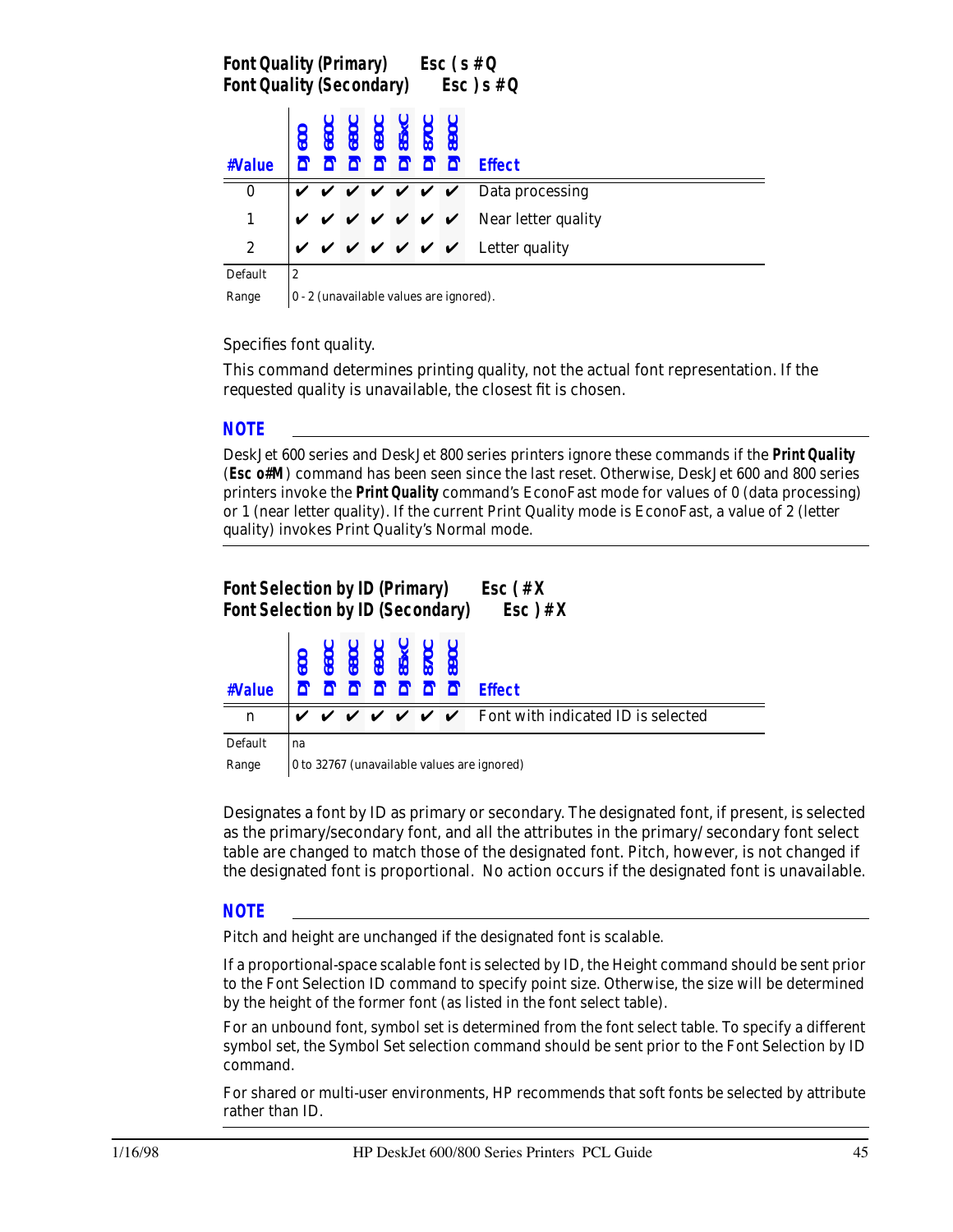## *Downloading Fonts*

The DeskJet 600 series and DeskJet 85x printers do not accept DeskJet format soft fonts. They do, instead, accept LaserJet format soft fonts. The DeskJet format soft fonts are designed for use with the DeskJet 500 series printers. The following sections discuss the format for the LaserJet format soft fonts. This information is also available (and in somewhat greater detail) in the PCL 5 Printer Language Technical Reference Guide - HP part number 5961-0509.

#### *The Font ID*

Before sending font data, the font must first be assigned an identification number so the font can be referenced by subsequent PCL commands.

| <b>Font ID</b> |                  | $Fsc * c #D$     |  |                                                                                                                                                                    |                                                                      |
|----------------|------------------|------------------|--|--------------------------------------------------------------------------------------------------------------------------------------------------------------------|----------------------------------------------------------------------|
| #Value         |                  |                  |  | $\begin{array}{r} \text{DJ600} \\ \text{DJ660C} \\ \text{DJ680C} \\ \text{DJ690C} \\ \text{DJ85XC} \\ \text{DJ870C} \\ \text{DJ870C} \\ \text{DJ870C} \end{array}$ | <b>Effect</b>                                                        |
| $\mathbf n$    |                  | <i>v v v v v</i> |  |                                                                                                                                                                    | The subsequently downloaded font is<br>given the specified ID number |
| Default        | $\boldsymbol{0}$ |                  |  |                                                                                                                                                                    |                                                                      |

Range  $\vert$  0 to 32767 - Command is ignored for out of range values.

A font already having this ID number is deleted when the font definition is received, even if the new font is rejected because of memory constraints or invalid data fields.

This ID is used as the value field of the **Esc(#X** and the *Esc)#X* soft font selection commands.

EXAMPLE:

Assume that *Esc \*c1D* sets the current Font ID to 1. If this command is followed by a valid font definition (*Esc s#W***)**, a font with an ID of 1 is created.

#### *NOTE*

If this command is followed by a **Font Management** (*Esc \*c#F*) command, the appropriate action is executed for any font currently associated with an ID of 1.

#### *The Font Definition*

#### *Download Font Esc ) s # W [font definition]*



This command must be sent prior to downloading the characters in the font. Note that this command downloads the entire font definition, which includes the font

descriptor, as well as any additional data segments such as the Global Intellifont Segment,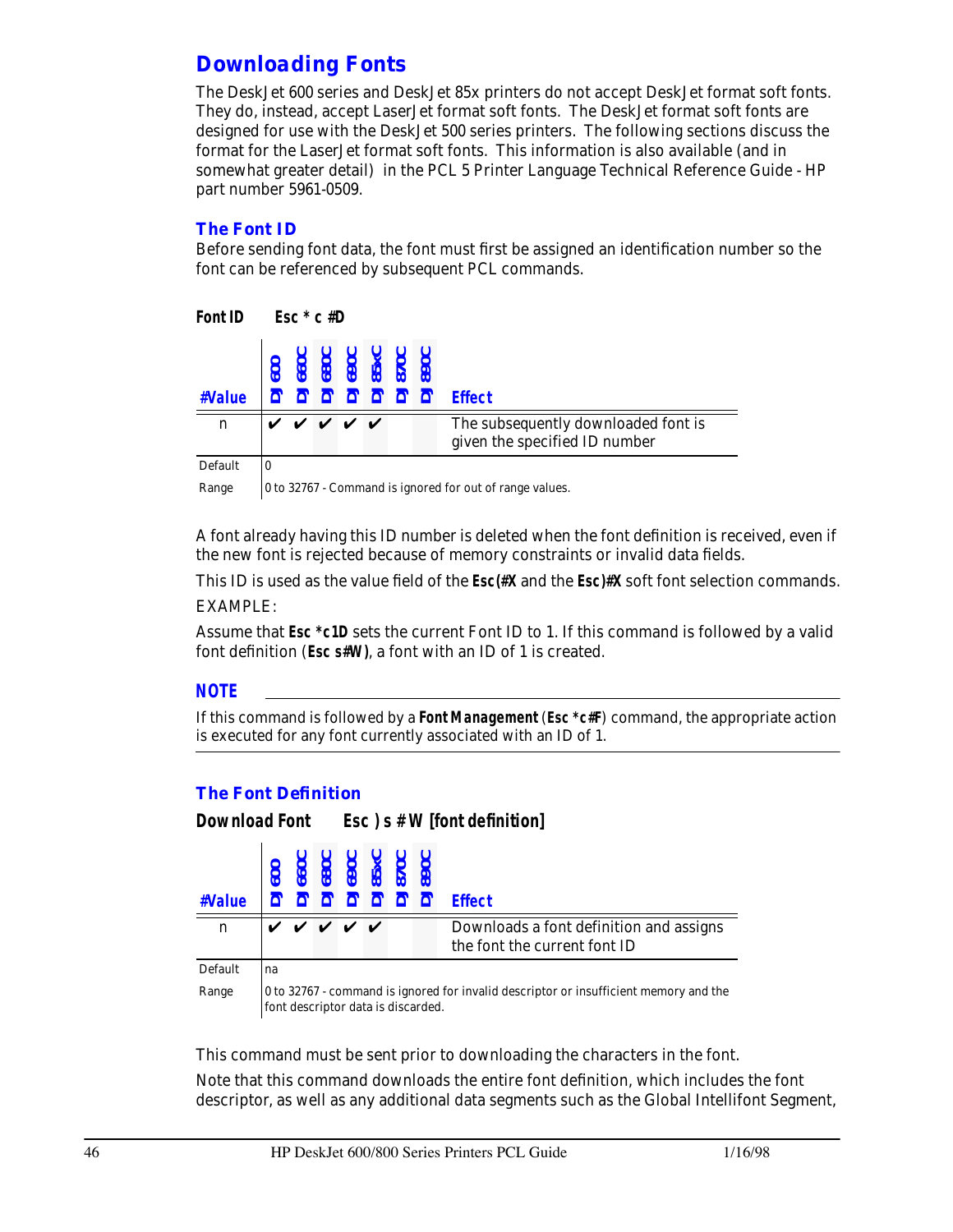the Global TrueType Segment, the Copyright, the Application Support Segment, etc. The value (#) of this command gives the size of the definition; the first word of the definition gives the size of the descriptor. The descriptor, which is the first part of the definition, defines characteristics common to all the characters of a font.

Some devices, such as PaintJet, may not use a font definition or may ignore some fields; but each field should contain a valid value for printer compatibility. Missing data and "reserved" fields should be set to 0; excess data should be discarded.

The two font definitions recognized by the DeskJet 600 series and the DeskJet 85x printers are provided in the appendix to this manual.

- **Bitmap** Older definition for bitmap fonts. Not recommended for new devices.
- **Resolution**  Specified Bitmap Replaces the previous Bitmap definition. Allows font resolution to be specified in dots-per-inch.

#### *NOTE*

DeskJet 600 series and DeskJet 85x printers do not support the "DeskJet" format, but, instead, support the LaserJet download formats.

| <b>Character Code</b> |          |            |   | Esc $*$ c # E                                                       |  |                                                                       |
|-----------------------|----------|------------|---|---------------------------------------------------------------------|--|-----------------------------------------------------------------------|
| #Value                |          |            |   | <b>DJ600<br/>DJ660C<br/>DJ890C<br/>DJ85xC<br/>DJ870C<br/>DJ870C</b> |  | <b>Effect</b>                                                         |
| $\mathbf n$           |          |            | ✓ | $\boldsymbol{\mathcal{U}}$                                          |  | Establishes a decimal ASCII code for<br>the next character downloaded |
| Default               | $\bf{0}$ |            |   |                                                                     |  |                                                                       |
| Range                 |          | 0 to 65535 |   |                                                                     |  |                                                                       |

The character code is a state variable that must be designated prior to the download of a character descriptor. Any existing characters with the same code are deleted.

EXAMPLE: Esc \*c103E sets the character code to 103. If followed by the Character Descriptor (Esc(s#W) command with a valid character descriptor and data, a character is defined in the code location corresponding to the ASCII lowercase "g".

DeskJet 600 series printers support a range of 0 - 65535.

After downloading the font definition, each character in the font must be defined.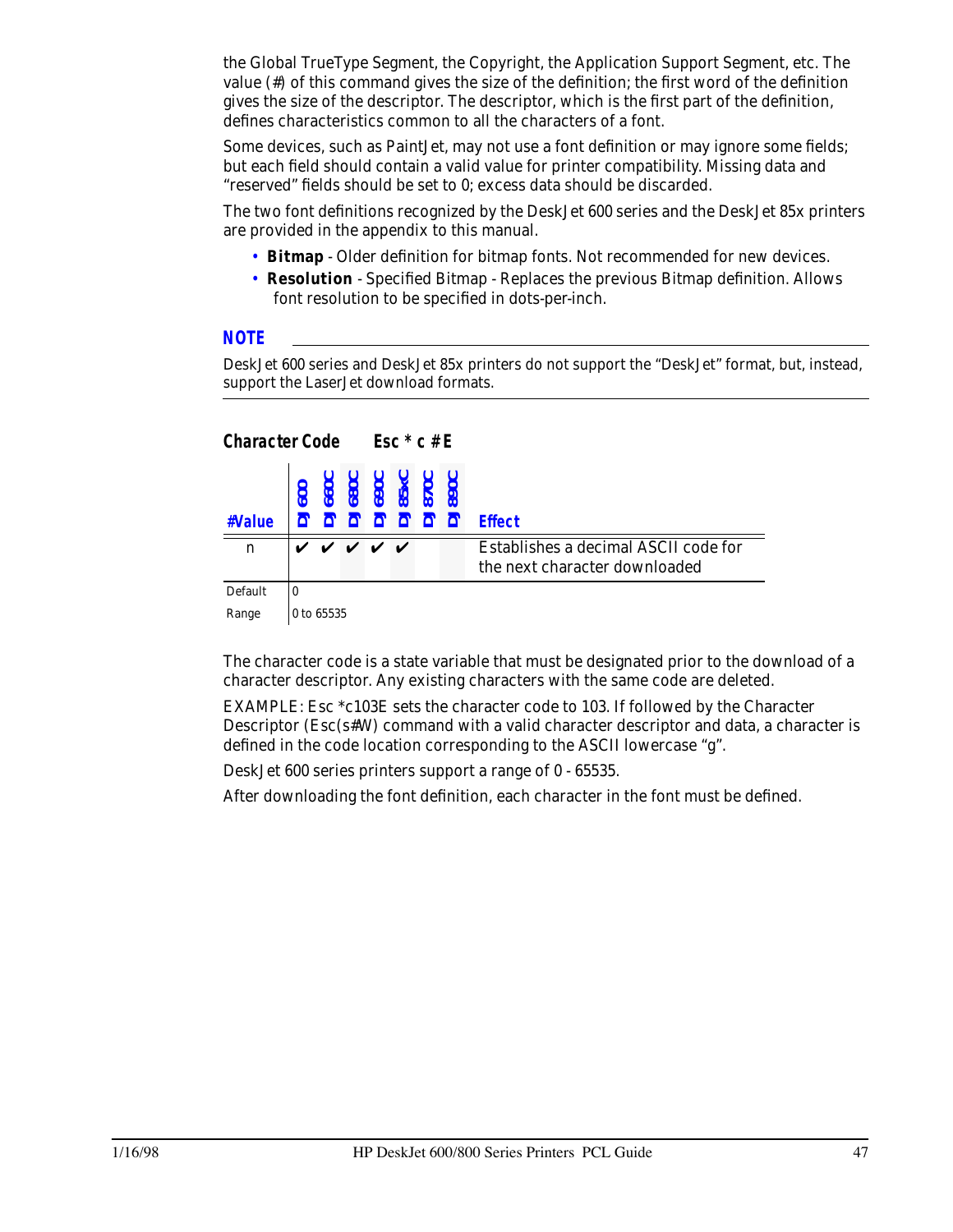## *Download Character Esc (s # W[Character Definition]*

| #Value      |       |  |  | 3772222 | <b>Effect</b>                                                              |
|-------------|-------|--|--|---------|----------------------------------------------------------------------------|
| $\mathbf n$ | レンンンン |  |  |         | Downloads a character definition with the<br>specified number (n) of bytes |
| Default     | na    |  |  |         |                                                                            |

Range  $\vert$  0 to 32767 - Command is ignored for out of range values.

Downloads a character definition with the character code assigned by *Esc\*c#E*.

The value field (#) contains the number of bytes to be downloaded up to a maximum of 32767. If more bytes are needed, this command is used again as many times as necessary. The group of bytes sent by one command is called a block. A character definition consists of a first block and zero or more continuation blocks.

An unsupported or invalid character definition is ignored and discarded. An out-of-memory condition during character download deletes the entire font. Reserved fields should be set to 0.

# *Managing Fonts*

 $F \circ \mathcal{F} \circ \mathcal{F} \circ \mathcal{F} \circ \mathcal{F} \circ \mathcal{F} \circ \mathcal{F} \circ \mathcal{F} \circ \mathcal{F} \circ \mathcal{F} \circ \mathcal{F} \circ \mathcal{F} \circ \mathcal{F} \circ \mathcal{F} \circ \mathcal{F} \circ \mathcal{F} \circ \mathcal{F} \circ \mathcal{F} \circ \mathcal{F} \circ \mathcal{F} \circ \mathcal{F} \circ \mathcal{F} \circ \mathcal{F} \circ \mathcal{F} \circ \mathcal{F} \circ \mathcal{F} \circ \mathcal{F} \circ \mathcal{F} \circ \$ 

| <i>FONL CONTOL</i>      |  |                 | ESC C#F                                                           |  |                                                        |
|-------------------------|--|-----------------|-------------------------------------------------------------------|--|--------------------------------------------------------|
| #Value                  |  |                 | DJ600<br>DJ660C<br>DJ690C<br>DJ85xC<br>DJ870C<br>DJ870C<br>DJ890C |  | <b>Effect</b>                                          |
| $\bf{0}$                |  | V V V V         |                                                                   |  | Delete all fonts (temp, permanent, and soft)           |
| 1                       |  | $V$ $V$ $V$ $V$ |                                                                   |  | Delete all temporary fonts (temp, permanent, and soft) |
| $\boldsymbol{2}$        |  | V V V V V       |                                                                   |  | Delete font (specified by the last Font ID)            |
| 3                       |  | V V V V V       |                                                                   |  | Delete character (last Font ID and Character Code)     |
| $\overline{\mathbf{4}}$ |  | V V V V V       |                                                                   |  | Make font temporary (specified by last Font ID)        |
| 5                       |  | V V V V V       |                                                                   |  | Make font permanent (specified by last Font ID)        |
|                         |  |                 |                                                                   |  |                                                        |

Default na

Range  $\vert$  0 to 5 (command is ignored for other values or if no font has the specified ID)

Manipulates fonts and characters designated by Font ID and Character Code. If the primary or secondary font is deleted, a new primary or secondary font is automatically selected from the remaining fonts.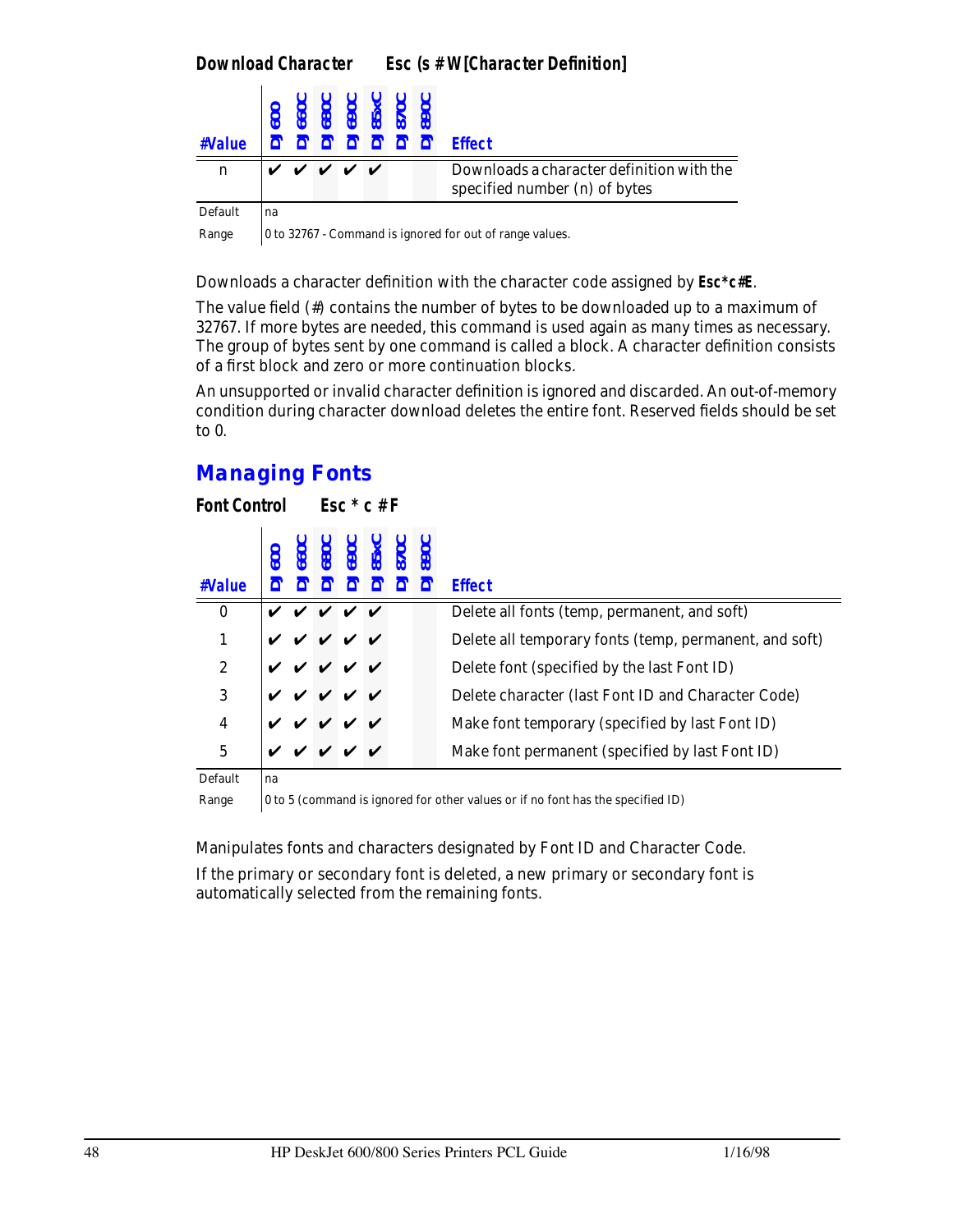## *Raster Graphics*

The following PCL commands apply to the printing of raster graphic images on DeskJet 600 and 800 series printers, with the exception of the DeskJet 820. The DeskJet 720 is excluded from using these commands, as well as all other PCL commands listed in this guide.

#### *Raster Mode*

The **Start Raster** (*Esc\*r#A*) command begins a restricted state called raster mode. Raster mode locks out commands that would affect rendering of the graphics image. These commands remain locked out until **End Raster** (*Esc \*rC*).

**Implicit Start and End Raster Mode**

Raster mode is started explicitly by *Esc\*r#A* and ended explicitly by *Esc\*rC*.

The Transfer Raster commands (*Esc\*b#V*, *Esc\*b#W*) can start raster mode implicitly, using the current raster resolution and left graphics margin. Text or non-raster commands other than those listed below can end raster mode implicitly, retaining the current raster resolution and left graphics margin. The left graphics margin can be changed by either **EscE**, which sets it to the left text margin, or by an explicit Start Raster command.

*Hewlett-Packard strongly discourages use of implicit start/end graphics.*

#### *NOTE*

Text does not cause an implicit End Raster for DeskJet 600 series printers.

#### **Commands Locked Out of Raster Mode**

The following raster commands are ignored in raster mode. They should be used to define a graphic image's parameters before entering graphics mode.

| Configure Raster Data | $Esc*q\#W$ |
|-----------------------|------------|
| Simple Color          | Escr#U     |
| Source Raster Width   | Fscr#S     |
| <b>Start Raster</b>   | Fscr#A     |

#### **Commands Allowed in Raster Mode**

The following commands may be used in raster mode without implicitly ending raster mode.

| <b>Compression Method</b>            | Escb#M        |
|--------------------------------------|---------------|
| Seed Row Source                      | Fsch#S        |
| Transfer Raster by Row/Block Esc*b#W |               |
| <b>Transfer Raster by Plane</b>      | $Escb\#V$     |
| Y Offset                             | $F$ sc $h$ #Y |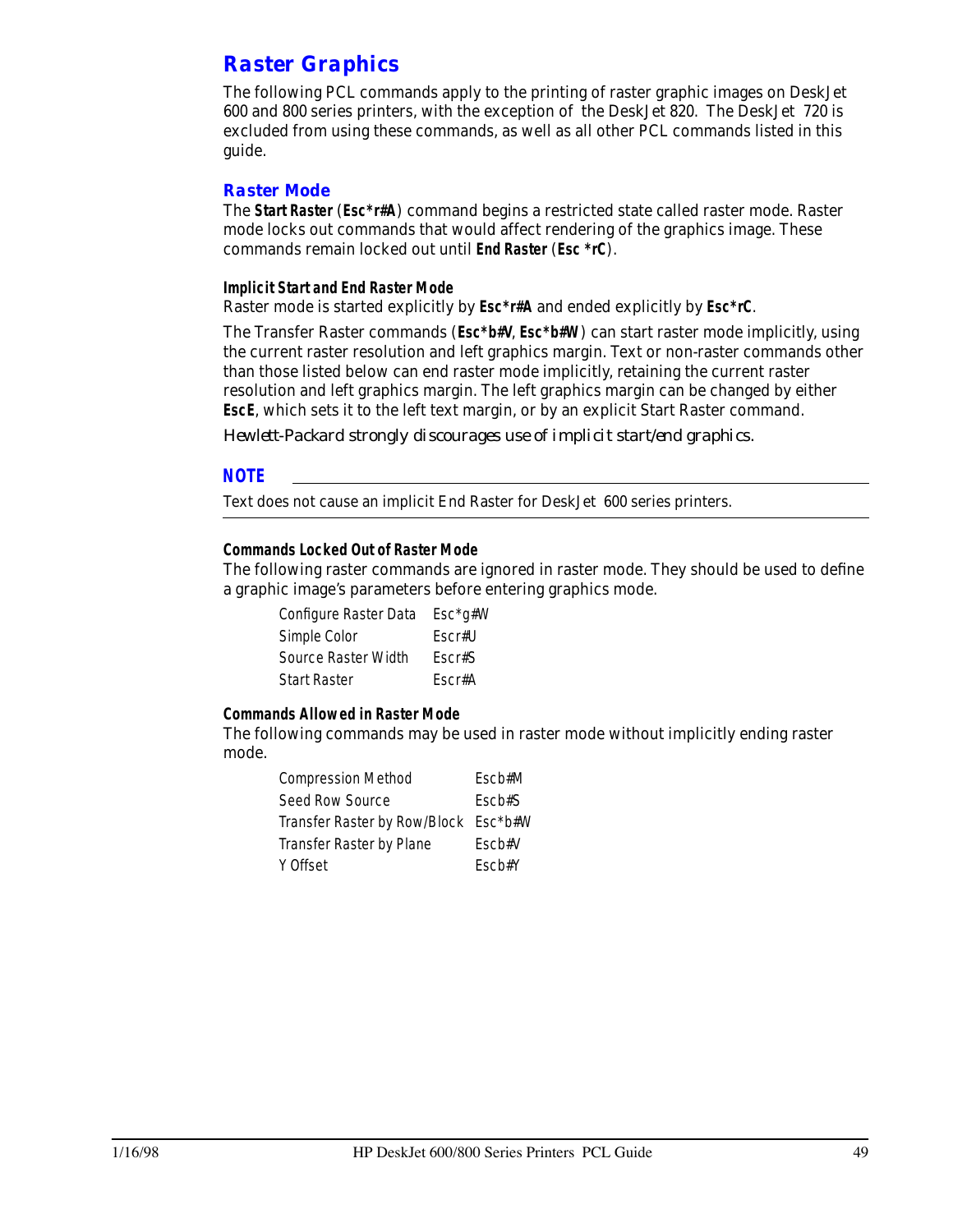*Start Raster Esc \* r #A* **#Value DJ600 DJ660C DJ68 DJ690C DJ85xC DJ870C DJ890C Effect**  $\begin{array}{ccc} 0 & \checkmark & \checkmark & \checkmark & \checkmark \end{array}$   $\begin{array}{ccc} \checkmark & \checkmark & \checkmark & \checkmark \end{array}$  Start graphics at logical page left boundary (current vertical position) 1  $\forall$   $\forall$   $\forall$   $\forall$   $\forall$   $\forall$   $\forall$  Start graphics at CAP (current vertical and horizontal position) Default  $\vert 0 \vert$ Range  $\vert 0$  or 1 - out-of-range values default to 0.

Starts raster mode and specifies the starting position of the raster image.

This command sets the left raster margin. A value of 0 starts the upper left corner of the picture at the current vertical position on the left edge of the logical page. A value of 1 starts the upper left corner of the picture at CAP (the current vertical and horizontal position).

*Start Raster* locks out the commands listed above and clears the seed row.

*End Raster Esc \* r C*

| #Value  | 600 | 660 | 880C<br>690C<br>85 x C<br>890C<br>222222 |  |  | <b>Effect</b>                                                                                |
|---------|-----|-----|------------------------------------------|--|--|----------------------------------------------------------------------------------------------|
| na      |     |     |                                          |  |  | $\vee$ $\vee$ $\vee$ $\vee$ $\vee$ $\vee$ Printer returns to text mode command<br>processing |
| Default | na  |     |                                          |  |  |                                                                                              |
| Range   | na  |     |                                          |  |  |                                                                                              |

This command ends Raster Mode. It signifies the end of the transfer of a raster graphics image and ends the current raster row. It performs the following functions:

- Resets the seed row to zeros.
- Re-enables commands locked out of raster mode by *Esc\*r#A*.
- Defaults the compression method to 0.
- Resets the left graphics margin to 0.
- Moves CAP to the row immediately following the end of the raster area and zero-fills empty rows if source raster height was specified; otherwise to the next row.
- Resets the plane pointer to 1.

#### *NOTE*

If a value field is received, it is ignored and the command is still executed.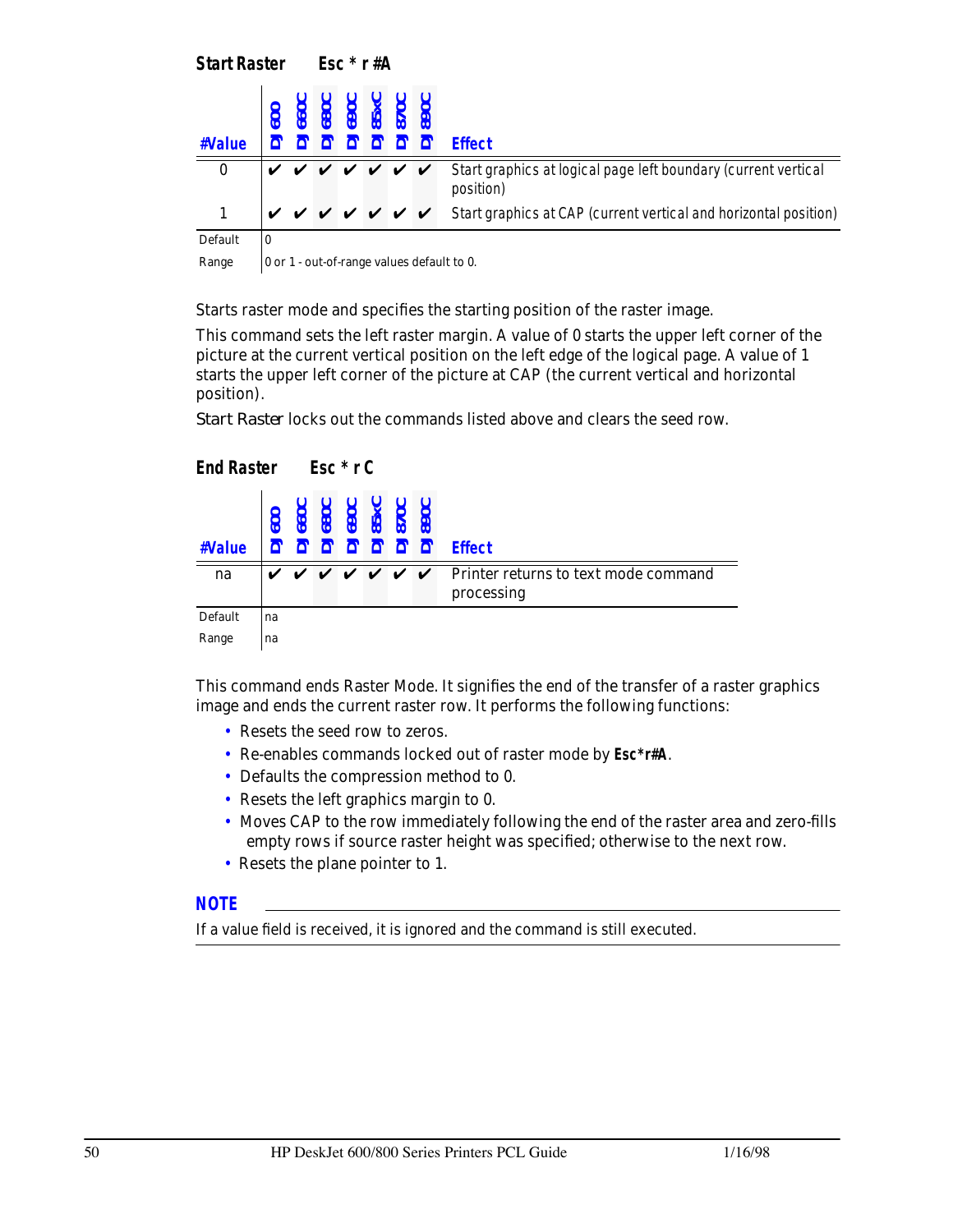*Raster Resolution Esc \*t#R*

| #Value  |    |                                                                         | 680 | <b>1690</b><br>J85x |                    | 5 | <b>J890C</b>                  | <b>Effect</b>                                                              |  |  |  |  |
|---------|----|-------------------------------------------------------------------------|-----|---------------------|--------------------|---|-------------------------------|----------------------------------------------------------------------------|--|--|--|--|
| 75      |    |                                                                         |     |                     |                    |   |                               | graphics data printed at 75 dots per inch                                  |  |  |  |  |
| 100     |    |                                                                         |     |                     |                    | V | V                             | graphics data printed at 100 dots per inch                                 |  |  |  |  |
| 150     |    |                                                                         |     |                     | $V$ $V$ $V$ $V$    |   | $\mathbf v$                   | graphics data printed at 150 dots per inch                                 |  |  |  |  |
| 300     |    |                                                                         |     |                     | <i>v v v v v v</i> |   |                               | graphics data printed at 300 dots per inch                                 |  |  |  |  |
| 600     |    |                                                                         |     |                     |                    |   | $v^* v^* v^* v^* v^* v^* v^*$ | graphics data printed at 600 dots per inch<br>(applies to black data only) |  |  |  |  |
| Default | 75 |                                                                         |     |                     |                    |   |                               |                                                                            |  |  |  |  |
| Range   |    | 75, 100, 150, 300, $600*$ - Command is ignored for out of range values. |     |                     |                    |   |                               |                                                                            |  |  |  |  |

\* - Only black raster data can print at 600 dots per inch on a DeskJet 600 or 800 series printer.

Defines the resolution at which graphics data is to be printed

To assure that the graphic is printed without data loss, an unsupported resolution is mapped to the next highest supported resolution. For example, a request for 125 dpi on a DeskJet 600 or 800 series printer would result in 150 dpi being selected as the graphics print resolution.

During raster mode this command is locked out.

#### *NOTE*

DeskJet 600 and 800 series printers support 75, 100, 150, and 300 dpi for color and black printing. They also support 600 dpi for black data only. The default will be 75. Asymmetric resolutions (E.G. 300 x 600 dpi), which can only used with DeskJet 600 series printers, must be specified using the Configure Raster Data Command (CRD).

## *Source Raster Width Esc \* r # S*

| $\begin{array}{r l} \hline & \multicolumn{1}{r}{\text{0}} & \multicolumn{1}{r}{\text{0}} & \multicolumn{1}{r}{\text{0}} & \multicolumn{1}{r}{\text{0}} & \multicolumn{1}{r}{\text{0}} & \multicolumn{1}{r}{\text{0}} & \multicolumn{1}{r}{\text{0}} & \multicolumn{1}{r}{\text{0}} & \multicolumn{1}{r}{\text{0}} & \multicolumn{1}{r}{\text{0}} & \multicolumn{1}{r}{\text{0}} & \multicolumn{1}{r}{\text{0}} & \multicolumn{1}{r}{\text{0}} & \multicolumn{1}{r}{\text{$ |                    |  |  |  |  |  |  | <b>Effect</b>                                                                                                                                                                                |  |  |  |  |
|----------------------------------------------------------------------------------------------------------------------------------------------------------------------------------------------------------------------------------------------------------------------------------------------------------------------------------------------------------------------------------------------------------------------------------------------------------------------------|--------------------|--|--|--|--|--|--|----------------------------------------------------------------------------------------------------------------------------------------------------------------------------------------------|--|--|--|--|
| n                                                                                                                                                                                                                                                                                                                                                                                                                                                                          |                    |  |  |  |  |  |  | $\overrightarrow{v}$ $\overrightarrow{v}$ $\overrightarrow{v}$ $\overrightarrow{v}$ $\overrightarrow{v}$ Raster region width is set to specified<br>number of pixels (at current resolution) |  |  |  |  |
| Default                                                                                                                                                                                                                                                                                                                                                                                                                                                                    | Logical page width |  |  |  |  |  |  |                                                                                                                                                                                              |  |  |  |  |

Range  $\vert$  0 to 32767 - (clamped to right logical page boundary minus left graphics margin)

\* DeskJet 600 series printers round source raster width values that are not a multiple of 8 to the next higher multiple of eight (i.e. the next byte boundary).

Specifies the width in pixels of the raster area.

Raster width extends from the left graphics margin to one of the following:

- The distance specified by the **Source Raster Width** (*Esc\*t#H*) command.
- The right edge of the logical page, if the specified width would extend outside the printable area.
- The right edge of the printable area, if width is not specified.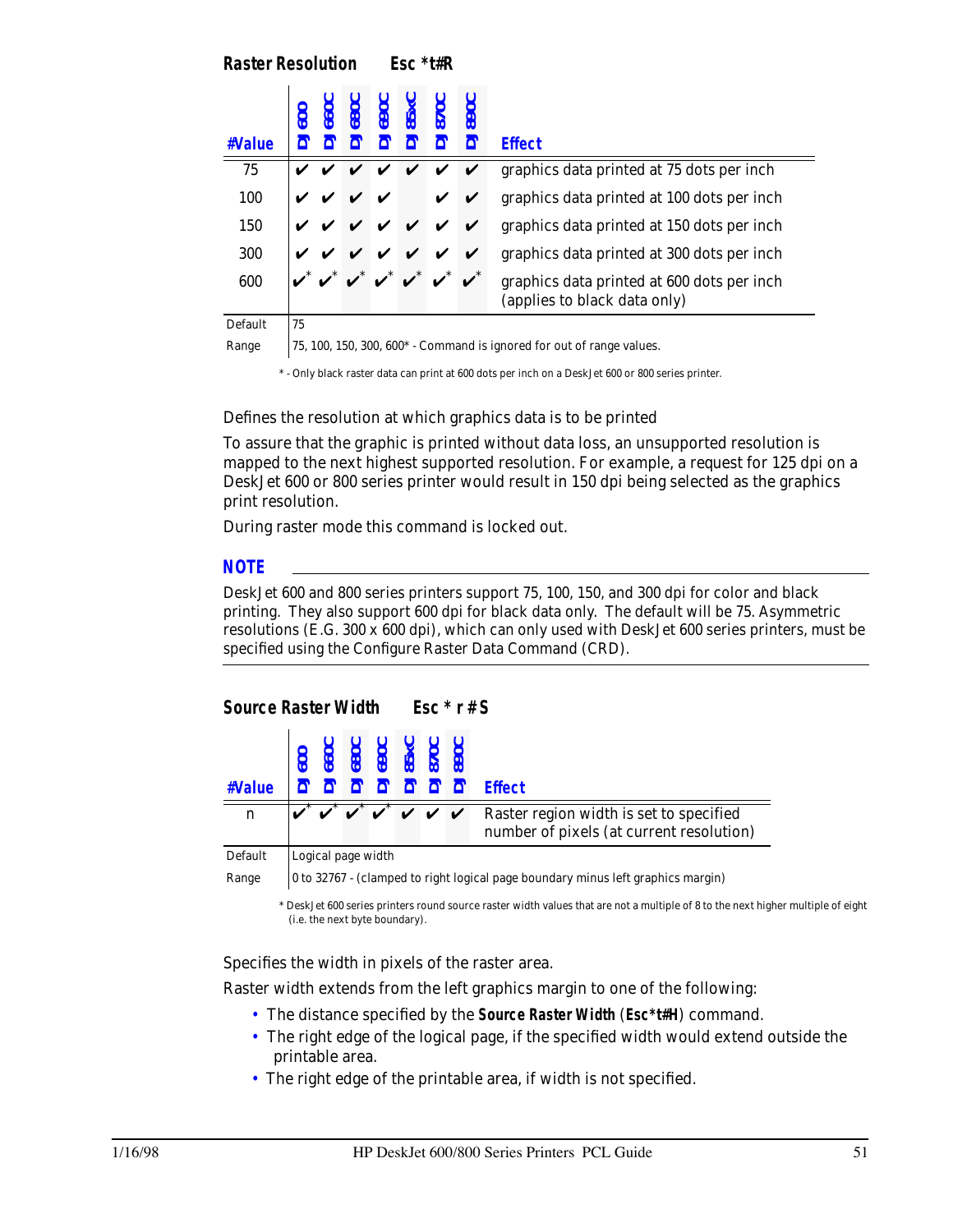DeskJet printers always clip at the right edge of the printable area.

The left graphics margin is set to one of the following:

- CAP (explicit Start Raster).
- Left edge of the logical page (explicit or implicit Start Raster).

The printer clips data that would extend outside the specified width. If width is not specified, the printer clips at the right edge of the printable area. If a width greater than the printable area is specified, the printer clips at the right edge of the logical page.

The printer zero-fills rows not specified for the full width. These zero-filled portions of a row map to either white or transparent, depending on the media type currently selected (*Esc\*v#N*).

#### *NOTE*

On color devices, a zero-fill is not necessarily white. For example RGB data set to zero prints as black on a DeskJet printer. Undefined graphics space would therefore print as black.

Since width is in the direction that the raster rows are laid down, source raster width is relative to the current raster resolution or print quality setting.

If raster scaling is desired, this command must precede the Start Raster (Esc\*r2A or Esc\*r3A) command. This command is ignored once raster mode starts.

```
Y Offset Esc * b # Y
```

| #Value  |    |                                                                                                                           |  | 060<br>080<br>080<br>080<br>080<br>080<br>080<br>22222 |  |  |  | <b>Effect</b> |  |
|---------|----|---------------------------------------------------------------------------------------------------------------------------|--|--------------------------------------------------------|--|--|--|---------------|--|
|         |    | $\vee$ $\vee$ $\vee$ $\vee$ $\vee$ $\vee$ $\vee$ Cursor is moved specified number of<br>raster lines of vertical movement |  |                                                        |  |  |  |               |  |
| Default | na |                                                                                                                           |  |                                                        |  |  |  |               |  |
| Range   |    | -32767 to 32767 - Command is ignored for out of range values.                                                             |  |                                                        |  |  |  |               |  |

Moves CAP vertically (relative to CAP) by the specified number of raster lines. This command is recognized only in raster mode and only within the raster area. This command zero-fills the offset area.

For Delta Row compression (methods 3 and 9), this command zeros the seed row.

#### *NOTE*

Movement by this command is based on the graphics resolution.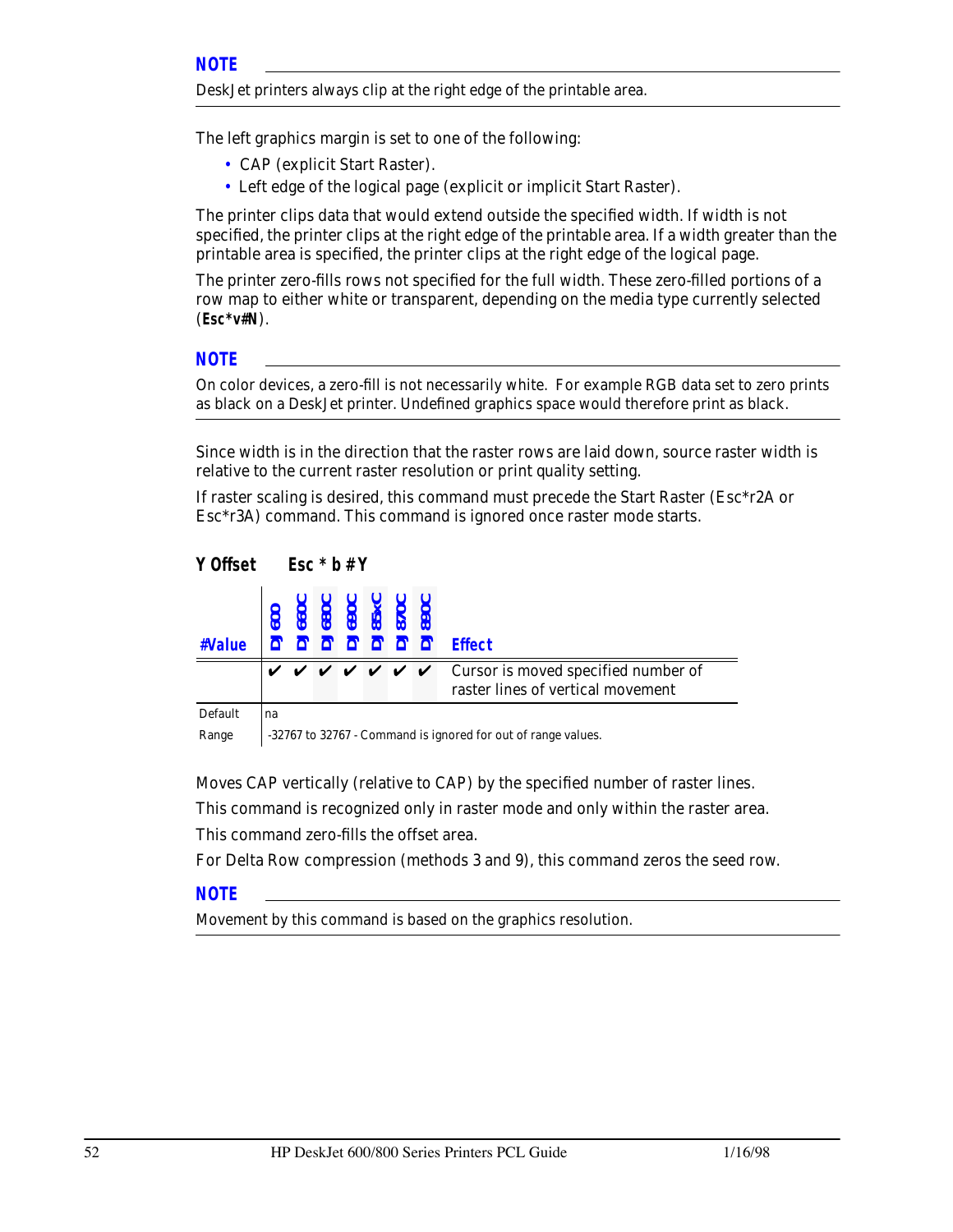## *Raster Data Transfer*

The **Raster Transfer** commands (*Esc\*b#V*, *Esc\*b#W*) define how many bytes will be interpreted as binary raster data

The **Transfer Raster by Plane** (*Esc\*b#V*) command is used when the data is encoded by plane, as specified by the **Simple Color** (*Esc\*r#U*) command or the **Configure Raster Data** (*Esc\*g#W*) command. Transfer Raster by Plane is used to send each plane in the row except the last; **Transfer Raster by Row** (*Esc\*b#W*) must be used to send the last plane and advance the row.

The **Transfer Raster by Row** (*Esc\*b#W*) command moves CAP to the beginning of the next pixel row after the graphics data in the command is sent to the printer. The command is used for single-color devices, for the last plane in a multi-plane row, or for color raster transfer when the data is encoded by pixel.

| #Value |  |  | $\begin{array}{l} \text{0.3}\ \text{0.4}\ \text{0.5}\ \text{0.6}\ \text{0.7}\ \text{0.8}\ \text{0.7}\ \text{0.8}\ \text{0.7}\ \text{0.8}\ \text{0.7}\ \text{0.8}\ \text{0.7}\ \text{0.8}\ \text{0.7}\ \text{0.8}\ \text{0.7}\ \text{0.8}\ \text{0.9}\ \text{0.9}\ \text{0.9}\ \text{0.9}\ \text{0.9}\ \text{0.9}\ \text{0.9}\ \text{0.9}\ \text{0.9}\ \text{0.9}\ \text{0.9}\ \text{0.9}\ \text{$ |  | <b>Effect</b>                                                                                                                             |
|--------|--|--|---------------------------------------------------------------------------------------------------------------------------------------------------------------------------------------------------------------------------------------------------------------------------------------------------------------------------------------------------------------------------------------------------|--|-------------------------------------------------------------------------------------------------------------------------------------------|
|        |  |  | <i>v v v v v v v</i>                                                                                                                                                                                                                                                                                                                                                                              |  | specified number of bytes of graphics data<br>for a single plane of data is sent to the<br>printer. The row pointer is not<br>incremented |

Default | na

Range  $\vert$  0 to 32767 - Command is ignored for out of range values.

*Transfer Raster by Plane Esc \* b # V[data]*

Sends a plane of data to the printer and advances to the next plane, but not to the next row.

The number of planes per row is specified by the **Simple Color** (*Esc\*r#U*) command (also known as *Set Planes per Row)*. The first plane sent represents the least significant bit in the pixel.

Since **Transfer Raster by Plane** (*Esc\*b#V*) does not advance the row, it cannot be used for the last plane or for single-plane rows. Only **Transfer Raster by Row** (*Esc \*b#W*) can advance the row.

The amount of data sent varies from plane to plane and is independent of raster width. Planes whose data specifies a row shorter than the raster width are zero-filled. Empty planes can be sent by *Esc\*b*0*V.*

#### *NOTE*

The color of zero is defined by the current palette, where the raster data is indexed.

If fewer planes are sent than specified and the row ended early by *Esc \*b0W*, the undefined planes are zero-filled (except in compression methods 3 and 9).

If more planes are sent than specified, the extra planes are ignored and the binary data discarded. If *Esc\*b#W* is one of the extra planes, its data is ignored and the row incremented.

If an **End Raster Graphics** (*Esc\*rC*) command is received before the row is completed, the row is not rendered but the row pointer incremented.

The data field is interpreted according to the current **Compression Method** (*Esc\*b#M)*).

This command implicitly starts raster mode at CAP in the absence of a **Start Raster** (*Esc\*r#A*) command.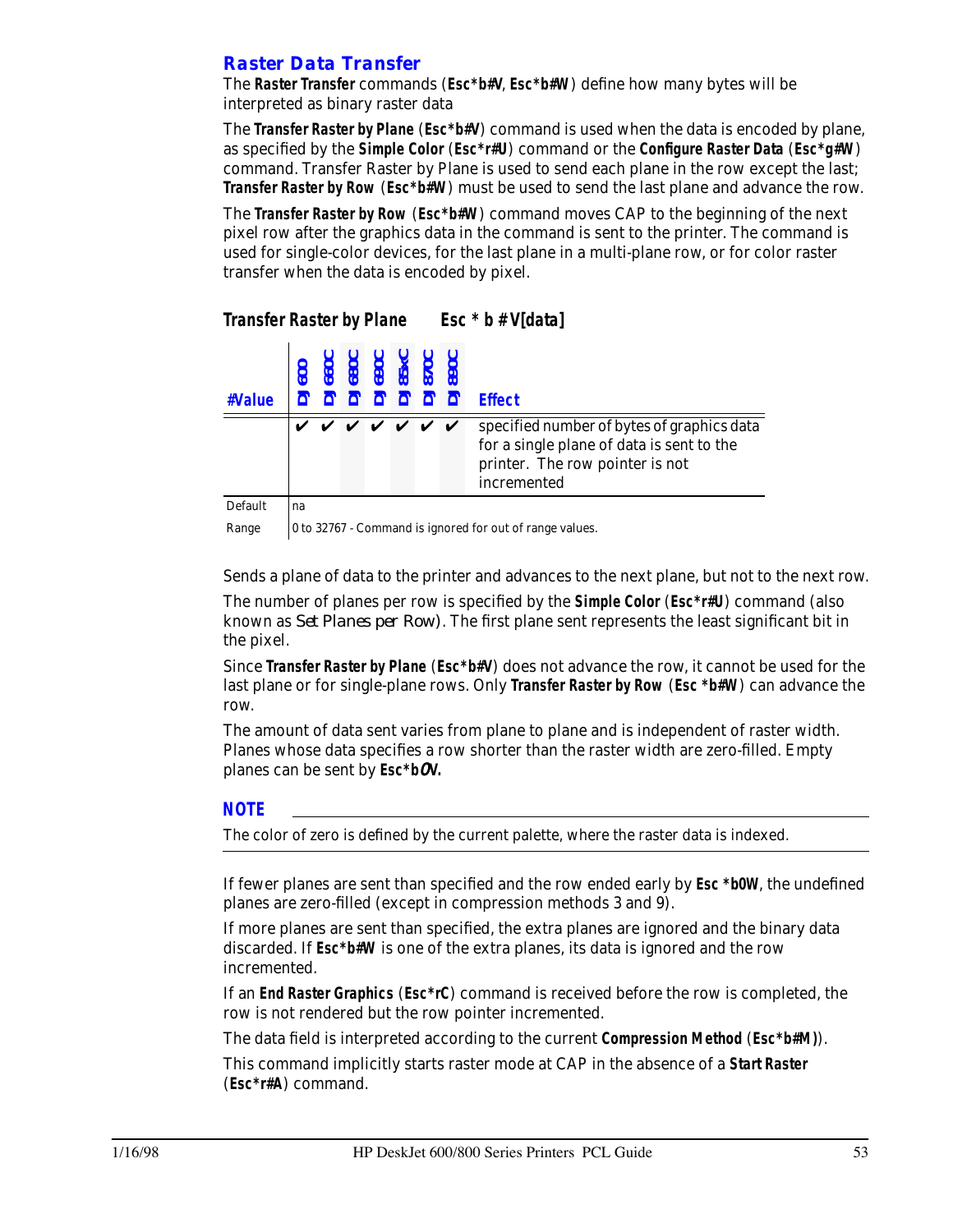| #Value  |    |  |  | $\begin{array}{l} 600 \\ 6600 \\ \hline 6800 \\ \hline 6900 \\ \hline 6900 \\ \hline 85 \times C \\ \hline 8700 \\ \hline 0 \\ \hline 0 \\ \hline 0 \\ \hline 0 \\ \hline 0 \\ \hline 0 \\ \hline 0 \\ \hline 0 \\ \hline 0 \\ \hline 0 \\ \hline 0 \\ \hline 0 \\ \hline 0 \\ \hline 0 \\ \hline 0 \\ \hline 0 \\ \hline 0 \\ \hline 0 \\ \hline 0 \\ \hline 0 \\ \hline 0 \\ \hline 0 \\ \hline 0 \\ \hline 0 \\ \hline 0 \\ \hline 0 \\$<br>$\overline{555233}$ | <b>Effect</b>                                                                                                                         |
|---------|----|--|--|--------------------------------------------------------------------------------------------------------------------------------------------------------------------------------------------------------------------------------------------------------------------------------------------------------------------------------------------------------------------------------------------------------------------------------------------------------------------|---------------------------------------------------------------------------------------------------------------------------------------|
| n       |    |  |  |                                                                                                                                                                                                                                                                                                                                                                                                                                                                    | $\forall$ $\forall$ $\forall$ $\forall$ $\forall$ $\forall$ following specified number of data bytes<br>sent to the printer as K data |
| Default | na |  |  |                                                                                                                                                                                                                                                                                                                                                                                                                                                                    |                                                                                                                                       |

Range  $\vert$  0 to 32767 (command is ignored for out-of-range values)

Transfers the number of bytes specified in the value field to the printer in a row by row or block format, depending on the current compression method (*Esc\*b#M*), then moves CAP to the next row.

This command is used in single-color and multi-color printers where data is encoded by row rather than by pixel. Because this command advances the row, it is also used for single-plane rows or the last plane in a multi-plane row.

CAP is updated for each row in both row or block formats. For row formats, CAP is reset to the left graphics margin. For block formats, CAP is reset to the X coordinate of the block; and the Y coordinate is incremented.

The amount of data sent by this command can vary from row to row. If the picture width allows more data than is sent, the undefined area is zero-filled. Undefined planes in a multiplane row are zero-filled. Black and white devices interpret zeros as white; color devices interpret zero according to the current palette.

The plane pointer in a multi-plane row is reset to 1 after the data is transferred.

The data field is interpreted according to the current compression method (*Esc\*b#M*).

#### *NOTE*

DeskJet 500 series, unlike the DeskJet 600 series printers do not truncate data in the unprintable region. Data, including graphics, falling into the unprintable region is printed on its own page; i.e. the surplus data is printed on a separate page, followed by a page feed to preserve proper pagination of subsequent data.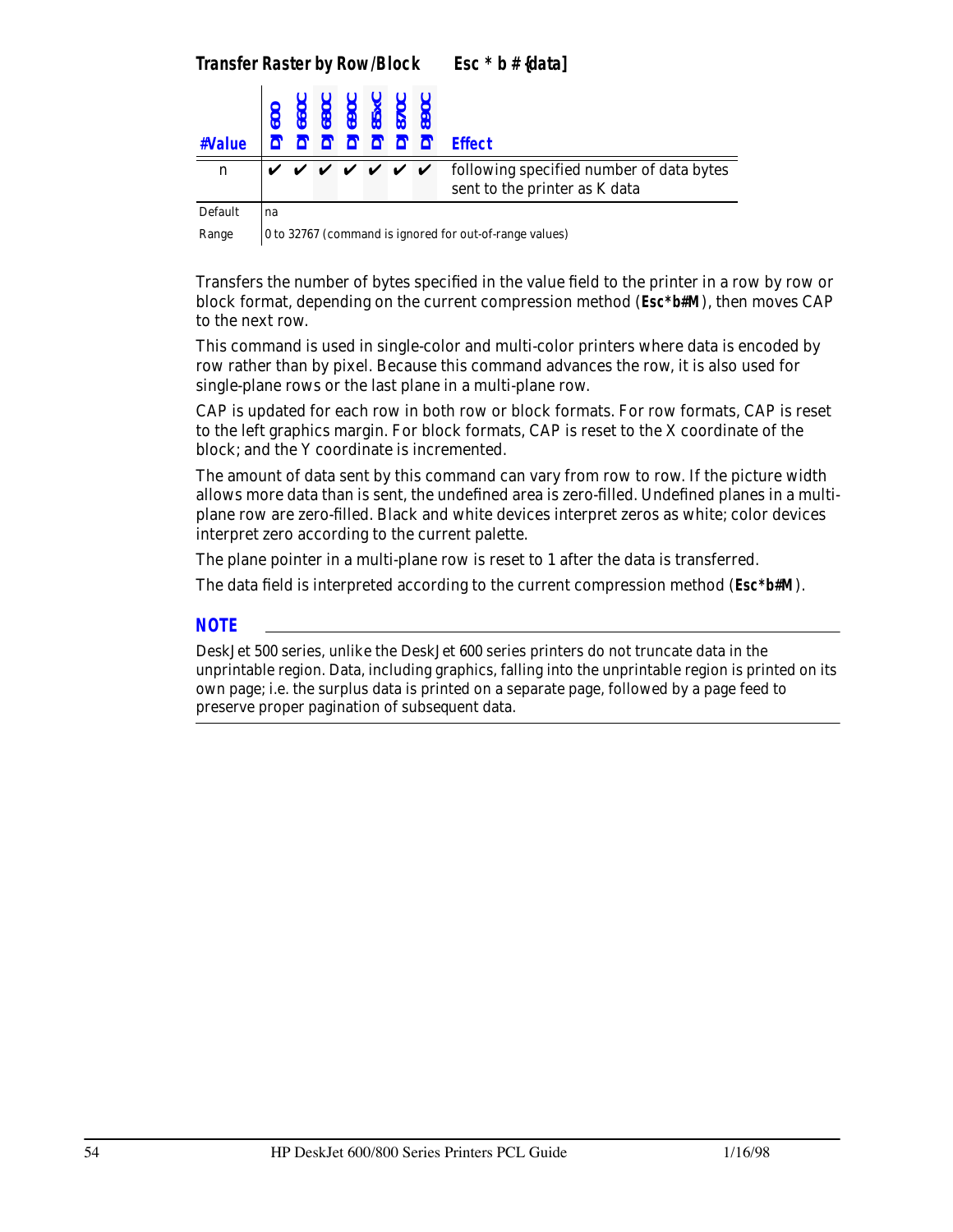## *Raster Compression*

Since raster images take a large amount of memory and processing time, raster data should be reduced as much as possible. White-space data transfer can be reduced by sending empty rows and planes (*Esc\*b0W*, *Esc\*b*0*V*), or by offsetting the left graphic margin (Esc\*r1A) or the vertical starting point (*Esc\*b#Y*). The **Compression Method** (*Esc\*b#M*) command provides several other ways of compressing data.

### *Compression Method Esc \* b #M*

| #Value           |          |  |  | <b>DJ660C</b><br>DJ680C<br>DJ85xC<br>DJ870C<br>DJ890C | <b>Effect</b>                                                                                                                          |
|------------------|----------|--|--|-------------------------------------------------------|----------------------------------------------------------------------------------------------------------------------------------------|
| $\boldsymbol{0}$ |          |  |  |                                                       | $\vee \vee \vee \vee \vee \vee$ Unencoded                                                                                              |
| 1                |          |  |  |                                                       | $\vee$ $\vee$ $\vee$ $\vee$ $\vee$ $\vee$ $\vee$ Run-length encoding                                                                   |
| $\overline{2}$   |          |  |  |                                                       | $\mathbf{v} \times \mathbf{v} \times \mathbf{v} \times \mathbf{v}$ Tagged Image File Format (TIFF) revision<br>4.0 "Packbits" encoding |
| 3                |          |  |  |                                                       | $V V V V V$ Delta row encoding                                                                                                         |
| 9                |          |  |  |                                                       | $\mathbf{v} \times \mathbf{v} \times \mathbf{v} \times \mathbf{v}$ Compressed replacement delta row<br>encoding                        |
| Default          | $\bf{0}$ |  |  |                                                       |                                                                                                                                        |

Range  $\vert 0.3, 9$  - out of range values default to 0.

Determines how raster data is interpreted in the Transfer Raster by Row or Transfer Raster by Plane commands. The compression method stays in effect until explicitly changed to another method or reset by Reset (EscE) or End raster (Esc\*rC).

#### **Method 0- Unencoded**

This is a simple binary transfer: no compression.

#### **Method 1- Run-Length Encoding**

Method 1 interprets raster data as byte pairs. The first byte tells how many times the second byte is repeated, i.e., a repetition count. The second byte is the data to be printed. The repetition count can be 0 through 255. A count of 0 means the byte pattern occurs once and is not repeated; a count of 1 means the pattern occurs twice; and a count of 255 means the pattern occurs 256 times.

#### *NOTE*

Method 1 requires byte pairs: a **Transfer Raster** (*Esc \*b#V* or *Esc \*b#W*) command with an odd value field is ignored and the data discarded.

#### **Method 2 - Tagged Image File Format Encoding (TIFF revision 4)**

Method 2 ("packbit" encoding) combines methods 0 and 1, with blocks of repeated bytes and blocks of literal (unencoded) bytes. A control byte precedes the raster data; it indicates the number of succeeding bytes, and whether they are repeated or literal.

The control byte is in 2's complement format. If bit 7 is set (byte  $= -1$  to  $-127$ ), the following bytes are repeated. The control byte's absolute value is the number of repetitions  $(occurrences = repetitions + 1)$ . For example, a control byte of -5 means the subsequent byte is repeated 5 times (6 occurrences).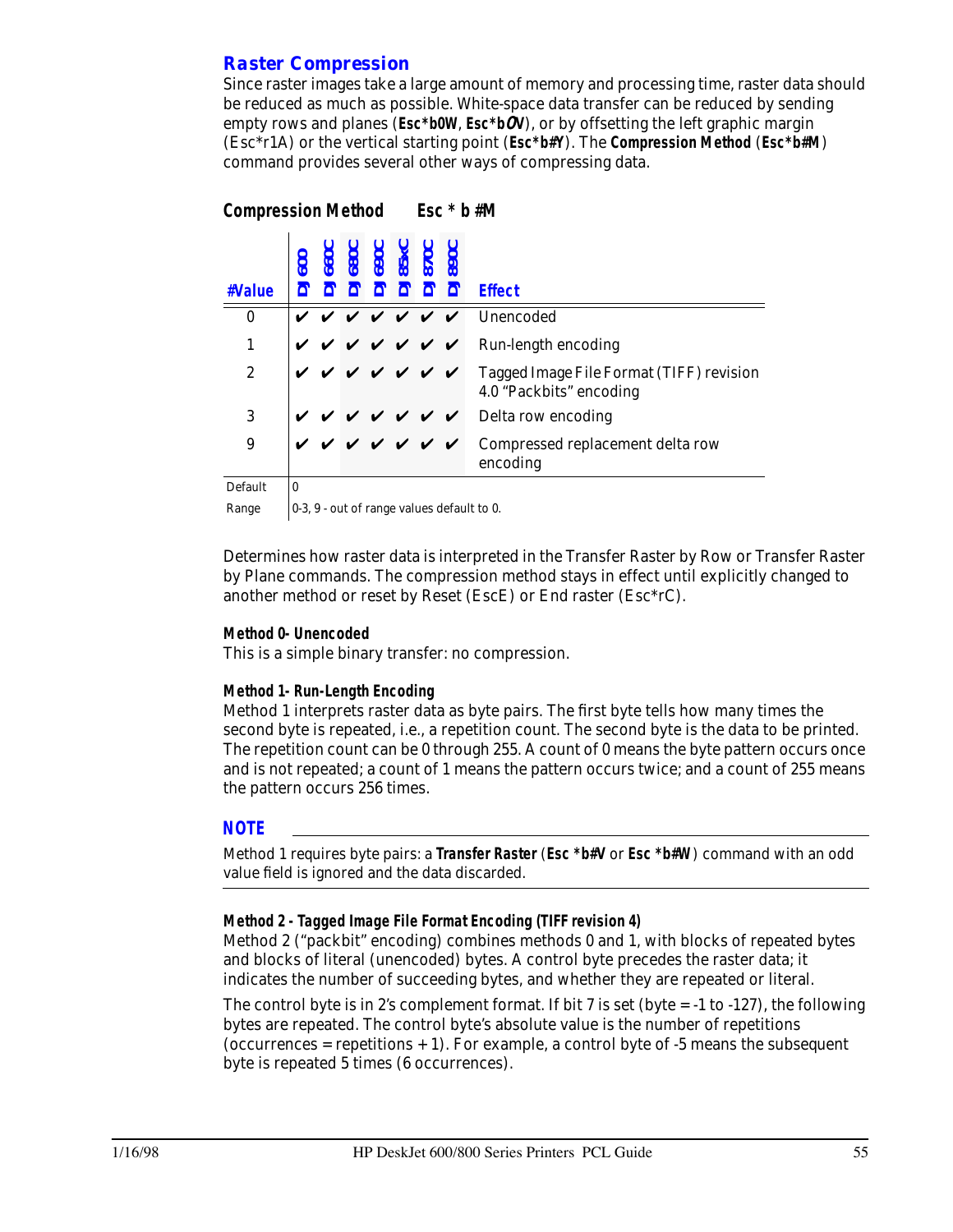If bit 7 of the control byte is zero (byte  $= 0$  to 127), the following bytes are literal. The number of succeeding data bytes is  $1 +$  the value of the control byte. A control byte of 0 means 1 literal byte follows; a control byte of 6 means 7 literal bytes follow.

A control byte of -128 is ignored; the next byte is then treated as a control byte.

It is more efficient to code two consecutive identical bytes as a repeated byte, unless these bytes are preceded and followed by literal bytes. Three-byte repeats should always be encoded as replicate runs.

#### *NOTE*

The row length indicated by the **Transfer Raster** commands (*Esc\*b#V*, *Esc\*b#W*) has precedence if it is met before the literal run count.

#### EXAMPLES OF METHODS 0 - 2:

The following examples show how methods 0 - 2 can be used to send the raster row below:

| <b>Byte Number</b> | #1 | #2 |      | #4 | #5                                                             | #6 | #7 |
|--------------------|----|----|------|----|----------------------------------------------------------------|----|----|
| <b>Bits</b>        |    |    |      |    | 01010101.01010101.01010101.01010101.01000001.01010100.01010100 |    |    |
| ASCII              |    |    | - 11 |    | A                                                              |    |    |

Compression method 0 - Unencoded Esc\*r1 A Esc\*b0m7WUUUUATT Esc\*rC Compression method 1 - Run-length encoding Esc\*r1 A Esc\*b1 m6W(3)U(0)A(1)T Esc\*rC Compression method 2 - TIFF encoding Esc\*r1 A Esc\*b2m6W(-3)U(0)A(-1)T -or-Esc\*b2m6W(-3)U(2)ATT Esc\*rC

#### *NOTE*

Parenthesis in the above escape sequences are for readability only.

#### **Method 3 - Delta Row Encoding**

This method replaces only bytes in the current row that are different from the preceding row (seed row). Unreplaced bytes are replicated from the seed row. The current row then becomes the seed row.

A delta compression string consists a command byte and the replacement (delta) bytes:

**[(Command byte)(1 to 8 replacement bytes)]** The command byte has two parts: the number of consecutive replacement bytes that follow, and the left offset from the current byte position.

 $7$  5 4 0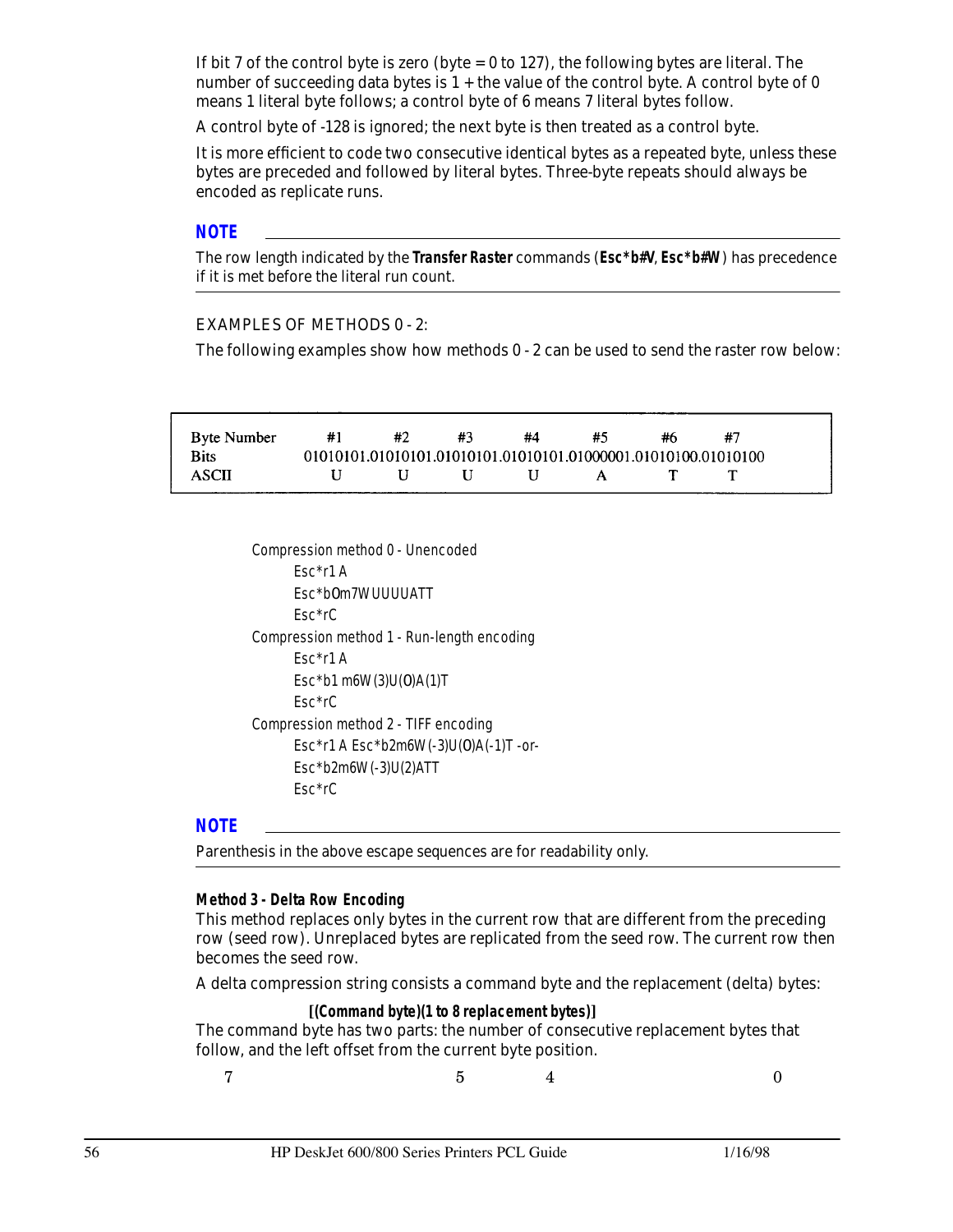| Replacement count (1 - 8) | Left offset from the current byte $(0 - 30)$ |
|---------------------------|----------------------------------------------|
|---------------------------|----------------------------------------------|

Three bits of the command byte contain the replacement count: the number of consecutive replacement bytes that follow  $(000 = 1, 111 = 8)$ .

Five bits contain the offset from the current byte to the next replacement byte. The current byte follows the last replacement byte or, at the beginning of a row, the left graphics margin. An offset of 0 is the current byte; an offset of I is the byte following the current byte.

For example, assume the current byte is the first byte in the row. An offset of 7 skips bytes 0 through 6, and a replacement count of 5 replaces bytes 7 through 11. The new current byte is 12. A second offset of 3 skips bytes 12, 13, and 14; byte 15 is the next byte to be replaced.

The values of the offset have the following definitions:

- 0 to 30: The offset is 0 to 30.
- 31: The offset is 31 or greater. If the offset is 31, an additional **offset byte** follows the command byte. The offset in the command byte is added to the offset byte. If the offset byte is 0, the offset is 31; if the offset byte is 255, additional offset bytes follow. The last offset byte will have a value less than 255. All the offset bytes are added to the offset in the command byte to get the offset value. For example, if there are 2 offset bytes, and the last byte contains 175, the total offset would be:  $31 + 255 + 175 = 461$ .

If more than eight delta bytes are needed, additional command byte/delta bytes are added:

**[(Command Byte)(1-8 Delta Bytes)][(Command Byte)(1-8 Delta Bytes)] . . .** The seed row is zeroed when raster mode is entered. Every raster transfer affects the seed row, regardless of the compression method. For example, an Esc\*b0W while in compression method 0 zeros the seed row. This allows method 3 to be combined with other methods in order to achieve better compression performance.

A vertical offset also affects the seed row: the Y Offset (Esc\*b#Y) command skips rows, leaving them blank, and zeros the seed row.

Method 3 operates on each plane independently, and a separate seed row is maintained for each graphic plane. However, a Y Offset affects all planes and seed rows simultaneously.

The examples below show how method 3 affects Raster Transfer and Y Offset commands:

Escb0W Repeat the previous row. The seed row is unchanged.

- Escb1Y Move down one raster row. Zero the seed row.
- Escb0Y Move down zero raster rows. Zero the seed row.

Seed row width is set to the source raster width at the beginning of raster mode. Source Raster Width (Esc \*r#S) updates seed row width.

If the Transfer Raster (Esc\*b#V or Esc\*b#W) command byte count is less than the control byte count, only the transfer byte count number of bytes are replaced. If the transfer count is greater than the control count, only the control byte number of bytes are replaced; for example, if the control byte count is 10 but the transfer count is 3, only 3 bytes are replaced.

If the last byte indicated by the transfer command value is a control byte, it is ignored. Therefore, Esc\*b1W does not affect the seed row, but causes the previous row to be repeated.

#### **DELTA ROW EXAMPLE:**

The following data is compressed using method 3. Italicized bytes are those needing replacement, i.e., bytes different from the seed row. Graphics data is binary.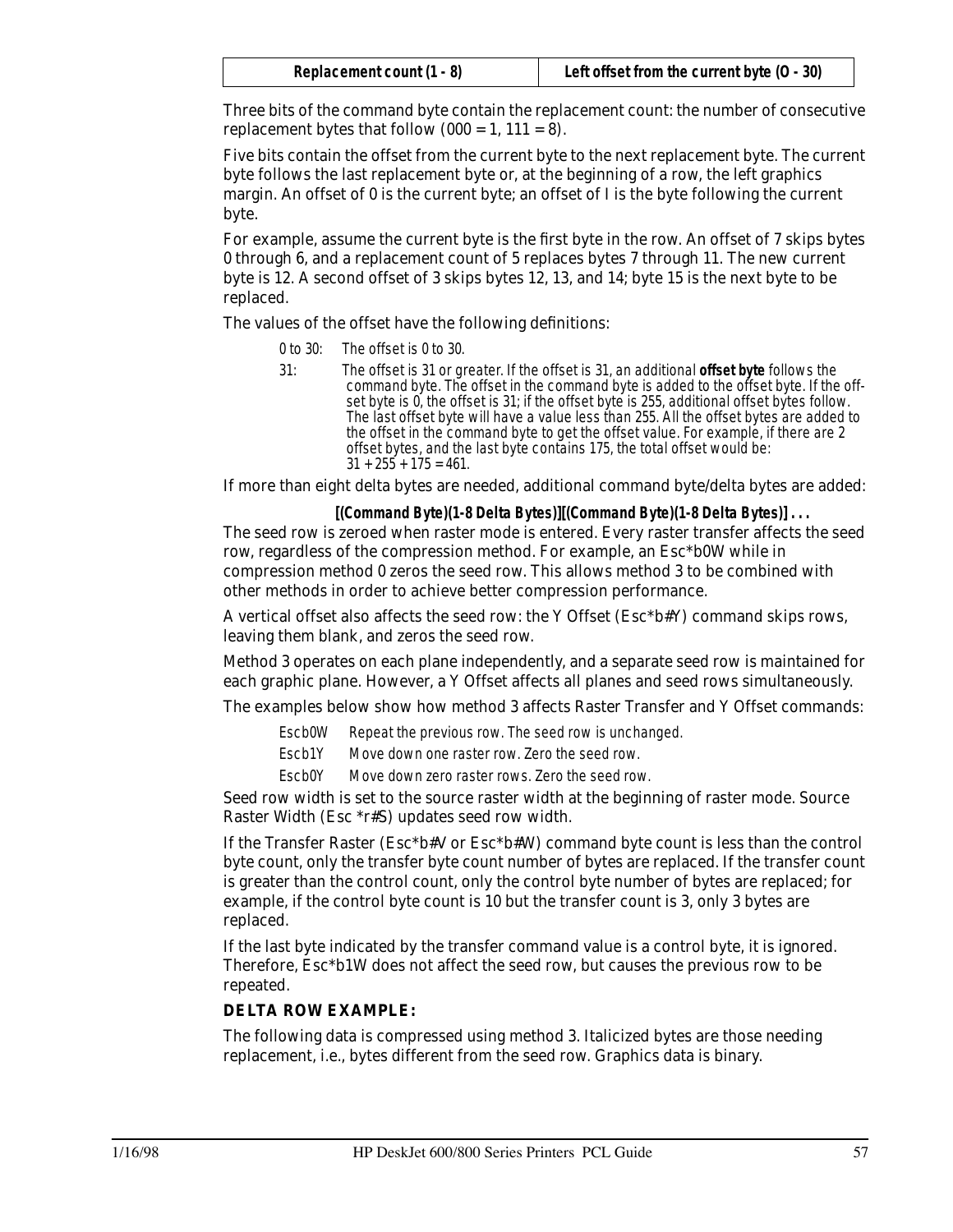| Byte $#$ : |                   |          | з         | д        | 5        |
|------------|-------------------|----------|-----------|----------|----------|
| Row 1      | 00000000          | 11111111 | .00000000 | 00000000 | 00000000 |
| Row 2      | . <u>NOOOOOOO</u> | 11111111 | 11110000  | 00000000 |          |
| Row 3      | 00001111          | 11111111 | 11110000  | 10101010 | 10101010 |

#### **Esc\*r1A**

**Start Raster** initializes the seed row to all zeros.

#### Row 1 - **Esc \*b3m2 W(**0000000**1 )( 11111111 )**

3m selects method 3, and 2W indicates that 2 bytes of data will follow. The upper three bits of the command byte are zero, indicating that one byte will be replaced. The lower five bits contain a relative offset of 1, indicating that the replacement occurs one byte in from the current position. The replacement byte follows and contains 11111111.

#### Row 2 - **Esc\*b2W(**000000**1**0**)(1111**0000**)**

The first three bits of the command bye are 0 indicating one byte will be replaced. The lower five bits contain a relative offset of 2; so the replacement will occur 2 bytes from the current position. The replacement byte 11110000 follows.

## Row 3 - **Esc\*b5W(**00000000**)(**0000**1111)(**00**1**000**1**0**)(1**0**1**0**1**0**1**0**)(1**0**1**0 **1**0**1**0**)**

Three bytes are replaced using two commands. The first three bits of the first command byte are zero, indicating a single byte replacement, and the next five bits are zero, indicating a relative offset of zero. The replacement byte 00001111 follows.

The first three bits of the second command byte are 001, indicating the replacement of two bytes; and the lower five bits contain a relative offset of two. The two replacement bytes (10101010)(10101010) follow the command byte.

#### **Method 9 - Compressed Replacement Delta Row Encoding**

Like Method 3, this method replaces only bytes in the current row that differ from the preceding (seed) row. Unlike Method 3, the replacement (delta) bytes may be encoded.

A delta compression string consists of a command byte, optional offset bytes, optional replacement count bytes, and the replacement data.

|  |  | Command Byte   Optional Offset Bytes   Optional Replacement Count Bytes   Data Bytes |  |
|--|--|--------------------------------------------------------------------------------------|--|
|--|--|--------------------------------------------------------------------------------------|--|

The command byte itself has three parts:

| <b>Control Bit</b>        | <b>Offset Count</b> | <b>Replacement Count</b>                                                                                           |  |
|---------------------------|---------------------|--------------------------------------------------------------------------------------------------------------------|--|
| <b>Control Bit:</b>       | fields.             | Determines whether the replacement data is encoded, and<br>also the bit boundaries of the command byte's other two |  |
| <b>Offset Count:</b>      |                     | The number of bytes the replacement data is offset from the<br>current position in the seed row.                   |  |
| <b>Replacement Count:</b> |                     | The number of consecutive data bytes to be replaced.                                                               |  |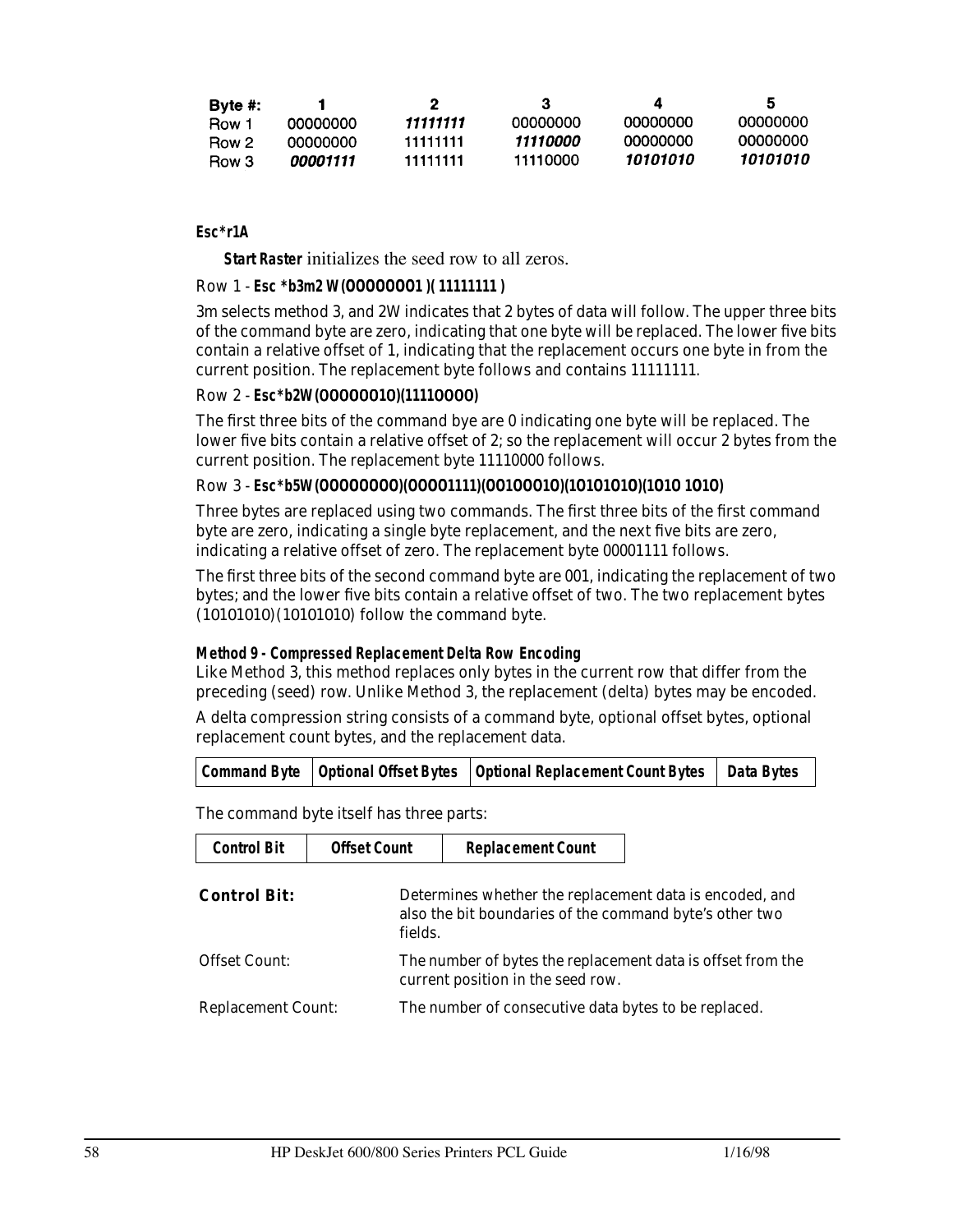#### **Control Bit = 0**

If the control bit is 0, the replacement data is uncompressed. Bits 0-2 contain the replacement count; bits 3-6 contain the offset count. The replacement count is the number of bytes to be replaced by the bytes following the command byte. The offset count is the location these replacement bytes will occupy relative to the current position in the seed row.

Like compression method 3, the current byte follows the last replacement byte or, at the beginning of a row, the left graphics margin. An offset of 0 is the current byte; an offset of 1 is the byte following the current byte.

| Control Bit = $0$ | <b>Offset Count</b> |  | <b>Replacement Count</b> |
|-------------------|---------------------|--|--------------------------|

If the offset count is 15, an *offset count* byte follows the command byte and is added to the command byte's offset count. If the offset count byte is 0, the offset count is 15. If the offset count byte is 255, another offset count byte follows. The last offset count byte will be less than 255.

One more byte than that indicated by the replacement count will be replaced. That is,  $000 = 1$  and  $111 = 8$ . For example, if the replacement count is 5, then 6 bytes are replaced.

If the replacement count is 7, a *replacement count byte* follows the command byte and any offset count bytes. If the replacement count byte is 0, then 8 bytes are replaced. If the replacement count byte is 255, another replacement count byte follows. The last replacement count byte will be less than 255. All of the replacement count bytes are added to the replacement count in the command byte to get the total replacement byte count. One more than the total replacement byte count will be replaced.

#### **Control Bit = 1**

Operation is similar if the control bit is 1, except that the replacement data is run length encoded and the bit boundaries are different. Bits 5 and 6 contain the offset count; bits 0 - 4 contain the replacement count. As when the control bit is 0, optional offset bytes and replacement bytes may be added.

| Control Bit = 1 | <b>Offset Count</b> | <b>Replacement Count</b> |
|-----------------|---------------------|--------------------------|

## *Seed Row Source Esc \* b # S*

Specifies the plane of the seed row for multi-plane graphics in compression methods 3 and 9.

Value( $#$ ) = 0 - Use the corresponding plane of the previous row.

 $=$  >0 - Number of previous seed planes before the current plane.

Default  $= 0$ 

Range  $= 0$  to number of currently active planes.

For example, if the printer is in 3-plane mode and Esc\*b0S was sent, then:

- 1. The Cyan plane would use the Cyan plane from the previous row as a seed plane.
- 2. The Magenta plane would use the Magenta plane from the previous row as a seed plane.
- 3. The Yellow plane would use the Yellow plane from the previous row as a seed plane.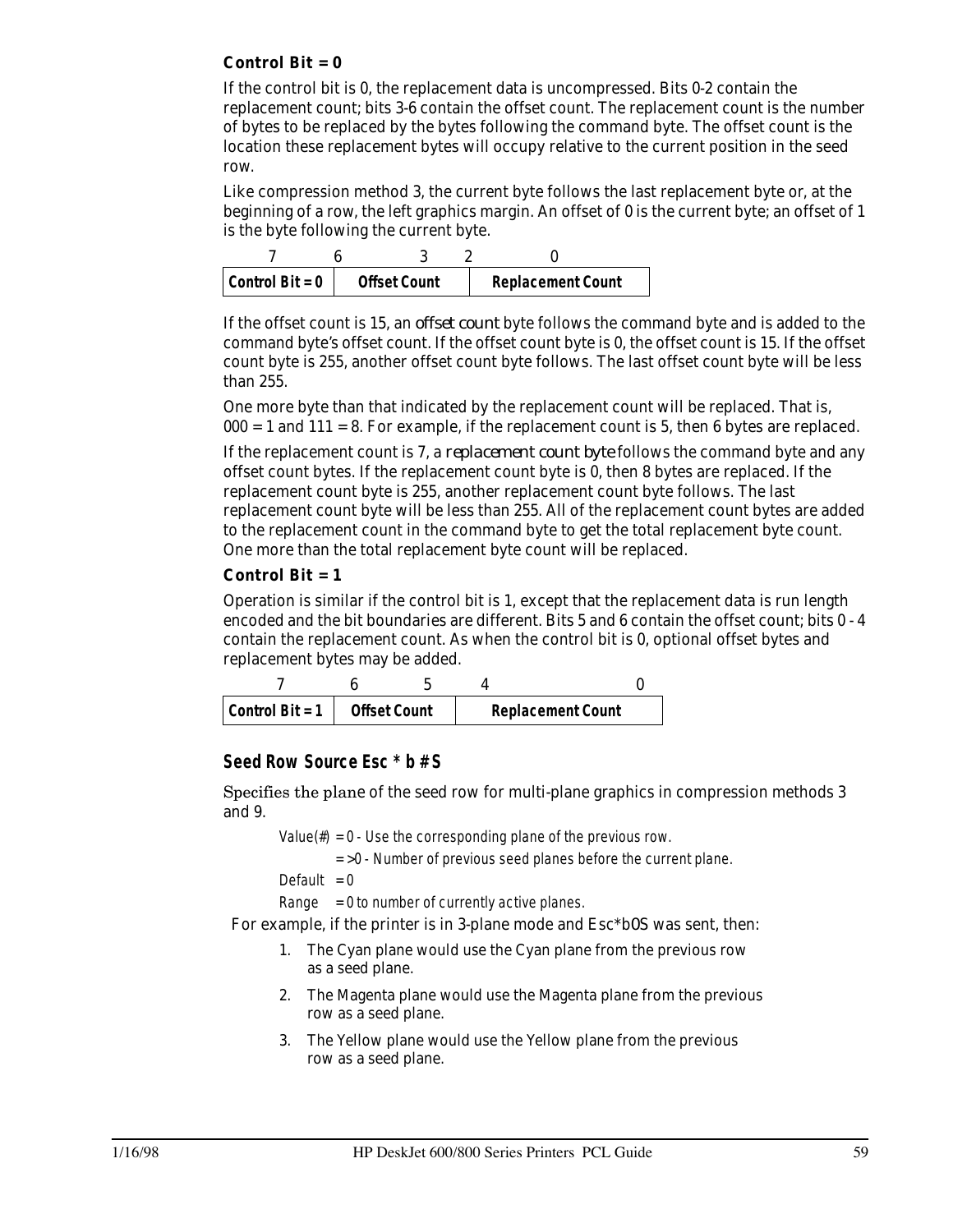If the printer is in 3-plane CMY mode and Esc\*b1S is sent, then:

- 1. The Cyan plane would use the Yellow plane from the previous row as a seed plane.
- 2. The Magenta plane would use the Cyan plane from the current row as a seed plane.
- 3. The Yellow plane would use the Magenta plane from the current row as a seed plane.

## *NOTE*

In all In all DeskJet 600 and 800 series printers, the results of this command are undefined when the raster transfer is configured with a Configure Raster Data (CRD) (Escg#W) command.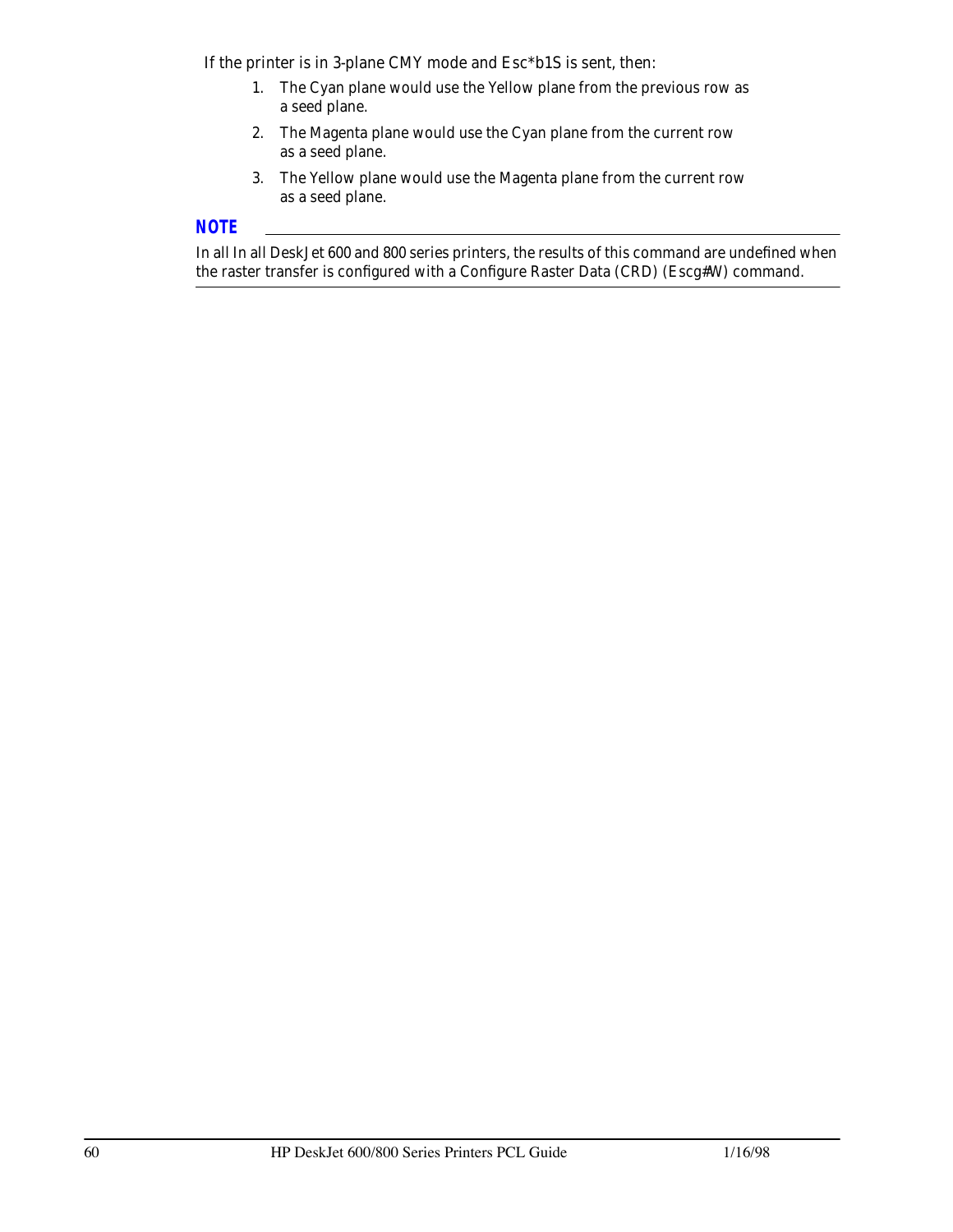## *Color*

## *Simple Color Mode*

The **Simple Color** (*Esc\*r#U*) command, sometimes referred to as **Set Planes Per Row**, allows color selection from a fixed palette. CMY or RGB raster data must be transferred by plane (*Esc\*b#V*) as well as by row (*Esc\*b#W*). The pixel encoding mode is indexed planar.

| <b>Simple Color</b> |  | Esc $*$ r#U |                                                                 |  |  |              | (also known as Set Planes Per Row) |                                        |
|---------------------|--|-------------|-----------------------------------------------------------------|--|--|--------------|------------------------------------|----------------------------------------|
| #Value              |  |             | <b>DJ660C</b><br>DJ680C<br>DJ85xC<br>DJ870C<br>DJ870C<br>DJ890C |  |  |              |                                    | <b>Effect</b>                          |
| $\mathbf{1}$        |  |             |                                                                 |  |  | <u>v v v</u> |                                    | Single plane K palette                 |
| $-3$                |  |             | <i>v v v v v v</i>                                              |  |  |              |                                    | 3 planes, device CMY palette           |
| 3                   |  |             |                                                                 |  |  |              |                                    | v v v v v 3 planes, device RGB palette |
| $-4$                |  |             |                                                                 |  |  |              | V V V V V V                        | 4 planes, device KCMY palette          |
| Default             |  |             |                                                                 |  |  |              |                                    |                                        |

Range  $\left[-4, -3, 1, 3 \right]$  - Command is ignored for out of range values.

Creates a fixed-size palette whose color specification cannot be modified.

#### *NOTE*

DeskJet 600 printers, which are single-pen devices, map a value parameter of -4 to 3-plane CMY, converting K data to composite black.

The absolute value of the value field indicates the number of planes per row of raster data to be sent. The number of entries in the new palette is 2n, with index values 0 to  $2^n$  -1. For example a 4-plane palette has 16 entries, with index numbers 0 to 15.

This command creates a new palette and overwrites the current palette. PCL commands that modify the palette (Esc\*v#A, Esc\*v#B, Esc\*v#C, Esc\*v#I) are locked out. When a Simple Color palette is popped from the stack  $(Esc^*p\#P)$ , it cannot be modified; and pixel encoding mode reverts to indexed planar.

A value field of 1 creates a 2-entry black and white default LaserJet palette.

A value field of 3 creates an 8-entry Device RGB palette (compatible with a PCL Imaging Mode palette.

A value field of -3 creates an 8-entry palette in Device CMY color space.

A value field of -4 supports 4-plane Device KCMY color. Plane 1 is the black pen, and planes 2, 3, and 4 respectively are the CMY planes.

The four Simple Color palettes are shown below.

#### *NOTE*

The ordering for color data planes when the RGB palette is selected is RGB. The first Transfer By Plane command will send Red Data to the printer, the second will send Green Data, and the Blue Data is sent with a Transfer By Row command, which increments the Row Pointer. The DeskJet 600 and 800 series printer firmware will complement the data and fire the pen as required to generate the appropriate CMY color. The RGB palette below shows both the RGB data values sent to the printer and the corresponding color printed.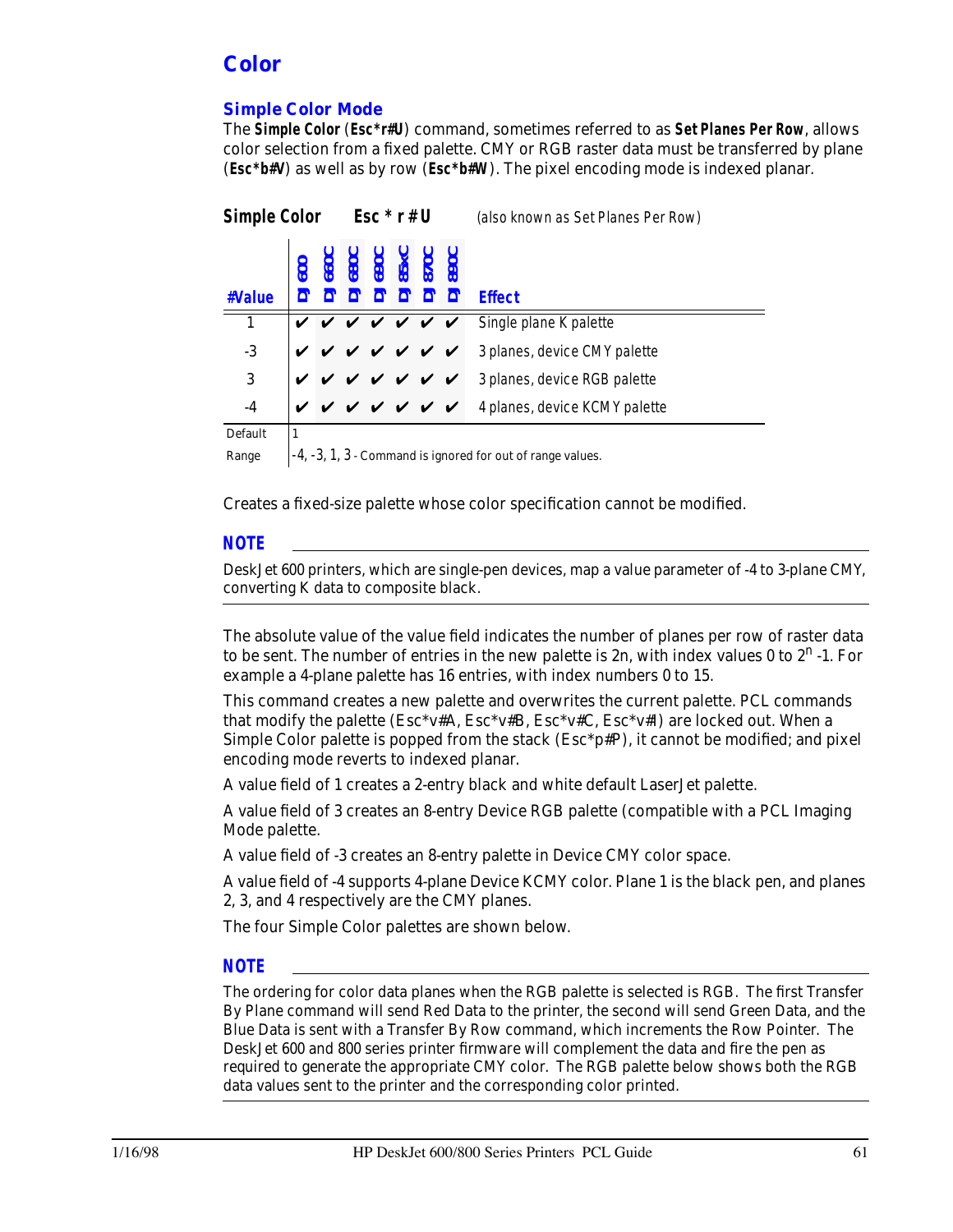**Single Plane (black) Palette (value = 1)**

| <b>Planes Per Row</b> | <b>Color</b>   | <b>Data Pattern</b> |  |
|-----------------------|----------------|---------------------|--|
|                       | White (no ink) |                     |  |
|                       | <b>Black</b>   |                     |  |

## **3- Plane CMY Color Palette (value = -3)**

| <b>Planes</b> | <b>Color Printed</b>      | <b>Data Plane Pattern</b> |   |   |
|---------------|---------------------------|---------------------------|---|---|
| per Row       |                           | C                         | М |   |
| 3             | White (no ink)            | 0                         | 0 | 0 |
|               | Yellow                    | 0                         | O | 1 |
|               | <b>Magenta</b>            | 0                         | 1 | U |
|               | Red                       | 0                         | 1 | 1 |
|               | Cyan                      | 1                         | 0 | 0 |
|               | Green                     | 1                         | O | 1 |
|               | Blue                      | 1                         | 1 | U |
|               | Composite<br><b>Black</b> | 1                         | 1 | 1 |

## **3-Plane RGB Color Palette (value = 3)**

| <b>Planes</b><br>per Row | <b>Data Plane Pattern</b> |   |   | <b>Color Printed</b>      |
|--------------------------|---------------------------|---|---|---------------------------|
|                          | R                         | G | В |                           |
| 3                        | 0                         | 0 | 0 | Composite<br><b>Black</b> |
|                          | 0                         | 0 | 1 | Blue                      |
|                          | 0                         | 1 | 0 | Green                     |
|                          | 0                         | 1 | 1 | Yellow                    |
|                          | 1                         | 0 | 0 | Red                       |
|                          | 1                         | 0 | 1 | <b>Magenta</b>            |
|                          | 1                         | 1 | 0 | Cyan                      |
|                          |                           |   | 1 | White (no ink)            |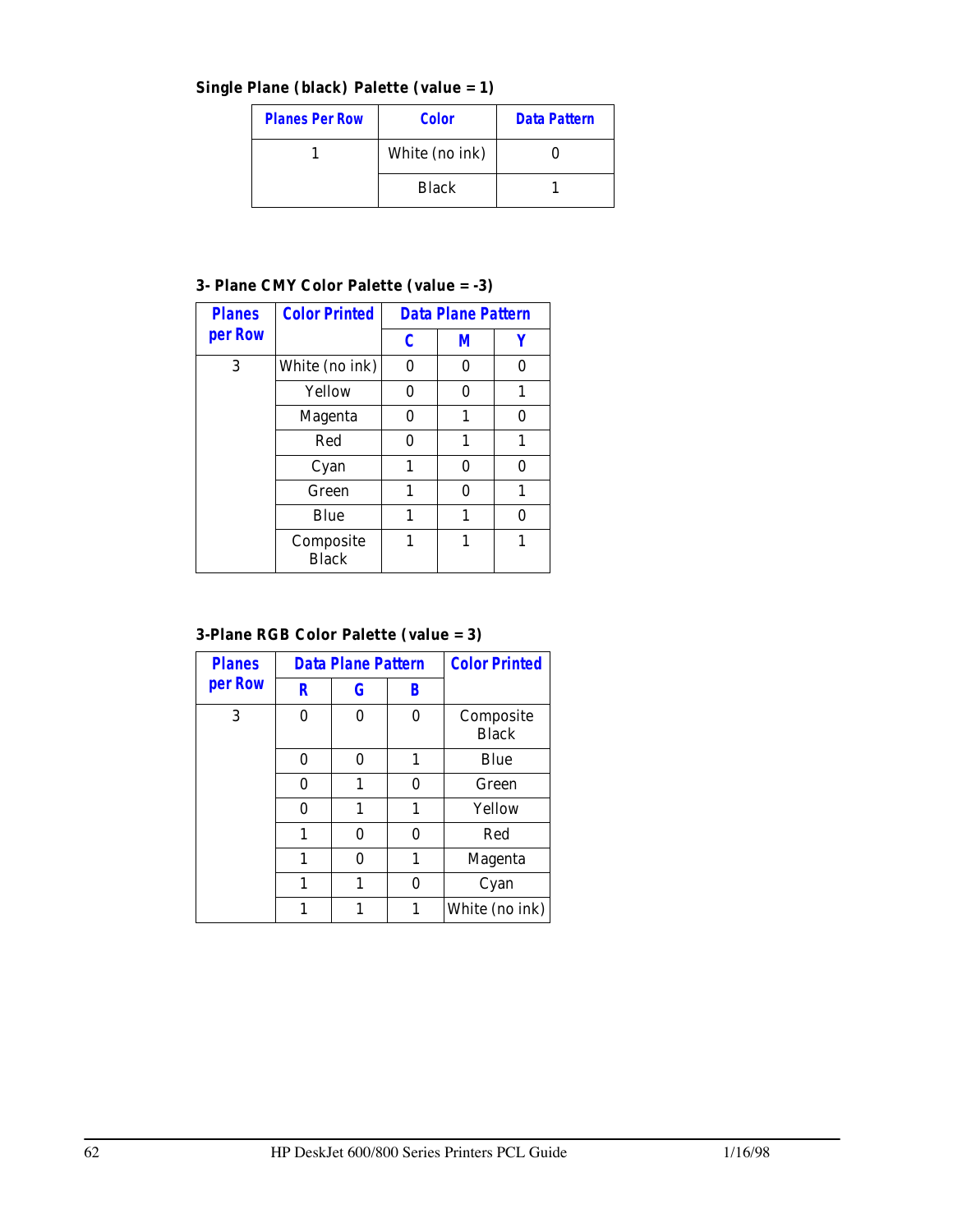| <b>Planes per</b> |                        |                           |                           | <b>Data Plane Pattern</b> |                           |
|-------------------|------------------------|---------------------------|---------------------------|---------------------------|---------------------------|
| <b>Row</b>        | <b>Color Printed</b>   | K                         | C                         | М                         | Υ                         |
| 4                 | White                  | $\bf{0}$                  | 0                         | 0                         | 0                         |
|                   | Yellow                 | $\bf{0}$                  | $\bf{0}$                  | $\bf{0}$                  | $\mathbf{1}$              |
|                   | Magenta                | 0                         | $\bf{0}$                  | 1                         | $\bf{0}$                  |
|                   | Red                    | 0                         | $\bf{0}$                  | 1                         | 1                         |
|                   | Cyan                   | 0                         | 1                         | 0                         | $\bf{0}$                  |
|                   | Green                  | 0                         | 1                         | 0                         | 1                         |
|                   | Blue                   | 0                         | 1                         | 1                         | $\bf{0}$                  |
|                   | <b>Composite Black</b> | 0                         | 1                         | 1                         | 1                         |
|                   | <b>Black</b>           | 1                         | $\bf{0}$                  | 0                         | 0                         |
|                   | <b>Black/Yellow</b>    | $\boldsymbol{\mathit{1}}$ | 0                         | 0                         | $\boldsymbol{\mathit{1}}$ |
|                   | <b>Black/Magenta</b>   | $\boldsymbol{l}$          | 0                         | $\boldsymbol{l}$          | 0                         |
|                   | <b>Black/Red</b>       | $\boldsymbol{\mathit{1}}$ | 0                         | $\boldsymbol{l}$          | $\boldsymbol{\mathit{1}}$ |
|                   | <b>Black/Cyan</b>      | $\boldsymbol{l}$          | $\boldsymbol{\mathit{1}}$ | 0                         | 0                         |
|                   | <b>Black/Blue</b>      | $\boldsymbol{l}$          | $\mathbf{1}$              | 0                         | $\boldsymbol{\mathit{1}}$ |
|                   | <b>Black/Green</b>     | $\boldsymbol{\mathit{1}}$ | $\boldsymbol{\mathit{1}}$ | $\mathbf{1}$              | $\theta$                  |
|                   | <b>Black</b>           | 1                         | $\boldsymbol{\mathit{1}}$ | 1                         | $\boldsymbol{\mathit{1}}$ |

#### **4 Plane (KCMY) Color Palette (value = -4)**

#### *Foreground Color*

All PCL marking entities utilize foreground color, which is selected by *Esc \*v#S* from the current palette.

| Foreground Color Esc * v # S |                                                                |                                         |  |  |  |  |                      |                                                                   |  |
|------------------------------|----------------------------------------------------------------|-----------------------------------------|--|--|--|--|----------------------|-------------------------------------------------------------------|--|
| #Value                       | <b>DJ600</b><br>DJ660C<br>DJ690C<br>DJ85xC<br>DJ870C<br>DJ870C |                                         |  |  |  |  |                      | <b>Effect</b>                                                     |  |
| $\mathbf n$                  |                                                                |                                         |  |  |  |  | <i>v v v v v v v</i> | Text will be printed in the color specified<br>by the given index |  |
| Default                      | $\bf{0}$                                                       |                                         |  |  |  |  |                      |                                                                   |  |
| Range                        |                                                                | 0 to the size of the current palette -1 |  |  |  |  |                      |                                                                   |  |

Out-of-range values are mapped into a new index via modulo (palette size)

Sets the foreground color to the specified index of the current palette.

Out-of-range values are mapped into a new index via modulo (palette size). For example, if the current palette size is 8, and the selected index for the foreground color command is 10, the index is mapped into the index of 2 (i.e., 10 modulo 8).

Foreground color affects the following PCL page marking primitives in DeskJet 600 and 800 series printers.

- Text characters
- Solid or monochrome patterned rectangular area fills (rules)
- Raster images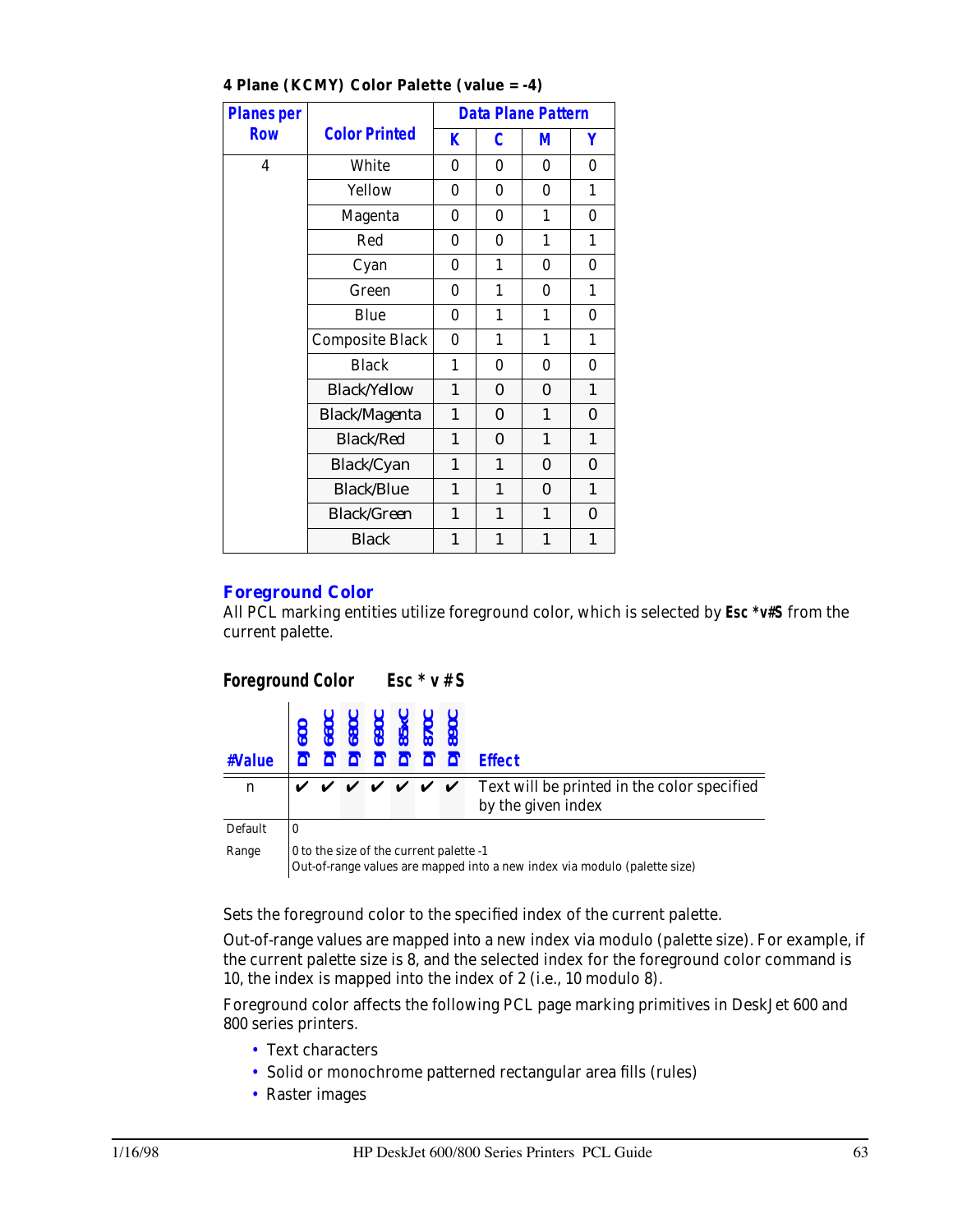#### *NOTE*

The HP DeskJet 600 printer will ignore this command if the black pen is installed (foreground color will be black). When the color pen is installed, the printer will map a request for a four plane palette to a 3 plane palette, using composite black in place of black.

#### *NOTE*

Foreground color interacts with color raster images on DeskJet 1200 series and DeskJet 1600 series printers. Foreground color does not affect raster color on DeskJet 600 and 800 series printers. If you are developing printer driver code that will be ported to drivers for DeskJet 1200 and/or 1600 series printer, to avoid undesired interactions, select a black foreground color when transmitting raster images to the printer.

#### **Single Plane (black) Palette**

| <b>Planes Per Row</b> | <b>Index</b> | <b>Color</b>   |
|-----------------------|--------------|----------------|
|                       |              | White (no ink) |
|                       |              | <b>Black</b>   |

#### **Three Plane (CMY) Color Palette**

| <b>Planes per Row</b> | <b>Index</b> | <b>Color</b>           |
|-----------------------|--------------|------------------------|
| 3                     |              | White (no ink)         |
|                       |              | Cyan                   |
|                       | 2            | <b>Magenta</b>         |
|                       | 3            | Blue                   |
|                       | 4            | Yellow                 |
|                       | 5            | Green                  |
|                       | 6            | Red                    |
|                       |              | <b>Composite Black</b> |

#### **Three Plane (RGB) Color Palette**

| <b>Planes per Row</b> | <b>Index</b> | <b>Color</b>           |
|-----------------------|--------------|------------------------|
| 3                     | 0            | <b>Composite Black</b> |
|                       | 1            | Red                    |
|                       | 2            | Green                  |
|                       | 3            | Yellow                 |
|                       | 4            | Blue                   |
|                       | 5            | <b>Magenta</b>         |
|                       | 6            | Cyan                   |
|                       | 7            | White (no ink)         |
|                       |              |                        |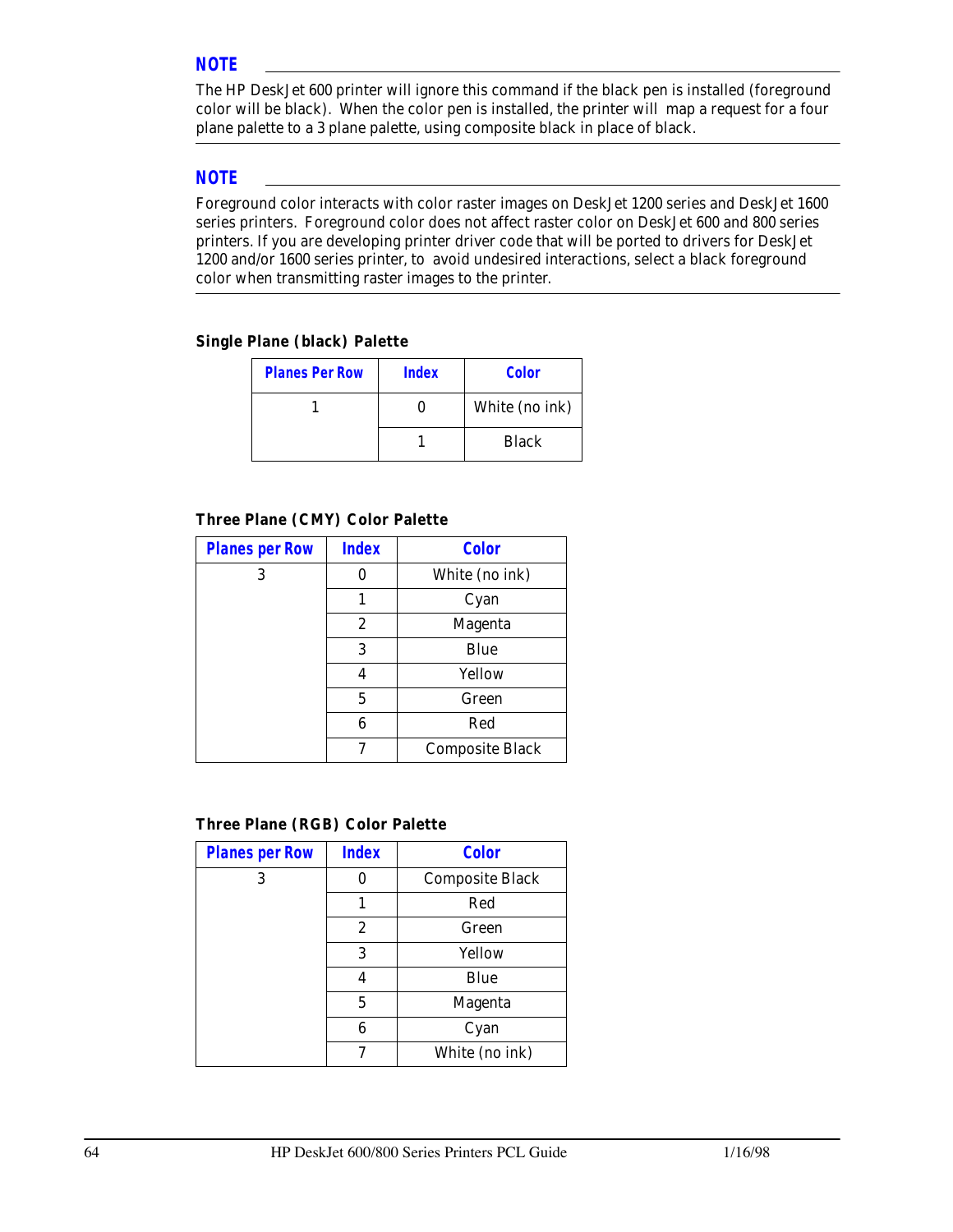**Four Plane (KCMY) Color Palette**

| <b>Planes per Row</b> | <b>Index</b>     | <b>Color Printed</b>   |
|-----------------------|------------------|------------------------|
| 4                     | 0                | White (no ink)         |
|                       | 1                | White (no ink)         |
|                       | $\boldsymbol{2}$ | Cyan                   |
|                       | 3                | <b>Black</b>           |
|                       | 4                | Magenta                |
|                       | $\overline{5}$   | <b>Black</b>           |
|                       | 6                | Blue                   |
|                       | 7                | <b>Black</b>           |
|                       | 8                | Yellow                 |
|                       | 9                | <b>Black</b>           |
|                       | 10               | Green                  |
|                       | 11               | <b>Black</b>           |
|                       | 12               | Red                    |
|                       | 13               | <b>Black</b>           |
|                       | 14               | <b>Composite Black</b> |
|                       | 15               | <b>Composite Black</b> |



Configures the printer for complex raster data transfers.

### *NOTE*

DeskJet 600 and 800 series printers lock out Simple Raster [Set Planes per Row](Esc\*r#U) and Raster Resolution (Esc\*t#R) command after the receipt of a valid Configure Raster Data command. These sequences are locked out until a Reset (EscE) or an equivalent device reset, or a Configure Raster Data command is received with a value field of 0 (Esc\*g0W). This Configure Raster Data command with a 0 value field not only unlocks Simple Raster (Esc\*r#U) and Raster Resolution (Esc\*t#R) commands but also resets the horizontal and vertical resolutions to 75 ppi and resets the raster mode to one bit direct (monochrome).

**The data field must contain byte-aligned binary data, not ASCII**. Unsupported or out-of-range values or other invalid configurations cause the entire command to be ignored and the data bytes to be discarded. Extra bytes are discarded. Value-field signs are ignored.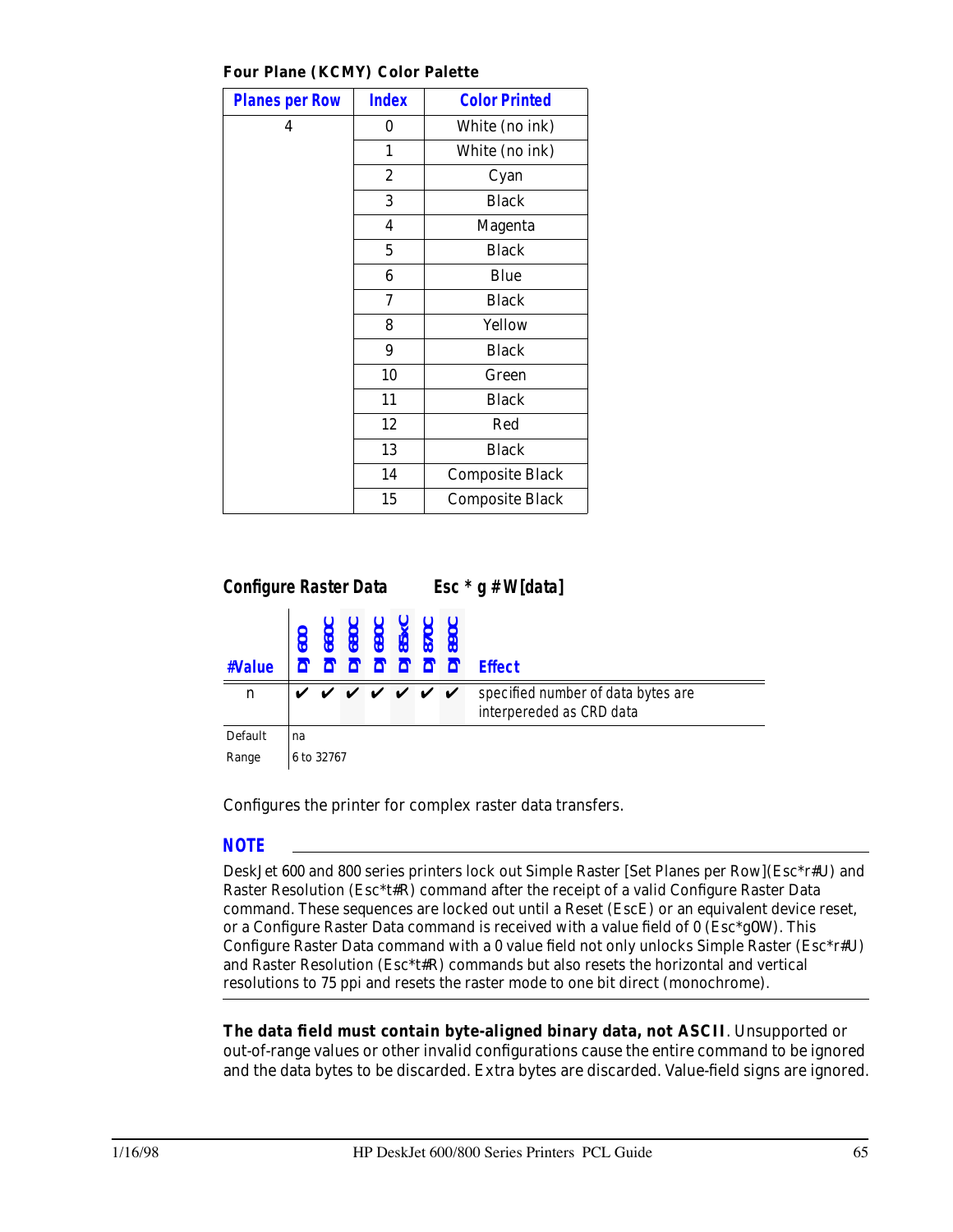The CRD command provides the ability to configure raster transfers where the following conditions exist:

- Horizontal resolution differs from vertical resolution.
- Color components planes are specified at different resolutions.
- Multiple intensity levels are specified for one or more components.
- Indexed raster data is separate from the actual palette configuration.
- Direct raster data that does not affect the actual palette configuration.
- Mixed indexed raster data and monochrome data for sleek top-to-bottom printing.

The CRD configuration is overridden by **Reset** (*EscE*) and **Simple Color** (*Esc\*r#U*) (also referred to as **Set Planes Per Row**).

Raster resolution is determined by the most recent CRD, even if it is of another form, or by a **Raster Resolution** (Esc\*t#R) command. A **Raster Resolution** command issued after CRD does the following:

- For each component, sets horizontal and vertical resolutions to specified values.
- Matches the strip height for each component to the new resolution.
- Establishes a pixel-unit size for source raster height and width.
- Zeros the seed rows.
- For each component, sets the number of levels to 2.
- Has no effect on the number of expected components (raster indexing mode is unchanged).

The lowest horizontal resolution specified by a preceding **CRD** command determines the horizontal pixel size for **Source Raster Width** (*Esc\*r#S*). **Source Raster Width** specifies the width to which all the planes of all the rows for all components are zero-filled or clipped. Similarly, the lowest vertical resolution specified by a preceding **CRD** command determines the vertical pixel size for Source Raster Height (*Esc\*r#T*), which defines the vertical height of the raster area.

Missing data is zero-filled if Raster Resolution is changed or a *Y Offset* (*Esc\*b#Y*) command is received after only part of the data defining a strip is sent.

As usual, the Transfer Raster Data commands (*Esc\*b#W*, *Esc\*b#V*) are used to download the raster data to the printer, and the *Compression Method* command (*Esc\*b#M*) defines the compression rules

#### *NOTE*

The **Seed Row Source** (*Esc\*b#S*) command should not be used with the *CRD* commandconfigured raster data, as the result is undefined.

#### **Format 2: Complex Direct Planar**

For Format 2, the only CRD command format recognized by the DeskJet 600 and 800 series printers, the order of the 4-component case is KCMY, and the data is always sent in component order. Complex Direct Planar is used to configure for raster transfers where:

- Horizontal resolution differs from vertical resolution.
- Color components are specified at different resolutions.
- Multiple intensity levels are specified for one or more components.

This format organizes the raster data for each color component into strips containing one or multiple raster pixel rows. The vertical displacement of all the strips is identical to the component with the lowest vertical resolution; therefore, higher resolution components require more rows to cover the same vertical displacement. The number of bytes required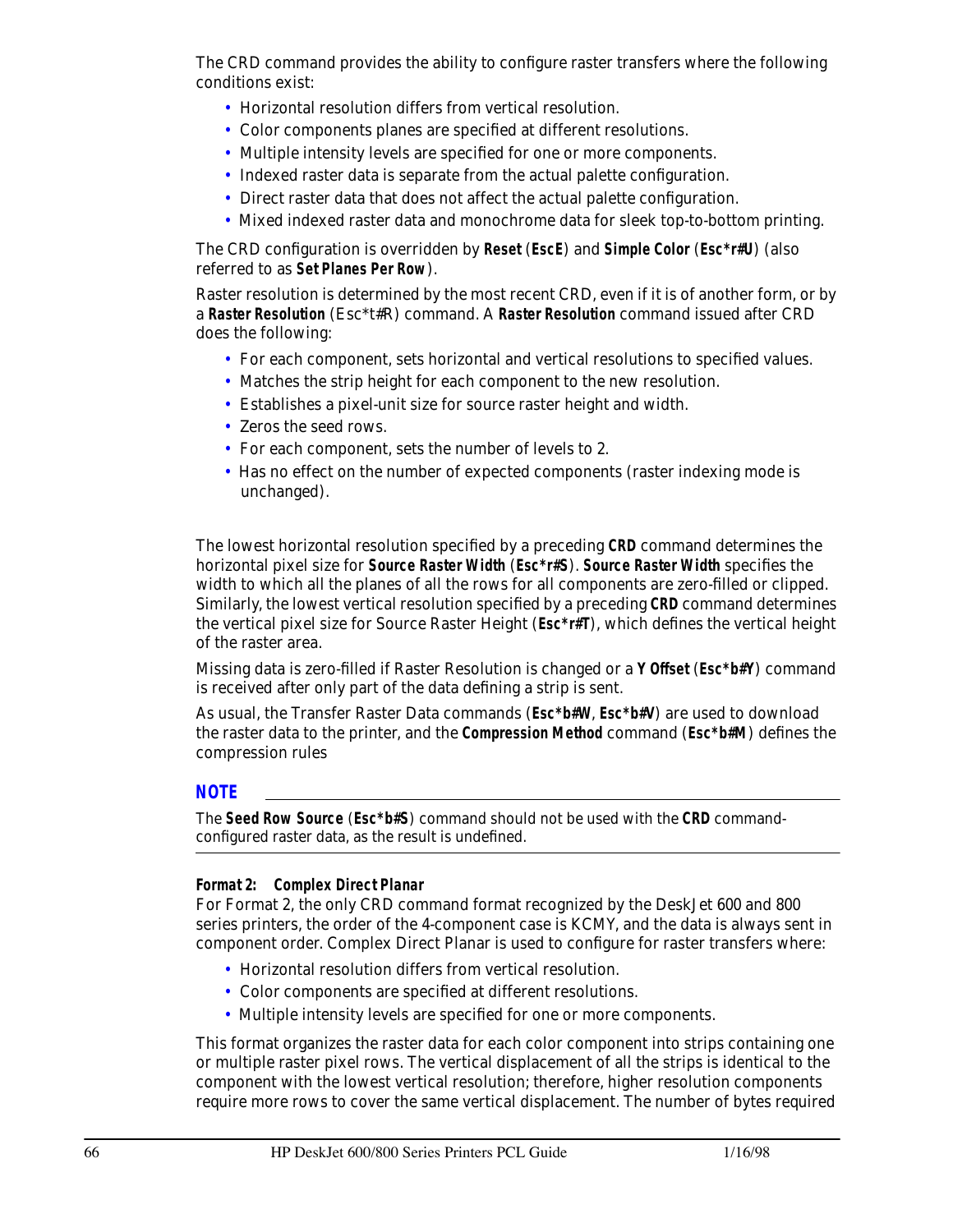to define a row varies with the horizontal resolution (e.g., 600-dpi rows contain 8 times as many bytes as 75-dpi rows). The highest horizontal and vertical resolutions must be multiples of lower horizontal or vertical resolutions, respectively. The CRD command is ignored for unsupported resolutions.

As shown below, the information specified for each color component consists of:

- horizontal resolution
- vertical resolution
- the number of levels of grayscale data

| <b>Byte</b>  | (MSB)<br>15                                         | (LSB)                                               |              | <b>Byte</b>  |
|--------------|-----------------------------------------------------|-----------------------------------------------------|--------------|--------------|
| $\mathbf{0}$ | Format = $2$ (UBYTE)                                | No of components (UBUTE)                            |              |              |
| 2            | Horizontal Resolution for Component 1 (UINT16)      |                                                     | 3            |              |
| 4            | Vertical Resolution for Component 1 (UINT16)        |                                                     |              |              |
| 6            | Number of Intensity Levels for Component 1 (UINT16) |                                                     |              |              |
| $\cdots$     | $\cdots$                                            |                                                     | $\cdots$     |              |
| $6(n-1) + 2$ | Horizontal Resolution for Component n (UINT16)      |                                                     | $6(n-1) + 3$ |              |
| $6(n-1) + 4$ | Vertical Resolution for Component n (UINT16)        | $6(n-2) + 5$                                        |              |              |
| $6(n-1) + 6$ |                                                     | Number of Intensity Levels for Component n (UINT16) |              | $6(n-1) + 7$ |

#### *Byte 0: Format Number*

```
Value = 2Default = 2Range = 1 - 5
```
Format 2 configures the printer for direct (unindexed) monochrome, CMY, or CMYK data in planar format.

The CRD command is ignored for out-of-range values.

#### *Byte 1: Number of Components*

Value =  $1 - \text{Monochrome}$  (K)

- = 3 Three components (CMY)
- $= 4 Four components (KCMY)$

Specifies the number of expected components. When the value is 3, the first component is cyan, the second magenta, and the third yellow. When the value is 4, the first component is black, the second cyan, the third magenta, and the fourth yellow. The Raster Transfer commands (*Esc\*b#V*, *Esc\*b#W*) must use this same component ordering to send the data.

The CRD command is ignored for values other than 1, 3, and 4.

#### *Bytes 2 & 3, 8 & 9, etc.: Horizontal Resolution*

#### Value = 1 - 65535

Specifies the horizontal resolution of each component in pixels per inch (ppi) of the source pixel. The "horizontal" axis is determined by the current **Raster Presentation** (*Esc\*r#F*), **Orientation** (*Esc&*l*#O*), and **Print Direction** (*Esc&a#P*). Bytes 2 & 3 specify the horizontal resolution for component one, bytes 8 & 9 specify the horizontal resolution for component two, etc. The highest horizontal resolution must be a multiple of lower horizontal resolutions. The entire *CRD* command is ignored if a resolution is 0 or unsupported by the device.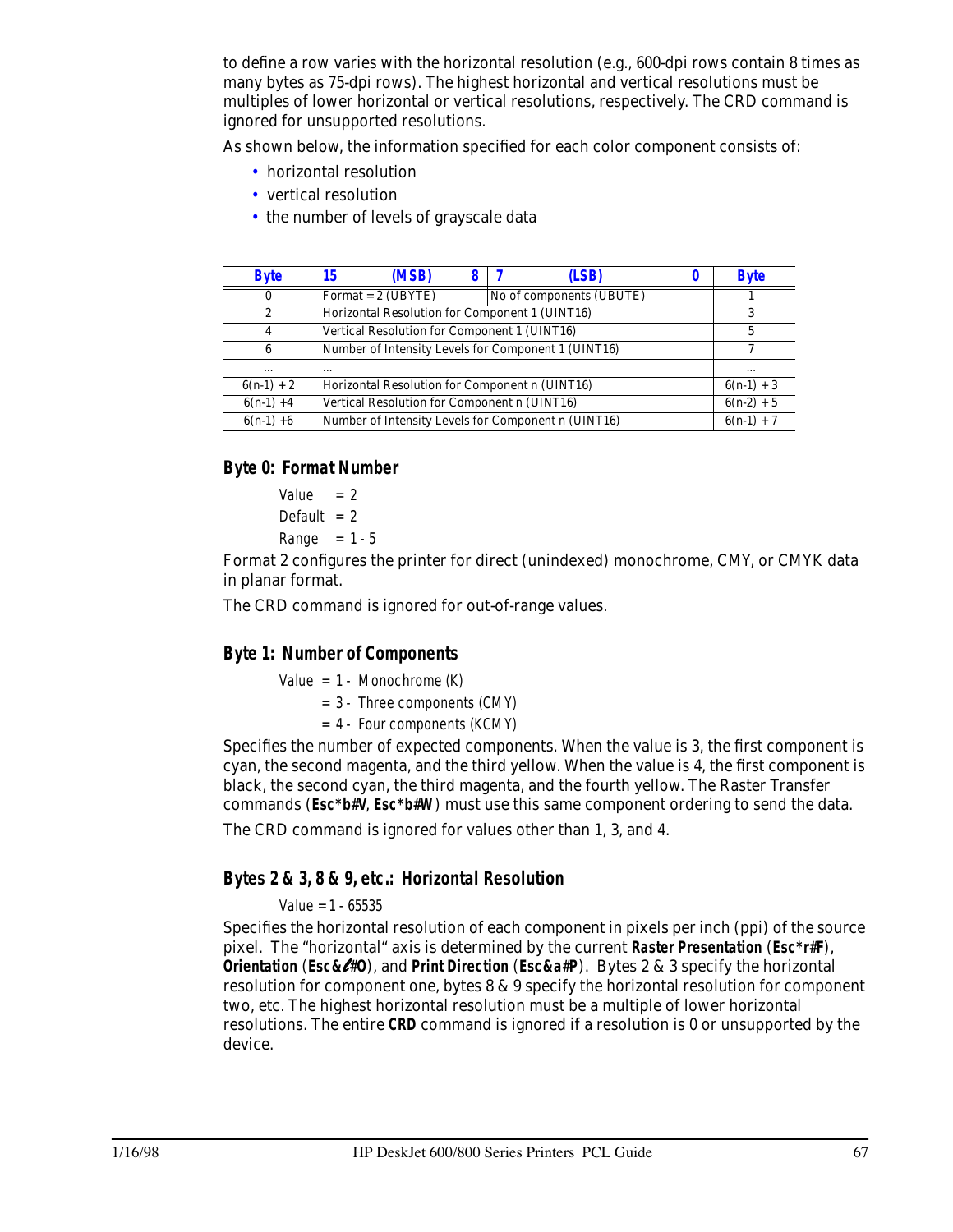#### *Bytes 4&5, 10&11, etc.: Vertical Resolution*

Value = 1 - 65535

Specifies the vertical resolution of each component in pixels per inch of the source pixel The "vertical" axis is determined by the current **Raster Presentation** (*Esc\*r#F*), **Orientation** (*Esc&*l*#O*), and **Print Direction** (*Esc&a#P*). Bytes 4 & 5 specify the vertical resolution for component one, bytes 10 & 11 specify the vertical resolution for component two, etc. The highest vertical resolution must be a multiple of lower vertical resolutions. The entire **CRD** command is ignored if a resolution is 0 or unsupported by the device.

#### *Bytes 6&7, 12&13, etc.: Number of Intensity Levels*

Value  $= 2$  to 255

Specifies the number of intensity or grayscale levels for each component. A level of 2 allows only 2 intensities, since a pixel is either On or Off. A level of 4 allows 4 intensities (Off, Low, Medium, High). The lowest intensity is 0; the highest intensity is Number of Levels - 1.

Bytes 6 and 7 specify the number of levels for component 1, bytes 12 and 13 specify the number of levels for component 2, etc.

The number of planes expected for each row is the ceiling function of log base 2 of the number of levels. For example, 3 levels require 2 planes. The lowest order plane is transmitted first and the highest order plane last for a given row

#### **Acceptable Combinations of Parameters for Format 2:**

- A = Number of Components
- B = Horizontal Resolution of Component 1
- C = Vertical Resolution of Component 1
- D = Number of Intensity Levels of Component 1
- E = Horizontal Resolution of Component 2
- F = Vertical Resolution of Component 2
- G = Number of Intensity Levels of Component 2
- H = Horizontal Resolution of Component 3
- I = Vertical Resolution of Component 3
- J = Number of Intensity Levels of Component 4
- K = Horizontal Resolution of Component 4
- L = Vertical Resolution of Component 4
- M = Number of Intensity Levels of Component 4

Acceptable combinations of parameters for DeskJet 600/800 series printers:

| A | B   | $\mathbf C$ | D |     |     |                  |     |     |   |     |     |                |
|---|-----|-------------|---|-----|-----|------------------|-----|-----|---|-----|-----|----------------|
|   | 600 | 600         | 2 |     |     |                  |     |     |   |     |     |                |
|   | 300 | 300         | 2 |     |     |                  |     |     |   |     |     |                |
|   | 600 | 300         | 2 | E   | F   | G                | Н   |     | J |     |     |                |
| 3 | 600 | 300         | 2 | 600 | 300 | 2                | 600 | 300 | 2 |     |     |                |
| 3 | 300 | 300         | 2 | 300 | 300 | $\boldsymbol{2}$ | 300 | 300 | 2 | K   | L   | M              |
| 4 | 600 | 300         | 2 | 600 | 300 | 2                | 600 | 300 | 2 | 600 | 300 | 2              |
| 4 | 300 | 300         | 2 | 300 | 300 | $\overline{2}$   | 300 | 300 | 2 | 300 | 300 | $\overline{2}$ |
| 4 | 600 | 600         | 2 | 300 | 300 | $\overline{2}$   | 300 | 300 | 2 | 300 | 300 | $\overline{2}$ |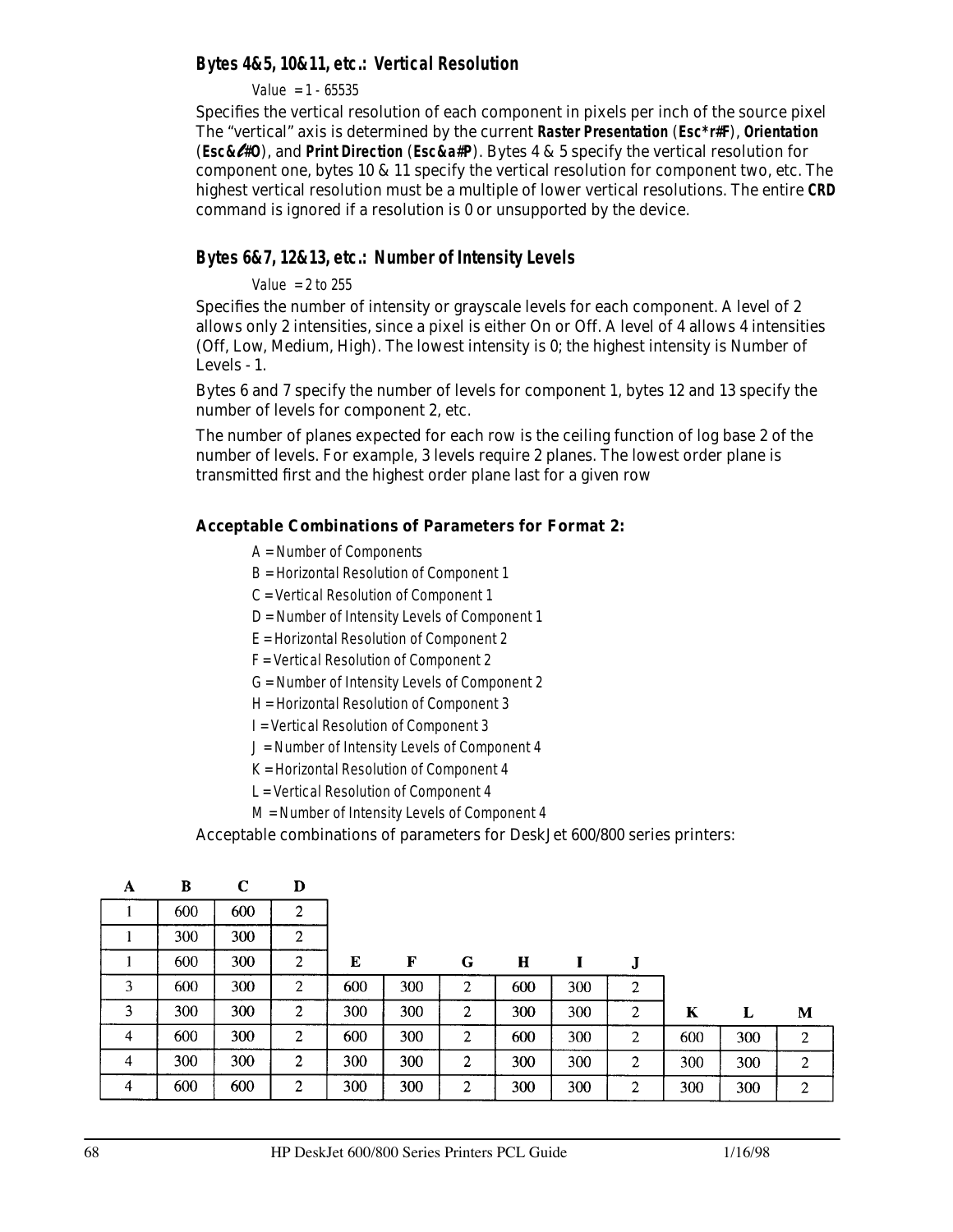#### **Example 1 of Format 2:**

This example illustrates the basic form of Format 2.

Assume the following Configure Raster Data command is sent:

| Format                            | $\mathcal{P}$                   |
|-----------------------------------|---------------------------------|
| Number of components              | 4                               |
| Horizontal resolution component 1 | $= 300$                         |
| Vertical resolution component 1   | $= 300$                         |
| Levels for component 1            | $\overline{\phantom{a}}$<br>$=$ |
| Horizontal resolution component 2 | $= 300$                         |
| Vertical resolution component 2   | $= 300$                         |
| Levels for component 2            | $\overline{2}$<br>$=$           |
| Horizontal resolution component3  | $= 300$                         |
|                                   |                                 |
| Vertical resolution component 3   | $= 300$                         |
| Levels for component 3            | $\mathcal{P}$<br>$=$            |
| Horizontal resolution component 4 | $= 300$                         |
| Vertical resolution component 4   | $= 300$                         |

In this example, the vertical displacement of all four strips is 1/300 inch, since that is the displacement of the component with the lowest vertical resolution (300 ppi).

Component 1 consists of one row containing a plane of black (2 intensity levels require one plane for encoding, i.e.,  $log_2 2 = 1$ ). Only one row is needed at 300-ppi vertical resolution to cover 1/300 inch of vertical displacement.

Component 2 consists of one row containing a plane of cyan (2 intensity levels require one plane for encoding, i.e.,  $log_2 2 = 1$ ). Only one row is needed at 300-ppi vertical resolution to cover 1/300 inch of vertical displacement.

Component 3 consists of one row containing a plane of magenta (2 intensity levels require one plane for encoding, i.e.,  $log_2 2 = 1$ ). Only one row is needed at 300-ppi vertical resolution to cover 1/300 inch of vertical displacement.

Component 4 consists of one row containing a plane of yellow (2 intensity levels require one plane for encoding, i.e.,  $log_2 2 = 1$ ). Only one row is needed at 300-ppi vertical resolution to cover 1/300 inch of vertical displacement.

As shown below, components are sent in order from 1 to 4.

All planes of all rows use **Transfer Raster by Plane** (*Esc\*b#V*) except the last plane of the last row within a strip, which uses **Transfer Raster by Row/Block** (*Esc\*b#W*).

| Component 1 | row 1 | $Esc * b# V$ | 300 ppi Black data   |
|-------------|-------|--------------|----------------------|
| Component 2 | row 1 | $Esc*bt*V$   | 300 ppi Cyan data    |
| Component 3 | row 1 | $Esc*bt*V$   | 300 ppi Magenta data |
| Component 4 | row 1 | $Esc*bt*W$   | 300 ppi Yellow data  |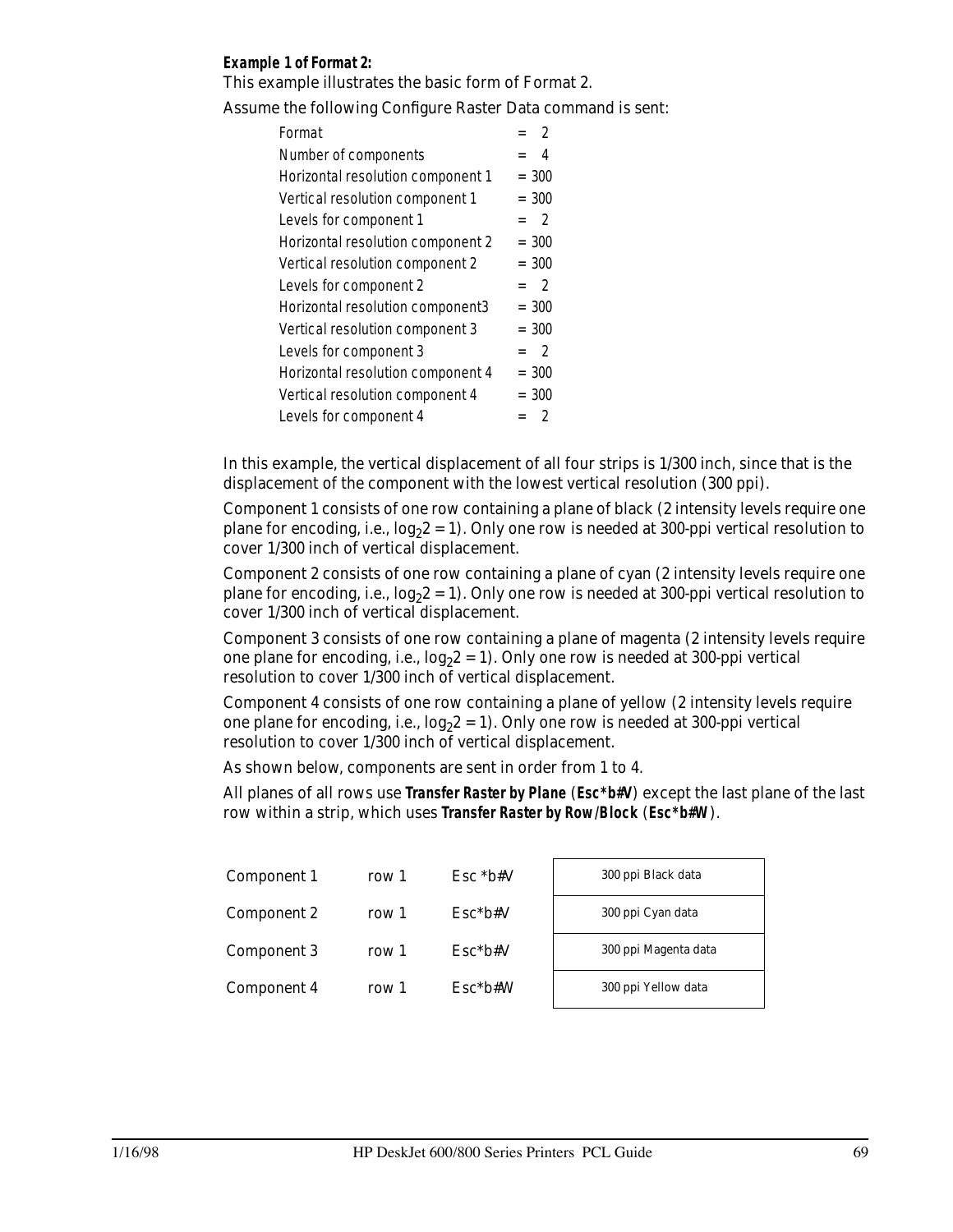#### **Example 2 of Format 2:**

This example illustrates Format 2 with one component at a different resolution. This shows how the vertical displacement of each component of a strips is determined by the minimum resolution of all components.

Assume the following Configure Raster Data command is sent:

| $\mathfrak{p}$       |
|----------------------|
| 4<br>$=$             |
| $= 600$              |
| $= 600$              |
| $\mathcal{P}$<br>$=$ |
| $= 300$              |
| $= 300$              |
| $\mathcal{P}$<br>$=$ |
| $= 300$              |
| $= 300$              |
| $\mathcal{P}$<br>$=$ |
| $= 300$              |
| $= 300$              |
| 2                    |
|                      |

In this example, the vertical displacement of all four strips is 1/300 inch, since that is the displacement of the component with the lowest vertical resolution (300 ppi).

Component 1 consists of 2 single-plane rows of black (2 intensity levels require one plane for encoding, i.e.,  $log_2 2 = 1$ ). Two rows of 600 ppi data are required to fill a 1/300 inch strip.

Component 2 consists of one row containing one plane of cyan (2 intensity levels require one plane for encoding, i.e.,  $log_2 2 = 1$ ). Only one row is needed at 300 ppi vertical resolution to cover 1/300 inch of vertical displacement.

Component 3 consists of one row containing one plane of magenta (2 intensity require one plane for encoding, i.e.,  $log_2 2 = 1$ . Only one row is needed at 300 ppi resolution to fill a 1/300 inch strip.

Component 4 consists of one row containing one plane of yellow (2 intensity levels require one plane for encoding, i.e.,  $log_2 2 = 1$ . Only one row is needed at 300 ppi to fill a 1/300 inch strip.

As shown below, components are sent in order, from 1 to 4. In the same row, the least significant plane is sent first and the most significant plane last. Note that the 600 ppi planes contain twice as much data as the 300 ppi planes.

All planes of all rows use **Transfer Raster by Plane** (*Esc\*b#V*) except the last plane of the last row within a strip, which uses **Transfer Raster by Row/Block** (*Esc\*b#W*).

| Component 1            | row 1   | $Esc^*b\#V$ | 600 x 600 ppi Black data |  |
|------------------------|---------|-------------|--------------------------|--|
|                        | row $2$ | $Esc*h#V$   | 600 x 600 ppi Black data |  |
| Component <sub>2</sub> | row 1   | $Esc^*b\#V$ | 300ppi Cyan data         |  |
| Component 3            | row 1   | $Esc^*b\#V$ | 300 ppi Magenta data     |  |
| Component4             | row 1   | $Esc*bl*W$  | 300ppiYellowdata         |  |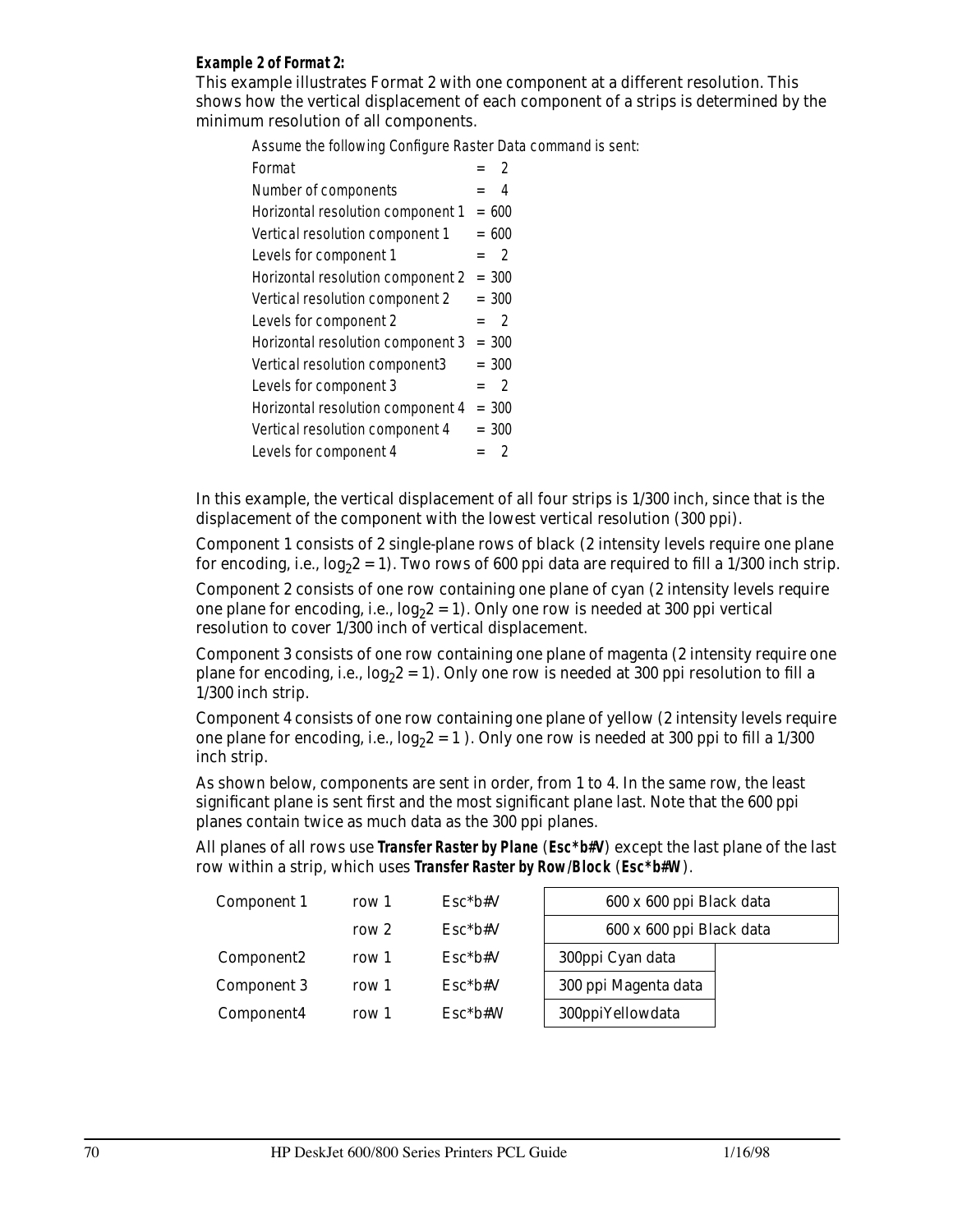#### **Example 3 of Format 2:**

This example illustrates Format 2 with one component at a different resolution and the lower resolution components having more than 2 intensity levels. This shows how the vertical displacement of each component of a strips is determined by the minimum resolution of all components. This also shows how the components having more than 2 intensity levels require additional planes for the added data.

Assume the following **Configure Raster Data** command is sent:

| Format                            |         | $\mathfrak{D}$ |
|-----------------------------------|---------|----------------|
| Number of components              |         | 4              |
| Horizontal resolution component 1 | $= 600$ |                |
| Vertical resolution component 1   | $= 600$ |                |
| Levels for component 1            | $=$     | -2             |
| Horizontal resolution component 2 | $= 300$ |                |
| Vertical resolution component 2   | $= 300$ |                |
| Levels for component 2            | $=$     | 4              |
| Horizontal resolution component 3 | $= 300$ |                |
| Vertical resolution component 3   | $= 300$ |                |
| Levels for component 3            | $=$     | 4              |
| Horizontal resolution component 4 | $= 300$ |                |
| Vertical resolution component 4   | $= 300$ |                |
| Levels for component 4            |         | 4              |

In this example, the vertical displacement of all four strips is 1/300 inch, since that is the displacement of the component with the lowest vertical resolution (300 ppi).

Component 1 consists of 2 single-plane rows of black (2 intensity levels require 1 plane for encoding, i.e.,  $log2^2 = 1$ ). Two rows of 600 ppi data are required to fill a 1/300 inch strip.

Component 2 consists of one row containing 2 planes of cyan (4 intensity levels require 2 planes for encoding, i.e.,  $log_2 4 = 2$ ). Only 1 row is needed at 300 ppi vertical resolution to cover 1/300 inch of vertical displacement.

Component 3 consists of 1 row containing 2 planes of magenta (4 intensity levels require 2 planes for encoding, i.e.,  $log_2 4 = 2$ . Only 1 row is needed at 300 ppi resolution to fill a 1/300 inch strip.

Component 4 consists of 1 row containing 2 planes of yellow (4 intensity levels require 2 planes for encoding, i.e.,  $log_2 4 = 2$ ). Only 1 row is needed at 300 ppi to fill a 1/300 inch strip.

All planes of all rows use Transfer Raster by Plane (Esc\*b#V) except the last plane of the last row within a strip, which uses Transfer Raster by Row/Block (Esc\*bYW).

| row 1   | $Esc*bt*V$ | 600 x 600 ppi Black data |  |  |  |  |
|---------|------------|--------------------------|--|--|--|--|
| row $2$ | $Esc*bt*V$ | 600 x 600 ppi Black data |  |  |  |  |
| row 1   | $Esc*bt#V$ | 300 ppi Cyan data        |  |  |  |  |
| plane 2 | $Esc*bt*V$ | 300 ppi Cyan data        |  |  |  |  |
| row 1   | $Esc*bt*V$ | 300 ppi Magenta data     |  |  |  |  |
| plane 2 | $Esc*bt#V$ | 300 ppi Magenta data     |  |  |  |  |
| row 1   | $Esc*bt*V$ | 300 ppi Yellow data      |  |  |  |  |
| plane 2 | $Esc*b#W$  | 300 ppi Yellow data      |  |  |  |  |
|         |            |                          |  |  |  |  |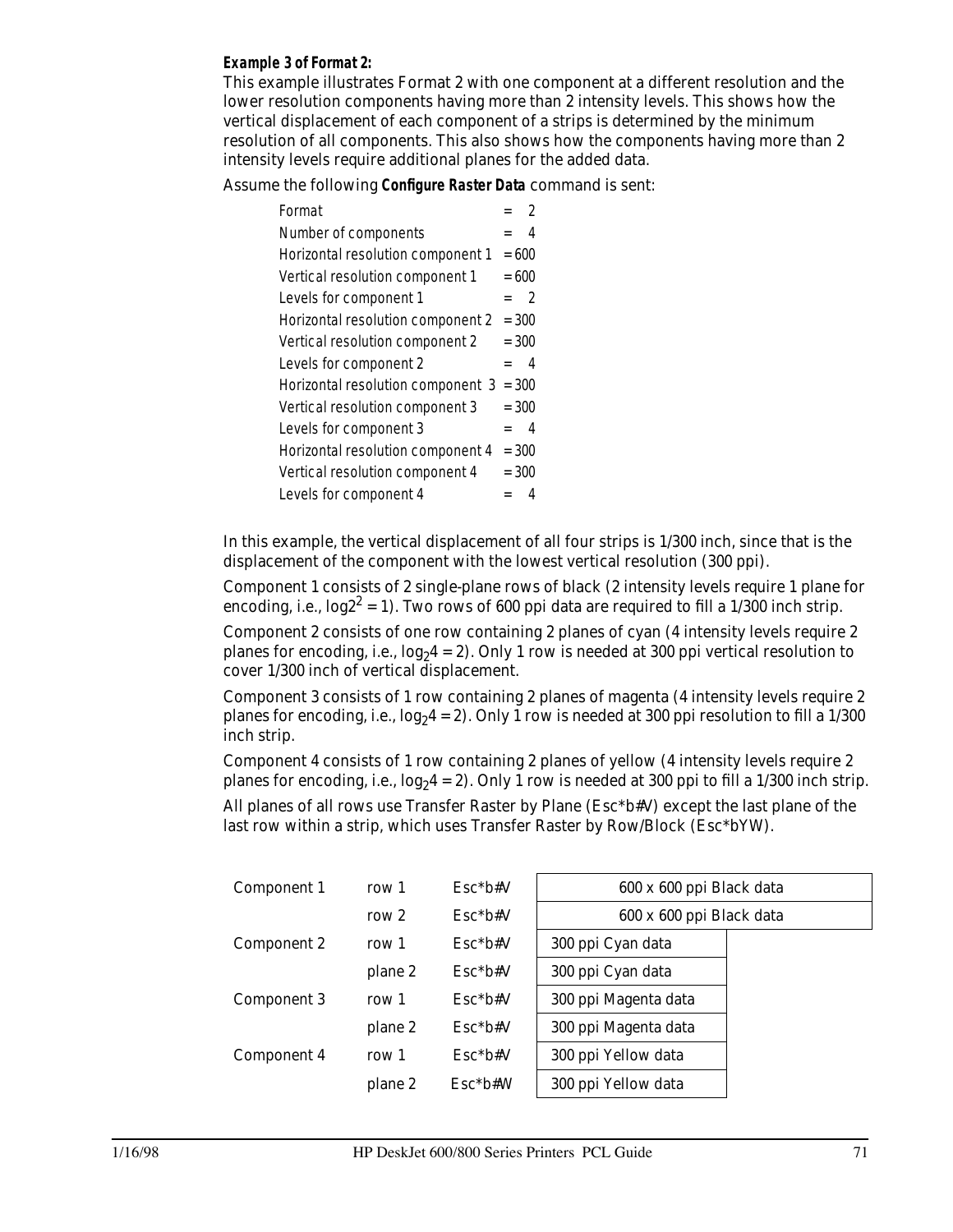#### **Example 4 of Format 2:**

This example illustrates the maximum flexibility of Format 2. There is no printer that implements this complex combination of parameters, however this should show how the sequence could meet a wide variety of future needs. This shows all component at a different resolutions and different number of intensity levels.

Assume the following Configure Raster Data command is sent:

| Format                            | $\mathcal{P}$         |
|-----------------------------------|-----------------------|
| Number of components              | 4                     |
| Horizontal resolution component 1 | $= 300$               |
| Vertical resolution component 1   | $= 600$               |
| Levels for component 1            | $\overline{2}$<br>$=$ |
| Horizontal resolution component 2 | $= 150$               |
| Vertical resolution component 2   | $= 75$                |
| Levels for component 2            | $= 16$                |
| Horizontal resolution component 3 | $= 75$                |
| Vertical resolution component 3   | $= 150$               |
| Levels for component 3            | 8<br>$=$              |
| Horizontal resolution component 4 | $= 100$               |
| Vertical resolution component 4   | $= 300$               |
| Levels for component 4            |                       |

In this example, the vertical displacement of all four strips is 1/75 inch, since that is the displacement of the component with the lowest vertical resolution (75 ppi).

Component 1 consists of eight single-plane rows of black (2 intensity levels require one plane for encoding - i.e.,  $log_2 2=1$ ). Eight rows of 600 ppi vertical resolution data are required to fill a 1/75 inch strip.

Component 2 consists of one row containing four planes of cyan (16 intensity levels require four planes for encoding, i.e.,  $log_216=4$ ). Only one row is needed at 75 ppi vertical resolution to cover 1/75 inch of vertical displacement.

Component 3 consists of two rows, each containing three planes of magenta (8 intensity levels require three planes). Two rows are needed at 150 ppi vertical resolution to fill a 1/75 inch strip.

Component 4 consists of four rows, each containing two planes of yellow (4 intensity levels require two planes). Four rows are needed at 300 ppi to fill a 1/75 inch strip.

As shown in the table below, components are sent in order, from 1 to 4. In the same row, the least significant plane is sent first and the most significant plane last. Note that the 600 ppi planes contain eight times as much data as the 75 ppi planes.

All planes of all rows use Transfer Raster by Plane (Esc\*b#V) except the last plane of the last row within a strip, which uses Transfer Raster by Row/Block (Esc\*b#W).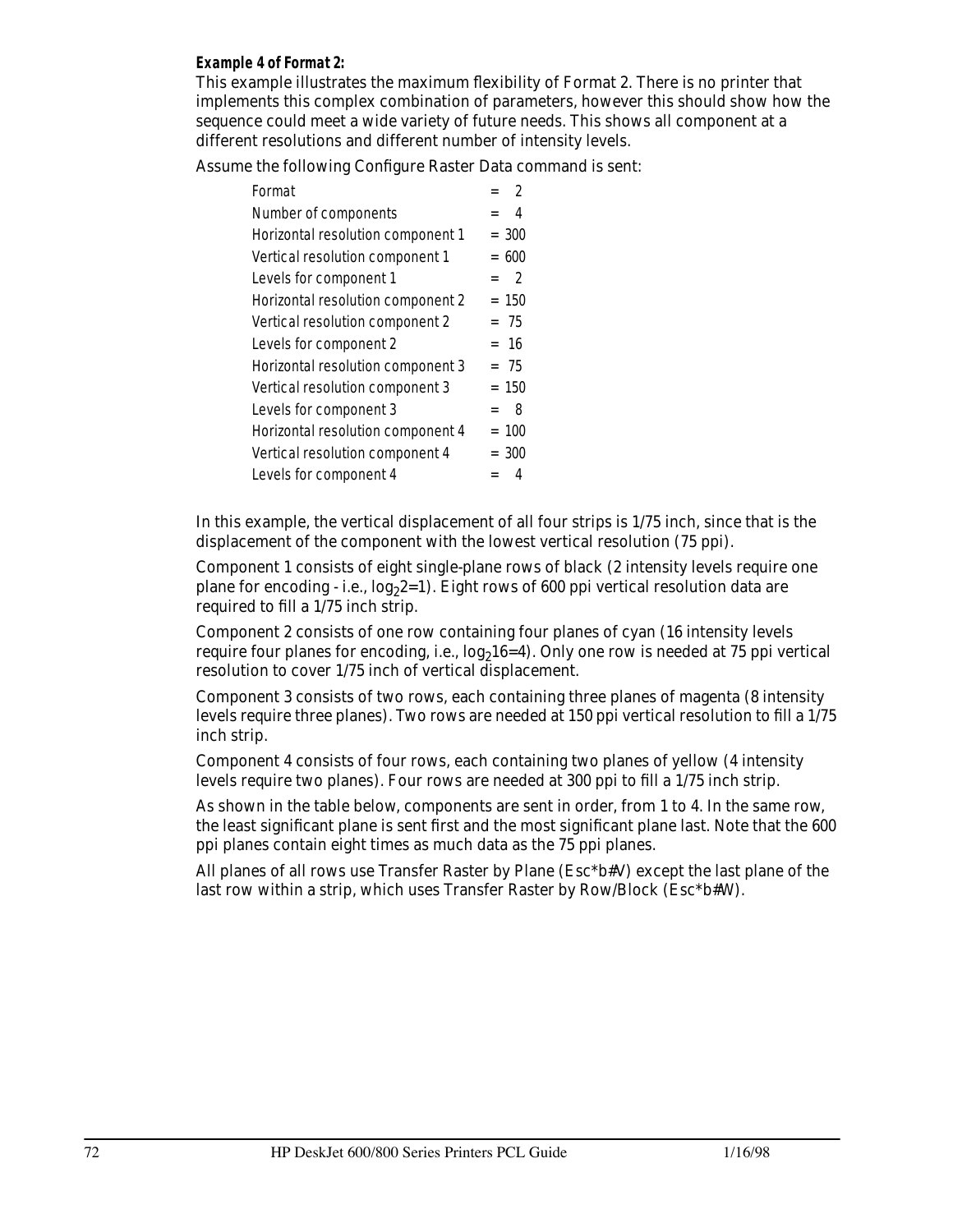| <b>Component 1</b> | row 1   | $Esc*bt*V$   | 300 x 600 ppi Black data |                          |                          |  |  |
|--------------------|---------|--------------|--------------------------|--------------------------|--------------------------|--|--|
|                    | row 2   | $Esc*b#V$    |                          | 300 x 600 ppi Black data |                          |  |  |
|                    | row 3   | $Esc*bt*V$   |                          | 300 x 600 ppi Black data |                          |  |  |
|                    | row 4   | $Esc*bt*V$   |                          | 300 x 600 ppi Black data |                          |  |  |
|                    | row 5   | $Esc*bt*V$   |                          | 300 x 600 ppi Black data |                          |  |  |
|                    | row 6   | $Esc*bt*V$   |                          | 300 x 600 ppi Black data |                          |  |  |
|                    | row 7   | $Esc*bt*V$   |                          |                          | 300 x 600 ppi Black data |  |  |
|                    | row 8   | $Esc*bt*V$   |                          |                          | 300 x 600 ppi Black data |  |  |
| <b>Component 2</b> | row 1   | $Esc*bt*V$   |                          | 150x75 ppi Cyan data     |                          |  |  |
|                    | plane 2 | $Esc* b\# V$ |                          | 150x75 ppi Cyan data     |                          |  |  |
|                    | plane 3 | $Esc*bt*V$   |                          | 150x75 ppi Cyan data     |                          |  |  |
|                    | plane 4 | $Esc*bt*V$   |                          | 150x75 ppi Cyan data     |                          |  |  |
| <b>Component 3</b> | row 1   | $Esc*bt*V$   | 75x150 ppi Magenta data  |                          |                          |  |  |
|                    | plane 2 | $Esc*bt*V$   | 75x150 ppi Magenta data  |                          |                          |  |  |
|                    | plane 3 | $Esc*bt*V$   | 75x150 ppi Magenta data  |                          |                          |  |  |
|                    | row 2   | $Esc*bt*V$   | 75x150 ppi Magenta data  |                          |                          |  |  |
|                    | plane 2 | $Esc*bt*V$   | 75x150 ppi Magenta data  |                          |                          |  |  |
|                    | plane 3 | Esc*b#V      | 75x150 ppi Magenta data  |                          |                          |  |  |
| <b>Component 4</b> | row 1   | $Esc*bt*V$   | 100x300 ppi Yellow data  |                          |                          |  |  |
|                    | plane 2 | $Esc*bt*V$   | 100x300 ppi Yellow data  |                          |                          |  |  |
|                    | row 2   | $Esc*bt*V$   | 100x300 ppi Yellow data  |                          |                          |  |  |
|                    | plane 2 | $Esc*btW$    | 100x300 ppi Yellow data  |                          |                          |  |  |
|                    | row 3   | $Esc*bt*V$   | 100x300 ppi Yellow data  |                          |                          |  |  |
|                    | plane 2 | $Esc*bt*V$   | 100x300 ppi Yellow data  |                          |                          |  |  |
|                    | row 4   | $Esc*bt*V$   | 100x300 ppi Yellow data  |                          |                          |  |  |
|                    | plane 2 | $Esc*btW$    | 100x300 ppi Yellow data  |                          |                          |  |  |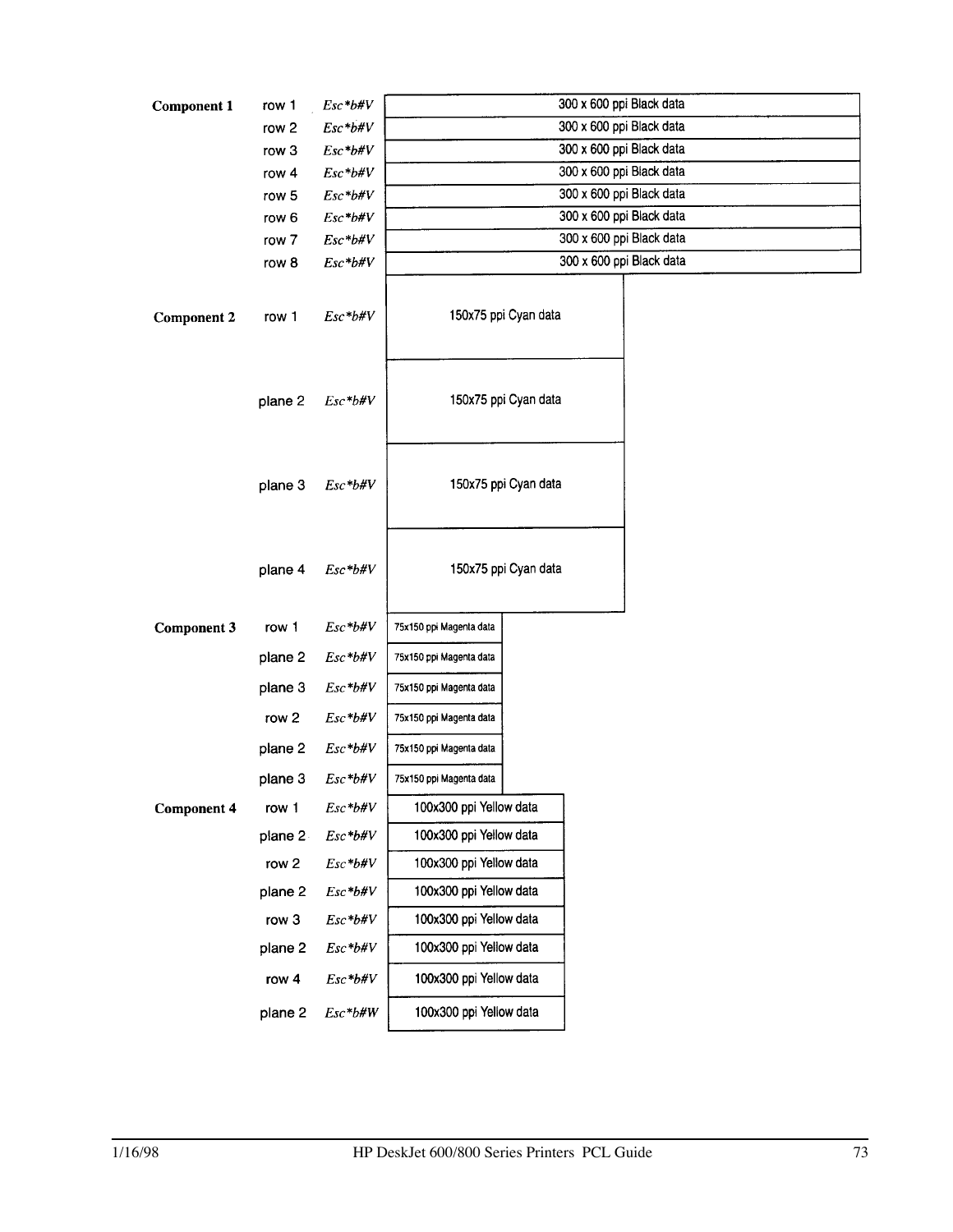# **Tagged Font Metrics Files (TFMs)**

Hard copies of this Software Developer's Guide may include a 3.5 diskette containing TFM files for the scalable fonts built into the HP DeskJet 800 Series printers (except the DJ820). The Diskette also includes a TFM reader and a Readme file. These files are available along with this guide on the Hewlett-Packard Peripheral Developer Program web site.

The TFMs provided with this SDG function identically to those provided in the past with many of the HP LaserJet printers. The nature, manipulation, and use of these TFMs is thoroughly described in the Hewlett Packard PCL 5 Developer's Guide (part number 5967- 0546) which is available by calling HP Parts Direct at 1-800-227-8164. The current cost for the manual is listed at \$60.00 U.S. currency.

If you have developed software for Hewlett-Packard LaserJet printers and utilized LaserJet scalable fonts and their associated TFM files, converting that experience for use in development for the HP DeskJet 800 series printers' internal scalable fonts and *their* TFM files should be a simple matter. If you have *not* used scalable fonts and TFM files in the past, learning to do so now will not only allow you to take advantage of the power and flexibility of the scalable font technology built into the HP 800 series printers, but will also provide an opportunity for you to move toward developing support for HP LaserJet printers and to take advantage of the vast installed base those printers possess

Documentation of the nature and use of scalable fonts and their associated TFM files is complex and voluminous. In order to ensure consistency and accuracy, that information will not be duplicated here. We apologize if this causes an inconvenience to our developer partners, but we are confident that those who require the documentation in the PCL 5 Developer's Guide will be satisfied with their investment.

#### *NOTE*

Please note that on page 8-11 of the Hewlett-Packard PCL5 Developer's Guide, the formula listed for calculating TFM data has an error. The parenthesis in the second equation should read:

 $x = round(d/e * EMsize) * uom/dpi$ 

While using the internal scalable fonts, be careful to note which of the fonts use True Type units of measure (1 point  $=$   $1/\gamma$  inch) and which use the Intellifont units of measure  $(1$  point  $=$   $1/72.307)$ . The Areal, Times New Roman, Symbol, and WingDings typefaces use the True Type point measurement. All others use the intellifont measure.

The "Glue.txt" on the TFM disk accompanying this guide provides the names of typefaces corresponding to each TFM file on the disk.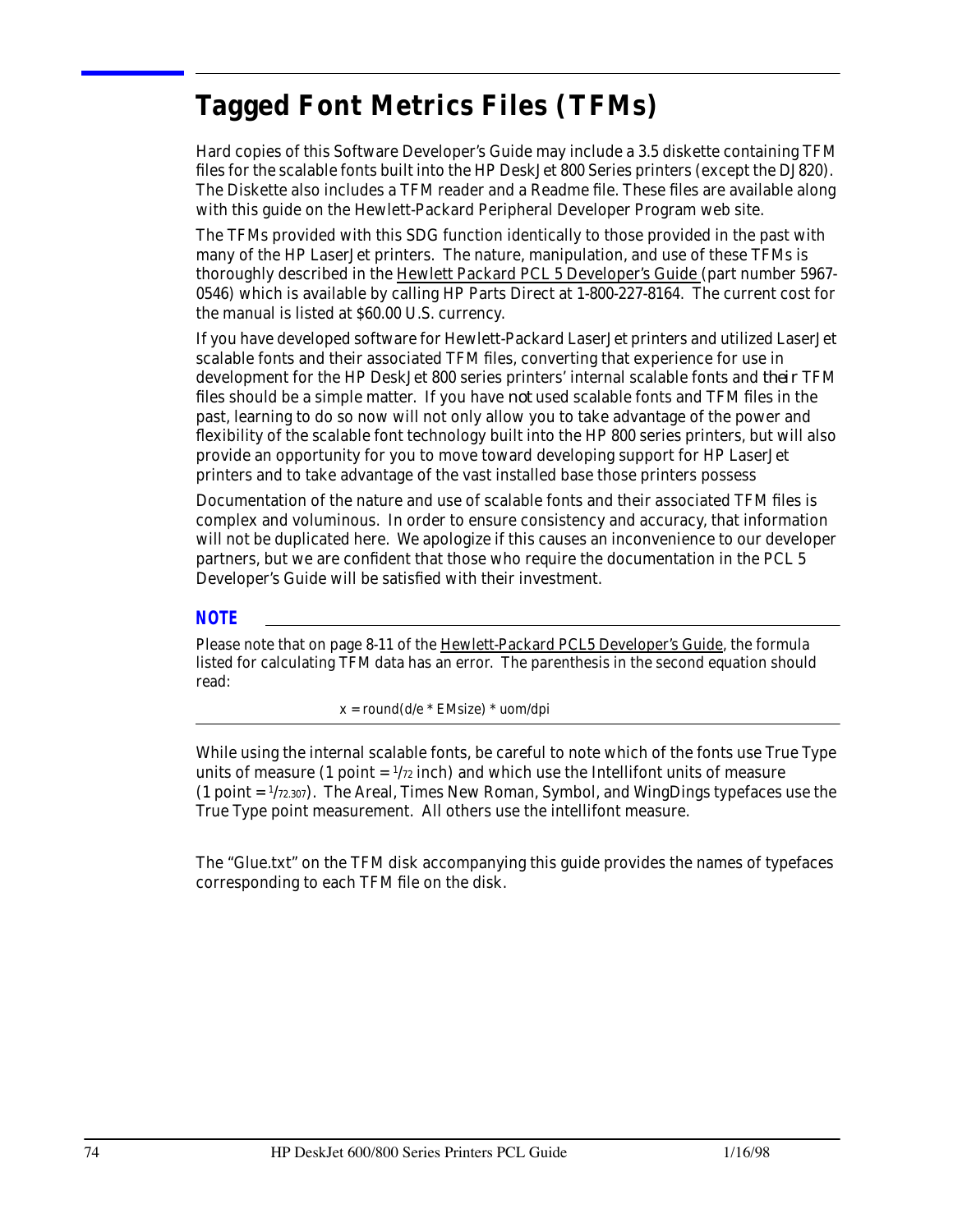# **HP DeskJet PCL Printer Command Summary**

The following tables list the body of PCL commands recognized by the HP DeskJet 600 and 800 series printers. Not all models in the DeskJet 600 and 800 series respond to all commands listed, and not all of these printers respond to all parameter options among those commands that are commonly recognized. Check commands of concern in the Command Comparison tables in the following section to determine which printers do recognize a particular command or command parameter option.

\* These printer commands are listed in the order in which they must be sent.

# Indicates the numeric parameter value field.

Note - Spaces in escape sequences are for readability and should not appear in actual command

| <b>Printer Feature</b>                                                       | <b>Printer Command</b> | <b>Decimal Equivalent</b> | <b>Hex. Equivalent</b> |
|------------------------------------------------------------------------------|------------------------|---------------------------|------------------------|
|                                                                              |                        | <b>Printer Control</b>    |                        |
| Reset                                                                        | Esc E                  | 027 069                   | 1B 45                  |
| Self test                                                                    | Esc z                  | 027 122                   | 1B7A                   |
| Paper Input Control (Media Source)                                           |                        |                           |                        |
| Continuous forms (banners)                                                   | Esc & $\ell$ -1H       | 027 038 108 046 049 072   | 1B 26 6C E2 31 48      |
| Eject page                                                                   | Esc $&0$ H             | 027 038 108 048 072       | 1B 26 6C 30 48         |
| Feed from tray                                                               | Esc & $\ell$ 1H        | 027 038 108 049 072       | 1B 26 6C 31 48         |
| Manual feed                                                                  | Esc & $\ell$ 2H        | 027 038 108 050 072       | 1B 26 6C 32 48         |
| Envelope feed                                                                | Esc $&8\ell$ 3H        | 027 038 108 051 072       | 1B 26 6C 33 48         |
| <b>Underline</b>                                                             |                        |                           |                        |
| Single fixed                                                                 | Esc &d1D               | 027 038 100 049 068       | 1B 26 64 31 44         |
| Single floating                                                              | Esc &d3D               | 027 038 100 051 068       | 1B 26 64 33 44         |
| Turn off                                                                     | Esc &d@                | 027 038 100 064           | 1B 26 64 40            |
| <b>Line Termination</b>                                                      |                        |                           |                        |
| $CR \Rightarrow CR$ , LF $\Rightarrow$ LF, FF $\Rightarrow$ FF               | Esc &k0G               | 027 038 107 048 071       | 1B 26 6B 30 47         |
| $CR \Rightarrow CR+LF, LF \Rightarrow LF,$<br>$FF \Rightarrow FF$            | Esc &k1G               | 027 038 107 049 071       | 1B 26 6B 31 47         |
| $CR \Rightarrow CR$ , LF $\Rightarrow CR + LF$ ,<br>$FF \Rightarrow CR + FF$ | Esc &k2G               | 027 038 107 050 071       | 1B 26 6B 32 47         |
| $CR \Rightarrow CR+LF$ .<br>$LF \Rightarrow CR+LF, FF \Rightarrow CR+FF$     | Esc &k3G               | 027 038 107 051 071       | 1B 26 6B 33 47         |
| End-of-Line Wrap                                                             |                        |                           |                        |
| Turn on                                                                      | Esc &s0C               | 027 038 115 048 067       | 1B 26 73 30 43         |
| Turn off                                                                     | Esc &s1C               | 027 038 115 049 067       | 1B 26 73 31 43         |
| <b>Transparent Print Mode</b>                                                |                        |                           |                        |
| No. of bytes                                                                 | Esc &p#X[data]         | 027 038 112 # 088 [data]  | 1B 26 70 # 58 [data]   |
| <b>Display Functions Mode</b>                                                |                        |                           |                        |
| Turn on                                                                      | Esc Y                  | 027 089                   | 1B 59                  |
| Turn off                                                                     | Esc <sub>Z</sub>       | 027 090                   | 1B 5A                  |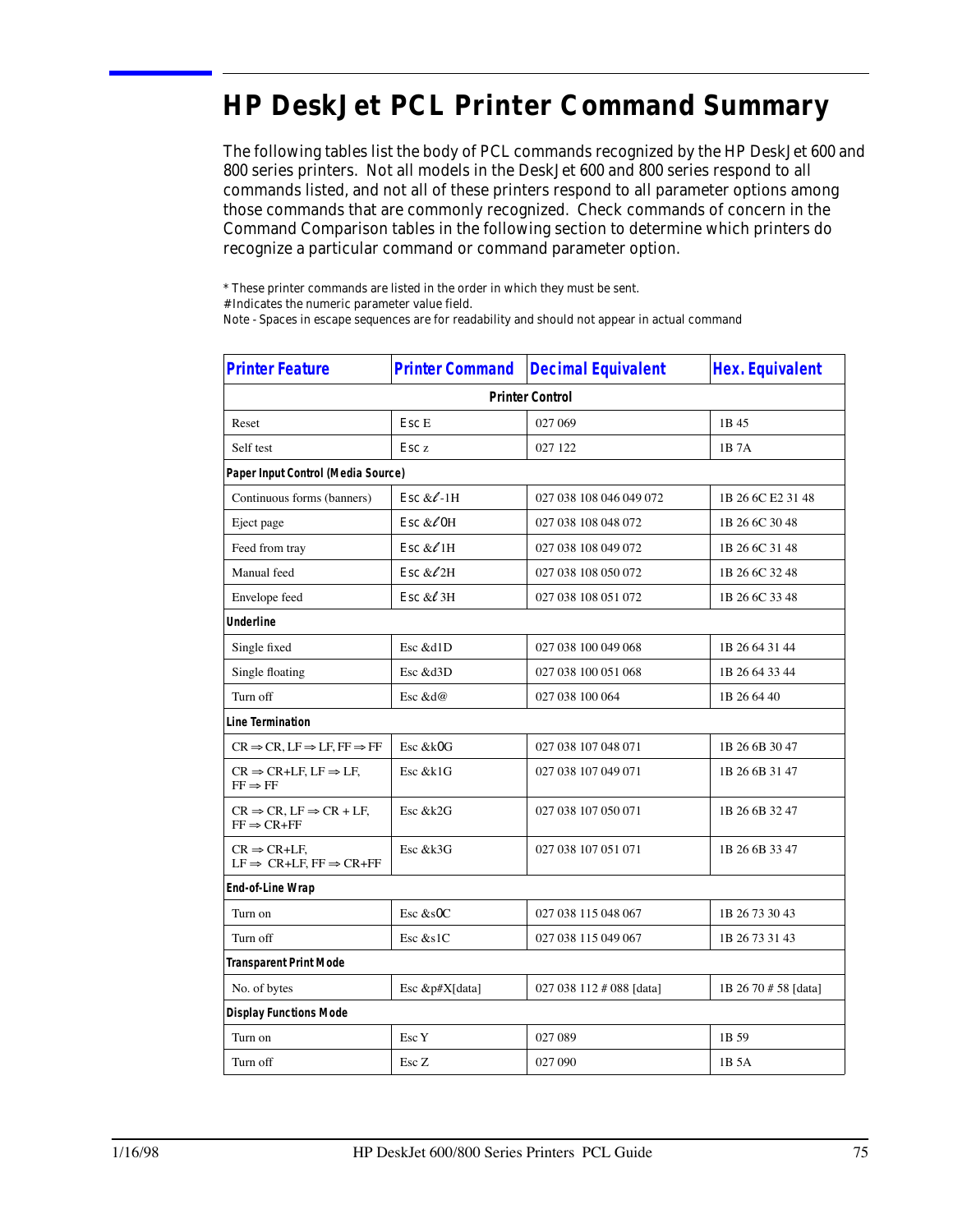| <b>Printer Feature</b>        | <b>Printer Command</b> | <b>Decimal Equivalent</b>   | <b>Hex. Equivalent</b> |
|-------------------------------|------------------------|-----------------------------|------------------------|
|                               |                        | Page Control                |                        |
| Page Orientation*             |                        |                             |                        |
| Portrait                      | Esc & $\ell$ 00        | 027 038 108 048 079         | 1B 26 6C 30 4F         |
| Landscape                     | Esc & $10$             | 027 038 108 049 079         | 1B 26 6C 31 4F         |
| Reverse Portrait              | Esc & $20$             | 027 038 108 050 079         | 1B 26 6C 32 4F         |
| Reverse Landscape             | Esc & $\ell$ 30        | 027 038 108 051 079         | 1B 26 6C 33 4F         |
| <b>Print Quality</b>          |                        |                             |                        |
| Economy/Draft                 | Esc $*o-1M$            | 027 042 111 046 049 077     | 1B 2A 6F 2E 31 4D      |
| Normal                        | $Esc * o0M$            | 027 042 111 048 077         | 1B 2A 6F 30 4D         |
| <b>Best</b>                   | $Esc * o 1M$           | 027 042 111 049 077         | 1B 2A 6F 31 4D         |
| Media Type                    |                        |                             |                        |
| Plain Paper                   | Esc $&0$ M             | 027 038 108 048 077         | 1B 26 6C 30 4D         |
| HP Premium Paper              | Esc $&2M$              | 027 038 108 050 077         | 1B 26 6C 32 4D         |
| Glossy/Photo Paper            | Esc $&8\ell$ 3M        | 027 038 108 051 077         | 1B 26 6C 33 4D         |
| Transparencies                | Esc & 4M               | 027 038 108 052 077         | 1B 26 6C 34 4D         |
| Paper Size*                   |                        |                             |                        |
| Executive                     | Esc & $\ell$ 1A        | 027 038 108 049 065         | 1B 26 6C 31 41         |
| <b>US</b> Letter              | Esc & $2A$             | 027 038 108 050 065         | 1B 26 6C 32 41         |
| <b>US</b> Legal               | Esc & $\ell$ 3A        | 027 038 108 051 065         | 1B 26 6C 33 41         |
| ISO A4                        | Esc & 26A              | 027 038 108 050 054 065     | 1B 26 6C 32 36 41      |
| ISO A5                        | Esc $&25A$             | 027 038 108 050 055 065     | 1B 26 6C 32 37 41      |
| JIS B5                        | Esc $&45A$             | 027 038 108 052 055 065     | 1B 26 6C 34 37 41      |
| $Card - 4x6$                  | Esc & 74A              | 027 038 108 055 052 065     | 1B 26 6C 37 34 41      |
| Card $-5 \times 8$            | Esc & 075A             | 027 038 108 055 053 065     | 1B 26 6C 37 35 41      |
| Card - A6 ISO/JIS             | Esc $&24A$             | 027 038 108 050 052 065     | 1B 26 6C 32 34 41      |
| Card - hagaki                 | Esc & #71A             | 027 038 108 055 049 065     | 1B 26 6C 37 31 41      |
| No. 10 envelope               | Esc & C 81 A           | 027 038 108 056 049 065     | 1B 26 6C 38 31 41      |
| Int' <i>DL</i> Envelope       | Esc $&0.90A$           | 027 038 108 057 048 065     | 1B 26 6C 39 30 41      |
| Int' <sub>C6</sub> Envelope   | Esc & 02A              | 027 038 108 057 050 065     | 1B 26 6C 39 32 41      |
| US A2 Envelope                | Esc & 0109A            | 027 038 108 049 048 057 065 | 1B 26 6C 31 30 39 41   |
| Line Spacing                  |                        |                             |                        |
| Lines per inch (no. of lines) | Esc & $\ell$ #D        | 027 038 108 # 068           | 1B 26 6C #44           |
| Page Length*                  |                        |                             |                        |
| Number of lines               | Esc & $\ell$ #P        | 027 038 108 # 080           | 1B 26 6C # 50          |
| Perforation Skip Mode*        |                        |                             |                        |
| On                            | Esc & $\ell$ 1L        | 027 038 108 049 076         | 1B 26 6C 31 4C         |
| Off                           | Esc & 0L               | 027 038 108 048 076         | 1B 26 6C 30 4C         |
| Top Margin*                   |                        |                             |                        |
| Number of lines               | Esc & $#E$             | 027 038 108 # 069           | 1B 26 6C #45           |
| Text Length*                  |                        |                             |                        |
| Number of lines               | Esc & $#F$             | 027 038 108 # 070           | 1B 26 6C #46           |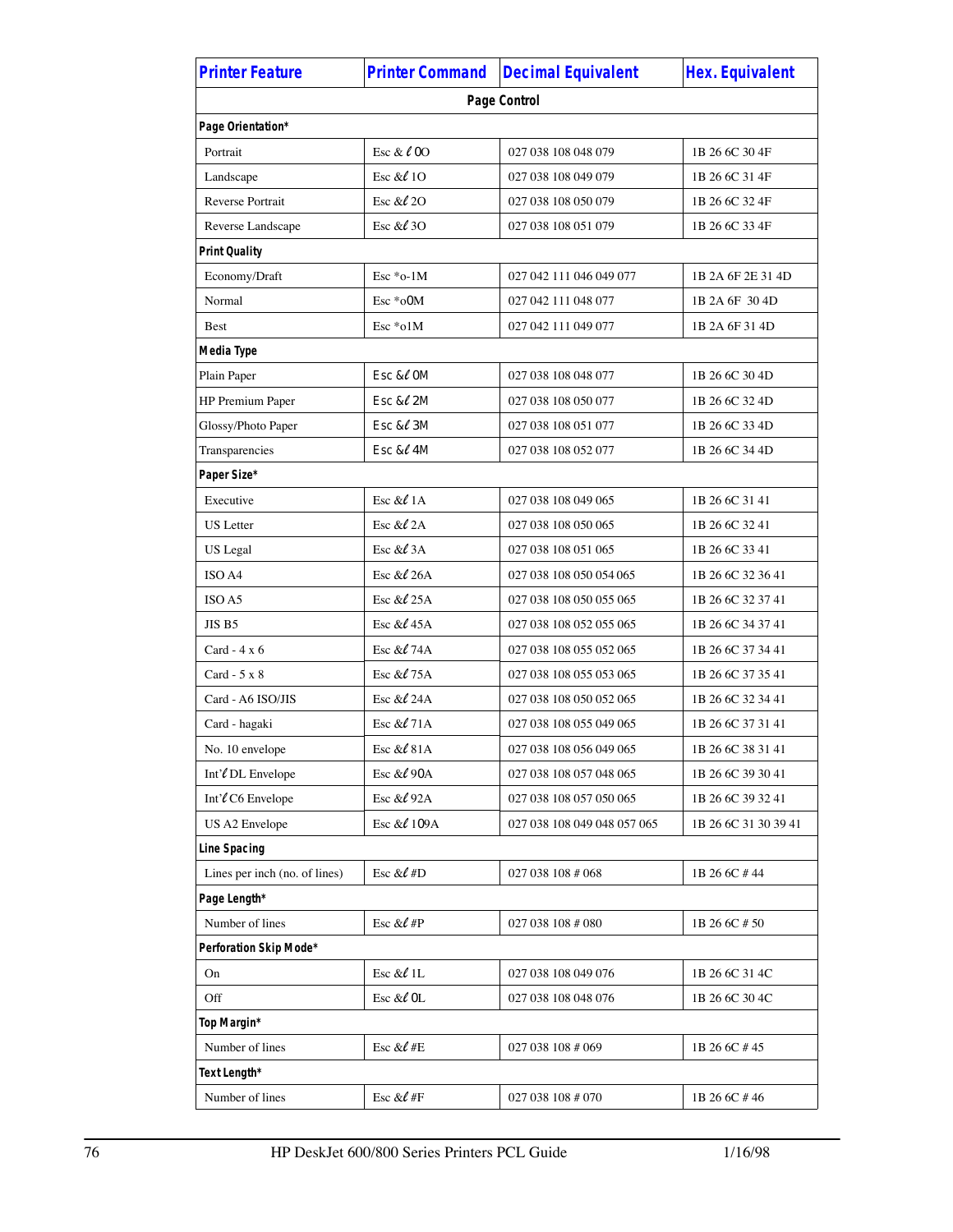| <b>Printer Feature</b>                                  | <b>Printer Command</b> | <b>Decimal Equivalent</b> | <b>Hex. Equivalent</b> |
|---------------------------------------------------------|------------------------|---------------------------|------------------------|
| Side Margins*                                           |                        |                           |                        |
| Left (column no.)                                       | Esc &a#L               | 027 038 097 # 076         | 1B 26 61 #4C           |
| Right (column no.)                                      | Esc &a#M               | 027 038 097 # 077         | 1B 26 61 #4D           |
| <b>Cursor Positioning</b>                               |                        |                           |                        |
| Unit of Measure                                         | Esc &u#D               | 027 038 117 # 068         | 1B 26 75 #44           |
| Horizontal motion index<br>number of 1/120th inch moves | Esc &k#H               | 027 038 107 # 072         | 1B 26 6B #48           |
| Move to column no.                                      | Esc $&atfC$            | 027 038 097 # 067         | 1B 26 61 #43           |
| Horizontal no. (decipoints)                             | Esc &a#H               | 027 038 097 # 072         | 1B 26 61 #48           |
| Horizontal no. (PCL Units)                              | Esc *p#X               | 027 042 112 # 088         | 1B 2A 70 # 58          |
| Vertical motion index<br>no. of 1/48 inch moves         | Esc & $\ell$ #C        | 027 038 108 # 067         | 1B 26 6C #43           |
| Move to row no.                                         | Esc &a#R               | 027 038 097 # 082         | 1B 26 61 # 52          |
| Vertical no. (decipoints)                               | Esc &a#V               | 027 038 097 # 086         | 1B 26 61 # 56          |
| Vertical no. (PCL Units)                                | Esc *p#Y               | 027 042 112 # 089         | 1B 2A 70 # 59          |
|                                                         |                        | <b>Font Selection</b>     |                        |
| Character Set*                                          |                        |                           |                        |
| $PC-8$                                                  | Esc(10U)               | 027 040 049 048 085       | 1B 28 31 30 55         |
| HP Roman8                                               | $Esc$ ( $8U$           | 027 040 056 085           | 1B 28 38 55            |
| PC-8 Danish/Norwegian                                   | Esc(11U)               | 027 040 049 049 085       | 1B 28 31 31 55         |
| PC-850                                                  | Esc(12U)               | 027 040 049 050 085       | 1B 28 31 32 55         |
| ECMA-94 Latin 1                                         | Esc (0N)               | 027 040 048 078           | 1B 28 30 4E            |
| German (ISO 21)                                         | Esc(1G)                | 027 040 049 071           | 1B 28 31 47            |
| French (ISO 69)                                         | Esc(1F)                | 027 040 049 070           | 1B 28 31 46            |
| Italian (ISO 15)                                        | Esc(0I)                | 027 040 048 073           | 1B 28 30 49            |
| Spanish (ISO 17)                                        | Esc(2S)                | 027 040 050 083           | 1B 28 32 53            |
| Swedish Names (ISO 11)                                  | Esc(0S)                | 027 040 048 083           | 1B 28 30 53            |
| Norwegian1 (ISO 60)                                     | Esc (0D                | 027 040 048 068           | 1B 28 30 44            |
| United Kingdom (ISO 4)                                  | Esc(1E)                | 027 040 049 069           | 1B 28 31 45            |
| ANSI ASCII (ISO 6)                                      | Esc(0U)                | 027 040 048 085           | 1B 28 30 55            |
| HP Legal                                                | Esc (1U                | 027 040 049 085           | 1B 28 31 55            |
| PC-8 Turkish                                            | Esc (9T)               | 027 040 057 084           | 1B 28 39 54            |
| PC-852                                                  | Esc(17U)               | 027 040 049 055 085       | 1B 28 31 37 55         |
| ISO 8859/2 Latin 2                                      | Esc(2N)                | 027 040 050 078           | 1B 28 32 4E            |
| ISO 8859/5 Latin 5                                      | Esc(5N)                | 027 040 053 078           | 1B 28 35 4E            |
| Windows 3.1 Latin 1                                     | Esc(19U)               | 027 040 049 057 085       | 1B 28 31 39 55         |
| Windows 3.1 Latin 2                                     | Esc (9E                | 027 040 057 069           | 1B 28 39 45            |
| Windows 3.1 Latin 5                                     | Esc(5T)                | 027 040 053 084           | 1B 28 35 54            |
| Spacing*                                                |                        |                           |                        |
| Proportional                                            | $Esc$ (s1P             | 027 040 115 049 080       | 1B 28 73 31 50         |
| Fixed                                                   | Esc (s0P)              | 027 040 115 048 080       | 1B 28 73 30 50         |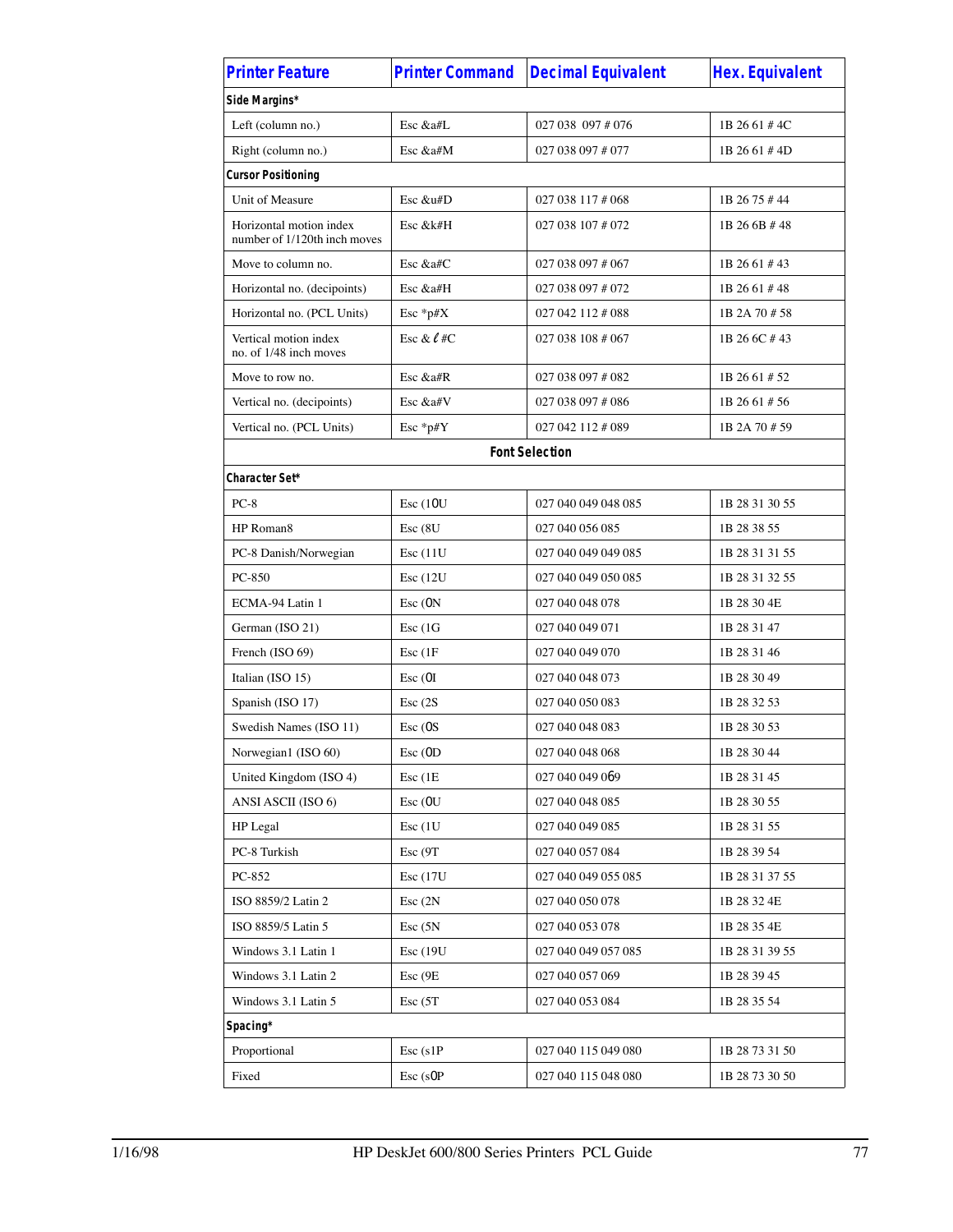| <b>Printer Feature</b>          | <b>Printer Command</b> | <b>Decimal Equivalent</b>       | <b>Hex. Equivalent</b>  |
|---------------------------------|------------------------|---------------------------------|-------------------------|
| Print Pitch*                    |                        |                                 |                         |
| Number of characters per inch   | Esc (s#H               | 027 040 115 # 072               | 1B 28 73 #48            |
| Point Size (Character Height)*  |                        |                                 |                         |
| Number of 1/72nd inch           | Esc (s#V               | 027 040 115 # 086               | 1B 28 73 # 56           |
| Style*                          |                        |                                 |                         |
| Upright                         | Esc (s0S               | 027 040 115 048 083             | 1B 28 73 30 53          |
| Italic                          | $Esc$ (s1S)            | 027 040 115 049 083             | 1B 28 73 31 53          |
| Stroke Weight*                  |                        |                                 |                         |
| Bold                            | $Esc$ (s $3B$          | 027 040 115 051 066             | 1B 28 73 33 42          |
| Normal                          | $Esc$ (s $OB$ )        | 027 040 115 048 066             | 1B 28 73 30 42          |
| Extra bold                      | Esc (s7B               | 027 040 115 055 066             | 1B 28 73 37 42          |
| Typeface*                       |                        |                                 |                         |
| Courier                         | $Esc$ (s $3T$ )        | 027 040 115 051 084             | 1B 28 73 33 54          |
| CG Times                        | Esc (s4101T            | 027 040 115 052 049 048 049 084 | 1B 28 73 34 31 30 31 54 |
| Letter Gothic                   | Esc (s6T               | 027 040 115 054 084             | 1B 28 73 36 54          |
| Univers                         | $Esc$ (s52 $T$ )       | 027 040 115 053 050 084         | 1B 28 73 35 32 54       |
| Times New Roman                 | $Esc$ (s517T           | 027 040 115 053 049 055 084     | 1B 28 73 35 31 37 54    |
| Arial                           | $Esc$ (s $218T$ )      | 027 040 115 050 049 056 084     | 1B 28 73 32 31 38 54    |
| Symbol                          | $Esc$ (s302T)          | 027 040 115 051 048 050 084     | 1B 28 73 33 30 32 54    |
| Wingdings                       | Esc (s2730T            | 027 040 115 050 055 051 048 084 | 1B 28 73 32 37 33 30 54 |
| <b>Download Font Management</b> |                        |                                 |                         |
| Font ID no.                     | $Esc * c#D$            | 027 042 099 # 068               | 1B 2A 63 #44            |
| ASCII code no.                  | Esc $*$ c#E            | 027 042 099 # 069               | 1B 2A 63 #45            |
| Delete all                      | $Esc * c0F$            | 027 042 099 048 070             | 1B 2A 63 30 46          |
| Delete temporary                | $Esc * c1F$            | 027 042 099 049 070             | 1B 2A 63 31 46          |
| Delete last                     | $Esc * c2F$            | 027 042 099 050 070             | 1B 2A 63 32 46          |
| Make temporary                  | Esc *c4F               | 027 042 099 052 070             | 1B 2A 63 34 46          |
| Make permanent                  | Esc *c5F               | 027 042 099 053 070             | 1B 2A 63 35 46          |
| Create font number of bytes     | Esc )s#W[data]         | 027 041 115 # 087 [data]        | 1B 29 73 # 57 [data]    |
| Download chr. No. of bytes      | Esc (s#W[data]         | 027 040 115 # 087 [data]        | 1B 28 73 # 57 [data]    |
|                                 |                        | <b>Raster Graphics</b>          |                         |
| <b>Start Raster Graphics</b>    |                        |                                 |                         |
| At left most position           | Esc *r0A               | 027 042 114 048 065             | 1B 2A 72 30 41          |
| Current cursor position         | Esc *r1A               | 027 042 114 049 065             | 1B 2A 72 31 41          |
| <b>End Raster Graphics</b>      |                        |                                 |                         |
| <b>End Graphics</b>             | Esc *rbC               | 027 042 114 098 067             | 1B 2A 72 62 43          |
| <b>Resolution</b>               |                        |                                 |                         |
| 75 dots per inch                | Esc *t75R              | 027 042 116 055 053 082         | 1B 2A 74 37 35 52       |
| 150 dots per inch               | Esc $*$ t150R          | 027 042 116 049 053 048 082     | 1B 2A 74 31 35 30 52    |
| 300 dots per inch               | Esc *t300R             | 027 042 116 051 048 048 082     | 1B 2A 74 33 30 30 52    |
| 600 dots per inch               | Esc *t600R             | 027 042 116 054 048 048 082     | 1B 2A 74 36 30 30 52    |
| Configure Raster Data           | Esc *g#W               | 027 042 103 # 087               | 1B 2A 67 # 57           |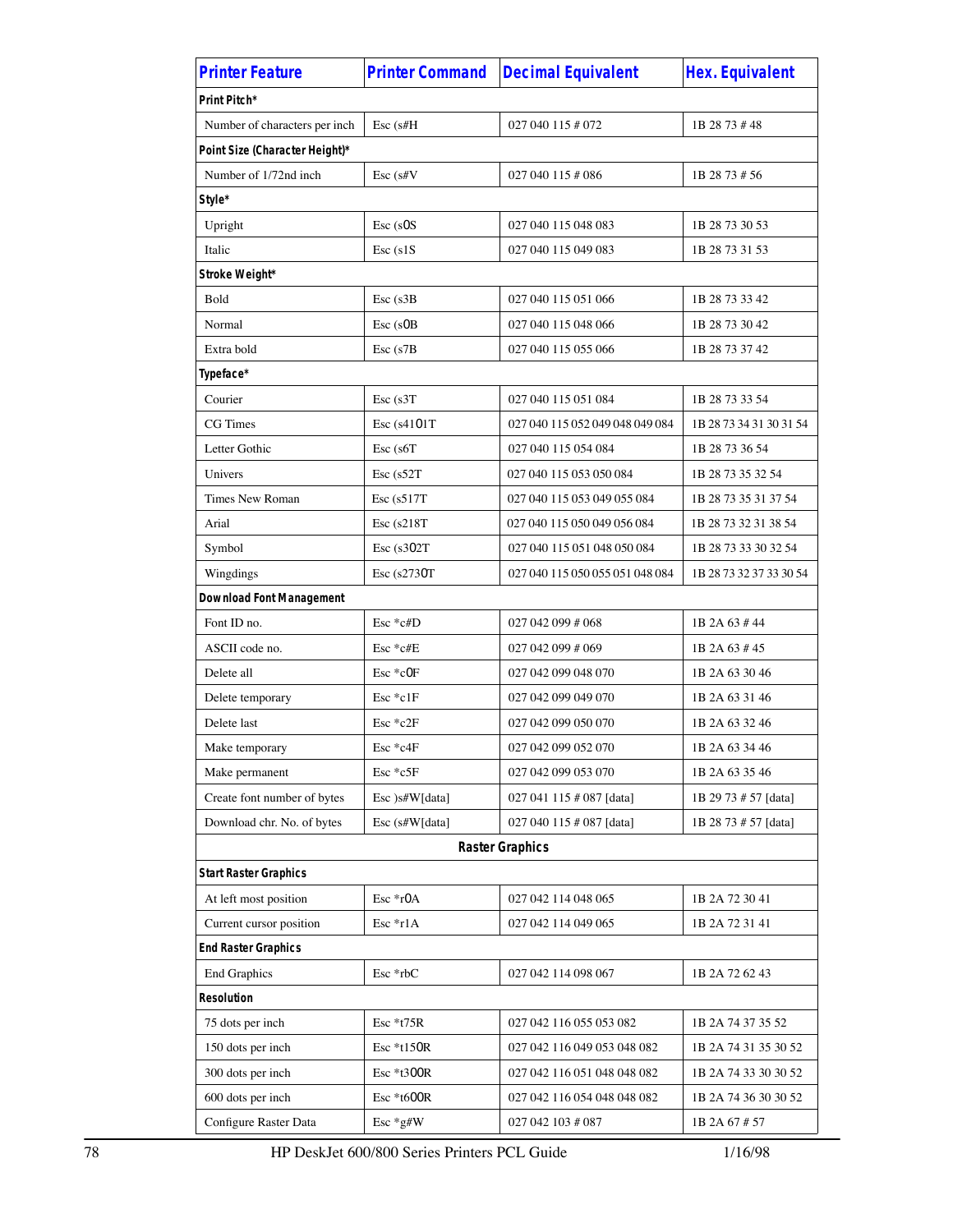| <b>Printer Feature</b>                                        | <b>Printer Command</b> | <b>Decimal Equivalent</b> | <b>Hex. Equivalent</b> |
|---------------------------------------------------------------|------------------------|---------------------------|------------------------|
| Set Raster Graphics Width                                     |                        |                           |                        |
| Number of pixels                                              | Esc $*$ r#S            | 027 042 114 # 083         | 1B 2A 72 # 53          |
| <b>Set Raster Graphics Compression</b>                        |                        |                           |                        |
| Method 0                                                      | Esc *b0M               | 027 042 098 048 077       | 1B 2A 62 30 4D         |
| Method 1                                                      | Esc *b1M               | 027 042 098 049 077       | 1B 2A 62 31 4D         |
| Method 2                                                      | Esc *b2M               | 027 042 098 050 077       | 1B 2A 62 32 4D         |
| Method 3                                                      | Esc *b3M               | 027 042 098 051 077       | 1B 2A 62 33 4D         |
| Method 9                                                      | Esc *b9M               | 027 042 098 057 077       | 1B 2A 62 39 4D         |
| Seed Row Source                                               | Esc *b#S               | 027 042 098 # 083         | 1B 2A 62 # 53          |
| <b>Transfer Raster Graphics</b>                               |                        |                           |                        |
| Number of bytes                                               | Esc *b#W[data]         | 027 042 098 # 087 [data]  | 1B 2A 62 # 57 [data]   |
| Transfer graphics data by<br>plane                            | Esc *b#V[data]         | 027 042 098 # 086 [data]  | 1B 2A 62 # 56 [data]   |
| Relative Vertical Pixel Movement (formerly known as Y Offset) |                        |                           |                        |
| Number of dots                                                | Esc *b#Y               | 027 042 098 # 089         | 1B 2A 62 # 59          |
| Set Number of Raster Planes Per Row                           |                        |                           |                        |
| Single plane palette                                          | $Esc *r 1U$            | 027 042 114 049 085       | 1B 2A 72 31 55         |
| 3 planes, CMY palette                                         | Esc $*_r - 3U$         | 027 042 114 045 051 085   | 1B 2A 72 2D 33 55      |
| 3 planes, RGB palette                                         | Esc *r 3U              | 027 042 114 051 085       | 1B 2A 72 33 55         |
| 4 planes, KCMY palette                                        | Esc $*$ r -4U          | 027 042 114 045 052 085   | 1B 2A 72 2D 34 55      |
| <b>Color Text</b>                                             |                        |                           |                        |
| Foreground color                                              | $Esc * v#S$            | 027 042 118 # 083         | 1B 2A 76 # 53          |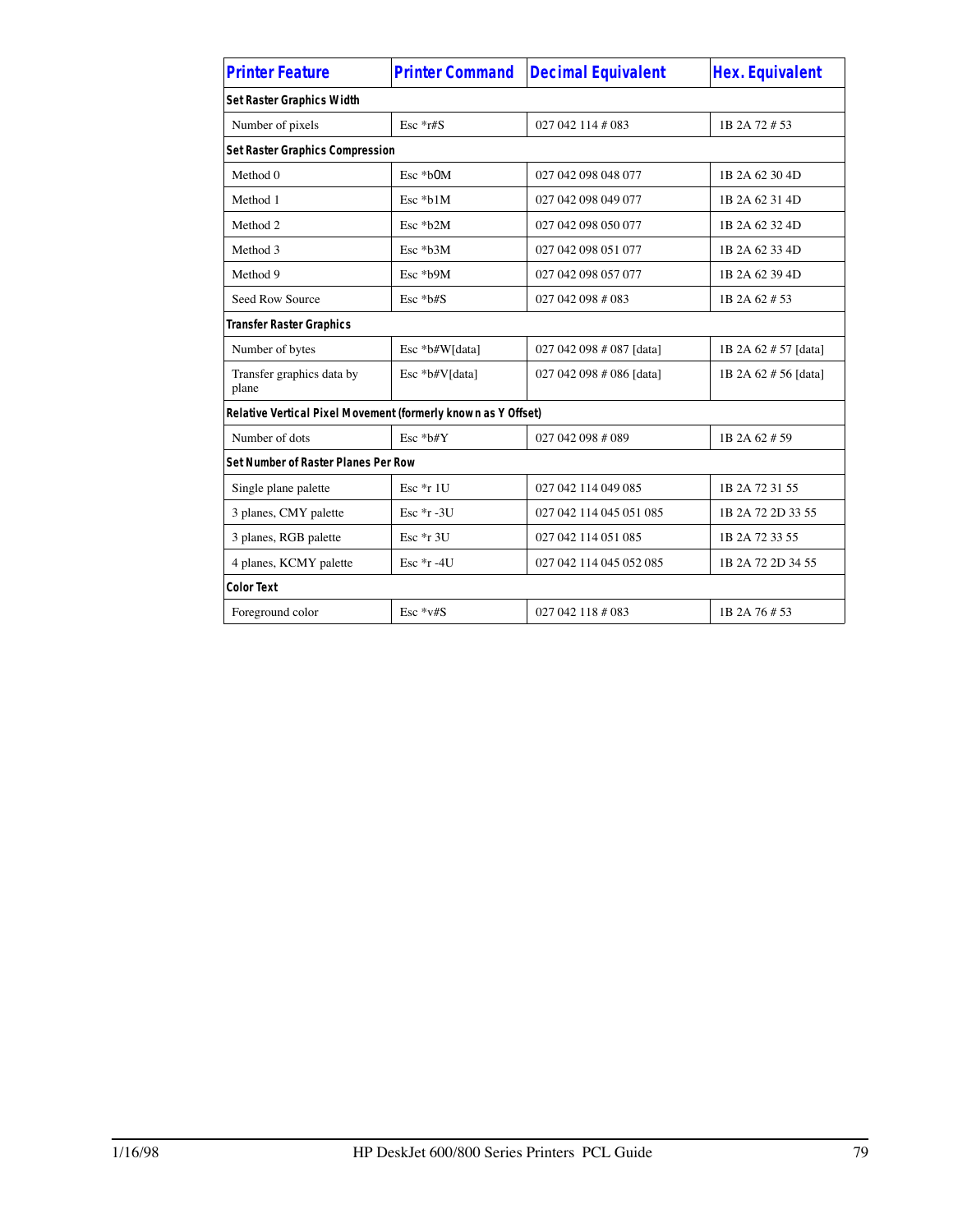# **Printer Command Comparison Tables**

The following tables provide a comparison of the various PCL commands described in this guide and the HP DeskJet printers that support them. The tables are useful as a quick reference as to which printers support which escape sequences. You should keep in mind when referring to these tables that although a certain printer is indicated as supporting a particular command, the command may have certain command parameters which that printer *does not* support. Before using any particular command, you should be familiar with the full description of the command provided within the main body of this guide; it is those descriptions that will indicate which printers support which command parameters.

The printer command comparison tables use the following symbols which should clearly convey their meaning. Where no symbol appears under a particular command for a particular printer, that printer does not support the command. Using an unsupported command will produce unpredictable results. The printer may ignore the command or may print something other than what was intended.

8 **= Sequence supported**

P **= Requires Accessory Font Product**

#### **# = Variable Parameter Value (see command description)**

|                                    |                  |                  | <b>DeskJet Printer Model</b> |                  |                  |             |                  |             |      |      |
|------------------------------------|------------------|------------------|------------------------------|------------------|------------------|-------------|------------------|-------------|------|------|
| <b>Function</b>                    | <b>Parameter</b> | <b>Command</b>   | 600                          | <b>660C</b>      | 670C             | <b>680C</b> | 690C             | <b>85xC</b> | 870C | 890C |
| Reset                              |                  | Esc E            | $\boldsymbol{x}$             | $\boldsymbol{x}$ | $\boldsymbol{x}$ | x           | $\boldsymbol{x}$ | x           | x    | x    |
| <b>Self Test</b>                   |                  | Esc <sub>z</sub> | x                            | $\boldsymbol{x}$ | x                | x           | x                | x           | x    | x    |
| Underline                          | Default          | Esc &d0D         | x                            | x                | x                | x           | x                | x           | x    | x    |
|                                    | Single fixed     | Esc &d1D         | Х                            | Х                | Х                | Х           | X                | Х           | x    | x    |
|                                    | Double fixed     | Esc &d2D         | x                            | X                | X                | x           | X                |             |      |      |
|                                    | Single float     | Esc &d3D         | x                            | X                | x                | x           | x                | x           | x    | x    |
|                                    | Double float     | Esc &d4D         | x                            | X                | x                | x           | X                |             |      |      |
|                                    | Off              | Esc &d@          | x                            | Х                | X                | Х           | X                | Х           | x    | Х    |
| <b>Display</b><br><b>Functions</b> | On               | Esc Y            | x                            | X                | X                | x           | x                | x           | x    | x    |
|                                    | Off              | Esc <sub>Z</sub> | x                            | X                | X                | x           | X                | x           | x    | x    |
| Transparent<br><b>Print Data</b>   | # of bytes       | Esc &p#X         | x                            | x                | X                | x           | X                | x           | x    | x    |
| Perf Skip                          | O <sub>n</sub>   | Esc & lL         | x                            | X                | X                | x           | X                | x           | x    | x    |
|                                    | Off              | Esc &e0L         | x                            | X                | x                | x           | x                | x           | x    | x    |
| End of                             | On               | Esc &s0C         | x                            | X                | X                | x           | X                | x           | x    | x    |
| Line Wrap                          | Off              | Esc &s1C         | x                            | X                | X                | x           | X                | x           | x    | x    |
| Line                               | $CR = CR$        |                  |                              |                  |                  |             |                  |             |      |      |
| Termination                        | $LF=LF$          | Esc &k0G         | x                            | x                | X                | x           | X                | x           | x    | X    |
|                                    | $FF = FF$        |                  |                              |                  |                  |             |                  |             |      |      |
|                                    | $CR = CR + LF$   |                  |                              |                  |                  |             |                  |             |      |      |
|                                    | $LF=LF$          | Esc &k1G         | x                            | Х                | X                | Х           | X                | Х           | x    | Х    |
|                                    | $FF = FF$        |                  |                              |                  |                  |             |                  |             |      |      |
|                                    | $CR = CR + LF$   |                  |                              |                  |                  |             |                  |             |      |      |
|                                    | $LF=CR+LF$       | Esc &k2G         | X                            | Х                | Х                | Х           | X                | Х           | Х    | x    |
|                                    | $FF=CR+FF$       |                  |                              |                  |                  |             |                  |             |      |      |

#### **Printer Control**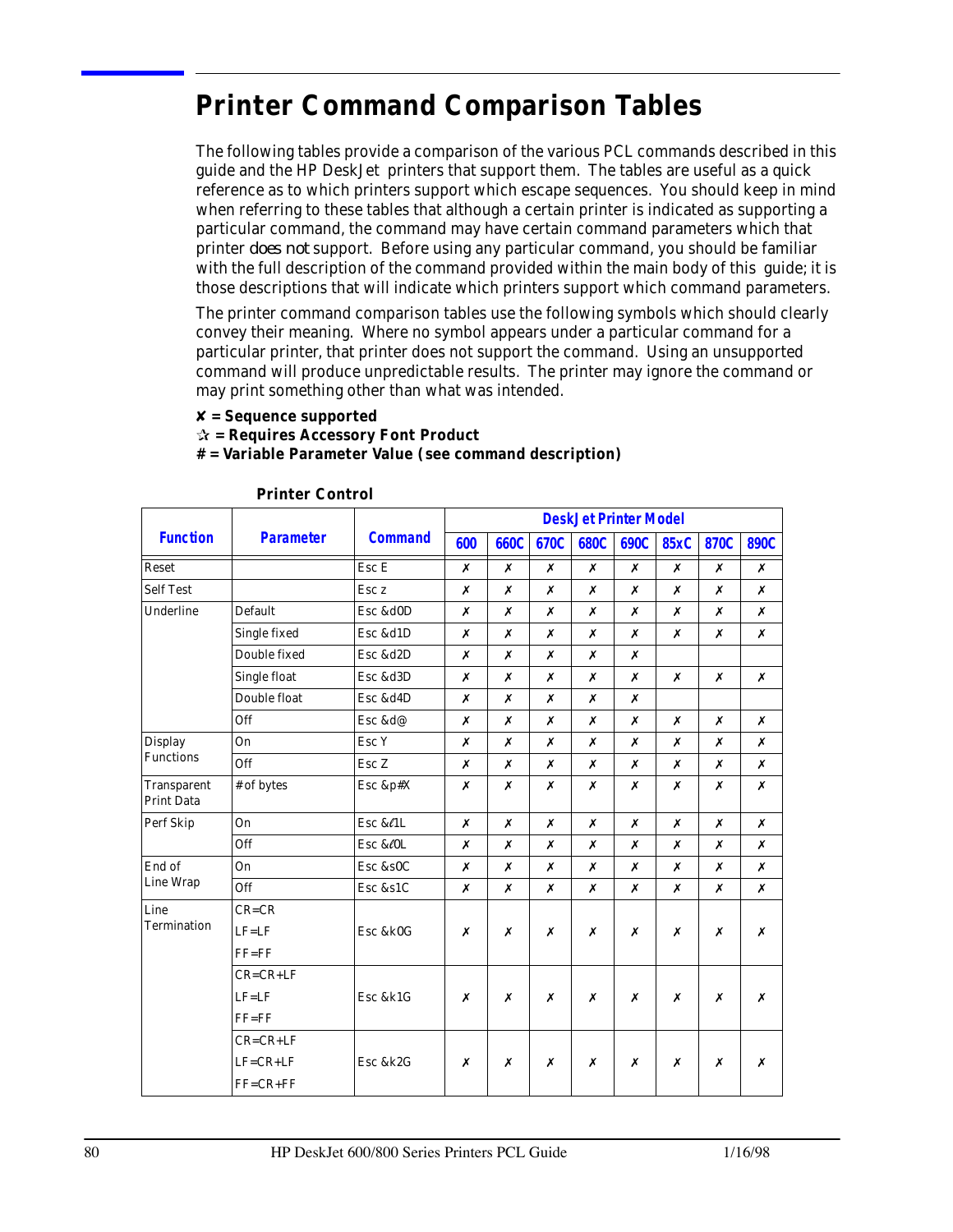|                       |                           |                   |     |             |      |             | <b>DeskJet Printer Model</b> |             |      |      |
|-----------------------|---------------------------|-------------------|-----|-------------|------|-------------|------------------------------|-------------|------|------|
| <b>Function</b>       | <b>Parameter</b>          | <b>Command</b>    | 600 | <b>660C</b> | 670C | <b>680C</b> | 690C                         | <b>85xC</b> | 870C | 890C |
| Foreground            | White (no ink)            | $Esc * v 0S$      | Х   | Х           | Х    | Х           | Х                            | Х           | Х    | Х    |
| Color<br>(color text) | <b>True Black</b>         | Esc*v1S           | Х   | Х           | Х    | Х           | Х                            | Х           | Х    | Х    |
|                       | Cyan                      | $Esc * v2S$       | Х   | Х           | Х    | Х           | Х                            | Х           | Х    | Х    |
|                       | Magenta                   | $Esc * v4S$       | Х   | Х           | Х    | Х           | Х                            | х           | Х    | Х    |
|                       | Blue                      | $Esc * v6S$       | Х   | Х           | Х    | Х           | Х                            | х           | Х    | Х    |
|                       | Yellow                    | $Esc * v8S$       | Х   | Х           | Х    | Х           | Х                            | Х           | Х    | Х    |
|                       | Green                     | $Esc * v10S$      | Х   | Х           | Х    | Х           | Х                            | х           | Х    | Х    |
|                       | Red                       | $Esc * v12S$      | Х   | Х           | Х    | Х           | Х                            | Х           | Х    | Х    |
|                       | <b>Composite Black</b>    | $Esc * v14S$      | Х   | Х           | Х    | Х           | Х                            | Х           | Х    | Х    |
| <b>Print Quality</b>  | Economy/Draft             | Esc *o-1M         | Х   | Х           | Х    | Х           | Х                            | х           | Х    | Х    |
|                       | Normal                    | Esc *o0M          | Х   | Х           | Х    | Х           | Х                            | х           | Х    | Х    |
|                       | Presentation              | Esc *o1M          | Х   | Х           | Х    | Х           | Х                            | Х           | Х    | Х    |
| <b>Paper Size</b>     | Executive                 | Esc & $\ell$ 1A   | Х   | Х           | Х    | Х           | Х                            | х           | Х    | Х    |
|                       | <b>US</b> Letter          | Esc & 2A          | Х   | Х           | Х    | Х           | Х                            | Х           | Х    | Х    |
|                       | US Legal                  | Esc & 23A         | Х   | Х           | Х    | Х           | Х                            | Х           | Х    | Х    |
|                       | ISO A4                    | Esc $&626A$       | Х   | Х           | Х    | Х           | Х                            | Х           | Х    | Х    |
|                       | ISO A5                    | Esc & 25A         | Х   | Х           | Х    | Х           | Х                            | Х           | Х    | Х    |
|                       | JIS B5                    | Esc $&45A$        | Х   | Х           | Х    | Х           | Х                            | Х           | Х    | Х    |
|                       | Custom                    | Esc & £101A       | Х   | Х           | Х    | Х           | Х                            | Х           | Х    | Х    |
|                       | Card $-4 \times 6$ in.    | Esc & $\ell$ 74A  | Х   | Х           | Х    | Х           | Х                            | Х           | Х    | Х    |
|                       | $Card - 5 \times 8$ in.   | Esc & $25A$       | Х   | Х           | Х    | Х           | Х                            | Х           | Х    | Х    |
|                       | Card - A6 ISO/JIS         | Esc $&24A$        | Х   | Х           | Х    | Х           | Х                            | Х           | Х    | Х    |
|                       | Card - Hagaki             | Esc & $\ell$ 71A  | Х   | Х           | Х    | Х           | Х                            | х           | Х    | Х    |
|                       | #10 Envelope              | Esc $&64$         | Х   | Х           | Х    | Х           | Х                            | Х           | Х    | Х    |
|                       | Int'l DL Envelope         | Esc & 00A         | Х   | Х           | Х    | Х           | Х                            | х           | Х    | Х    |
|                       | Int'l C6 Envelope         | Esc & 02A         | Х   | Х           | Х    | Х           | Х                            | х           | Х    | Х    |
|                       | <b>US A2 Invitation</b>   | Esc $&0.109A$     | Х   | Х           | Х    | Х           | Х                            | Х           | Х    | Х    |
| Media Type            | <b>Plain Paper</b>        | Esc & COM         | Х   | Х           | Х    | Х           | Х                            | х           | Х    | Х    |
|                       | <b>Bond Paper</b>         | Esc $\&\ell$ 1M   | Х   | Х           | Х    | Х           | Х                            | х           | Х    | Х    |
|                       | Premium                   | Esc $&2M$         | Х   | Х           | Х    | Х           | Х                            | Х           | X    | Х    |
|                       | Transparency              | Esc & C3M         | Х   | Х           | Х    | Х           | Х                            | Х           | Х    | Х    |
|                       | <b>Glossy/Photo Paper</b> | Esc & C4M         | Х   | Х           | Х    | Х           | Х                            | Х           | Х    | Х    |
| Paper                 | <b>Continuous Forms</b>   | Esc & $\ell$ -1H  |     |             |      | Х           | Х                            |             |      |      |
| Input<br>Control      | <b>Eject Page</b>         | Esc & COH         | Х   | Х           | Х    | Х           | Х                            | Х           | Х    | Х    |
|                       | <b>Feed From Tray</b>     | Esc & $\ell$ 1H   | Х   | Х           | Х    | Х           | Х                            | X           | Х    | Х    |
|                       | <b>Manual Feed</b>        | Esc & $\ell$ 2H   | Х   | Х           | Х    | Х           | Х                            | X           | Х    | Х    |
|                       | <b>Envelope Feed</b>      | Esc & 2H          | Х   | Х           | Х    | Х           | Х                            | Х           | Х    | Х    |
| Page                  | Portrait                  | Esc & <i>2</i> 00 | Х   | Х           | Х    | Х           | Х                            | X           | Х    | Х    |
| Orientation           | Landscape                 | Esc & $\ell$ 10   | Х   | Х           | Х    | Х           | Х                            | Х           | Х    | Х    |
|                       | <b>Reverse Portrait</b>   | Esc & 20          |     |             |      |             |                              | Х           | Х    | Х    |
|                       | Reverse Landscape         | Esc & 20          |     |             |      |             |                              | X           | Х    | Х    |
| Page Length           | # of Lines                | Esc & $\ell$ #P   | Х   | Х           | Х    | Х           | Х                            | Х           | Х    | Х    |
| <b>Top Margin</b>     | # of Lines                | Esc & $\ell$ #E   | Х   | Х           | Х    | Х           | Х                            | Х           | Х    | Х    |
| <b>Text Length</b>    | # of Lines                | Esc & $\ell$ #F   | Х   | Х           | Х    | Х           | Х                            | X           | Х    | Х    |

#### **Printer Control**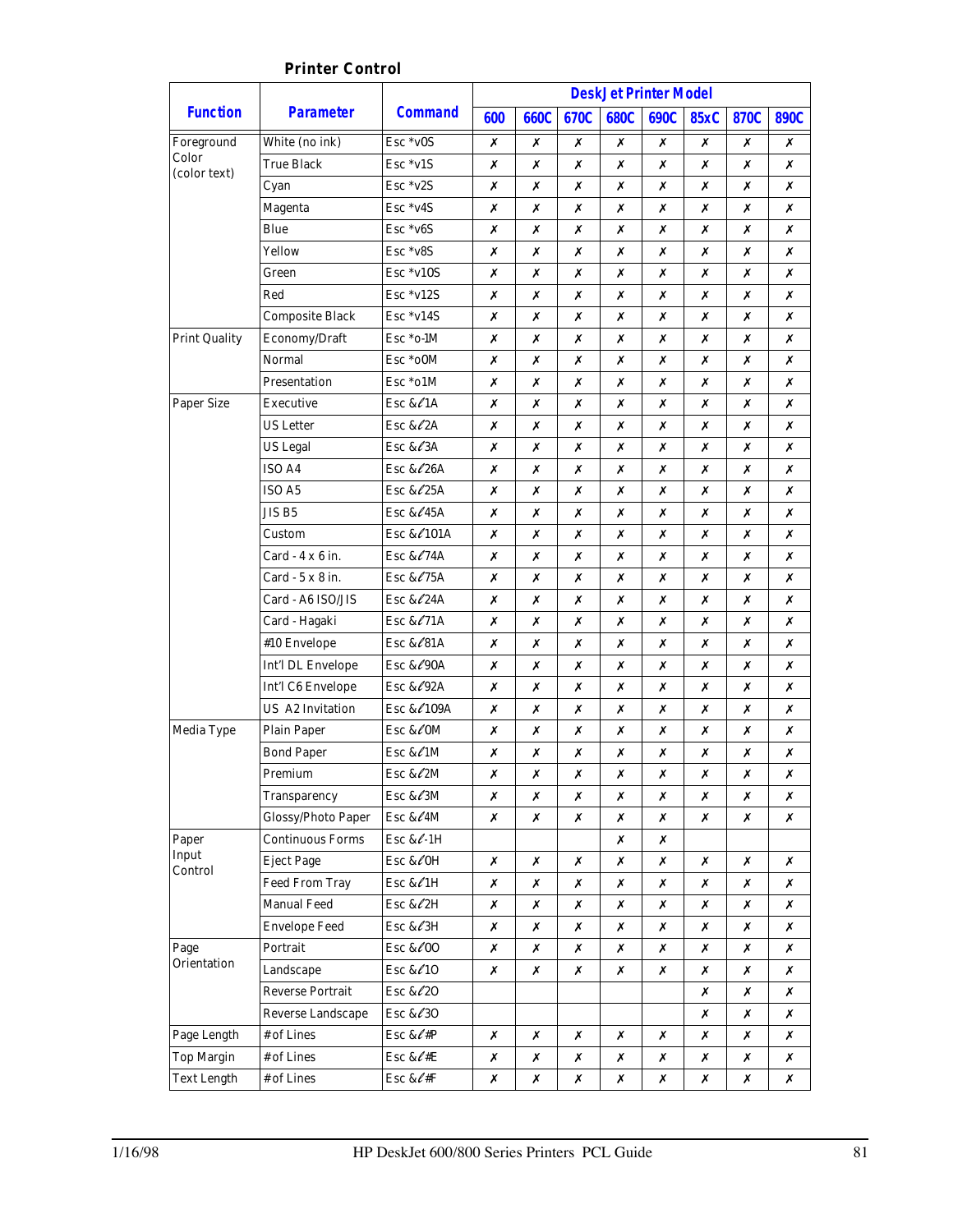|                                 |                                      | <b>DeskJet Printer Model</b> |     |      |      |      |      |      |      |      |
|---------------------------------|--------------------------------------|------------------------------|-----|------|------|------|------|------|------|------|
| <b>Function</b>                 | <b>Parameter</b>                     | <b>Command</b>               | 600 | 660C | 670C | 680C | 690C | 85xC | 870C | 890C |
| <b>Side Margins</b>             | Clear                                | Esc <sub>9</sub>             | х   | X    | X    | х    | х    | х    | х    | Х    |
|                                 | Left (column #)                      | Esc $&a#L$                   | X   | Х    | Х    | Х    | Х    | Х    | X    | х    |
|                                 | Right (column #)                     | Esc &a#M                     | х   | Х    | x    | х    | X    | x    | x    | Х    |
| Lines per Inch                  | $#$ of Lines                         | Esc & $\ell$ #D              | Х   | Х    | Х    | Х    | х    | Х    | X    | x    |
| Vertical<br><b>CAP Move</b>     | to Row $#$                           | Esc $&a#R$                   | X   | x    | X    | х    | X    | x    | x    | x    |
|                                 | # of Decipoints                      | Esc $&a\#V$                  | х   | Х    | Х    | X    | X    | х    | Х    | Х    |
|                                 | # of PCL Units                       | Esc $&$ <sup>*</sup> p#Y     | X   | Х    | X    | х    | X    | x    | X    | x    |
| <b>Vertical Motion</b><br>Index | # of $\frac{1}{48}$ "<br>increments  | Esc $&\ell$ #C               | x   | x    | Х    | Х    | Х    | x    | Х    | x    |
| Horiz. Motion<br>Index          | # of $\frac{1}{120}$ "<br>increments | $Esc$ & $k#H$                | x   | X    | X    | Х    | X    | x    | X    | x    |
| Horizontal                      | to Column#                           | Esc $&a#C$                   | x   | X    | X    | x    | X    | x    | x    | Х    |
| <b>CAP Move</b>                 | # of Decipoints                      | Esc &a#H                     | Х   | X    | Х    | Х    | X    | х    | X    | х    |
|                                 | # of PCL Units                       | Esc $\frac{1}{2}p \neq X$    | Х   | Х    | x    | Х    | Х    | x    | Х    | х    |

#### **Printer Control**

#### **Font Selection**

| <b>Function</b>   | <b>Parameter</b>            | <b>Command</b>   | 600 | 660C | 670C             | <b>680C</b> | 690C | <b>85xC</b> | <b>870C</b> | <b>890C</b> |
|-------------------|-----------------------------|------------------|-----|------|------------------|-------------|------|-------------|-------------|-------------|
| Symbol Set        | Roman <sub>8</sub>          | $Esc$ ( $8U$     | X   | X    | $\boldsymbol{x}$ | x           | x    | x           | x           | x           |
|                   | ECMA 94                     | $Esc$ ( $0N$     | Х   | Х    | Х                | Х           | Х    | x           | Х           | x           |
|                   | PC-8 (IBM-8)                | <b>Esc (10U)</b> | Х   | Х    | Х                | Х           | Х    | Х           | Х           | Х           |
|                   | PC-8 DN                     | <b>Esc (11U)</b> | x   | x    | X                | x           | Х    | x           | x           | X           |
|                   | PC-850                      | <b>Esc</b> (12U  | x   | Х    | x                | x           | Х    | x           | x           | x           |
|                   | <b>HP</b> Legal             | Esc(1U)          | Х   | Х    | x                | x           | x    | Х           | x           | Х           |
|                   | ISO 2: IRV                  | Esc(2U)          |     |      |                  |             |      |             |             |             |
|                   | ISO 4: UK                   | Esc (1E          | X   | x    | X                | x           | x    | x           | x           | x           |
|                   | ISO 6: ANSI ASCII           | Esc(0U)          | Х   | Х    | Х                | Х           | Х    | Х           | Х           | Х           |
|                   | ISO 11: Sweden              | $Esc$ $(0S)$     | Х   | Х    | X                | Х           | Х    | Х           | x           | Х           |
|                   | ISO 15: Italy               | Esc(0I)          | X   | x    | x                | x           | x    | x           | x           | x           |
|                   | ISO 17: Spain               | Esc(2S)          | X   | X    | X                | x           | x    | x           | x           | x           |
|                   | ISO 21: Germany             | Esc(1G)          | Х   | Х    | X                | Х           | x    | Х           | x           | Х           |
|                   | ISO 60: Norway 1            | $Esc$ (0D        | Х   | x    | X                | x           | X    | Х           | x           | X           |
|                   | ISO 61: Norway2             | Esc(1D)          | X   | Х    | X                | x           | x    | x           | x           | x           |
|                   | ISO 69: France              | Esc(1F)          | Х   | Х    | Х                | Х           | Х    | Х           | Х           | Х           |
|                   | ISO 88959/2 Latin-2         | Esc(2N)          | Х   | Х    | X                | Х           | Х    | Х           | x           | Х           |
|                   | ISO 88959/9 Latin-5         | Esc(5N)          | Х   | Х    | X                | Х           | x    | Х           | x           | x           |
|                   | ISO PC-852 Latin2           | <b>Esc (17U)</b> | x   | Х    | X                | x           | x    | x           | x           | x           |
|                   | PC-8 Turkish                | Esc (9T          | x   | Х    | X                | x           | x    | x           | x           | Х           |
| <b>Spacing</b>    | Fixed                       | Esc (s0P         | Х   | x    | X                | x           | Х    | x           | x           | x           |
|                   | Proportional                | Esc (s1P         | x   | Х    | X                | x           | x    | x           | x           | Х           |
| Pitch             | Chars. per Inch             | $Esc$ ( $s#H$    | Х   | Х    | Х                | Х           | Х    | Х           | Х           | Х           |
| <b>Point Size</b> | # of $\frac{1}{72}$ " units | Esc (s#V         | Х   | Х    | X                | Х           | X    | Х           | x           | X           |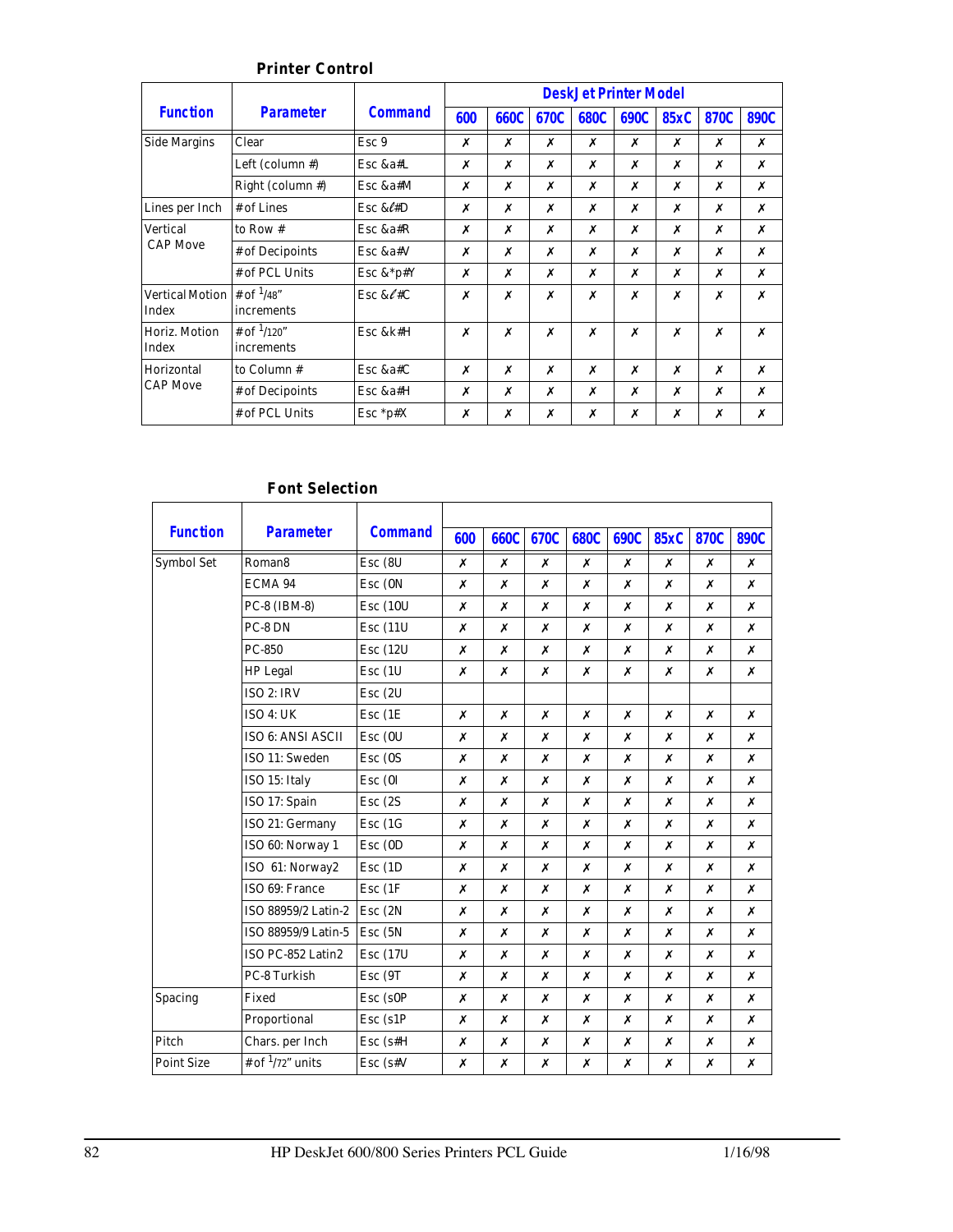#### **Font Selection**

| <b>Function</b> | <b>Parameter</b>  | <b>Command</b> | 600 |   |   |   |   | 660C 670C 680C 690C 85xC 870C |   | 890C |
|-----------------|-------------------|----------------|-----|---|---|---|---|-------------------------------|---|------|
| <b>Style</b>    | Upright (normal)  | $Esc$ (s0S)    | X   | Х | Х | Х | х | Х                             | Х | Х    |
|                 | Italic            | $Esc$ (s1S)    | X   | х | Х | х | Х | х                             | Х | х    |
| Stroke Weight   | Light             | $Esc$ (s-3B)   | Х   | Х | X | Х | Х | Х                             | х | Х    |
|                 | Normal            | Esc (s0B)      | X   | Х | Х | х | Х | Х                             | Х | х    |
|                 | <b>Bold</b>       | $Esc$ (s $3B$  | X   | Х | Х | Х | Х | Х                             | Х | x    |
|                 | <b>Extra Bold</b> | $Esc$ (s $7B$  | X   | Х | Х | х | Х | х                             | х | х    |

### **Font Management**

| <b>Function</b>     | <b>Parameter</b>                | <b>Command</b>    | 600 | 660C | 670C | 680C | 690C | 85xC | 870C | 890C |
|---------------------|---------------------------------|-------------------|-----|------|------|------|------|------|------|------|
| Font ID             | Font ID#                        | $Esc * c#D$       | Х   | Х    | Х    | Х    | Х    | Х    | x    | х    |
| <b>Font Control</b> | Delete All Fonts<br>$Esc * c0F$ |                   | Х   | Х    | Х    | x    | Х    | Х    |      |      |
|                     | Delete Temp Fonts Esc *c1F      |                   | Х   | Х    | Х    | X    | Х    | Х    |      |      |
|                     | Delete Last Font                | $Esc * c2F$       | Х   | X    | Х    | х    | Х    | X    |      |      |
|                     | Delete Character                | $Esc * c3F$       | Х   | Х    | Х    | х    | Х    | X    |      |      |
|                     | Make Font Temp.                 | $Esc * c4F$       | Х   | X    | Х    | х    | Х    | X    |      |      |
|                     | <b>Make Font Perm.</b>          | $Esc * c5F$       | Х   | Х    | Х    | Х    | Х    | X    |      |      |
| <b>Create Font</b>  | # of Bytes                      | $Esc$ )s#W [data] | Х   | Х    | Х    | Х    | Х    | Х    |      |      |
| Download<br>Char.   | # of Bytes                      | $Esc$ (s#W [data] | Х   | X    | Х    | Х    | X    | X    |      |      |

#### **Graphics**

| <b>Function</b>                       | <b>Parameter</b>  | <b>Command</b> | 600 | 660C | 670C | 680C | 690C | <b>85xC</b> | 870C | 890C |
|---------------------------------------|-------------------|----------------|-----|------|------|------|------|-------------|------|------|
| <b>Planes Per Row</b>                 | KCMY (4 plane)    | $Esc *r-4U$    | X   | X    | X    | X    | x    | X           | X    | x    |
| (select palette)<br>(simple color)    | CMY (3 plane)     | $Esc *r-3U$    | x   | x    | X    | x    | x    | X           | X    | x    |
|                                       | K (black plane)   | $Esc *r-1U$    | Х   | Х    | Х    | Х    | Х    | Х           | Х    | Х    |
|                                       | K (black plane)   | $Esc * r1U$    | Х   | X    | X    | х    | x    | X           | Х    | x    |
|                                       | RGB               | $Esc * r3U$    | X   | x    | X    | x    | x    | X           | X    | x    |
| Resolution                            | 75 ppi            | $Esc * t75R$   | Х   | х    | Х    | Х    | х    | Х           | Х    | Х    |
|                                       | $100$ ppi         | Esc *t100R     | X   | x    | X    | x    | x    |             | X    | x    |
|                                       | 150 ppi           | $Esc * t150R$  | Х   | x    | X    | Х    | x    | X           | Х    | x    |
|                                       | 300 ppi           | Esc *t300R     | Х   | X    | X    | X    | x    | X           | Х    | Х    |
|                                       | 600 ppi (k only)  | $Esc *t600R$   |     | Х    | X    | Х    | x    | Х           | Х    | x    |
| <b>Configure Raster</b><br>Data (CRD) | Planar Direct     | Esc*g2W        |     | X    | X    | Х    | x    | X           | X    | x    |
| <b>Graphics Width</b>                 | # Pixels          | $Esc *r#S$     | X   | X    | X    | X    | x    | X           | X    | x    |
| <b>Start Graphics</b>                 | At Left-most Pos. | $Esc * r0A$    | X   | X    | X    | x    | x    | X           | X    | x    |
|                                       | At CAP            | $Esc * r1A$    | Х   | х    | X    | Х    | х    | X           | Х    | x    |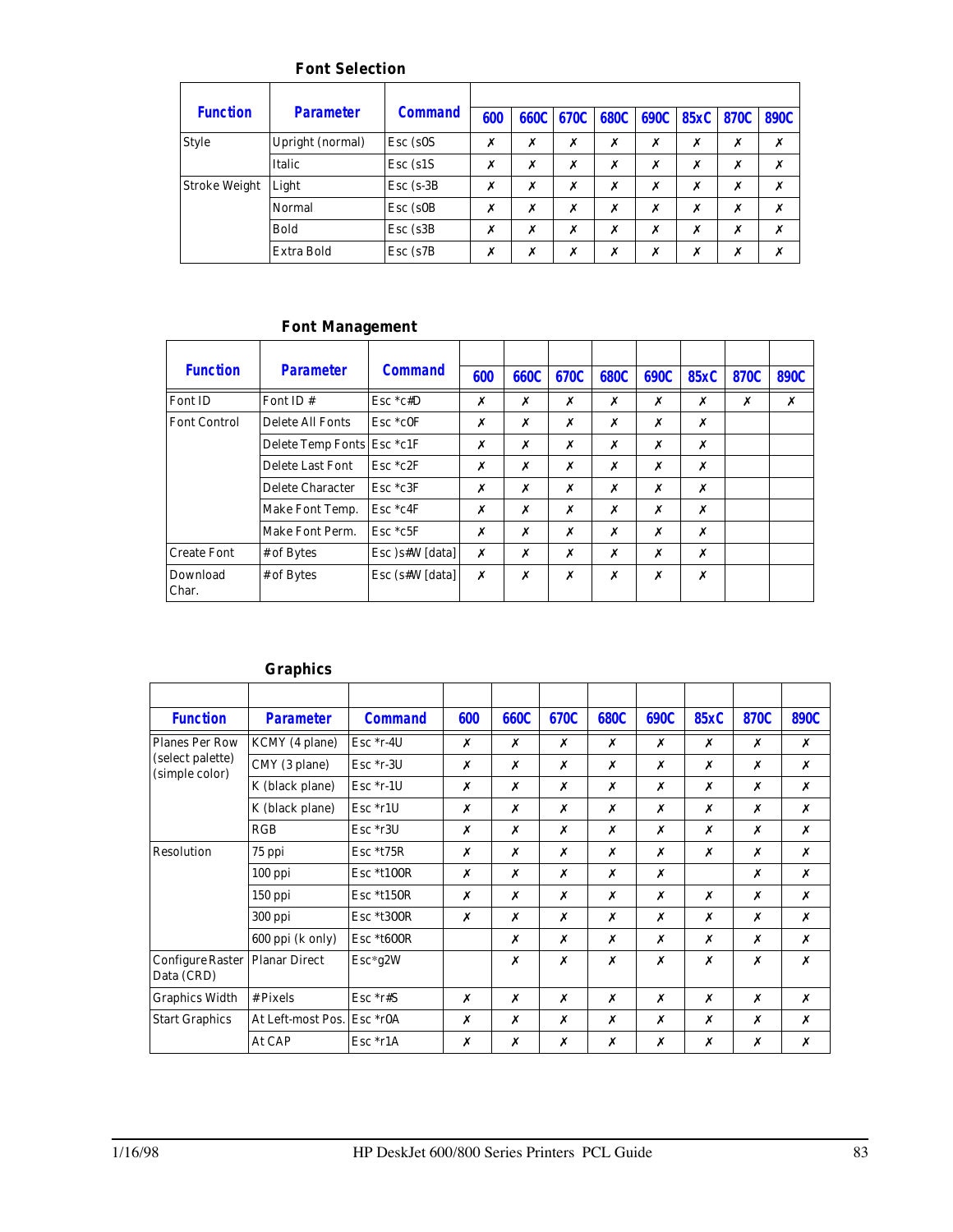|                             | <b>Graphics</b>                      |                   |     |      |      |      |      |             |      |      |
|-----------------------------|--------------------------------------|-------------------|-----|------|------|------|------|-------------|------|------|
|                             |                                      |                   |     |      |      |      |      |             |      |      |
| <b>Function</b>             | <b>Parameter</b>                     | <b>Command</b>    | 600 | 660C | 670C | 680C | 690C | <b>85xC</b> | 870C | 890C |
| <b>Seed Row</b><br>Source   | Same Plane of<br><b>Previous Row</b> | $Esc * b0S$       | x   | x    | X    | X    | х    | X           | x    | X    |
|                             | <b>Previous Plane</b>                | $Esc * b1S$       | x   | Х    | х    | Х    | х    | X           | Х    | x    |
|                             | 2nd Previous                         | $Esc * b2S$       | x   | Х    | х    | Х    | x    | X           | Х    | Х    |
| Compression                 | None (off)                           | Esc *b0M          | х   | х    | Х    | X    | x    | X           | Х    | Х    |
|                             | Method 1                             | $Esc * b1M$       | x   | x    | X    | X    | x    | X           | Х    | X    |
|                             | Method 2                             | $Esc * b2M$       | Х   | х    | X    | Х    | х    | Х           | Х    | Х    |
|                             | Method 3                             | $Esc * b3M$       | x   | x    | X    | Х    | x    | X           | x    | X    |
|                             | Method 9                             | $Esc * b9M$       | х   | х    | Х    | Х    | х    | Х           | Х    | Х    |
| <b>Transfer by</b><br>Plane | # of Bytes                           | Esc *b#V [data]   | x   | x    | X    | Х    | X    | X           | x    | Х    |
| Transfer by Row             | $#$ of Bytes                         | Esc $>b# W[data]$ | x   | х    | Х    | X    | Х    | Х           | Х    | Х    |
| Vert. Pixel Move            | <b>Relative # Dots</b>               | $Esc * b#Y$       | x   | х    | X    | Х    | x    | X           | Х    | X    |
| <b>End Graphics</b>         |                                      | Esc *rC           | х   | х    | Х    | Х    | х    | Х           | x    | Х    |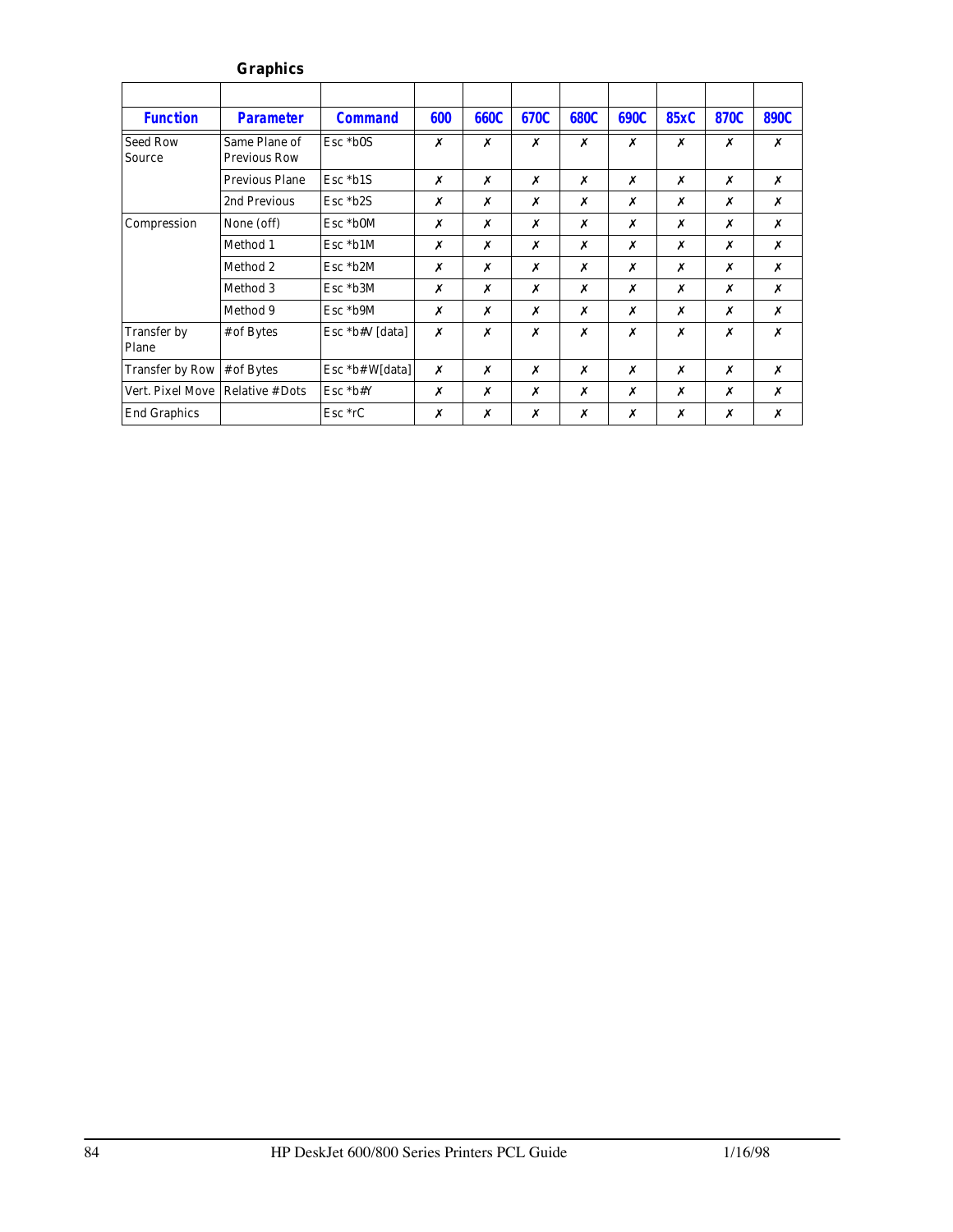# **Soft Font Formats**

A soft font is composed of a Font Definition (font header) and a series of character definitions. Both are described below. In order to used the standard bitmap font definition on a DeskJet 600 series or 85x printer, the *Font Descriptor Size* field *must* be set to exactly 64. The *First Code* and *Last Code* fields must also contain valid information. LaserJet printers do not enforce these restrictions, and it is therefore common for developers leveraging code and fonts from previous LaserJet development to experience problems.

# **Byte 15 (MSB) 8 7 (LSB) 0 Byte** 0 | Font Descriptor Size (64) | 1 2 Descriptor Format (0) Symbol Set Type 3 4 Style MSB Reserved 5 6 Baseline Position **8 August 2** and 2 and 2 and 2 and 2 and 2 and 2 and 2 and 2 and 2 and 2 and 2 and 2 and 2 and 2 and 2 and 2 and 2 and 2 and 2 and 2 and 2 and 2 and 2 and 2 and 2 and 2 and 2 and 2 and 2 and 2 and 2 and 8 Cell Width 9 10 Cell Height 11 12 | Orientation | Spacing | 13 14 Symbol Set 15 16 Pitch (Default CMI) 17 18 | Height 19  $20 \quad \boxed{\text{x-Height}}$  21 22 Width Type Style LSB 23 24 Stroke Weight Typeface LSB 25 26 Typeface MSB Serif Style 27 28 | Quality | Placement | 29 30 Underline Position Underline Thickness 31 32 Text Height 33 34 Text Width 35 36 First Code 37 38 Last Code 39 40 Pitch Extended Height Extended 41 42 Cap Height 43 44-46 Font Number 45-47 48-63 Font Name 49-63 64 Copyright (optional) 65

# *Standard Bitmap Font Definition (format 0):*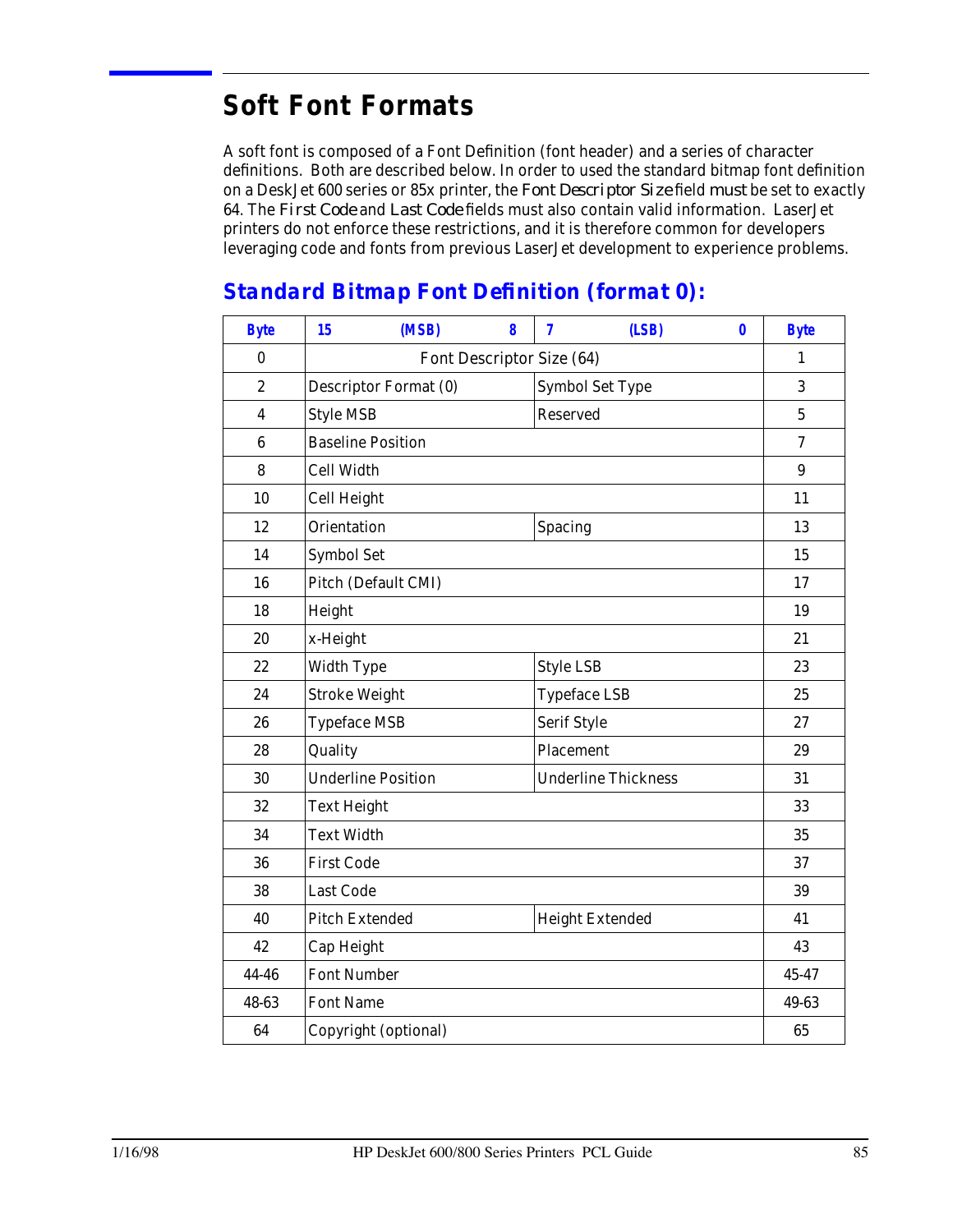# *Resolution-Specified Bitmap Font Definition (format 20):*

The Resolution-Specified Bitmap font definition shown below is the same as the Standard Bitmap font definition, except that it allows specification of resolution (shaded fields). As with the Standard Bitmap Definition, the *Font Descriptor Size* field and the *First Code/Last Code* fields must be filled and valid. The *Font Descriptor Size* field for the Resolution Specified Bitmap must be at least 68.

| <b>Byte</b>      | (MSB)<br>15                | 8 | (LSB)<br>7                 | $\bf{0}$ | <b>Byte</b> |  |  |  |
|------------------|----------------------------|---|----------------------------|----------|-------------|--|--|--|
| $\bf{0}$         | Font Descriptor Size (≥68) |   |                            |          | 1           |  |  |  |
| $\boldsymbol{2}$ | Format (20)                |   | <b>Symbol Set Type</b>     |          | 3           |  |  |  |
| $\overline{4}$   | <b>Style MSB</b>           |   | Reserved                   |          | $\sqrt{5}$  |  |  |  |
| 6                | <b>Baseline Position</b>   |   |                            |          |             |  |  |  |
| 8                | <b>Cell Width</b>          |   |                            |          | 9           |  |  |  |
| 10               | <b>Cell Height</b>         |   |                            |          | 11          |  |  |  |
| 12               | <b>Orientation</b>         |   | Spacing                    |          | 13          |  |  |  |
| 14               | <b>Symbol Set</b>          |   |                            |          | 15          |  |  |  |
| 16               | Pitch (Default CMI)        |   |                            |          | 17          |  |  |  |
| 18               | Height                     |   |                            |          | 19          |  |  |  |
| 20               | x-Height                   |   |                            |          | 21          |  |  |  |
| 22               | <b>Width Type</b>          |   | <b>Style LSB</b>           |          | 23          |  |  |  |
| 24               | <b>Stroke Weight</b>       |   | <b>Typeface LSB</b>        | 25       |             |  |  |  |
| 26               | <b>Typeface MSB</b>        |   | Serif Style                |          | 27          |  |  |  |
| 28               | Quality                    |   | Placement                  | 29       |             |  |  |  |
| 30               | <b>Underline Position</b>  |   | <b>Underline Thickness</b> |          | 31          |  |  |  |
| 32               | <b>Text Height</b>         |   |                            |          | 33          |  |  |  |
| 34               | <b>Text Width</b>          |   |                            |          | 35          |  |  |  |
| 36               | <b>First Code</b>          |   |                            |          | 37          |  |  |  |
| 38               | <b>Last Code</b>           |   |                            |          | 39          |  |  |  |
| 40               | <b>Pitch Extended</b>      |   | <b>Height Extended</b>     |          | 41          |  |  |  |
| 42               | Cap Height                 |   |                            |          | 43          |  |  |  |
| 44-46            | <b>Font Number</b>         |   |                            |          | 45-47       |  |  |  |
| 48-62            | <b>Font Name</b>           |   |                            |          | 49-63       |  |  |  |
| 64               | X Resolution               |   |                            |          | 65          |  |  |  |
| 66               | <b>Y</b> Resolution        |   |                            |          | 67          |  |  |  |
| 68               | Copyright (optional)       |   |                            |          | 69          |  |  |  |
| n                |                            |   |                            |          | $n+1$       |  |  |  |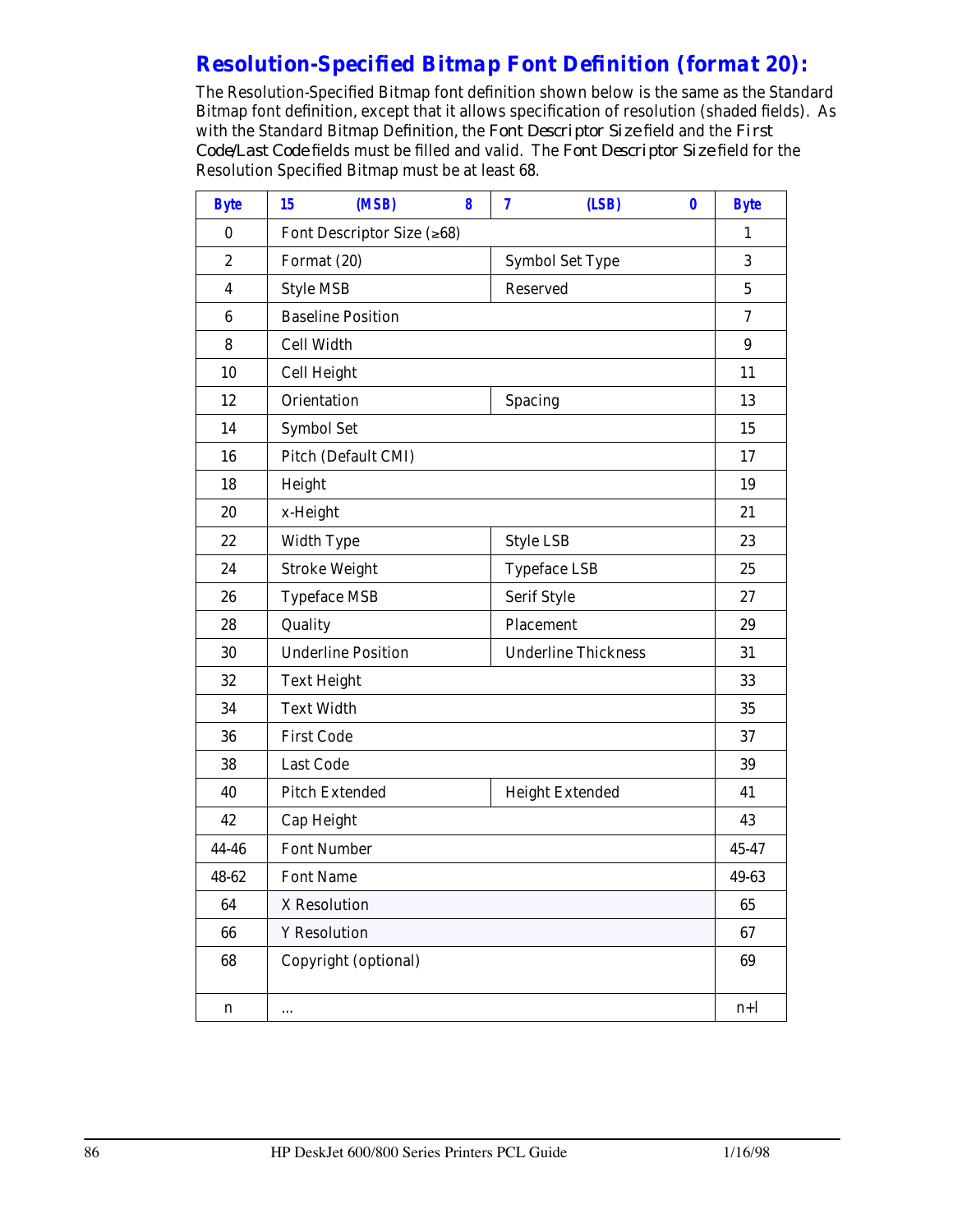The following notation is used to define data types in the font definitions:

| (BOOL)  | Boolean (0,1)                                 |
|---------|-----------------------------------------------|
| (UBYTE) | Unsigned Byte (0255)                          |
| (SBYTE) | Signed Byte (-1 28 1 27)                      |
| (UINT)  | Unsigned Integer (065535)                     |
| (SINT)  | Signed Integer (-32768 32767)                 |
| ULINT)  | Unsigned Long Integer (0 (232-1))             |
| (SLINT) | Signed Long Integer (231 (23 (ASCxx)          |
|         | ASCII String (array (0 (xx-1))) of characters |
|         |                                               |

#### *Font Descriptor Size (UINT)*

This field contains the number of bytes in the font descriptor (not the font definition size, which is given by the escape sequence value field). See the font definition tables for the appropriate value. The font is invalid if the size is less than the minimum required.

#### *Descriptor Format (UBYTE)*

Identifies the font as one of the following:

| Value | Format |
|-------|--------|
|       |        |

| $\theta$ | <b>Standard Bitmap</b> |  |
|----------|------------------------|--|
|          |                        |  |

20 Resolution-Specified Bitmap

Unrecognized values invalidate font creation.

#### *NOTE*

DeskJets prior to the 600 series use a value of 9 for landscape fonts or fonts larger than 18 points; all other DeskJet fonts use a value of 5.

The DeskJet 600 series and DeskJet 85x printers only support formats 0 (Standard Bitmap), and 20 (Resolution-Specified Bitmap).

### *Symbol Set Type (UBYTE)*

Describes the font's relationship to symbol sets.

- Value Symbol Set Organization
	- 0 Bound font, 7-bit (96 characters) Character codes 32-127 [decimal] are printable<sup>1</sup>.
- 1 Bound, 8-bit (192 characters) Character codes 32-127 and 160-255 printable.
- 2 Bound font, 8-bit (256 characters) All codes are printable except 0, 7-15, and 27.<sup>1</sup>
- 10 Unbound font, no symbol set affiliation Character codes correspond to MSL numbers (for Intellifont unbound scalable fonts).
- 11 Unbound font, no symbol set affiliation Character codes correspond to Unicode numbers (for TrueType unbound scalable fonts).

<sup>1.</sup> Access to those codes that are unprintable, yet have a character defined, requires the use of the Transparent Print (Esc&P#X) command.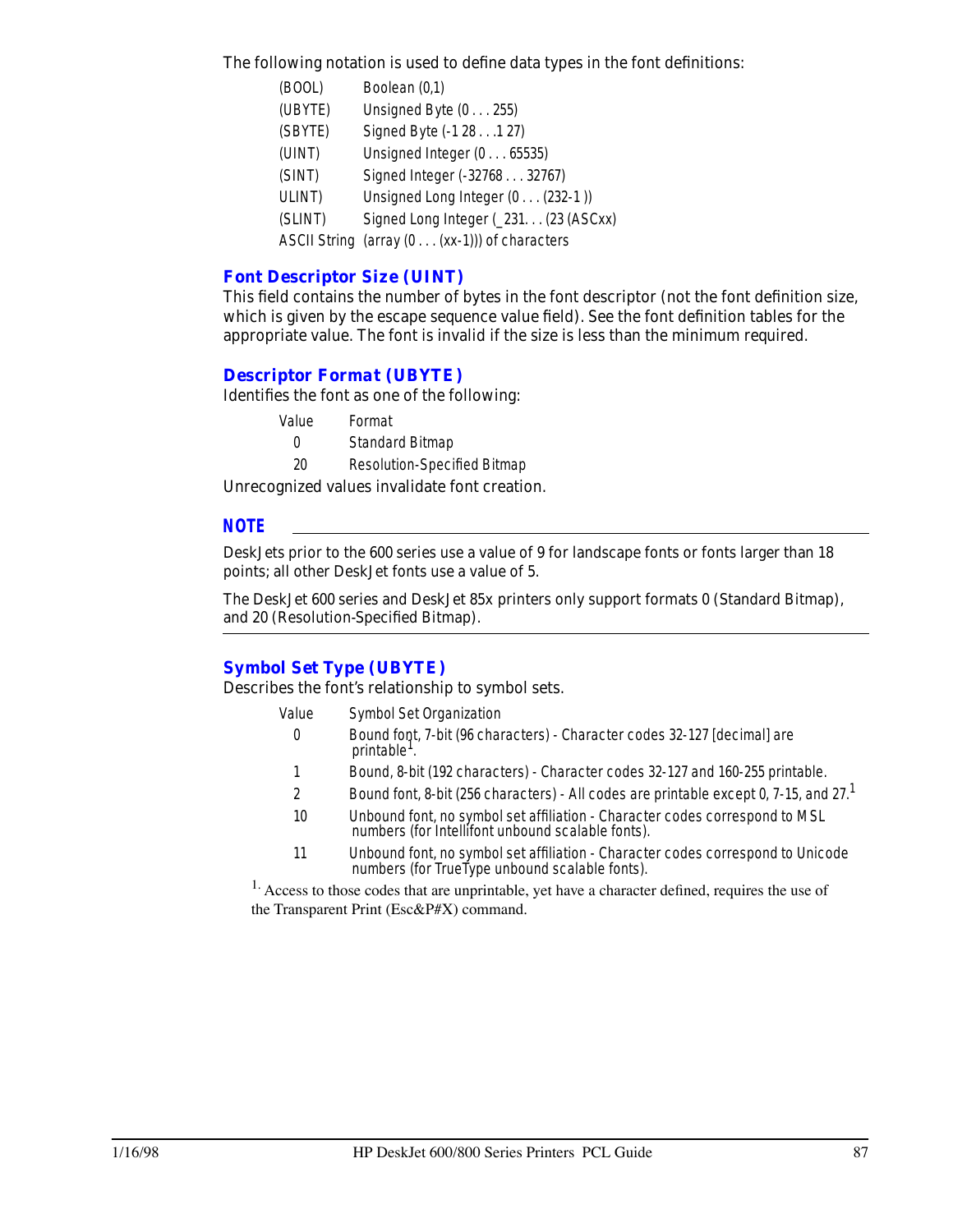# *Font Type (UBYTE)*

Identifies the font type as one of the following:

| Value | <b>Symbol Set Organization</b>                                           |
|-------|--------------------------------------------------------------------------|
|       | 7-bit (32 -1 27 are printable)                                           |
|       | 8-bit (32 -127 and 160 - 255 are printable)                              |
|       | PC-8 (0 - 255 are printable except 7 -1 5 and 27)                        |
|       | 16-bit (all are printable except 0, 7 -1 5, 27, 65279, 65534, and 65535) |
|       |                                                                          |

A type 3 font is a 16-bit font with character codes downloaded according to some native mapping (for example, Shift-JIS, JIS208, etc.). This native mapping allows the font to be used as a stand-alone font, or it can be bound to another symbol set and then used.

#### *Style MSB (UINT)*

The style MSB (byte 4) is combined with the style LSB (byte 23) to make the style word, which is calculated from the partial sums for posture, width, and structure. The binary structure of the style word is shown below.

Style Word = Posture + (4 x Width) + (32 x Structure)

| ıJ.     |          |  |           |       |         |
|---------|----------|--|-----------|-------|---------|
| <br>23. | reserved |  | structure | width | posture |

- Value(#) = Posture (style word partial sum)
	- 0 Upright
	- 1 Italic
	- 2- Alternate Italic
	- 3 Reserved
	- = Width (style word partial sum multiplied by 4)
		- 0 Normal
		- 1 Condensed
		- 2 Compressed or extra condensed
		- 3 Extra compressed
		- 4 Ultra compressed
		- 5 Reserved
		- 6 Extended or expanded
		- 7 Extra extended or extra expanded
	- = Structure (style word partial sum multiplied by 32)
		- 0 Solid
		- 1 Outline
		- 2 In-line
		- 3 Contour, Edge effects
		- 4 Solid with shadow
		- 5 Outline with shadow
		- 6 In-line with shadow
		- 7 Contour with shadow
		- 8-11 -Patterned (complex patterns, subjective to typeface)
		- 12-15 Patterned with shadow
		- 16 Inverse
		- 17 Inverse in open border
		- 18-30 Reserved
		- 31 Unknown structure

#### The reserved bits (10 to 15) should be set to 0.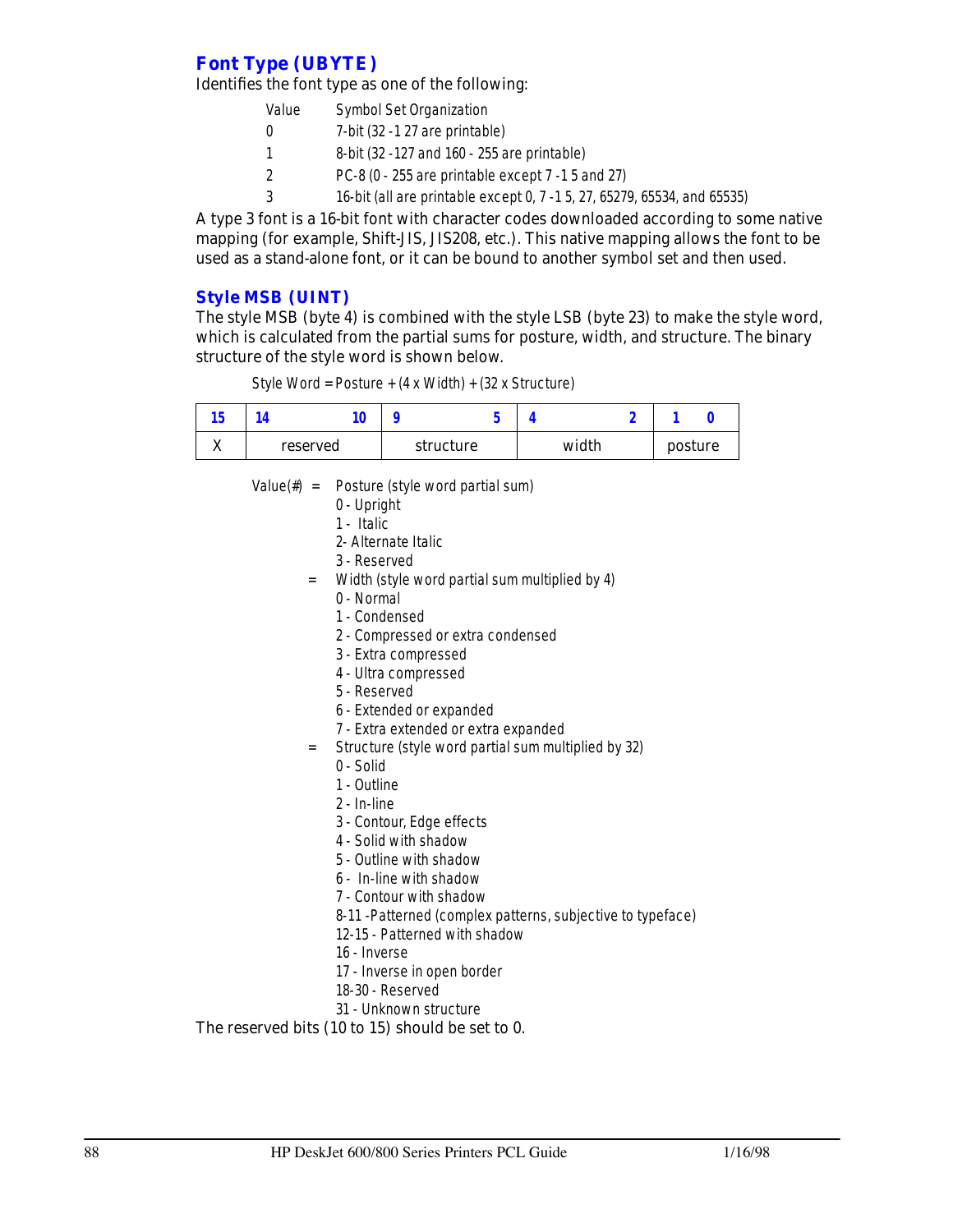If a font style of "italic compressed contour" is downloaded, the value(#) would be:

**1 +(2x4)+(3x32)=105**

#### *Baseline Position (UINT)*

#### *NOTE*

DeskJet 600 series and DeskJet 85x printers ignore this field.

**TrueType** - Set to 0.

#### *Cell Width (UINT)*

#### *NOTE*

DeskJet 600 series and DeskJet 85x printers ignore this value.

#### *Cell Height (UINT)*

#### *NOTE*

DeskJet 600 series and DeskJet 85x printers ignore this value.

#### *Orientation (UBYTE)*

Specifies font orientation. All font characters must have the same orientation as those specified in the font descriptor; otherwise they are discarded as they are downloaded.

- 0 = portrait (0 degrees; the orientation of the printer's raster scan)
- 1 = landscape (90 degrees counterclockwise)
- 2 = reverse portrait (180 degrees counterclockwise)
- 3 = reverse landscape (270 degrees counterclockwise)

#### *NOTE*

DeskJet 600 series printers will rotate the fonts to match the paper's physical coordinate system for various paper sizes.

#### *Spacing (BOOL)*

Specifies the type of font spacing. Fixed spacing is 0; proportional spacing is l; dual-fixed spacing is 2.

#### *NOTE*

DeskJet printers prior to the 600 series treat values other than 0 or 1 as 1, and require that landscape fonts have fixed spacing.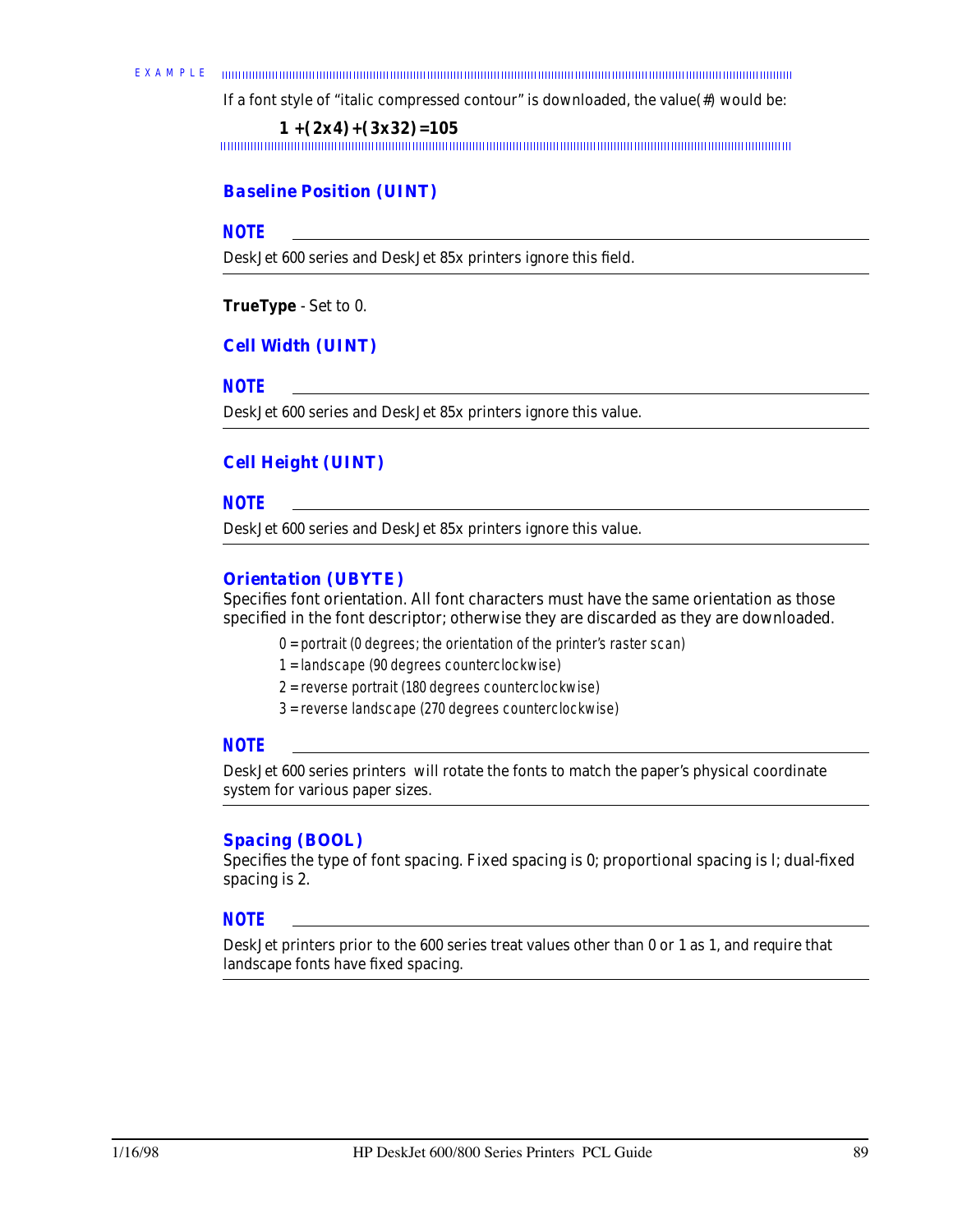### *Symbol Set (UINT)*

**Bound Font** - Specifies the symbol set characteristic of the font.

The value for this field is derived from the symbol set identification number (ID) used by Esc(lD in the font selection process. The number portion (#) and the ASCII value of the letter portion (L) of the ID are used to obtain the symbol set descriptor field value:

Symbol Set Descriptor Field =  $(\# \times 32) + (L - 64)$ 

EXAMPLE  $\label{prop:main} In an anomorphism function a nonmonomorphism function a nonhomomorphism function a nonhomomorphism.$ 

> Assume the symbol set is US ASCII ISO-6. The symbol set table in the section "Font Selection by Attribute," identifies US ASCII as " $0U$ ". Since  $# = 0$  and  $U = 85$ , the field value is 21:

# **Symbol Set Descriptor Field = (0 x 32) + (85 - 64) = 21**

**Unbound Font** - This field should be set to 56 (1X) for unbound fonts.

#### *Character Set (UINT16)*

The Character Set field specifies the native mapping of a large font.

#### *Pitch (UINT)*

Bitmap Font - Specifies the pitch of the font in quarter-dot units (i.e., four quarter-dot units equal one dot; also known as radix dots). It combines with Pitch Extended to specify the pitch of the font in 1/1024 dots. Pitch defines the default CMI for the font.

For example, at 300 dpi (1200 quarter-dots/inch), a 17-ppi font has a pitch field of 70 and a non-zero pitch extended field.

(1 inch /17char) x (300 dots / inch) x (4 radix dots / dot) = 70.588 radix dots

The remainder 0.588 is converted back to dots and then to 1/1024 dots:

(0.588 radix dots /4 radix dots per dot) x (1024 units / dot) = 150 units/dot

Pitch Extended is set to 1501/1024 units.

For proportional fonts, the width "printed" for a control code space is determined by the pitch value unless CMI has been changed.

#### *Height (UINT)*

**Bitmap Font** - Specifies the font's height in quarter-dot units. The value, converted to points (1/72 inch), is used as the height characteristic of the font. Height combines with Height Extended to specify the design height of the font in 1/1024 dots.

For example, a 10 point font at 300 dpi has a height field of 166 quarter dots (1200 quarter dots/inch, 1/72 inch/ point).

(10 point) x (1 inch /72 point) x (300 dots/inch) x (4 quarter-dots/dot) =  $166.667$ 

#### *xHeight (UINT)*

**Bitmap Font** - Specifies the height of the lower case "x" in quarter dots. All DeskJet 500, 600 series and DeskJet 85x printers ignore this field.

### *Width Type (SBYTE)*

#### *NOTE*

DeskJet printers ignore this field.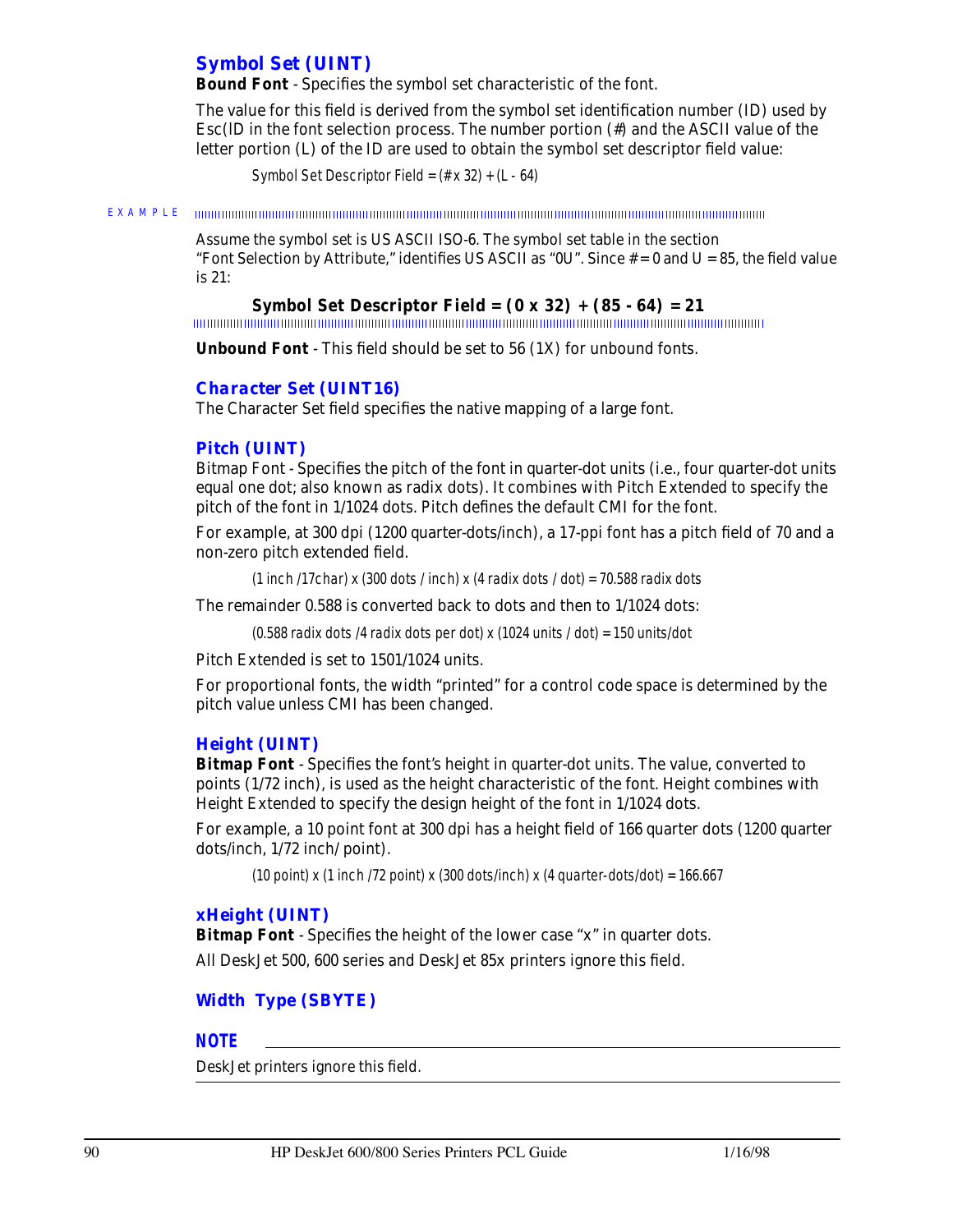## *Style LSB (UBYTE)*

The least significant byte of the style word. Refer to the Style MSB field.

#### *Stroke Weight (SBYTE)*

Specifies the thickness of the font characters. The standard stroke weight is 0 for a medium font, 3 for a bold font, and -3 for a light font.

| Value          | Stroke Weight         |
|----------------|-----------------------|
| -7             | Ultra thin            |
| -6             | Extra thin            |
| $-5$           | Thin                  |
| $-4$           | Extra light           |
| -3             | Light                 |
| $-2$           | Demi-light            |
| $-1$           | Semi-light            |
| 0              | Medium, Book, or Text |
| 1              | Semi-bold             |
| $\overline{2}$ | Demi-bold             |
| 3              | Bold                  |
| 4              | Extra bold            |
| 5              | Black                 |
| 6              | Extra black           |
| 7              | Ultra black           |
| Default $=0$   |                       |

Range =  $-7$  to 7 (less than  $-7$  maps to  $-7$ ; greater than 7 maps to 7)

#### *Typeface [LSB/MSB] (UBYTE)*

Specifies the HP typeface number of the font. Three versions of this field are used: the obsolete single-byte version for older fonts, the version used by DeskJet 500 and LaserJet III printers, and the new LaserJet 4 version (also used by the DeskJet 600 series and DeskJet 85x printers.

#### **Single-Byte Version**

DeskJets prior to DeskJet 500 and LaserJets prior to LaserJet IID used only the least significant byte (LSB). These printers ignore the upper byte (MSB) in the current version described below.

#### **LaserJet III / DeskJet 500 Version**

The typeface word includes a 4-bit field for the vendor number, a 2-bit field for the version number, and a 9-bit field for the actual typeface number. The most significant bit of the most significant byte is always zero. The typeface word is shown below.

Typeface Family Value

| <b>MSB</b> |        |                |  | LSB                        |  |
|------------|--------|----------------|--|----------------------------|--|
| 15         | 14     | 10             |  |                            |  |
|            | Vendor | <b>Version</b> |  | <b>Typeface Base Value</b> |  |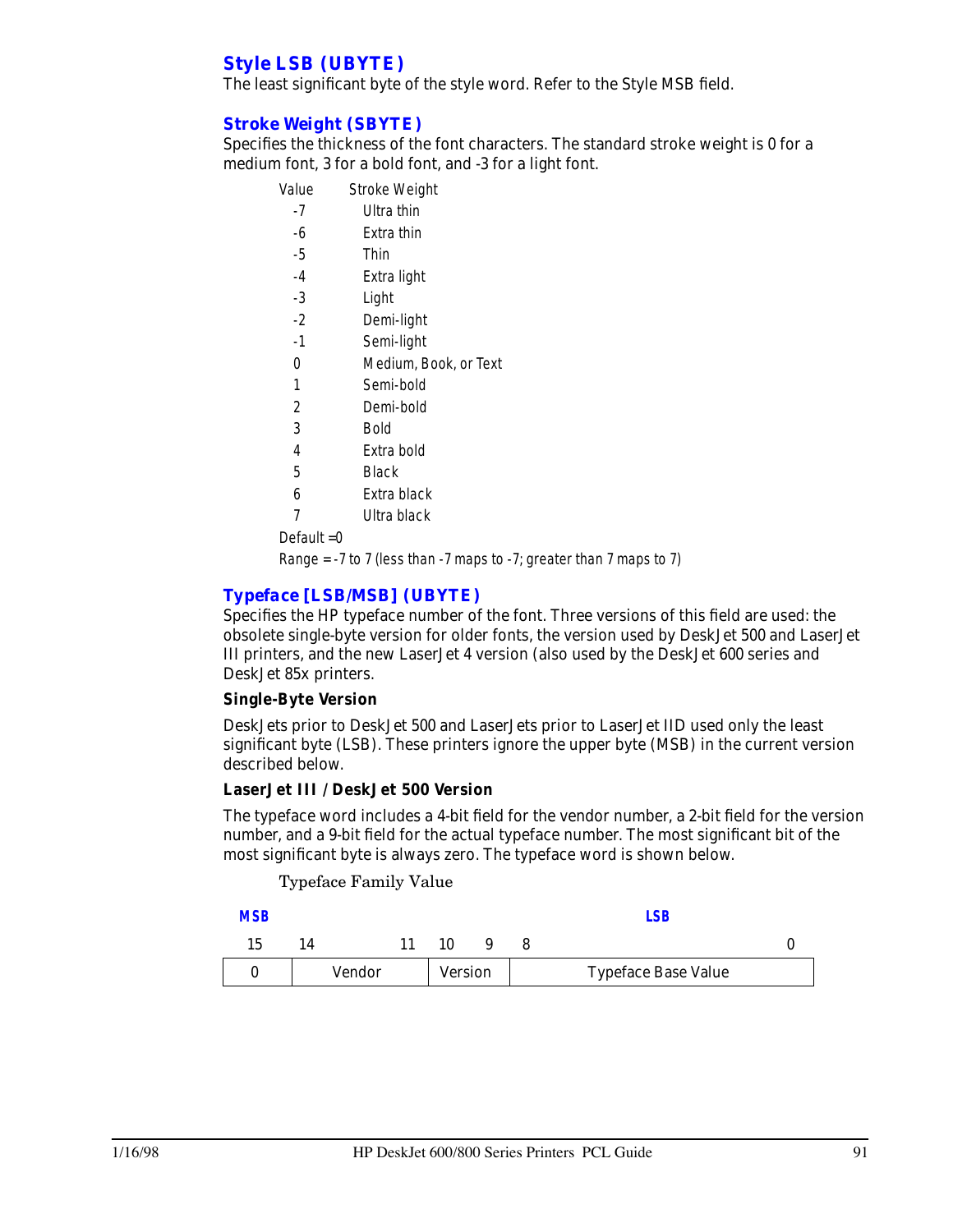#### **Typeface Base Value**

- 0 Line Printer or Line Draw
- 3 Courier
- 4 Helvetica
- 5 Times Roman
- 6 Letter Gothic
- 7 Script
- 8 Prestige
- . . .

#### **Version** (typeface word partial sum multiplied by 512)

- 0 1st version
- 1 2nd version
- 2 3rd version
- 3 4th version

#### **Vendor** (typeface word partial sum multiplied by 2048)

- 0 Reserved for generic typeface selection.
- 1 Reserved for HP use only.
- 2 Agfa Division, Miles Inc.
- 4 Bitstream Inc.
- 6 Linotype Company
- 8 The Monotype Corporation plc
- 10 Adobe Systems, Inc

3, 5, 7, 9,11-15 Reserved Default  $=$  3 Range = 0 to 65535 (unavailable values are ignored)

**Vendor Numbe**r (bits 11-14) - This HP-assigned value is between 0 and 15.

**Vendor Version** (bits 10, 9) - This value is between 0 and 3. It will change when the vendor changes the width of a font or adds new characters to a font. A vendor code of 0 is reserved for generic typeface selection so that older one-byte typeface values can still be used in the generic typeface selection process.

**Typeface Base Value** (bits 0 to 8) - This value is between 0 and 511. Some of these values include appearance width and structure information (i.e., Helvetica Compressed and Helvetica Outline, etc.).

#### *NOTE*

A typeface family value in which both Vendor and Version numbers are 0 is reserved for generic type- face selection. That is, for typeface family values less than 512, the printer exactly matches the LSB typeface base value field. For typeface values greater than or equal to 512, the printer uses the full 16-bit typeface word.

#### **PROCEDURE:**

Typeface Family = Typeface Base Value + (Version x 512) + (Vendor x 2048)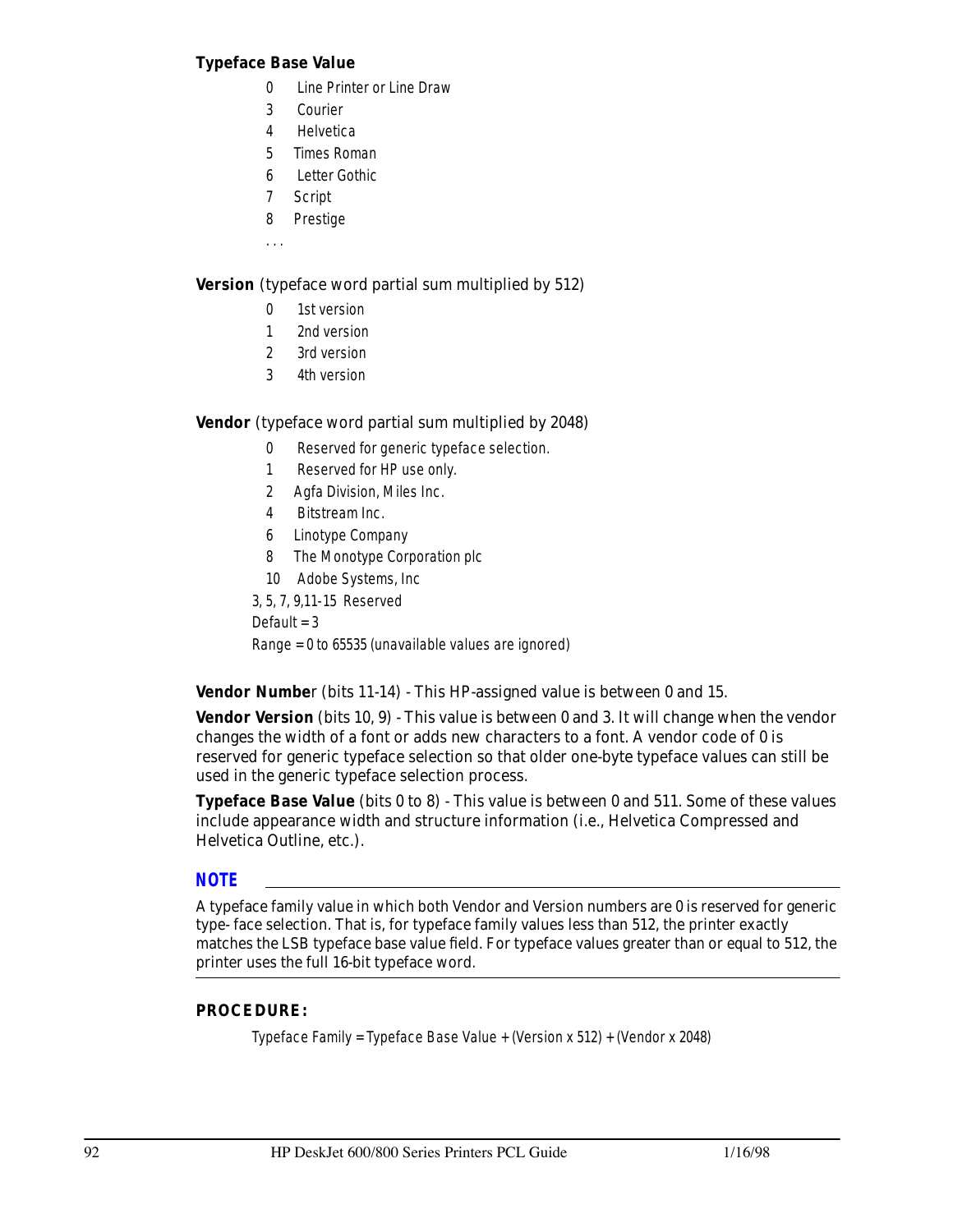#### EXAMPLE

The HP typeface number for Agfa's Dom Casual typeface is 4157 (vendor value=2, version value=0, and type- face value =  $61$ ).

 **61 +(0x512)+(2x2048)=4157**

#### *Serif Style (UBYTE)*

DeskJet 600 series and DeskJet 85x printers ignore this field.

#### *Quality*

DeskJet 600 series and DeskJet 85x printers ignore this field.

#### *Placement*

DeskJet 600 series and DeskJet 85x printers ignore this field.

#### *Underline Position (SBYTE)*

**Bitmap Font** - Specifies the distance from the baseline to the top dot row of the underline in dots. Zero specifies an underline position at the baseline. A positive value specifies an underline position above the baseline. A negative value specifies an underline position below the baseline.

**Scalable Font** - Set to 0. Underline Distance is ignored. The Master Underline Position field identifies this information for scalable fonts.

#### *NOTE*

DeskJet 600 series and DeskJet 85x printers use this field for auto-underlining.

#### *Underline Thickness (UBYTE)*

Specifies the thickness of the underline in dots for a bitmap font.

**Bitmap Font** - Specified in dots. A bitmap font prints 3-dot thick underlines at 300 dpi and 6-dot thick under- lines at 600 dpi.

**Scalable Font** - Should be ignored and set to 0. The Master Underline Height provides this information.

#### *NOTE*

DeskJet 600 series and DeskJet 85x printers use this field for auto-underlining.

#### *Text Height (UINT)*

Specifies the font's optimum interline spacing for this font. This value is typically 120% of the height of the font.

**Bitmap Font** - Specified in quarter-dot units.

**Scalable Font** - Specified in design window units (defined in the Scale Factor field).

#### *Text Width (UINT)*

Specifies the font's average lowercase character width (it can be a weighted average). **Bitmap Font** - Specified in quarter-dots.

**Scalable Font** - Specified in design window units (defined in the Scale Factor field).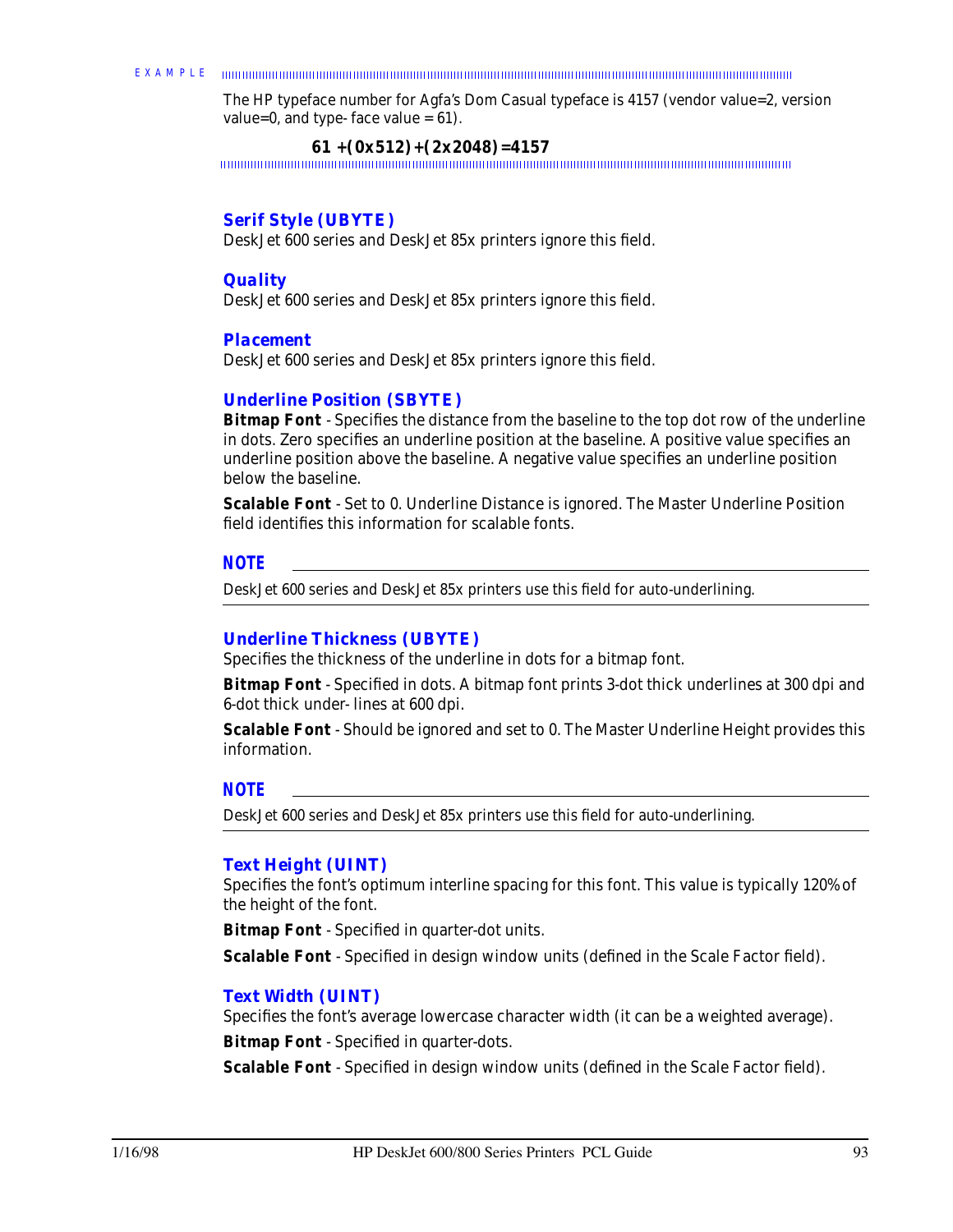# *First Code (UINT)*

Specifies the character code of the first printable character in the font. The space character may be printable, and will print an image if one is defined; otherwise, a space control code is executed.

For a type 3 font, this field can have any value from 0 through 65535. First Code must be less than or equal to Last Code.

|               | Symbol SetType First Code/Last Code |
|---------------|-------------------------------------|
|               | 32/127                              |
| 1             | 32/127-160/255                      |
| $\mathcal{P}$ | 0/255                               |
| 10            | Set to 0 (for unbound font)         |
| 11            | Set to 0 (for unbound font)         |

#### *Last Code / Number of Characters (UINT)*

Specifies the character code of the last printable character in the font. This value may be greater than the last code of the symbol set as implied by the symbol set type because there may be components of compound characters that are not part of the symbol set, but must be downloaded.

For a bound font, this field specifies the last downloadable character code in the font. For an unbound font (type 10 or 11), it specifies the maximum number of characters that can be downloaded into the font.

For a type 3 font, this field can be any value from First Code through 65535. Last Code can be equal to First Code.

#### *Pitch Extended (UBYTE)*

**Bitmap Font** - This is an addition to the Pitch field that extends pitch an extra 8 bits to allow 10 bits of fractional dots. The value of this field is in 1/1024 dot units. For example, a 17-ppi font for a 300-ppi device would have a Pitch field of 70 (17.5 dots or 17.1429 cpi) and a Pitch Extended field of 150 (0.1465 dots additional, which adds to 17.6465 dots, or 17.0005 cpi). An example of calculating the Pitch and Pitch Extended fields is provided in the Pitch field description.

**Scalable Font** - This field is set to zero.

#### *NOTE*

DeskJet 500 series printers ignore this field. The 600 series and DeskJet 85x printers do not

#### *Height Extended (UBYTE)*

**Bitmap Font** - This is an addition to the Height field that extends the height an extra 8 bits to allow 10 bits of fractional dots. The value of this field is in 1/1024 dot units. For example, a 10 point font for a 300-ppi device would have a height of 166 (41.5 dots, or 9.96 points) and a Height Extended field of 170 (0.1660 dots additional, which adds to 9.9998 points). This field is similar to the Pitch Extended field (refer to the Pitch field example).

**Scalable Font** - This field is ignored and should be set to zero.

#### *NOTE*

DeskJet 500 series printers ignore this field. The 600 series and DeskJet 85x printers do not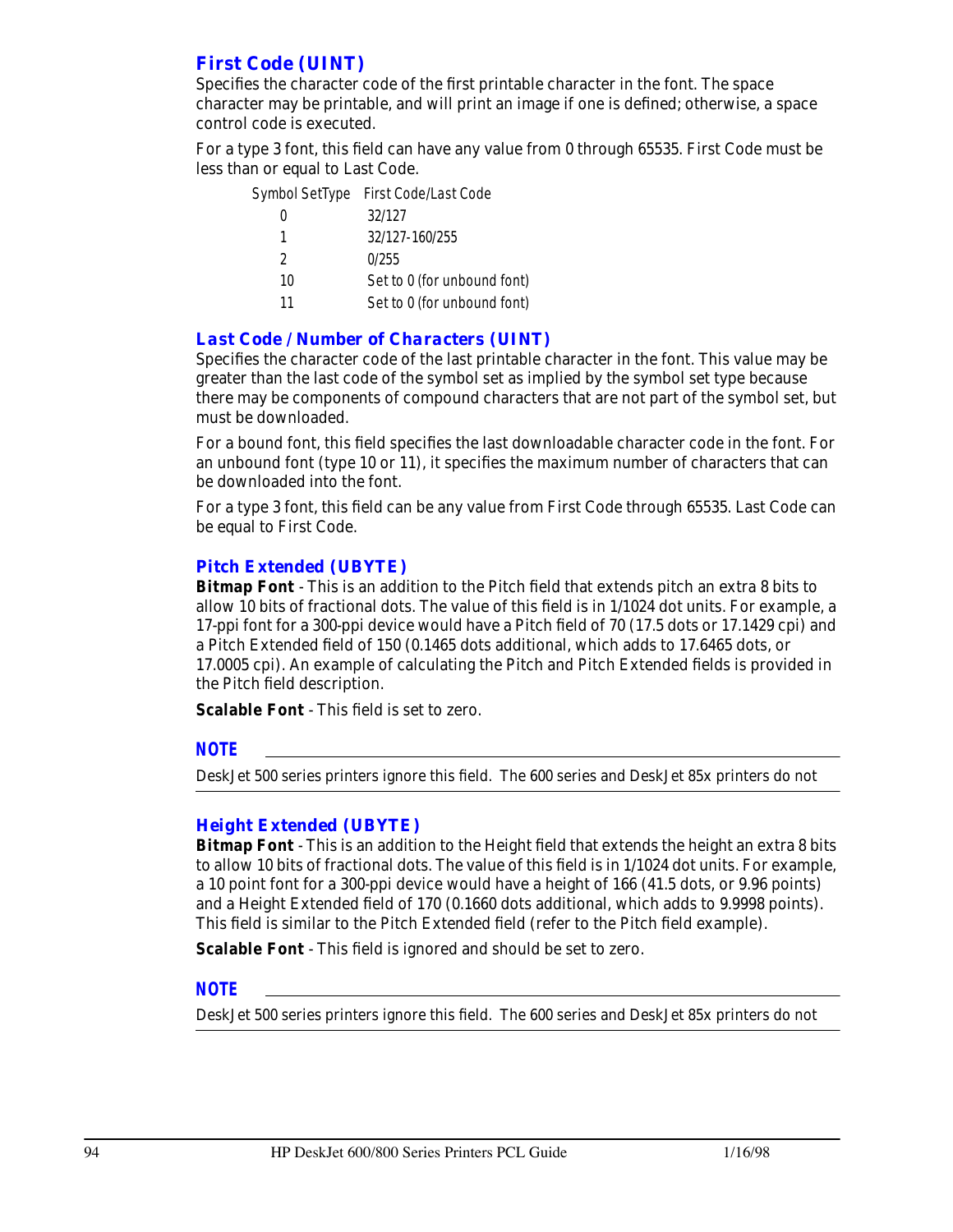# *Cap Height (UINT)*

Cap height is a percentage of the Em of a font and is used to calculate the distance from the capline (top of an unaccented, upper-case letter, e.g., "H") to the baseline. An Em is a measure in decipoints of the height of a font; e.g., the em of a 10-point font is 100 decipoints.

**Bitmap Font** - Fonts containing a 0 in this field are assumed to have a cap height percentage of 70.87% of em. The Cap Height data is represented as the product of the cap height percentage and the maximum unsigned integer:

 $0.7087 \times 65535 = 46445$ 

For nonzero values the Cap Height percentage is calculated as follows:

% = (Cap Height Data /65535) x 100

**Scalable Font** - Contains the cap height in design window units (as defined in the Scale Factor field).

#### *Font Number (UINT)*

**Bitmap Font** - Should be ignored and set to 0.

#### *Font Name (ASC16)*

This is a 16 byte ASCII character field in which the user may assign a font name.

#### *X Resolution (UINT)*

In resolution-specified bitmap fonts, this field specifies the resolution of the font in the X dimension in dots per inch.

#### *Y Resolution (UINT)*

In resolution-specified bitmap fonts, this field specifies the resolution of the font in the Y dimension in dots per inch.

#### *Copyright*

This optional field contains ASCII data.

#### *Font Scaling Technology*

This field specifies either an Intellifont or TrueType scalable font or, for Format 16, a bitmap font.

- Value Font Scaling Technology
	- 0 Intellifont
	- 1 TrueType
- 254 bitmap

Using a value of 254 for bitmap fonts reserves the lower values for other font scaling technologies as they evolve.

#### *Segment Size*

The Segment Size field of a Format 16 font is 32 bits in length.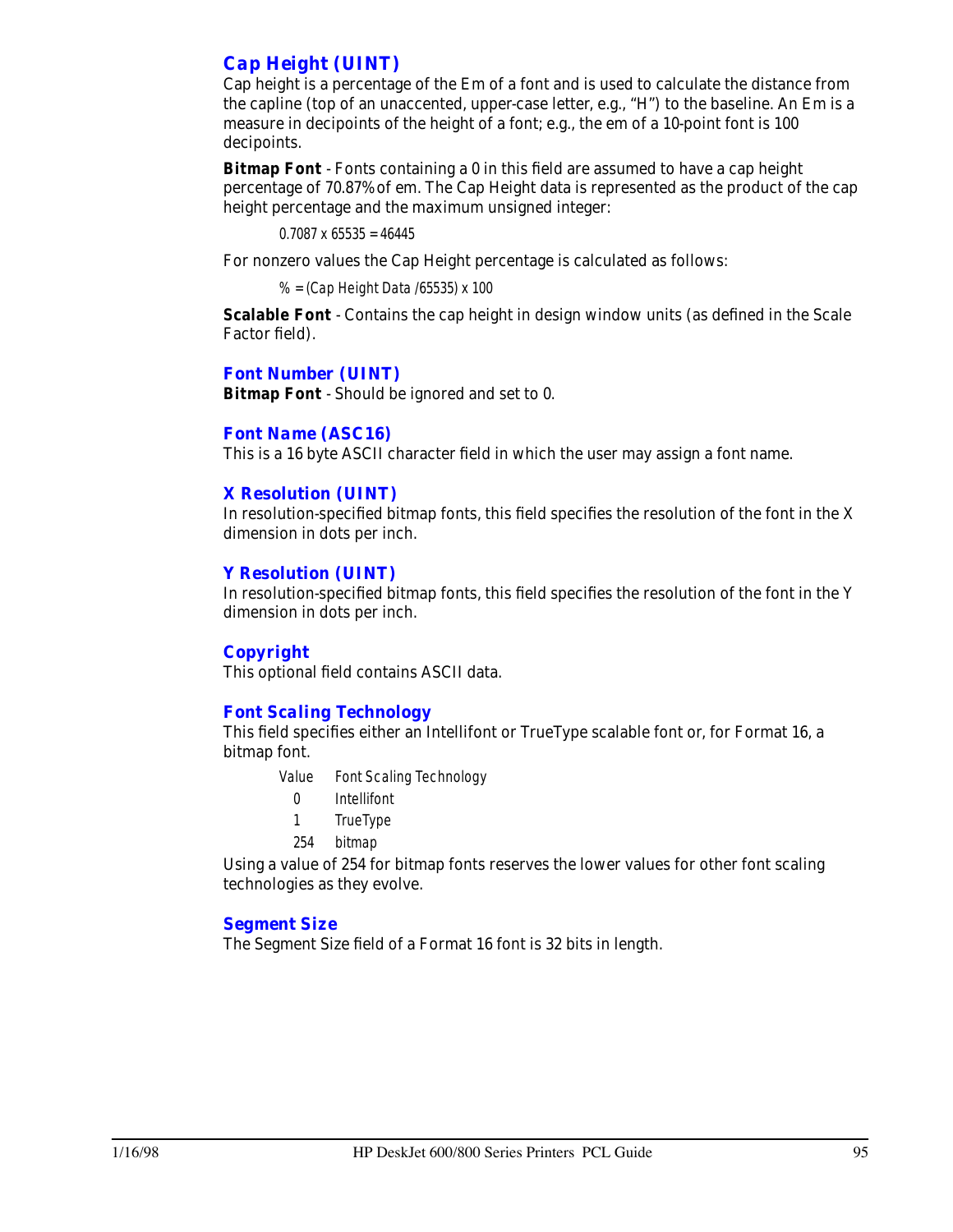# *BR (Bitmap Resolution) Segment*

The BR segment is used to define the X resolution and Y resolution of the bitmap. This segment must be present for bitmap fonts, otherwise the font is invalidated. If the specified resolution is not supported by the device, the font is invalidated. The structure for the BR segment is:

| <b>Byte</b> | 15                  | (MSB)               | 8 | 17 | (LSB) | 0 | <b>Byte</b> |  |
|-------------|---------------------|---------------------|---|----|-------|---|-------------|--|
| X           | BR                  |                     |   |    |       |   |             |  |
| $x+2$       | <b>Segment Size</b> |                     |   |    |       |   |             |  |
| $x+4$       |                     |                     |   |    |       |   |             |  |
| $x+6$       | X Resolution        |                     |   |    |       |   |             |  |
| $x+8$       |                     | <b>Y</b> Resolution |   |    |       |   |             |  |

#### *X Resolution (UINT16)*

In resolution-specified bitmap fonts, this field specifies the resolution of the font in the X dimension in dots per inch.

#### *Y Resolution (UINT16)*

In resolution-specified bitmap fonts, this field specifies the resolution of the font in the Y dimension in dots per inch.

# *CE (Character Enhancement) Segment*

The CE segment is used to indicate if a downloaded font is allowed to use the printer's character enhancement algorithms. It allows soft-font vendors and ISVs to use the printer's algorithms to enhance their fonts.

| <b>Byte</b> | 15                  | (MSB) | 8                    | 17 | (LSB) | 0 | <b>Byte</b> |  |  |
|-------------|---------------------|-------|----------------------|----|-------|---|-------------|--|--|
| $\mathbf x$ |                     | CE    |                      |    |       |   |             |  |  |
| $x+2$       | <b>Segment Size</b> |       |                      |    |       |   |             |  |  |
| $x+4$       |                     |       |                      |    |       |   |             |  |  |
| $x+6$       | <b>Style</b>        |       |                      |    |       |   |             |  |  |
| $x+8$       |                     |       |                      |    |       |   | $x+9$       |  |  |
| $x+10$      |                     |       | <b>Stroke Weight</b> |    |       |   | $x+11$      |  |  |
| $x+12$      |                     |       | <b>Sizing</b>        |    |       |   | $x+13$      |  |  |

The structure of the CE segment is: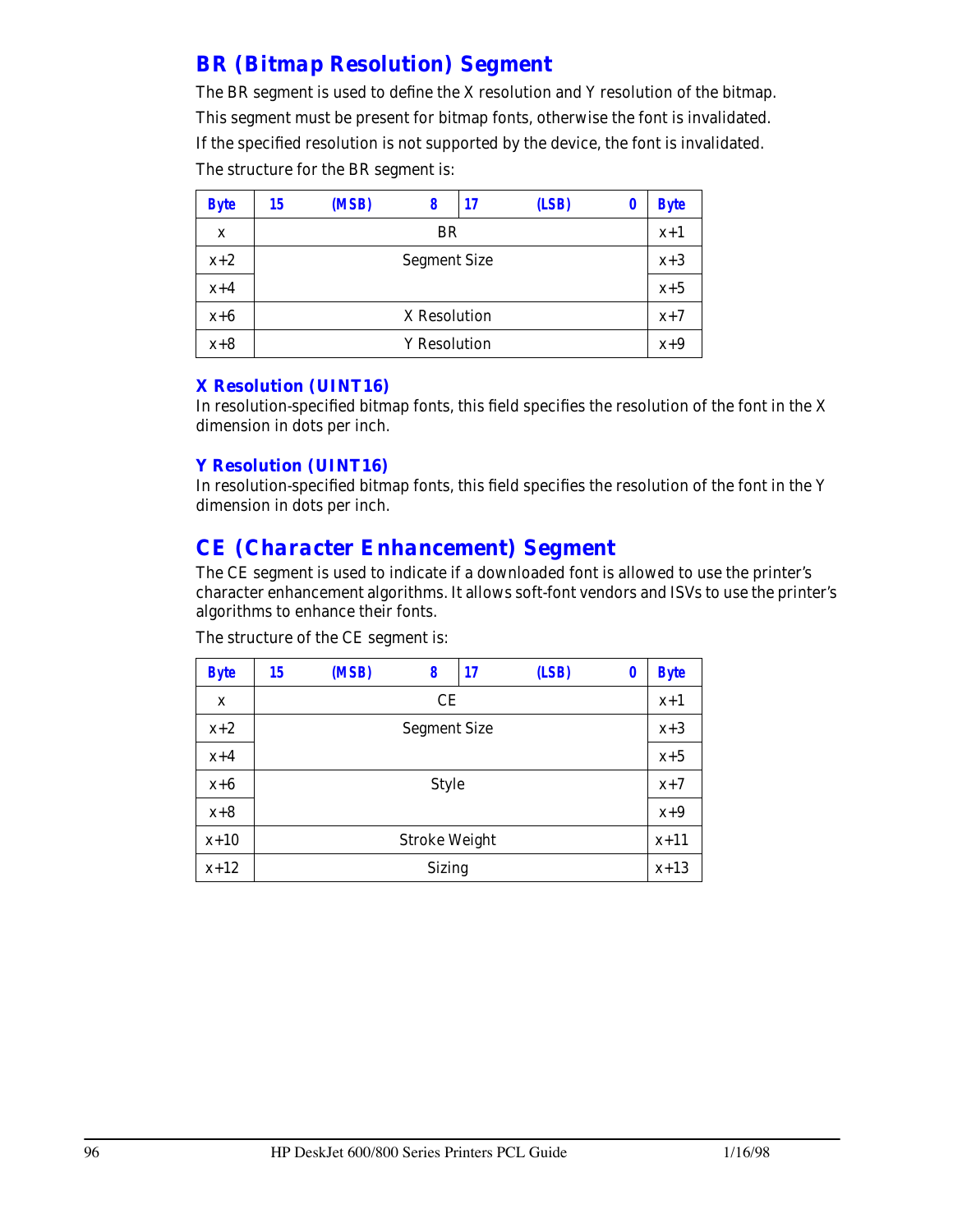# *Style (UINT32)*

This field specifies the style treatments that the printer is allowed to apply to the font characters.

Style Word = Posture + Structure

| 31 |                        |     |                                      | 12                                  | 11 |                 | 3       |  |
|----|------------------------|-----|--------------------------------------|-------------------------------------|----|-----------------|---------|--|
|    | <b>Structure</b>       |     |                                      |                                     |    | <b>Reserved</b> | Posture |  |
|    | Bit Positions $(\#)$ = |     | Posture<br>1                         | italics<br>$0,2,3$ reserved         |    |                 |         |  |
|    |                        | $=$ | Structure<br>$12 \overline{ }$<br>13 | Outline<br>Shadow<br>14-31 reserved |    |                 |         |  |

#### *Stroke Weight (UINT32)*

This field specifies the stroke weight (thickness of the font character strokes) for the printer to apply to the font.

| 15 |                        | 9 | 8  | 7                |  |
|----|------------------------|---|----|------------------|--|
|    | <b>Bolding</b>         |   |    | Lightening       |  |
|    | Bit Positions $(\#) =$ |   |    | StrokeWeight     |  |
|    |                        |   |    | $0 - 6$ reserved |  |
|    |                        |   | 7  | Semi Light       |  |
|    |                        |   | 8  | "Book" or "Text" |  |
|    |                        |   | 9  | Semi-Bold        |  |
|    |                        |   | 10 | Demi-Bold        |  |
|    |                        |   | 11 | <b>Bold</b>      |  |
|    |                        |   | 12 | Extra Bold       |  |
|    |                        |   | 13 | <b>Black</b>     |  |
|    |                        |   | 14 | Extra Black      |  |
|    |                        |   | 15 | Ultra Black      |  |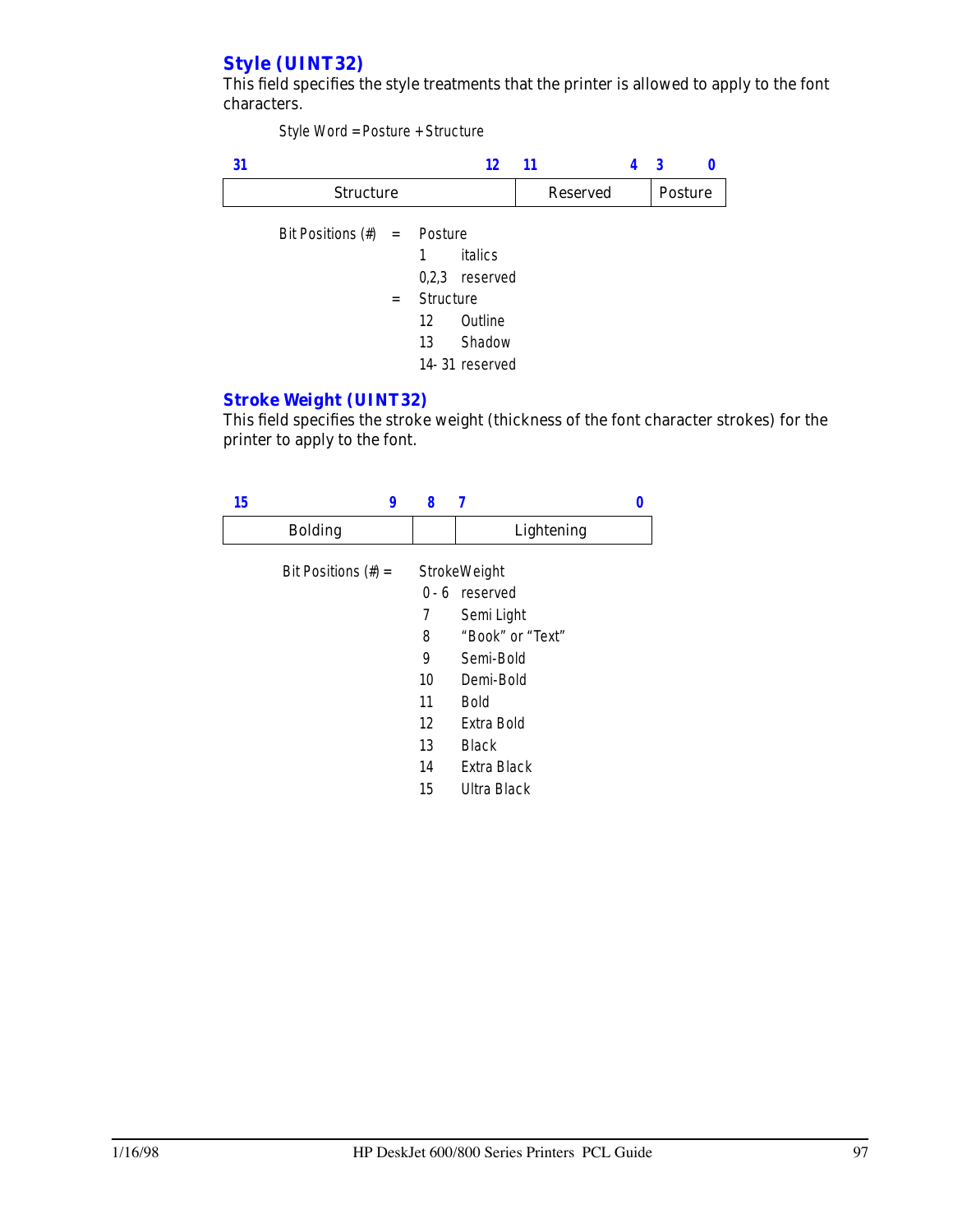## *Sizing (UINT16)*

This field specifies the algorithmic size transformations that can be applied to the font. The operation can apply to either the X or Y dimension of the characters.

Sizing Word = Reduction + Expansion

| 15 | 8                                |              |                   |  |
|----|----------------------------------|--------------|-------------------|--|
|    | Expansion                        |              | Reduction         |  |
|    | Bit Positions $(\#)$ = Reduction |              |                   |  |
|    |                                  | <sup>0</sup> | 0.5 X dimension   |  |
|    |                                  | $\mathbf{1}$ | 0.5 Y dimension   |  |
|    |                                  |              | 2 - 7 reserved    |  |
|    |                                  |              | = Expansion       |  |
|    |                                  | 8            | 1.5 X dimension   |  |
|    |                                  |              | 9 1.5 Y dimension |  |
|    |                                  |              | 10 2 X dimension  |  |
|    |                                  |              | 11 2 Y dimension  |  |
|    |                                  |              | 12 - 15 reserved  |  |

#### *NOTE*

DeskJet 600 series and DeskJet 800 printers support only 0.5 X/Y, 1.5 X/Y, and 2 X/Y.

# *DP (Dual-Pitch-Space Character Code) Segment*

The Dual-Pitch-Space Character Code segment is used to specify the space character code for full-width spacing (two-byte characters) and half-width spacing (one-byte characters).

| <b>Byte</b> | 15 | (MSB)                           |  |  | (LSB) |  | <b>Byte</b> |  |  |  |
|-------------|----|---------------------------------|--|--|-------|--|-------------|--|--|--|
| X           |    | DP                              |  |  |       |  |             |  |  |  |
| $x+2$       |    | <b>Segment Size</b>             |  |  |       |  |             |  |  |  |
| $x+4$       |    |                                 |  |  |       |  |             |  |  |  |
| $x+6$       |    | $x+7$                           |  |  |       |  |             |  |  |  |
| $x+8$       |    | Half-Width-Space Character Code |  |  |       |  |             |  |  |  |

The structure for the Dual-Pitch-Space Character Code segment is as follows:

# *Full-Width-Space Character Code (UINT16)*

This field contains the character code for a full-width space character (for two-byte character sets).

## *Half-Width-Space Character Code*

This field contains the character code for a half-width space character (for one-byte character sets).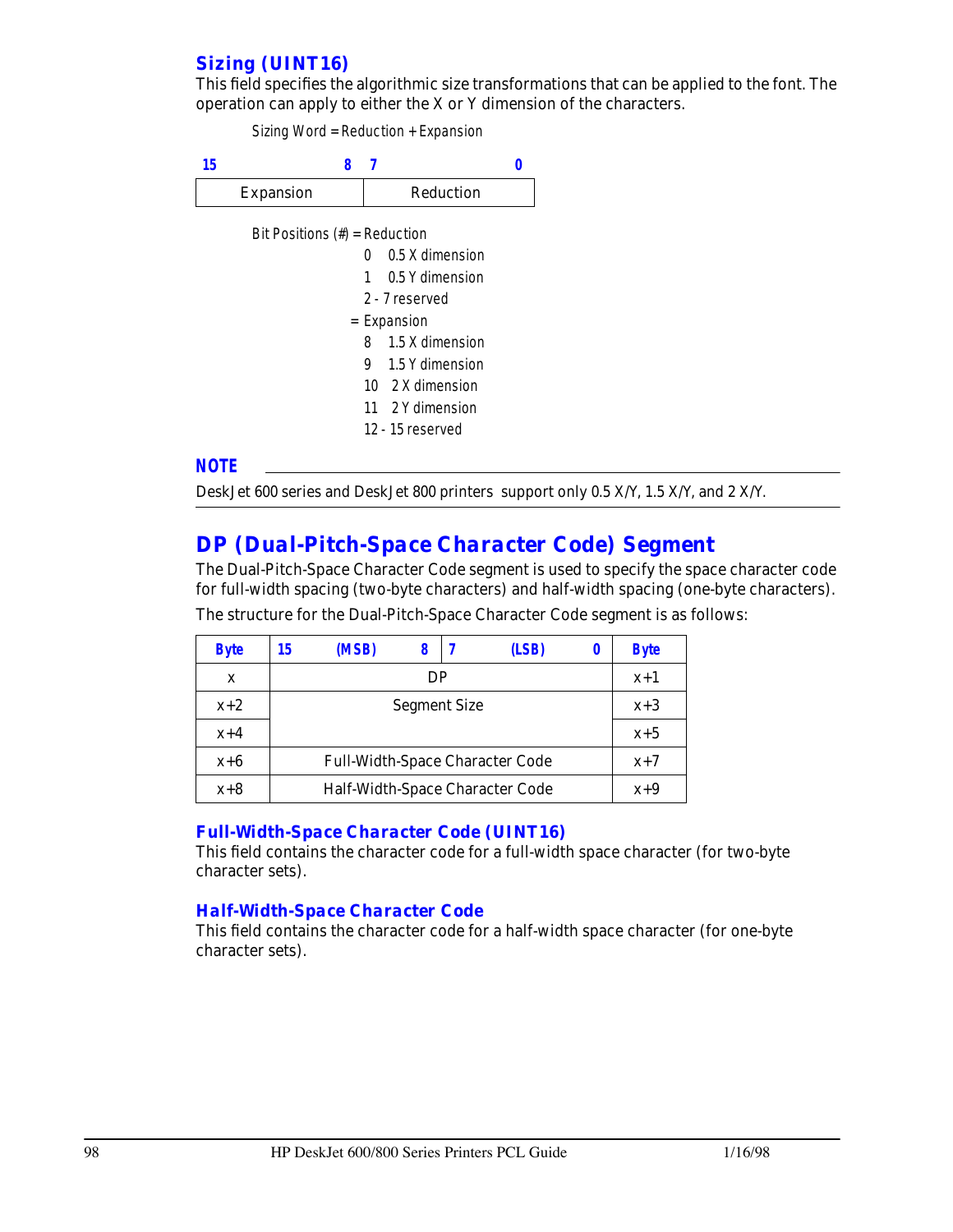# *LaserJet Bitmap Character Definition*

The format for the LaserJet bitmap character definition and continuation block is shown below. Format is set to 4, and Descriptor Size is set to 14.

| <b>Byte</b>      | 15 (MSB) 8                        | 7 (LSB) 0        |  |
|------------------|-----------------------------------|------------------|--|
| $\bf{0}$         | Format (4)                        | Continuation (0) |  |
| $\boldsymbol{2}$ | Descriptor Size (14)              | Class $(1)$      |  |
| 4                | Orientation                       | Reserved (0)     |  |
| 6                |                                   | Left Offset      |  |
| 8                | <b>Top Offset</b>                 |                  |  |
| 10               | <b>Character Width</b>            |                  |  |
| 12               | <b>Character Height</b>           |                  |  |
| 14               | Delta X                           |                  |  |
| 16               | Bitmap Character Data: (in bytes) |                  |  |
|                  | $\cdots$                          |                  |  |

| Format (4)                        | Continuation (non-zero) |
|-----------------------------------|-------------------------|
| Bitmap Character Data: (in bytes) |                         |
|                                   |                         |

# **Format (UBYTE)**

Specifies the character descriptor format.

- Value Format
	- 0 82906A
	- 1 82450A
	- 3 QuietJet
	- 4 LaserJet bitmap
	- 5 DeskJet
	- 6 PaintJet
	- 7 PaintJet XL
	- 8 RuggedWriter
	- 9 DeskJet Plus
	- 10 Intellifont
	- 12 DeskJet 500
	- 15 TrueType

The character is discarded if the format is different from that expected by the device.

## *NOTE*

DeskJet 600 and 85x series printers support only format 4.

## **Continuation (BOOL)**

Specifies whether the following data is a character descriptor block (0) or a continuation (non-zero) of the data associated with the previous character descriptor.

If the byte count in the value field of the Define Character command exceeds 32767, the character must be sent in 2 or more blocks. The additional bytes are sent in as many continuation blocks as needed (except compound characters).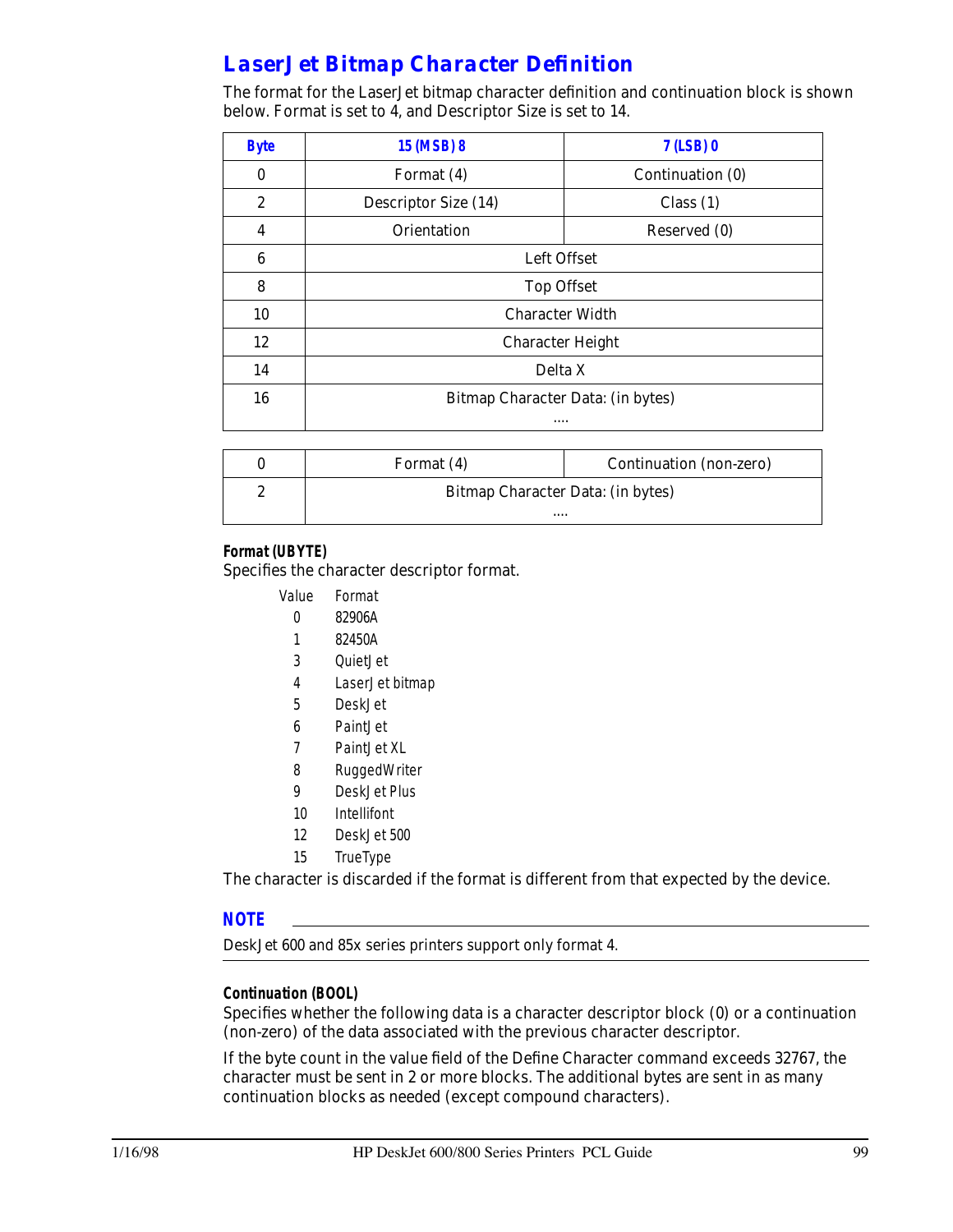Compound characters (e.g., accented characters) cannot be continued.

A character that has not received all the character data is an "incomplete" character. There is at most one incomplete character at a time. If an incomplete character is deleted, any subsequent continuation downloads are ignored.

A continuation block that is downloaded before the first block was received is ignored.

## **Descriptor Size (UBYTE)**

Specifies character descriptor size in bytes. The descriptor follows the character header, which consists of the first two bytes of the character definition (the Format and Continuation fields). For bitmap characters, the descriptor size includes Descriptor Size through Delta X. For Intellifont characters, the descriptor size includes only Descriptor Size and Class. For TrueType characters, the descriptor size includes Descriptor Size and Class, but additional descriptor information can follow; therefore, the minimum TrueType descriptor size is 2.

- Value Device
	- 6 DeskJet (Format 5 or 9 character descriptor)
	- 7 DeskJet (Format 12 character descriptor)
	- 2 Intellifont
	- 2+ TrueType (additional descriptor information can be added)
	- 14 LaserJet bitmap

# **Class (UBYTE)**

Specifies the format of the character data.

- Value Class
	- 1 Bitmap
	- 2 Compressed bitmap
	- 3 Intellifont
	- 4 Compound Intellifont
	- 1 5 TrueType

**Class 1: Bitmap Data** - Class 1 character data is a string of bytes containing the dot-perbit image of the character, with no compression. A "1" bit causes the dot to be printed.

The data is grouped in dot rows describing a one-dot high strip of the character from left to right in the direction of the printer's raster scan. The dot rows are organized from top to bottom of the character (in portrait orientation): the first dot row of data corresponds to the first dot row of the character. The end of each row is padded with zero bits so it contains an integral number of bytes.

The number of bytes of the character data should be exactly the Character Width (in bytes) times the Character Height. Additional data is discarded. The character will consist only of the downloaded character data, even if this is insufficient.

**Class 2: Compressed Bitmap Character Data** - (see the figure below) Class 2 character data is composed of a string of bytes using a compressed run-length-with-line-repetition format. The first byte tells how many times the first row is repeated after the initial row. The second byte tells how many white dots start the row (if the first dot is black, the second byte is 0). The third byte tells how many black dots follow, the fourth byte tells how many white dots follow that, etc., until the end of the row.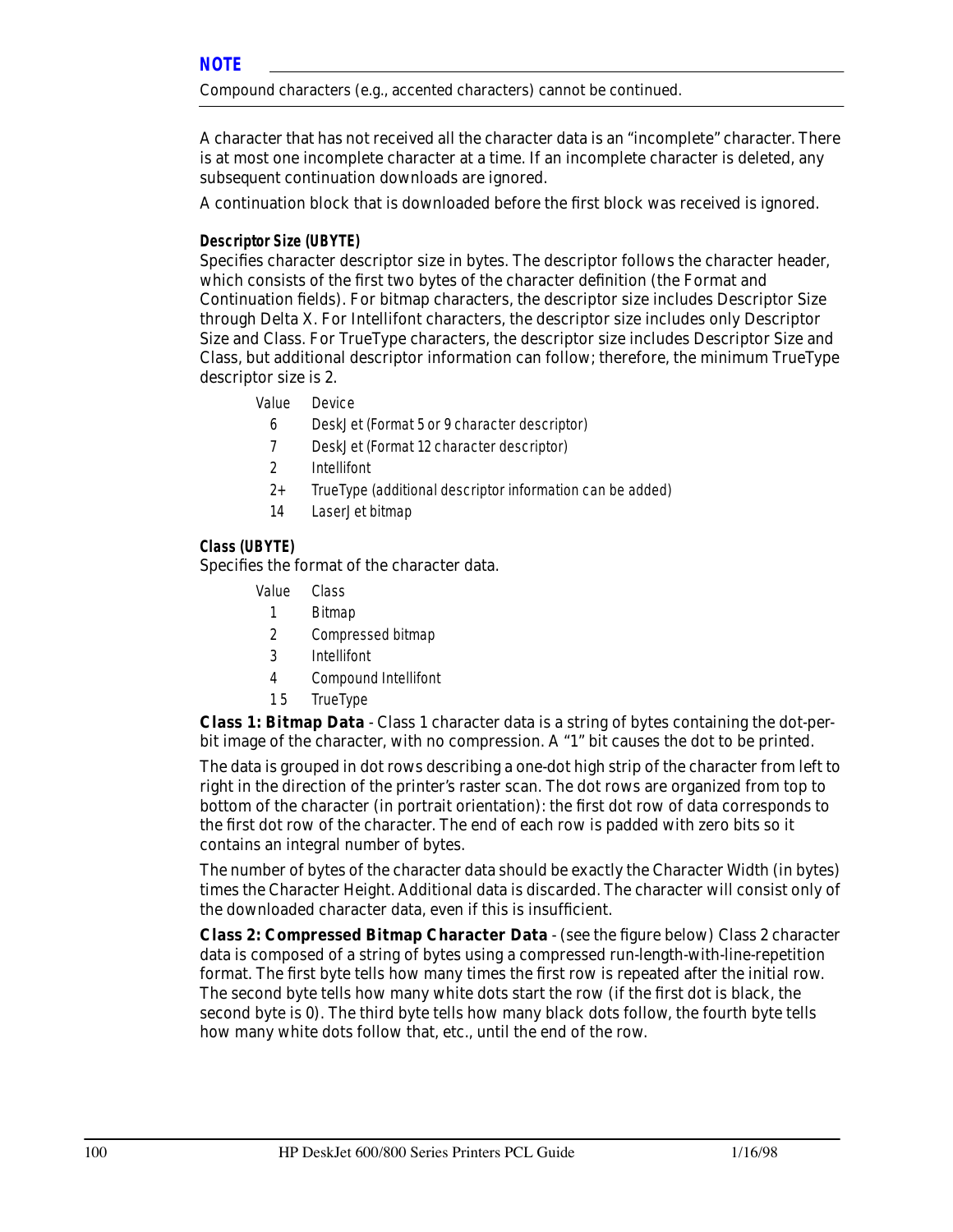The character width (dots) field in the character descriptor determines the row width: the dot count for each row in the character cell must equal the character width. For example, in the following figure, the cell width is 20; thus each row (excluding the repetition count byte) adds up to 20.

The fully described row is duplicated the number of times indicated by its first byte. After the duplication, the next byte indicates the repetition count for the next row.

More than 255 dots of the same type in a row is indicated by a byte containing 255, followed by a byte containing 0 (meaning there are none of the opposite type of dots), followed by a byte containing the count of the remaining dots of the current type.



**Class 2 Compressed Bitmap Character Data**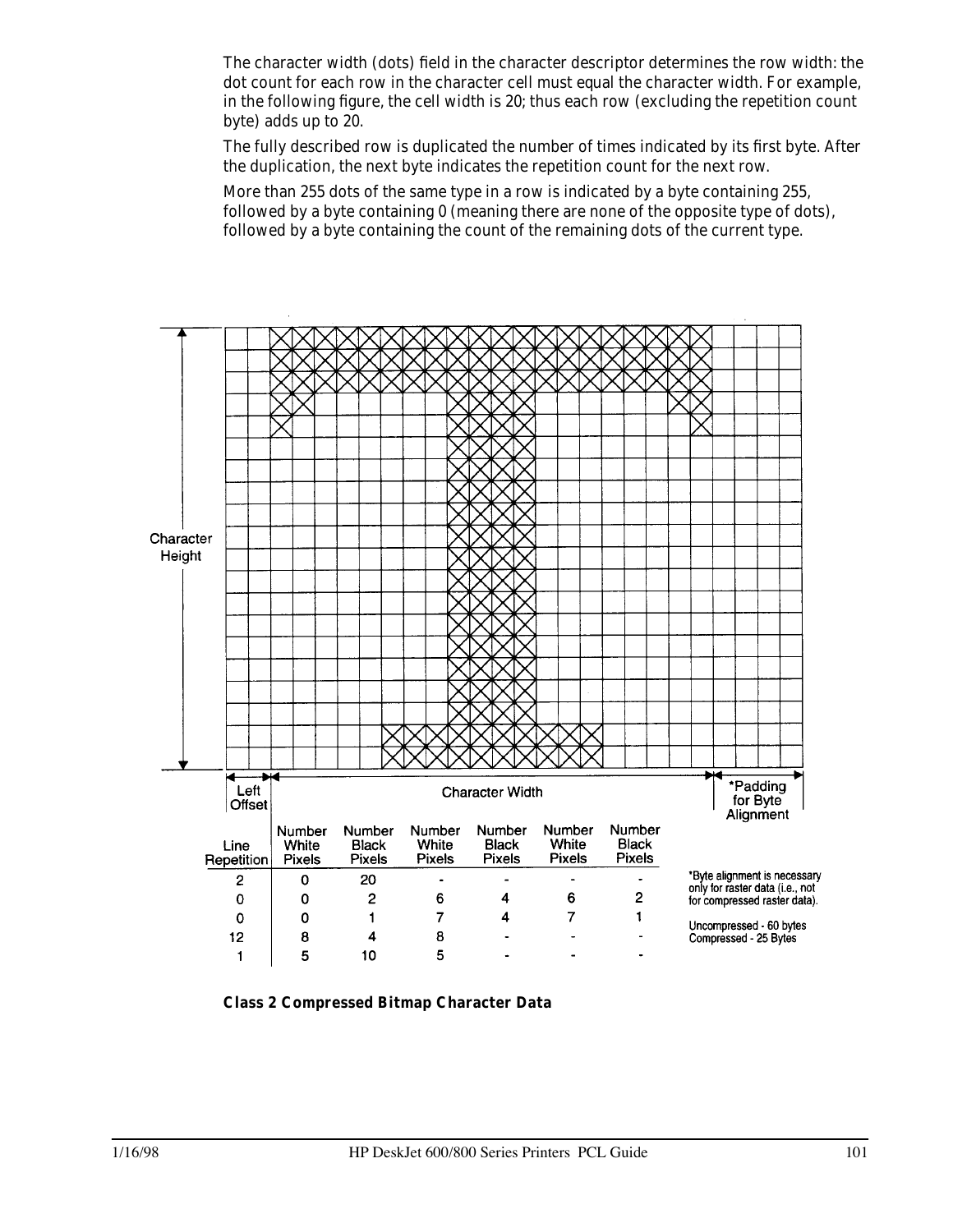## **Orientation (UBYTE)**

Bitmap fonts only. Specifies the orientation of the character. Character orientation must match the orientation in the font descriptor, as follows:

- Value Orientation
	- 0 Portrait
	- 1 Landscape
- 2 Reverse-portrait
- 3 Reverse-landscape

The character is discarded if the orientation is not supported or is different from the font orientation.

# **Left Offset (SINT)**

Bitmap fonts only. Specifies the distance in dots from the reference point to the left side of the character pattern on the physical page coordinate system (i.e. this value is orientation dependent). The left and top offsets locate the character reference point about CAP.

DeskJet 600 series printers recognize a range of -16384 to 16384.

# **Top Offset (SINT)**

Bitmap fonts only. Specifies the distance in dots from the reference point to the top of the character pattern on the physical page coordinate system (i.e. this value is orientation dependent). The left and top offsets locate the character reference point about CAP.

DeskJet 600 series printers recognize a range of -16384 to 16384.

## **Character Width (UINT)**

Bitmap fonts only. Specifies the width of the character in dots on the physical coordinate system (i.e. this value is orientation dependent). Generally, this width is from the farthest left black dot to the farthest right black dot.

DeskJet 600 series printers recognize a range of 1 to 16384.

## **Character Height (UINT)**

Bitmap fonts only. Specifies the height of the character in dots on the physical coordinate system (i.e. this value is orientation dependent).

DeskJet 600 series printers recognize a range of 1 to 16384.

## **Delta X (SINT)**

Bitmap fonts only. Specifies the number of quarter-dot units (radix dots) by which the horizontal position within the PCL logical page coordinate system is incremented after printing the character. If the value field is negative, the value is set to 0. This value is used by the printer only when the font is proportionally spaced.

## **Character Data**

The character data is in the format specified by the class field.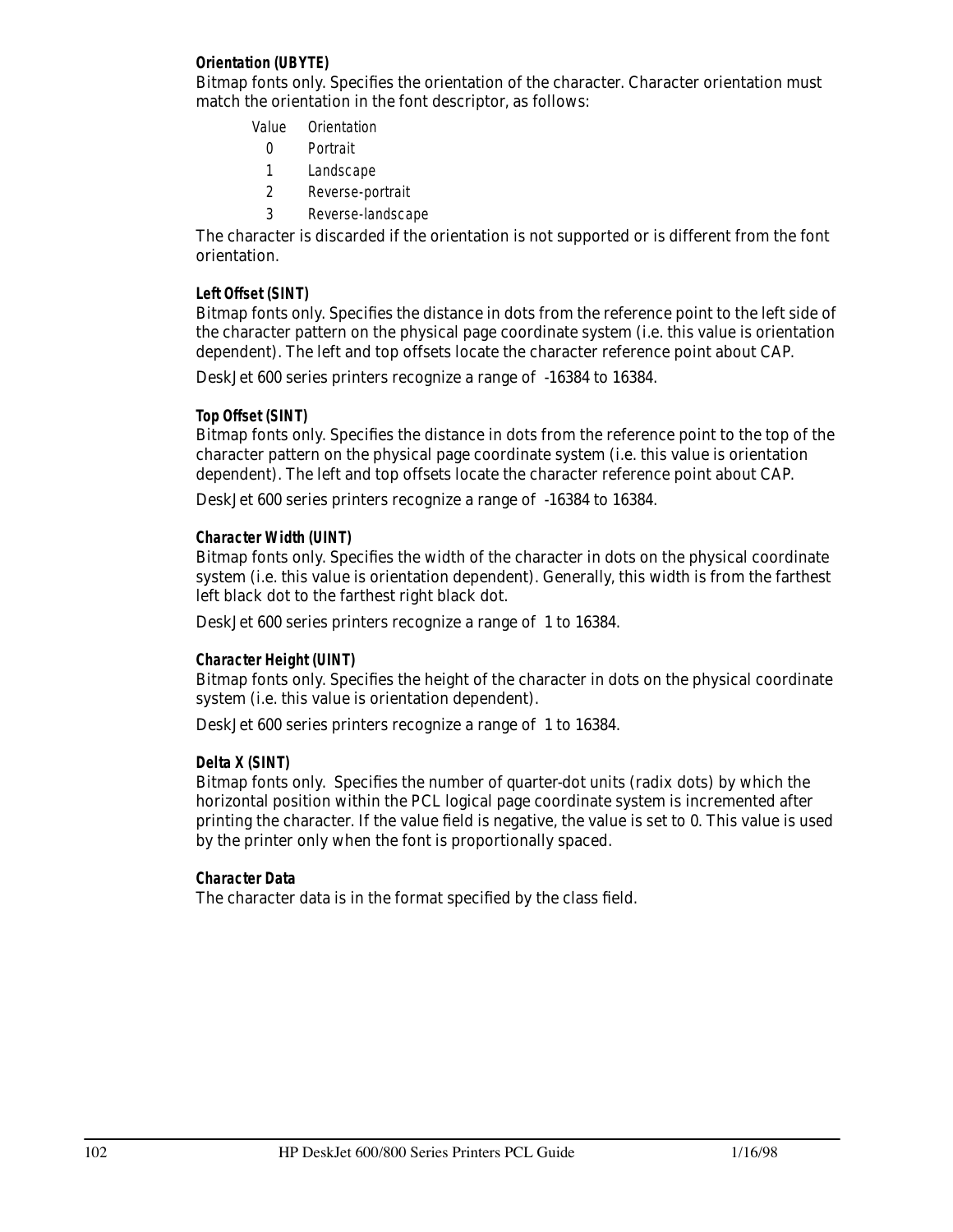# **Typeface Identification Tables**

The following table probides a list of values for typeface families as of 8/03/92.

# *NOTE*

Some of the typeface names in the table below may be registered trademarks of a third party. Use of these fonts may be conditional upon a license grant from the owners of the fonts. Hewlett-Packard makes no representation as to the quality or performance of the fonts, and references to the fonts does not grant any license or right to use the fonts.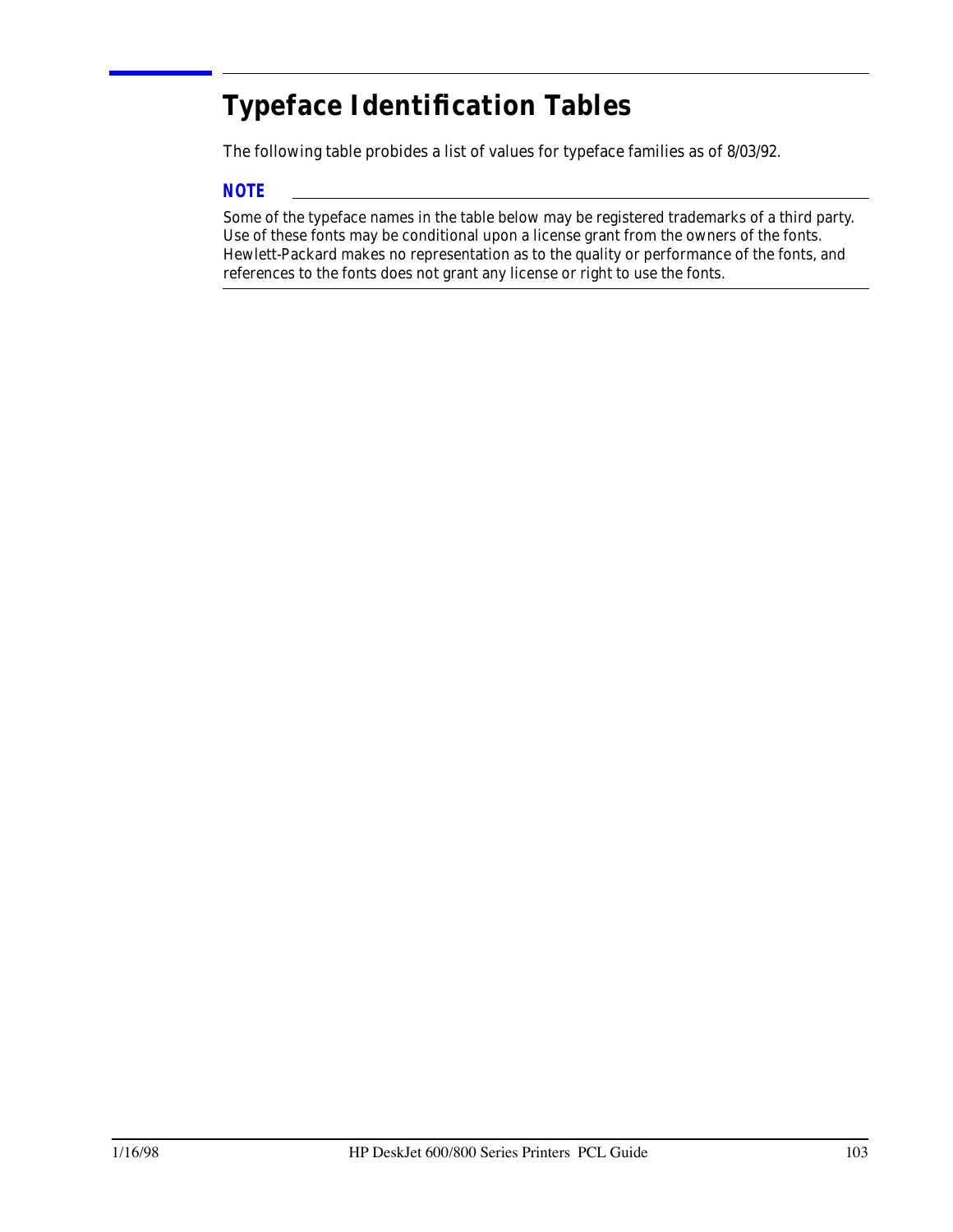| <b>Value</b>            | <b>Typeface</b>            | Value | <b>Typeface</b>          |
|-------------------------|----------------------------|-------|--------------------------|
| $\overline{0}$          | Line Printer               | 44    | Clarendon                |
| $\overline{\mathbf{3}}$ | Courier                    | 45    | <b>ITC</b> Zapf Dingbats |
| $\overline{\mathbf{4}}$ | Helvetica                  | 46    | Cooper                   |
| 5                       | <b>Times Roman</b>         | 47    | <b>ITC</b> Bookman       |
| 6                       | Letter Gothic              | 48    | <b>Stick</b>             |
| 7                       | Script                     | 49    | <b>HP-GL Drafting</b>    |
| $\bf 8$                 | Prestige                   | 50    | HP-GL Spline             |
| 9                       | Caslon 540 & No. 3         | 51    | Gill Sans                |
| 9                       | Caslon Antique (contour)   | 52    | Univers                  |
| 9                       | Caslon Open Face (in-line) | 53    | Bodoni                   |
| 10                      | Orator                     | 53    | Poster Bodoni (black)    |
| 11                      | Presentation               | 54    | Rockwell                 |
| 13                      | Serifa                     | 55    | Melior                   |
| 14                      | Futura                     | 56    | <b>ITC Tiffany</b>       |
| 15                      | Palatino                   | 57    | <b>ITC</b> Clearface     |
| 16                      | <b>ITC</b> Souvenir        | 58    | Amelia                   |
| 17                      | Optima                     | 59    | Park Avenue (italic)     |
| 17                      | Safeer (Arabic)            | 59    | Falstaff (black)         |
| 18                      | <b>ITC</b> Garamond        | 60    | <b>Handel Gothic</b>     |
| 20                      | Coronet                    | 61    | Dom Casual               |
| 21                      | <b>Broadway</b>            | 62    | <b>ITC</b> Benguiat      |
| 23                      | Century Schoolbook         | 63    | <b>ITC</b> Cheltenham    |
| 24                      | University Roman           | 64    | Century Expanded         |
| 27                      | <b>ITC Korinna</b>         | 65    | <b>Franklin Gothic</b>   |
| 28                      | Naskh                      | 68    | Plantin                  |
| 29                      | <b>Cloister Black</b>      | 69    | Trump Mediaeval          |
| 30                      | <b>ITC</b> Galliard        | 70    | <b>Futura Black</b>      |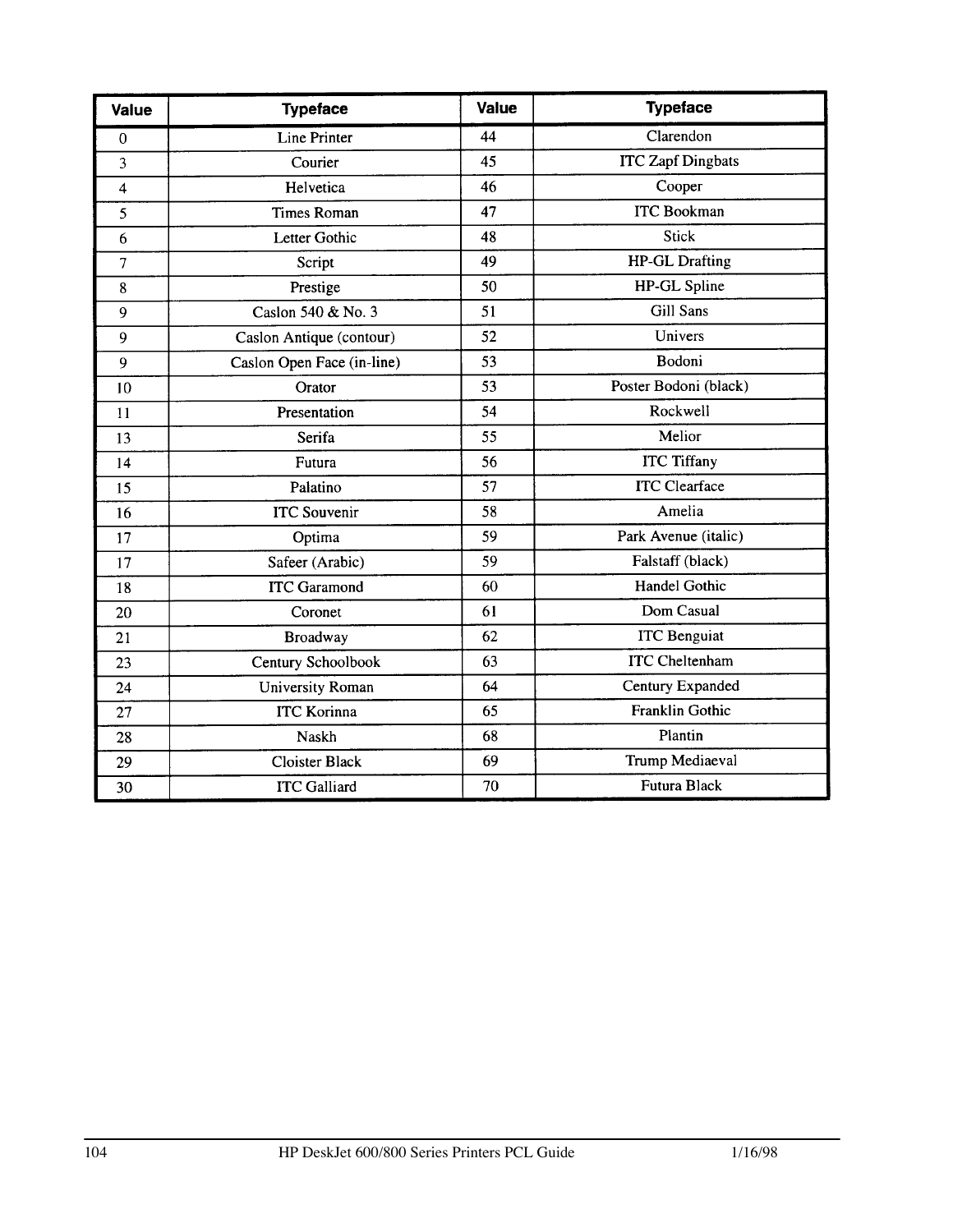| Value | <b>Typeface</b>                   | Value          | <b>Typeface</b>                  |
|-------|-----------------------------------|----------------|----------------------------------|
| 31    | <b>ITC Avant Garde Gothic</b>     | 71             | <b>ITC American Typewriter</b>   |
| 32    | <b>Brush</b>                      | 72             | Antique Olive                    |
| 33    | Blippo                            | 73             | Uncial                           |
| 34    | Hobo                              | 74             | <b>ITC Bauhaus</b>               |
| 35    | Windsor                           | $75$ $\degree$ | Century Old Style                |
| 38    | Peignot                           | 76             | <b>ITC</b> Eras                  |
| 39    | <b>Baskerville</b>                | 77             | Friz Quadrata (ITC)              |
| 41    | <b>Trade Gothic</b>               | 78             | <b>ITC Lubalin Graph</b>         |
| 42    | Goudy Old Style                   | 79             | Eurostile                        |
| 43    | <b>ITC Zapf Chancery</b>          | 80             | Mincho                           |
| 81    | <b>ITC Serif Gothic</b>           | 122            | Concorde                         |
| 82    | Snell Roundhand                   | 123            | Janson Text                      |
| 83    | Souvenir Gothic                   | 124            | Linotype Centennial              |
| 84    | Stymie                            | 125            | Life                             |
| 87    | <b>Bernhard Modern</b>            | 126            | Minister                         |
| 89    | Excelsior                         | 127            | New Century Schoolbook           |
| 90    | Gando Ronde Script                | 152            | Maru Gosikku (round gothic)      |
| 91    | Ondine                            | 153            | Gosikku (Kaku, gothic)           |
| 91    | EACT (Thai)                       | 154            | Socho                            |
| 92    | P.T. Barnum                       | 155            | Kyokasho (text book)             |
| 93    | Kaufman                           | 156            | Kaisho                           |
| 93    | U-Thong (Thai)                    | 157            | <b>Traditional Arabic Script</b> |
| 94    | ITC Bolt (extended)               | 158            | <b>Arabic News</b>               |
| 94    | ITC Machine (condensed)           | 159            | Post Antiqua                     |
| 97    | Revue                             | 160            | Devanagari (Hindi)               |
| 101   | Garamond (Stempel)                | 161            | Krishna (Gujarati)               |
| 102   | Garth Graphic                     | 162            | Ranjit (Gurmukhi)                |
| 103   | <b>ITC Ronda</b>                  | 163            | Raj Raja (Tamil)                 |
| 104   | OCR-A                             | 164            | Gyosho                           |
| 105   | Cochin                            | 165            | David                            |
| 106   | Englische Schreibschrift (italic) | 166            | Nork                             |
| 106   | Mister Earl (condensed)           | 167            | Ousbouh                          |
| 107   | Flash                             | 168            | Koufi                            |
| 108   | Gothic (numbered)                 | 169            | Italia (ITC)                     |
| 109   | Stencil (ATF)                     | 170            | Bembo                            |
| 110   | OCR-B                             | 171            | Aachen                           |
| 111   | Akzidenz-Grotesk                  | 172            | Americana                        |

 $\bar{\mathcal{A}}$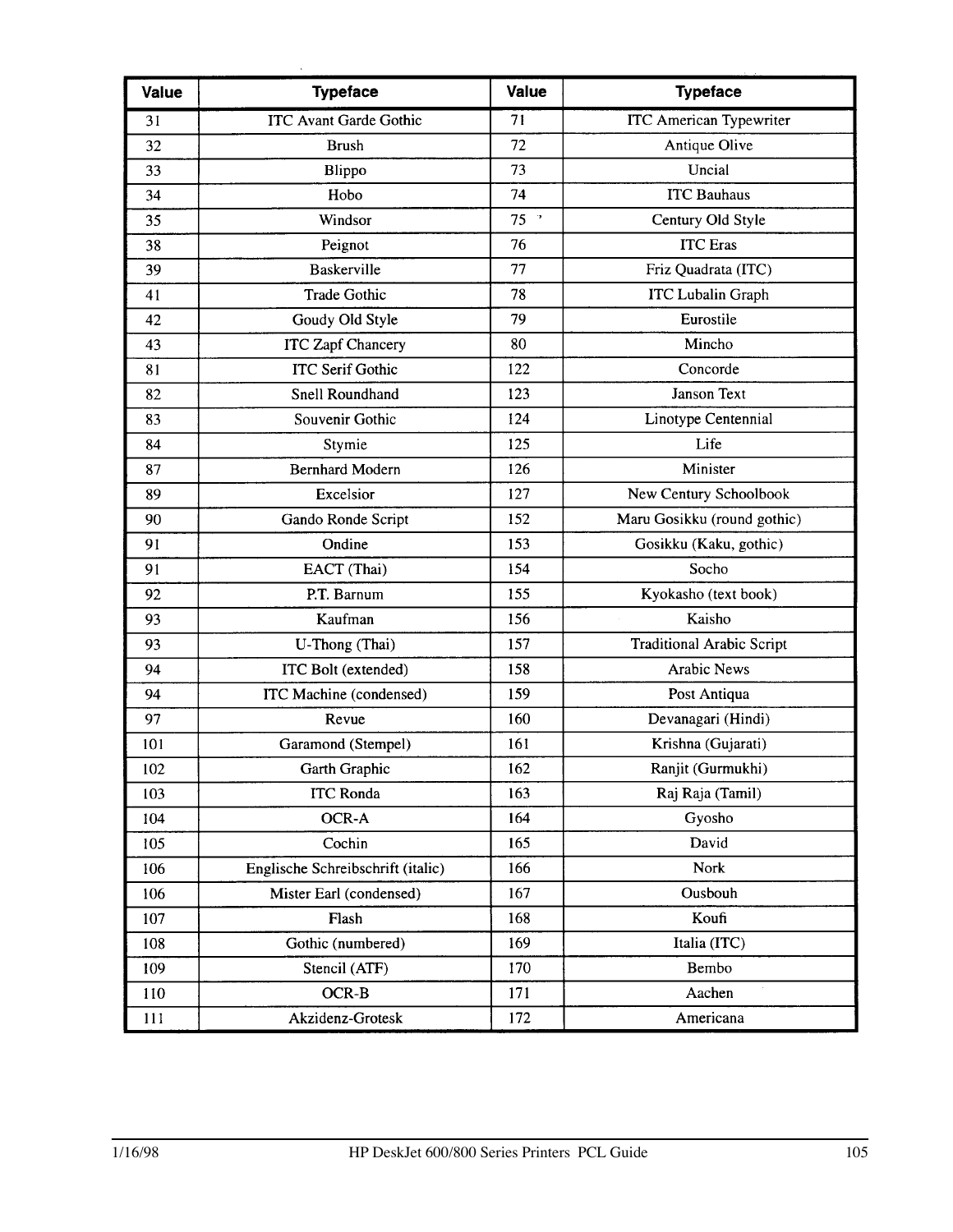| Value | <b>Typeface</b>              | <b>Value</b> | <b>Typeface</b>              |
|-------|------------------------------|--------------|------------------------------|
| 112   | Logos                        | 173          | Arnold Boecklin              |
| 113   | Shannon                      | 174          | Copperplate Gothic (text)    |
| 114   | <b>ITC</b> Stone Informal    | 175          | Belwe                        |
| 115   | <b>ITC</b> Stone Sans        | 176          | <b>ITC Berkeley Oldstyle</b> |
| 116   | <b>ITC</b> Stone Serif       | 177          | Frutiger                     |
| 117   | Schneidler Mediaeval         | 178          | Candida                      |
| 118   | <b>ITC</b> Symbol            | 179          | Folio                        |
| 119   | <b>ITC</b> Weidemann         | 180          | Corona                       |
| 120   | Copperplate Gothic (display) | 181          | <b>ITC Kabel</b>             |
| 121   | Trajan                       | 182          | Garamond No. 3               |
| 183   | Sabon                        | 220          | <b>ITC Zapf Book</b>         |
| 184   | <b>ITC</b> Novarese          | 221          | Linotype Technical Pi 1 & 2  |
| 185   | Weiss                        | 222          | Linotype Textil Pi 1 & 2     |
| 186   | Hiroshige                    | 223          | Poetical                     |
| 187   | French Script                | 223          | Century Schoolbook Monospace |
| 188   | Meridien                     | 224          | <b>Berliner Grotesk</b>      |
| 189   | Mistral                      | 225          | Christiana                   |
| 190   | Aster                        | 226          | Comenius-Antiqua             |
| 191   | Caledonia                    | 227          | Delta                        |
| 192   | <b>Nuptial Script</b>        | 228          | Italian Old Style            |
| 193   | Lucida                       | 229          | Zingo                        |
| 194   | Adobe Wood Series 1          | 230          | Octavian                     |
| 195   | Memphis                      | 230          | Borders & Ornaments 1        |
| 196   | Lucida Sans                  | 231          | Footlight                    |
| 197   | Syntax                       | 231          | Borders & Ornaments 4        |
| 198   | Utopia                       | 232          | Apollo                       |
| 199   | Berthold Walbaum Buch        | 232          | Borders & Ornaments 5        |
| 200   | Minion                       | 233          | <b>Bremen</b>                |
| 201   | Marigold                     | 233          | Borders & Ornaments 6        |
| 202   | <b>ITC</b> Tiepolo           | 234          | Oranda                       |
| 203   | Versailles                   | 234          | Communication 1              |
| 204   | <b>ITC</b> Leawood           | 235          | Nubian                       |
| 205   | ITC Caslon No. 224           | 235          | Communication 2              |
| 206   | <b>ITC Cushing</b>           | 236          | Cataneo                      |
| 207   | <b>ITC</b> Fenice            | 236          | Communication 3              |
| 208   | <b>ITC Usherwood</b>         | 237          | Communication 6              |
| 209   | <b>ITC Benguiat Gothic</b>   | 238          | Modern                       |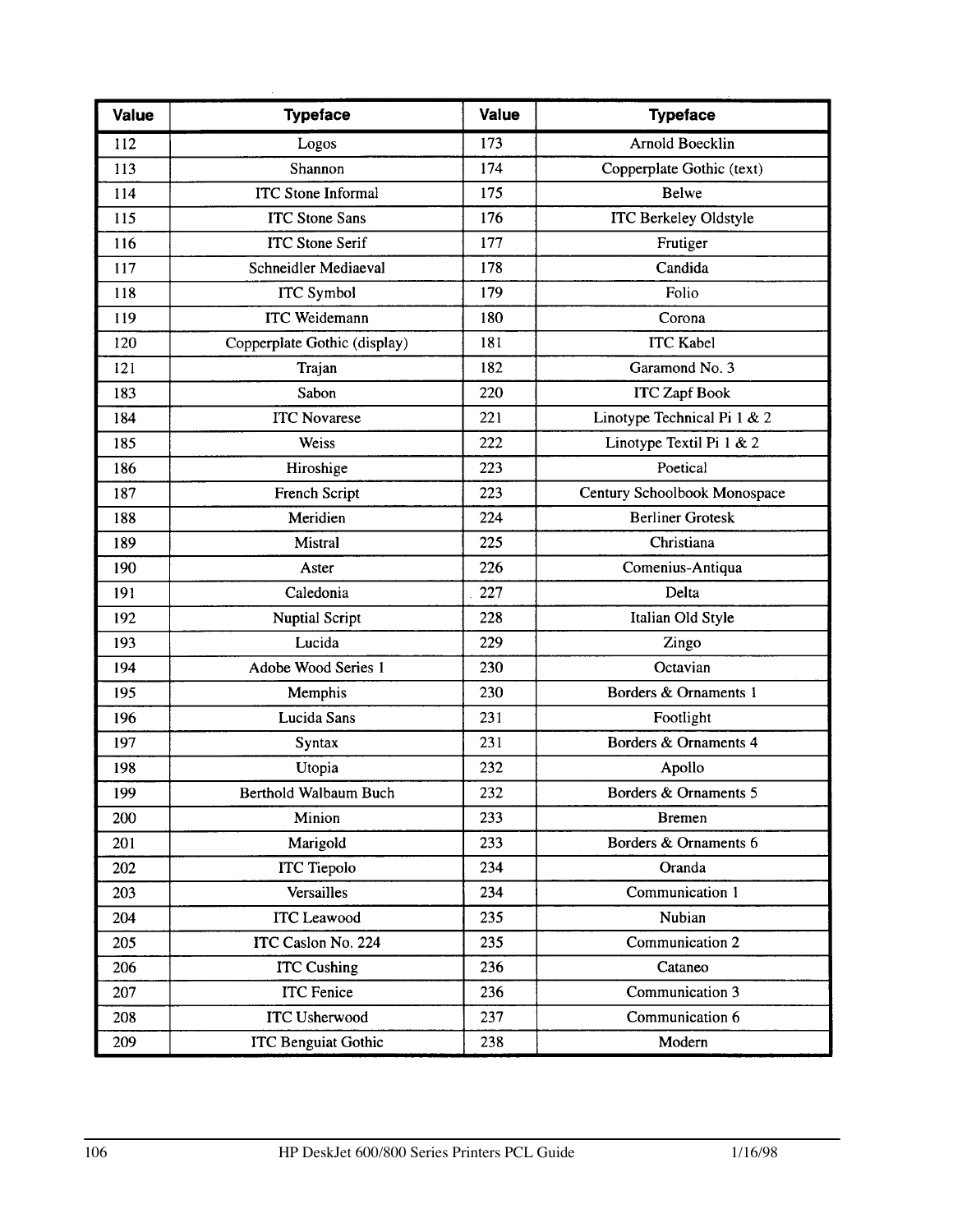| Value | <b>Typeface</b>               | <b>Value</b> | <b>Typeface</b>            |
|-------|-------------------------------|--------------|----------------------------|
| 210   | Spartan                       | 238          | Games & Sports 1           |
| 211   | <b>Neuzeit Grotesk</b>        | 239          | Games & Sports 2           |
| 212   | <b>PMN</b> Caecilia           | 240          | Games & Sports 3           |
| 213   | <b>ITC</b> Busorama           | 241          | Games & Sports 4           |
| 214   | Agfa Wile Roman               | 242          | Holidays 1                 |
| 215   | <b>ITC</b> Zapf International | 243          | Industry & Engineering 1   |
| 216   | Poppl-Pontifex                | 244          | Industry & Engineering 2   |
| 217   | <b>ITC Quay Sans</b>          | 245          | Transportation 1           |
| 218   | Arial                         | 246          | Transportation 2           |
| 219   | Fairfield                     | 247          | <b>ITC</b> Mendoza         |
| 248   | <b>Boton</b>                  | 284          | Flyer                      |
| 250   | <b>ITC Officina Serif</b>     | 285          | Wedding Text               |
| 251   | <b>ITC Officina Sans</b>      | 286          | Carolina                   |
| 252   | Goudy Modern                  | 287          | Avenir                     |
| 253   | Scotch Roman                  | 288          | Lucia                      |
| 254   | Temporary-Only Font           | 289          | Tekton                     |
| 255   | -reserved                     | 290          | Charme                     |
| 256   | <b>Bar Codes</b>              | 291          | <b>ITC Flora</b>           |
| 257   | Hadriano                      | 292          | <b>Basilica</b>            |
| 258   | Joanna                        | 293          | Auriol                     |
| 259   | Onyx                          | 294          | Kuenstler Script           |
| 260   | non-Latin Helvetica           | 295          | <b>ITC New Baskerville</b> |
| 261   | non-Latin Times               | 296          | <b>Berling</b>             |
| 262   | <b>ITC</b> Quorum             | 297          | News Gothic                |
| 263   | Engravers' Old English        | 298          | Holiday Pi                 |
| 264   | Kennerley                     | 299          | Medici Script              |
| 265   | Adobe Caslon                  | 300          | Aurora                     |
| 266   | Albertus                      | 301          | Carta                      |
| 267   | New Aurora Grotesque          | 302          | Adobe Symbol               |
| 268   | TBG Omnia                     | 303          | Insignia                   |
| 269   | Glypha                        | 304          | Perpetua                   |
| 270   | Tempo                         | 305          | Raleigh                    |
| 270   | Umbra (Tempo open shadow)     | 306          | Romic                      |
| 271   | American Text                 | 307          | Formata                    |
| 272   | Pasquale                      | 308          | <b>Cyrillic Univers</b>    |
| 273   | <b>ITC</b> Elan               | 308          | Chuan Pim (like Univers)   |
| 274   | Monotype Goudy Sans           | 308          | Narkis Tam (like Univers)  |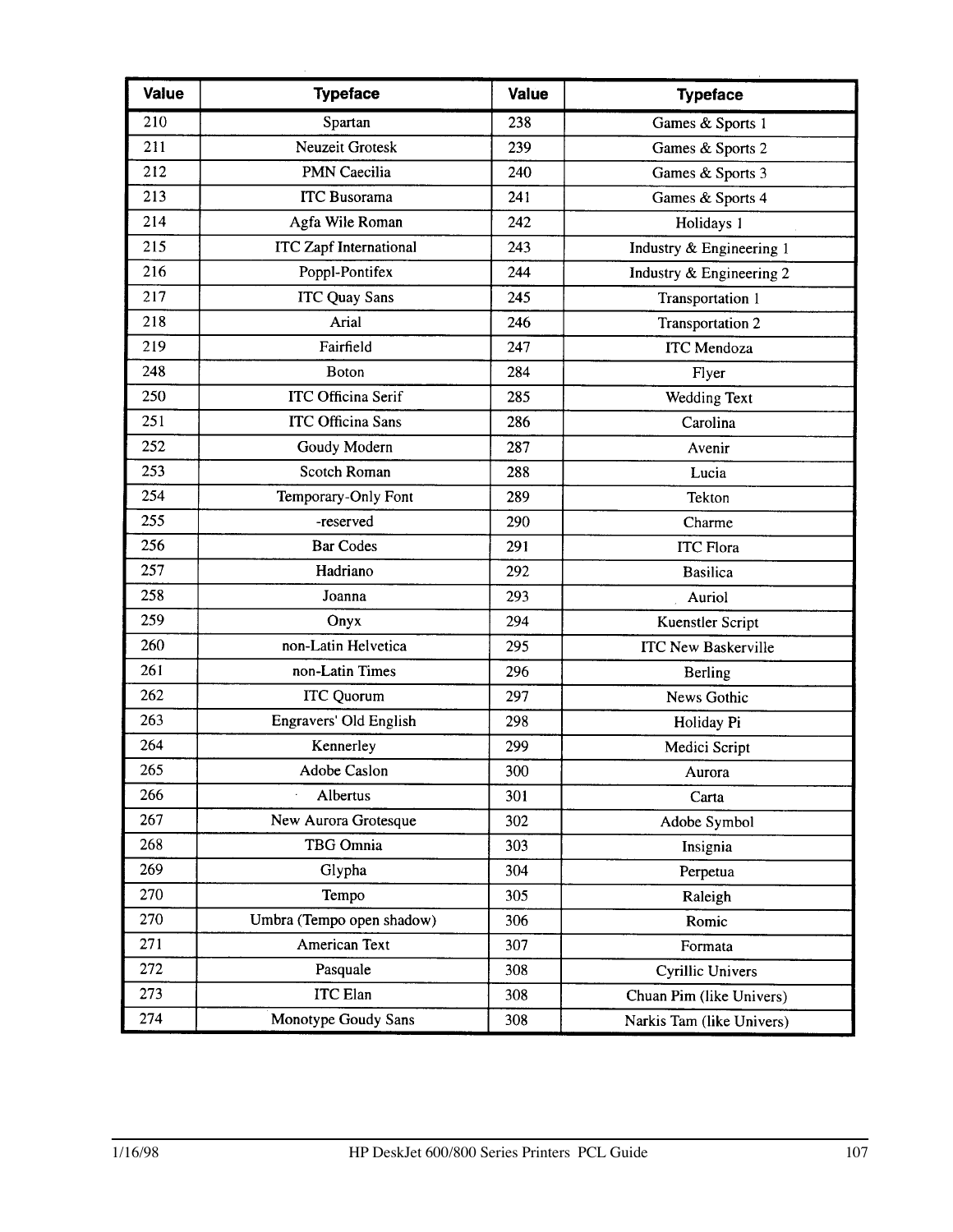| <b>Value</b> | <b>Typeface</b>                | Value | <b>Typeface</b>             |
|--------------|--------------------------------|-------|-----------------------------|
| 275          | Universal News & Commercial Pi | 309   | Bauer Bodoni                |
| 276          | Thunderbird (extra condensed)  | 310   | Industria                   |
| 276          | <b>ITC</b> Honda (black)       | 311   | Decoration Pi               |
| 277          | Shelley                        | 312   | <b>Letraset Bramley</b>     |
| 278          | Universal Greek & Math Pi      | 313   | Isabella                    |
| 279          | <b>ITC Century</b>             | 314   | Cascade Script              |
| 280          | Vineta                         | 315   | VAG Rounded                 |
| 281          | TBG Duc de Berry               | 316   | <b>Russell Square</b>       |
| 282          | Times Europa                   | 317   | Liberty                     |
| 283          | <b>ITC</b> Jamille             | 318   | <b>ITC</b> Esprit           |
| 319          | Clairvaux                      | 358   | Land Pi                     |
| 320          | Raphael                        | 359   | Oxford (italic)             |
| 321          | <b>ITC Franklin Gothic</b>     | 360   | <b>MICR</b>                 |
| 322          | Murray Hill                    | 361   | Imperial                    |
| 323          | <b>Baker Signet</b>            | 362   | Charlemagne                 |
| 324          | Gambling Pi                    | 363   | Present Script              |
| 325          | San Marco                      | 364   | Repro Script (italic)       |
| 326          | Typo Roman                     | 365   | Baskerville No. 2           |
| 327          | Engravers Text (inline)        | 366   | Engravers' Roman            |
| 327          | New Berolina (italic)          | 367   | VGC Egyptian 505            |
| 328          | Orbit-B                        | 368   | <b>TBG</b> Herculanum       |
| 329          | McCollough                     | 369   | Clearface Gothic            |
| 330          | <b>ITC</b> Isadora             | 370   | Border Pi 1515-9            |
| 331          | Audio Pi                       | 371   | Bundesbahn Pi               |
| 332          | <b>Letraset Crillee</b>        | 372   | Chemical Pi                 |
| 333          | Agfa Nadianne                  | 373   | Warning Pi                  |
| 334          | Compliment                     | 374   | Harry                       |
| 335          | ITC Giovanni                   | 375   | Alternate Gothic (numbered) |
| 336          | Neuzeit S                      | 376   | Figaro                      |
| 337          | Erbar                          | 377   | Formal Script               |
| 338          | Parisian                       | 378   | <b>Holland Title</b>        |
| 339          | Nofret                         | 379   | <b>ITC</b> Barcelona        |
| 340          | City                           | 380   | Cartier                     |
| 341          | Old Style 7                    | 381   | Deepdene                    |
| 342          | <b>Bell Centennial</b>         | 382   | Delphin                     |
| 343          | Lydian                         | 383   | Parsons                     |
| 344          | Monotype Ellington             | 384   | <b>Brighton</b>             |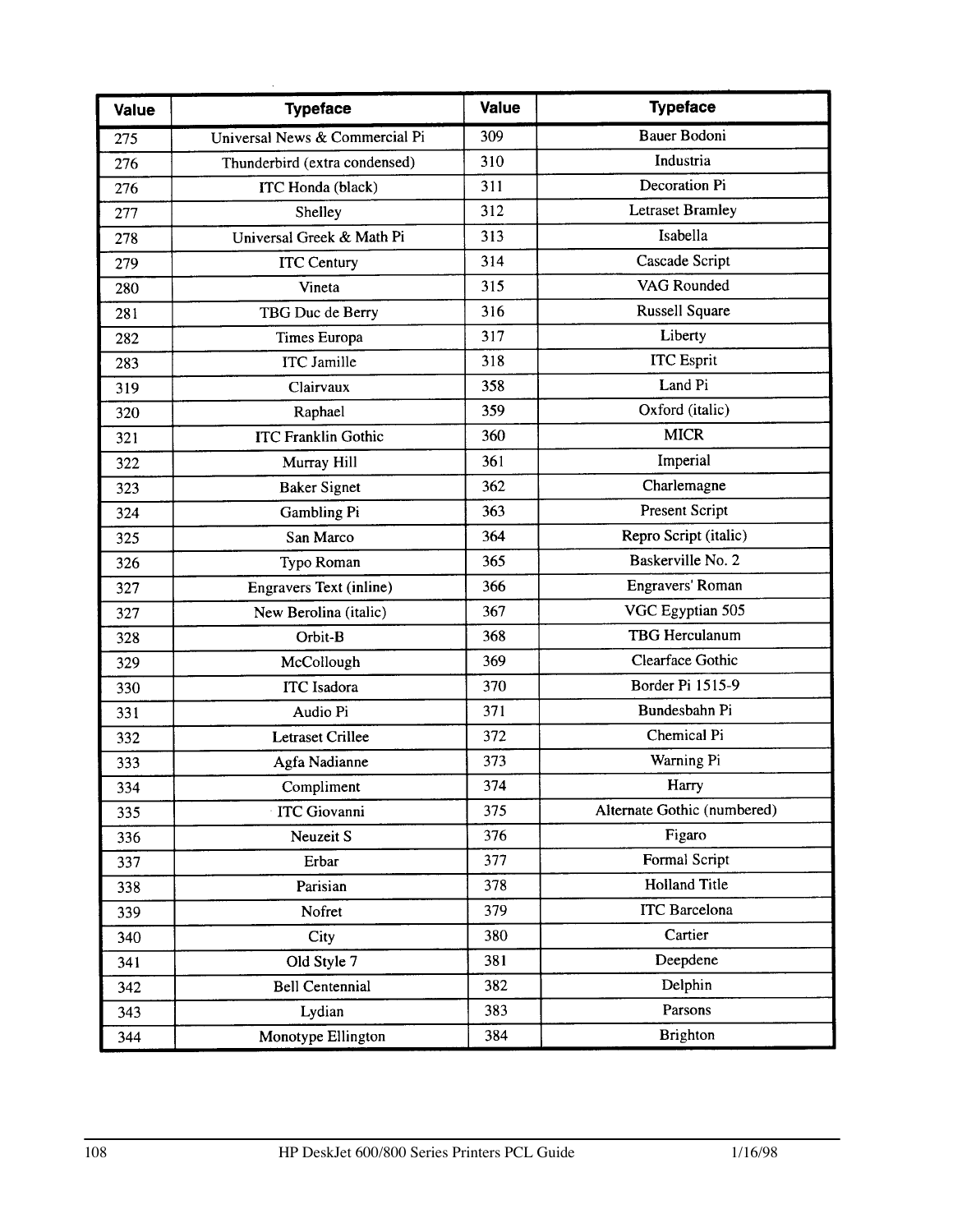| Value | <b>Typeface</b>                 | <b>Value</b> | <b>Typeface</b>                   |
|-------|---------------------------------|--------------|-----------------------------------|
| 345   | Impressum                       | 385          | <b>Berthold Barmeno</b>           |
| 346   | Reporter No. 2                  | 386          | <b>Berthold Colossalis</b>        |
| 347   | <b>Freestyle Script</b>         | 387          | <b>Berthold Cosmos</b>            |
| 348   | Serpentine                      | 388          | <b>ITC</b> Isbell                 |
| 349   | Lithos                          | 389          | <b>ITC</b> Mixage                 |
| 350   | <b>Basilia</b>                  | 390          | Sonata                            |
| 351   | Simplified Arabic               | 390          | Badr, or Bayaan II                |
| 352   | Maximus                         | 391          | <b>ITC Newtext</b>                |
| 353   | <b>ITC Slimbach</b>             | 392          | Happening                         |
| 357   | <b>Berthold Garamond</b>        | 393          | Menue                             |
| 394   | Doric                           | 430          | Embassy                           |
| 395   | S'maragd                        | 431          | Latin Antique                     |
| 396   | Ornaments                       | 431          | Latin Wide (extended)             |
| 397   | Berthold Bodoni Old Face        | 432          | ITC Modern 216                    |
| 398   | Schadow                         | 433          | Serlio                            |
| 399   | <b>Akzidens Grotesk Buch</b>    | 434          | Piranesi                          |
| 400   | Akzidens Grotesk Buch Stencil   | 435          | Imago                             |
| 401   | Akzidens Grotesk Buch Schulbuch | 436          | Wilke                             |
| 402   | Bookman                         | 438          | Adobe Garamond                    |
| 403   | Bruce Old Style                 | 439          | Seagull                           |
| 404   | <b>Bulmer</b>                   | 440          | Latin MT                          |
| 405   | Madison                         | 441          | Runic MT                          |
| 406   | Textype                         | 442          | Moore Computer                    |
| 407   | Primer                          | 443          | <b>Commercial Script</b>          |
| 408   | Garamond (Simoncini)            | 444          | Dominante                         |
| 409   | Adobe Wood Series 2             | 445          | Wilhelm Klingspor Gotisch         |
| 410   | Rotis Serif                     | 446          | Trajanus                          |
| 411   | Rotis Semiserif                 | 447          | <b>TSI Caxton</b>                 |
| 412   | Rotis Sans Serif                | 448          | Fette Fraktur                     |
| 413   | <b>Rotis Semisans</b>           | 449          | European Pi                       |
| 414   | Arcadia                         | 450          | Banco                             |
| 415   | <b>ITC Veljovik</b>             | 451          | Bodoni Antiqua                    |
| 416   | Armenian Aramian                | 452          | Mathematical Pi                   |
| 417   | <b>Armenian Barz</b>            | 453          | Congress                          |
| 418   | Helvetica Rounded               | 454          | Cheq                              |
| 419   | Olympian                        | 455          | Berthold Walbaum Buch (B.metrics) |
| 420   | DIN Engschrift (condensed)      | 456          | <b>Huxley Vertical</b>            |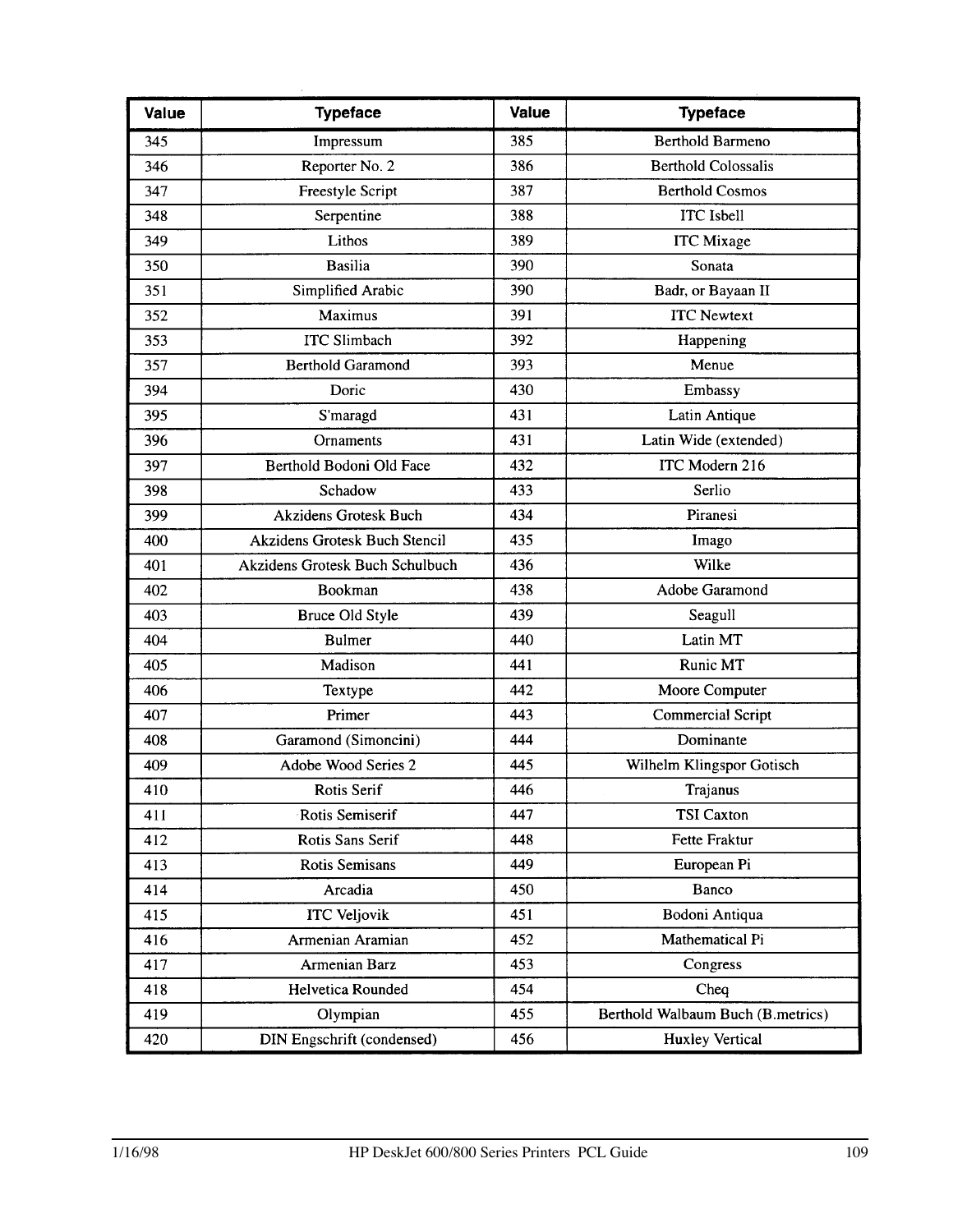| Value | <b>Typeface</b>            | <b>Value</b> | <b>Typeface</b>                 |
|-------|----------------------------|--------------|---------------------------------|
| 420   | <b>DIN Mittelschrift</b>   | 457          | Grayda                          |
| 421   | Granjon                    | 458          | Penfield No. 3                  |
| 422   | $\bullet$<br>Guardi        | 459          | Michelangelo                    |
| 423   | Impact                     | 460          | Neo Didot                       |
| 424   | <b>Sassoon Primary</b>     | 461          | <b>Berthold Caslon Buch</b>     |
| 425   | Packard                    | 462          | Sans No. 1                      |
| 426   | <b>Baskerville Book</b>    | 463          | Torino                          |
| 427   | <b>ITC</b> Pacella         | 464          | Photina                         |
| 428   | Rusticana                  | 465          | Calligraphiques                 |
| 429   | Eccentric                  | 466          | Concorde Nova                   |
| 467   | Franco                     | 512          | Sackers Square Gothic           |
| 468   | Goudy Text                 | 512          | Sackers English Script          |
| 469   | Balloon (italic)           | 513          | Heritage                        |
| 470   | Eusebius                   | 514          | Sackers Gothic                  |
| 470   | Eusebius Open (inline)     | 517          | Times (Ten, New, etc.)          |
| 471   | Digital                    | 518          | <b>Berthold Script</b>          |
| 471   | Noris Script (italic)      | 519          | Bernhard Tango (italic)         |
| 472   | Poppl-Pontifex (B.metrics) | 520          | Castellar (inline)              |
| 473   | Amigo                      | 521          | Else                            |
| 473   | Pelican (italic)           | 522          | Basque (condensed)              |
| 473   | Visigoth (bold italic)     | 522          | Palace Script (italic)          |
| 474   | Letraset Arta              | 523          | Centaur                         |
| 475   | Post Mediaval              | 524          | Fine Hand                       |
| 476   | <b>Adsans</b>              | 525          | Linotype Astrology Pi           |
| 477   | Ariadne                    | 526          | <b>Sackers Roman</b>            |
| 478   | Calligraphy                | 527          | Kompact (ultra black italic)    |
| 479   | Didot                      | 527          | Monoline Script (italic)        |
| 480   | <b>Ashely Script</b>       | 528          | Othello (bold condensed)        |
| 486   | Animals                    | 529          | Sackers Classic Roman           |
| 487   | Business & Services 1      | 529          | Sackers Italian Script (italic) |
| 488   | Business & Services 2      | 530          | Riviera (inline)                |
| 489   | Commercial 1               | 531          | Poppl-Residenz                  |
| 490   | Commercial 2               | 532          | Rotation                        |
| 491   | Ecology                    | 533          | <b>Bank Gothic</b>              |
| 492   | General Symbols 1          | 534          | Delphian (inline)               |
| 493   | General Symbols 2          | 535          | Sackers Antique Roman           |
| 494   | Medical & Pharmaceutical 1 | 536          | Schwabacher                     |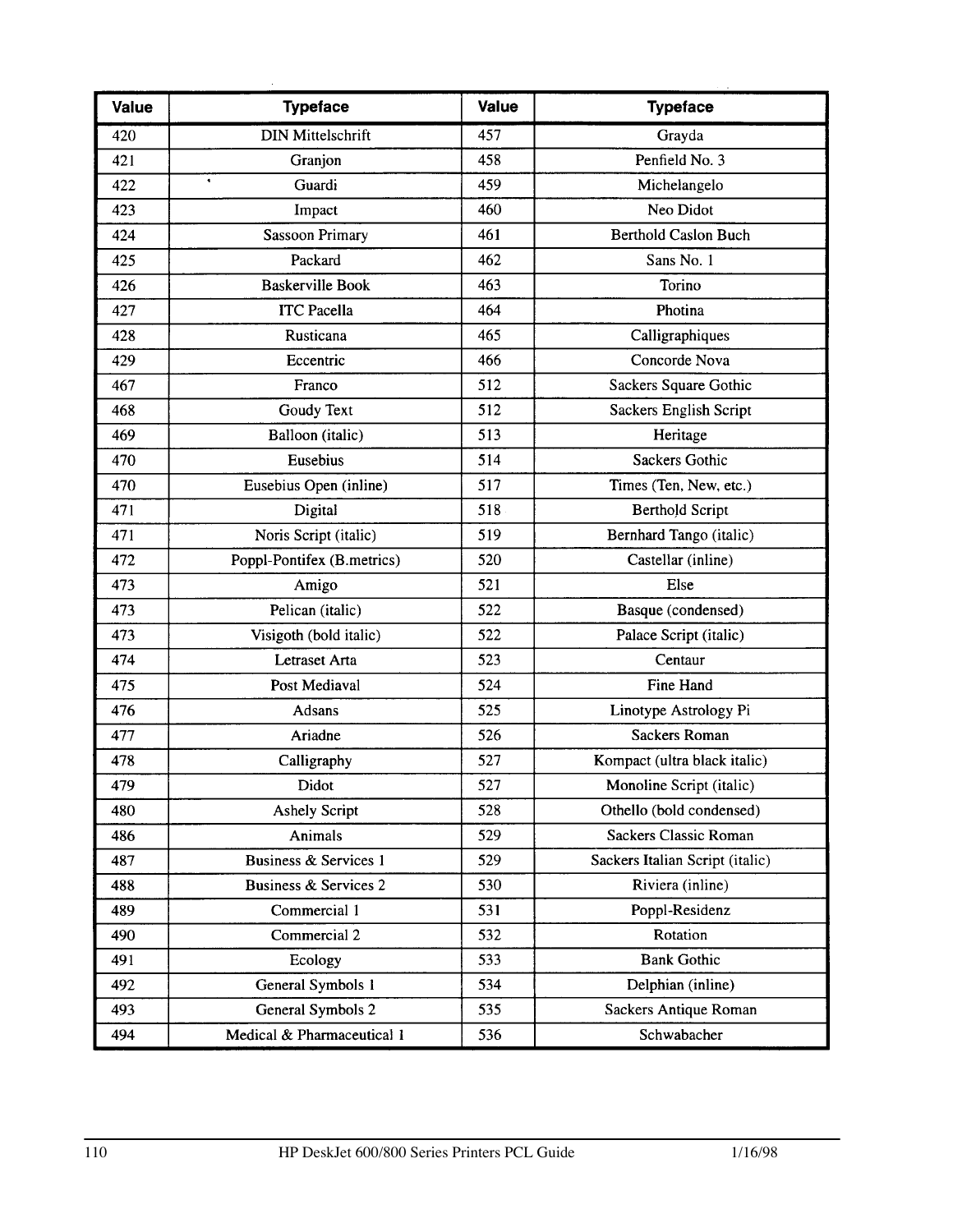| <b>Value</b> | <b>Typeface</b>                         | <b>Value</b> | <b>Typeface</b>              |
|--------------|-----------------------------------------|--------------|------------------------------|
| 495          | Musical                                 | 537          | Egyptienne (condensed)       |
| 496          | Special Alphabets 4                     | 538          | Artisan Roman (inline)       |
| 497          | Special Alphabets 5                     | 538          | Forte (bold italic)          |
| 498          | Special Alphabets 6                     | 539          | <b>Burin Roman</b>           |
| 499          | Inflex                                  | 539          | Burin Sans (light)           |
| 500          | Monotype Old Style                      | 540          | Hellenic Wide (extended)     |
| 510          | ITC Anna (condensed)                    | 541          | Thompson Quillscript         |
| 510          | ITC Beesknees (black)                   | 542          | Kartoon                      |
| 511          | ITC Studio Script (italic)              | 543          | <b>Classic Roman</b>         |
| 511          | ITC Mona Lisa Recut (inline)            | 544          | AG Old Face                  |
| 545          | Lucian                                  | 581          | Spectrum                     |
| 546          | Della Robbia                            | 582          | <b>Boulevard</b>             |
| 547          | Libra                                   | 583          | Cheltenham                   |
| 548          | Brody (bold upright)                    | 584          | De Vinne                     |
| 549          | Ad Lib (bold)                           | 585          | London Text (inline)         |
| 550          | Choc (black)                            | 585          | Profil (bold italic inline)  |
| 551          | Handle Oldstyle                         | 586          | Imprint                      |
| 552          | Roman                                   | 587          | Allegro (bold italic)        |
| 553          | Antique Roman                           | 587          | Engraver's Gothic (text)     |
| 554          | Goudy Catalogue, addt'l Old Style faces | 588          | Bernhard (bold condensed)    |
| 554          | Goudy Handtooled (inline)               | 588          | Eckmann (text)               |
| 555          | Calligrapher                            | 589          | Cloister Open Face (outline) |
| 556          | Lucida Bright                           | 589          | Davida (text)                |
| 557          | Pi Collection                           | 589          | Klang (italic)               |
| 558          | <b>Broadpen</b>                         | 590          | Fry's Baskerville            |
| 559          | Amazone                                 | 591          | Metro                        |
| 560          | Frank Ruehl                             | 592          | Mandate                      |
| 561          | Cloe                                    | 595          | Bingham Script (text)        |
| 562          | Discus                                  | 595          | Block (bold)                 |
| 563          | Myriad                                  | 596          | ITC Gorilla (text)           |
| 565          | WTC Our Bodoni                          | 596          | ITC Pioneer (outline shadow) |
| 566          | Ideal Schreibschrift                    | 598          | Bodoni Campanile             |
| 567          | Print                                   | 599          | Linotype Modern              |
| 568          | Lucida Blackletter                      | 600          | Monterey Script (italic)     |
| 569          | Lucida Calligraphy                      | 600          | Playbill (condensed)         |
| 570          | Data 70                                 | 601          | Normande                     |
| 571          | Compacta (expanded)                     | 602          | Wave                         |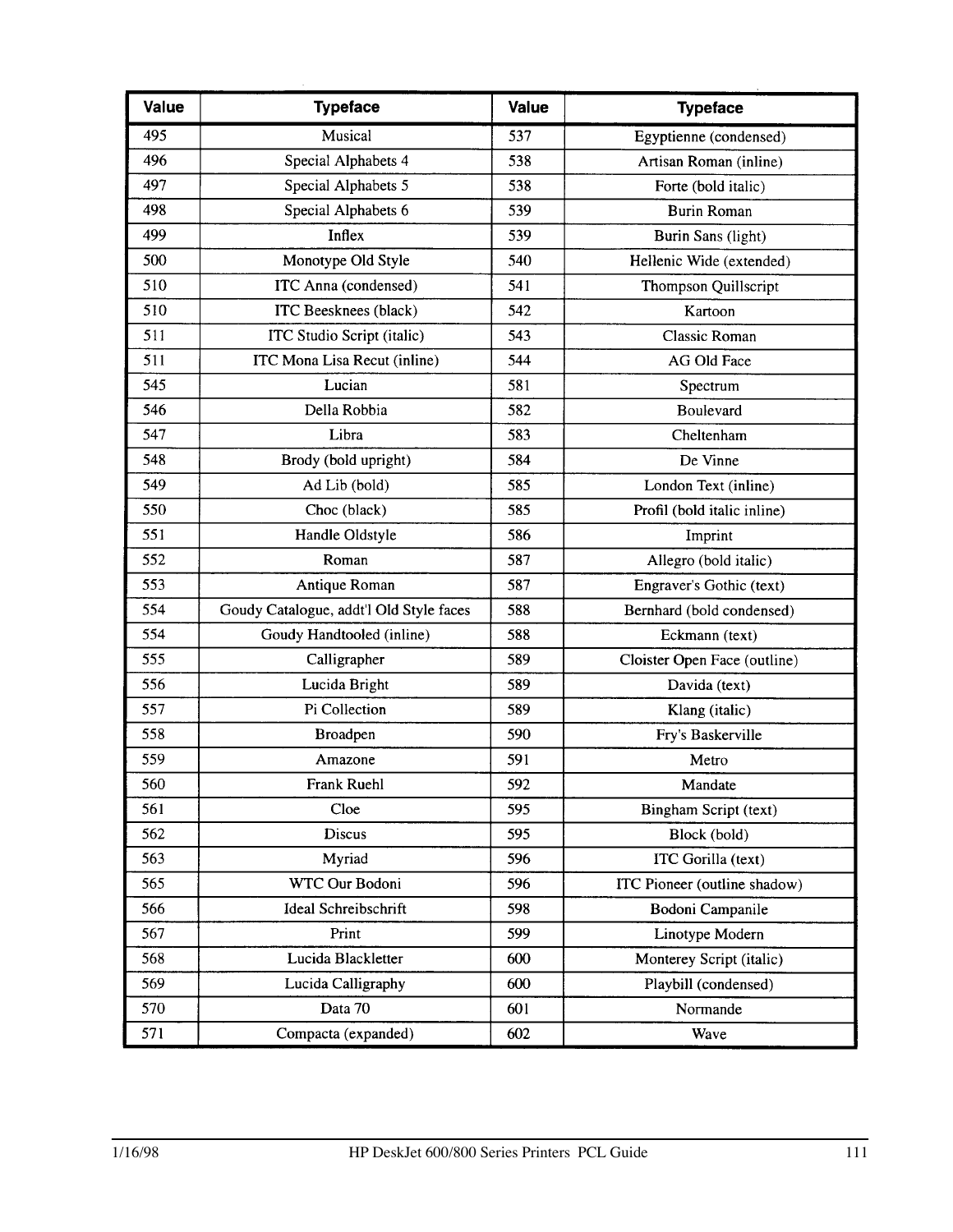| Value | <b>Typeface</b>                 | <b>Value</b> | <b>Typeface</b>                      |
|-------|---------------------------------|--------------|--------------------------------------|
| 571   | Helvetica Inserat (condensed)   | 603          | Bernhard Fashion (extra light)       |
| 572   | Lucida Handwriting              | 603          | Mercurius                            |
| 573   | <b>Biffo</b>                    | 604          | Stuyvesant (inline)                  |
| 574   | Calvert                         | 605          | Impuls (italic)                      |
| 575   | Cantoria                        | 605          | Romana (text & bold)                 |
| 576   | Dorchester Script               | 606          | Shotgun                              |
| 577   | Grotesque                       | 607          | Ehrhardt                             |
| 578   | Pepita                          | 608          | <b>ITC Grizzly</b>                   |
| 579   | Vectora                         | 609          | <b>ITC Grouch</b>                    |
| 580   | Script Bold                     | 610          | <b>ITC Tom's New Roman</b>           |
| 611   | Palette (italic)                | 671          | Post Antiqua (B.metrics)             |
| 611   | Hanseatic (ultrabold condensed) | 672          | Diotoma                              |
| 612   | <b>Bison</b>                    | 673          | Aldus                                |
| 613   | Jefferson                       | 679          | <b>Marking Numbers Squares</b>       |
| 614   | Electra                         | 679          | Al Harf Al Jadid                     |
| 615   | Antique No. 3                   | 680          | Vivaldi                              |
| 616   | Flemish Script (italic)         | 681          | Codex                                |
| 617   | Hallmark Bodoni                 | 684          | Lucida Fax                           |
| 618   | Modern #20                      | 685          | Bellevue                             |
| 619   | Westinghouse Gothic             | 686          | Architect                            |
| 620   | Bloc (outline)                  | 693          | Cable                                |
| 620   | Empire (ultra condensed)        | 699          | Studio                               |
| 621   | Oscar                           | 701          | Solemnis                             |
| 623   | Akzidenz-Grotesk (B.metrics)    | 704          | Renault                              |
| 624   | Koch Antiqua                    | 706          | Mobil                                |
| 625   | Mirarae                         | 708          | Lucida Sans Typewriter               |
| 626   | Horley Old Style                | 712          | Lino Letter                          |
| 627   | Tango                           | 713          | Henche                               |
| 632   | Bank Script (italic)            | 719          | Sans Serif Stencil                   |
| 634   | Concorde (B.metrics)            | 725          | Hess Neobold                         |
| 646   | <b>Bell Gothic</b>              | 930          | <b>Akzidenz Grotesk Buch Rounded</b> |
| 652   | Poppl-Laudatio                  | 1030         | Isil Gothic                          |
| 670   | Egyptienne F                    | 2730         | Wingdings                            |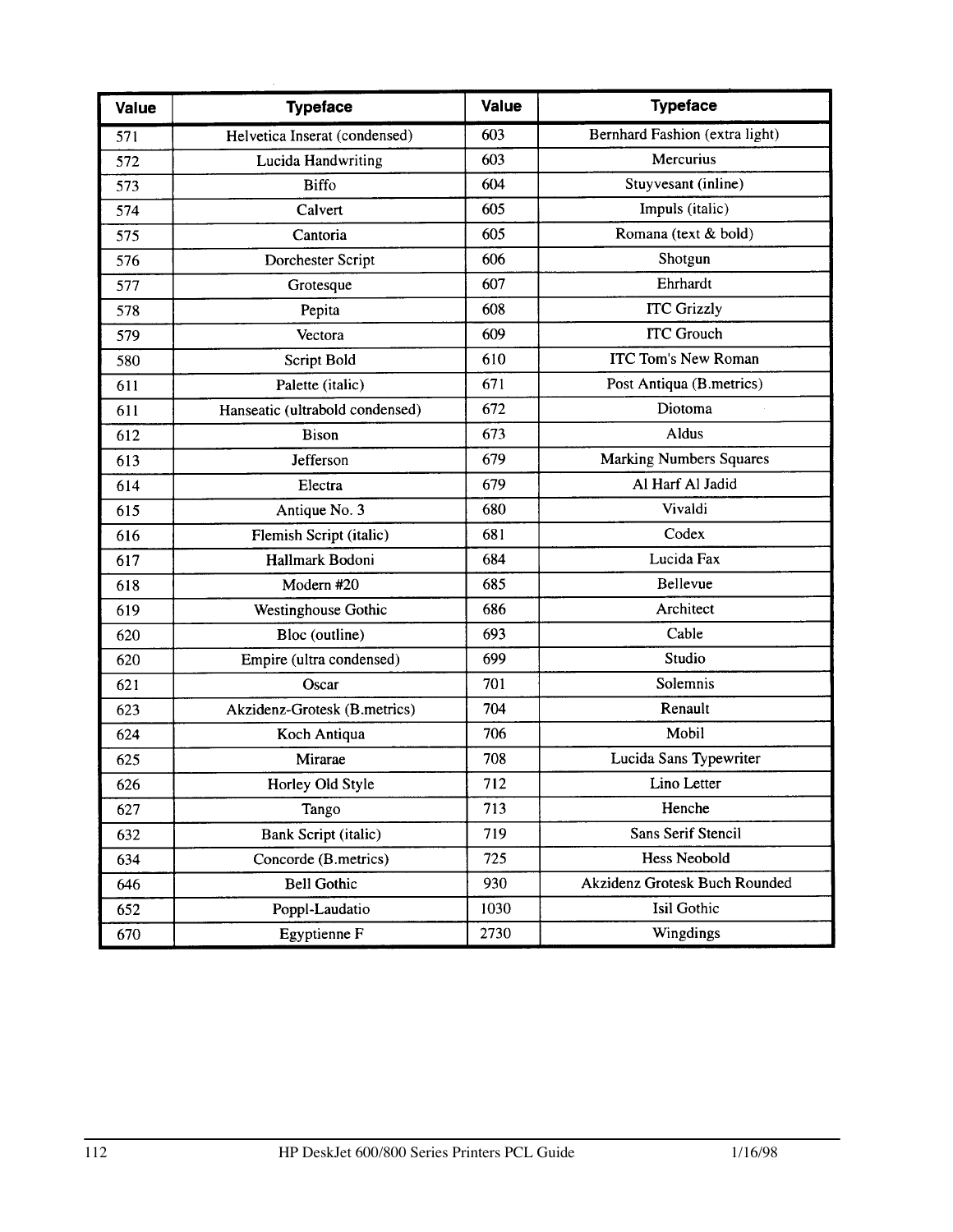# **PCL Code Samples**

The following pages contain PCL code samples that are intended to address some of the most commonly asked support questions. Key among these questions are coding general page formatting, 4-plane color graphics, and using Configure Raster Data (CRD).

# *Page Formatting Program Example*

The following example is old, but covers the essential page formatting commands. While there is no one best way to write a page formatting program, you can use this example as a starting point. When performed in the order given, the set of commands prints the output shown in the figure at the end of the example.

The example assumes the following formatting objectives:

- Select US Letter size paper
- Select portrait page orientation
- Set  $\frac{3}{4}$  in. top, left, and right margins
- Set 1<sup>1</sup>/4 in. bottom margin
- Establish a header centered approximately in the middle of the top margin
- Establish a footer <sup>5</sup>/8 inch from the bottom of the paper
- Set line spacing at 8 lpi
- Use Letter Gothic and CG Times typefaces

# *NOTE*

No assumption is made as to the status of the configuration switches.

| <b>Command</b>                         |                        |                                                                                                                                                                                                                          |
|----------------------------------------|------------------------|--------------------------------------------------------------------------------------------------------------------------------------------------------------------------------------------------------------------------|
| <b>Line/Action</b>                     | <b>Command</b>         | <b>Comment</b>                                                                                                                                                                                                           |
| <b>Reset Printer</b>                   | Esc E                  | Returns the printer to its default settings.                                                                                                                                                                             |
| * Set Paper Size                       | Esc & $\ell$ 2 A       | Selects U.S. Letter size paper $8^{1/2}$ X 11 in.                                                                                                                                                                        |
| * Set Portrait Orientation             | Esc & $\ell$ 0 0       |                                                                                                                                                                                                                          |
| <b>Specify Bi-directional Print</b>    | <b>Esc &amp; k 1 W</b> |                                                                                                                                                                                                                          |
| <b>Set Text Scale Mode OFF</b>         | Esc & k 5 W            |                                                                                                                                                                                                                          |
| <b>Enable Perforation Skip</b><br>Mode | Esc & $\ell$ 1 L       | Default top margin is $\frac{1}{2}$ in.                                                                                                                                                                                  |
| <b>Set Line Spacing</b>                | Esc & $\ell$ 8 D       | 8 lpi is used for page length and margin<br>calculations.                                                                                                                                                                |
| <b>Specify Page Length</b>             | Esc & $\ell$ 88 P      | 11 in. $X$ 8 lpi = 88 lines                                                                                                                                                                                              |
| <b>Set Top Margin</b>                  | Esc & $\ell$ 6 E       | $3/4$ in. margin X 8 lpi = 6 lines                                                                                                                                                                                       |
| Set Text Length                        | Esc & $\ell$ 72 F      | 11 in. page length - $\frac{3}{4}$ in. margin + $1^{1/4}$ in.<br>bottom margin] = $9$ in. $9$ in. $X$ $8$ lpi = $72$ lines                                                                                               |
| Specify Fixed 12 cpi                   | Esc $(s 0 p 12 H)$     | 12 cpi is used to set columns for side margin<br>calculations.                                                                                                                                                           |
| Set Left Margin                        | Esc & a $6L$           | $\frac{3}{4}$ in. margin = [6 columns X 12 cpi (selected<br>font pitch)] + $\frac{1}{4}$ in. unprintable region                                                                                                          |
| Set Right Margin                       | Esc & a 90 M           | Page width is $8^{1/2}$ in. The unprintable region<br>accounts for $1/4$ in. leaving $8^{1/4}$ in. (99 columns<br>at 12 cpi). To set the $3/4$ in. margin set the page<br>width at $7^{1}/2$ in. (90 columns at 12 cpi). |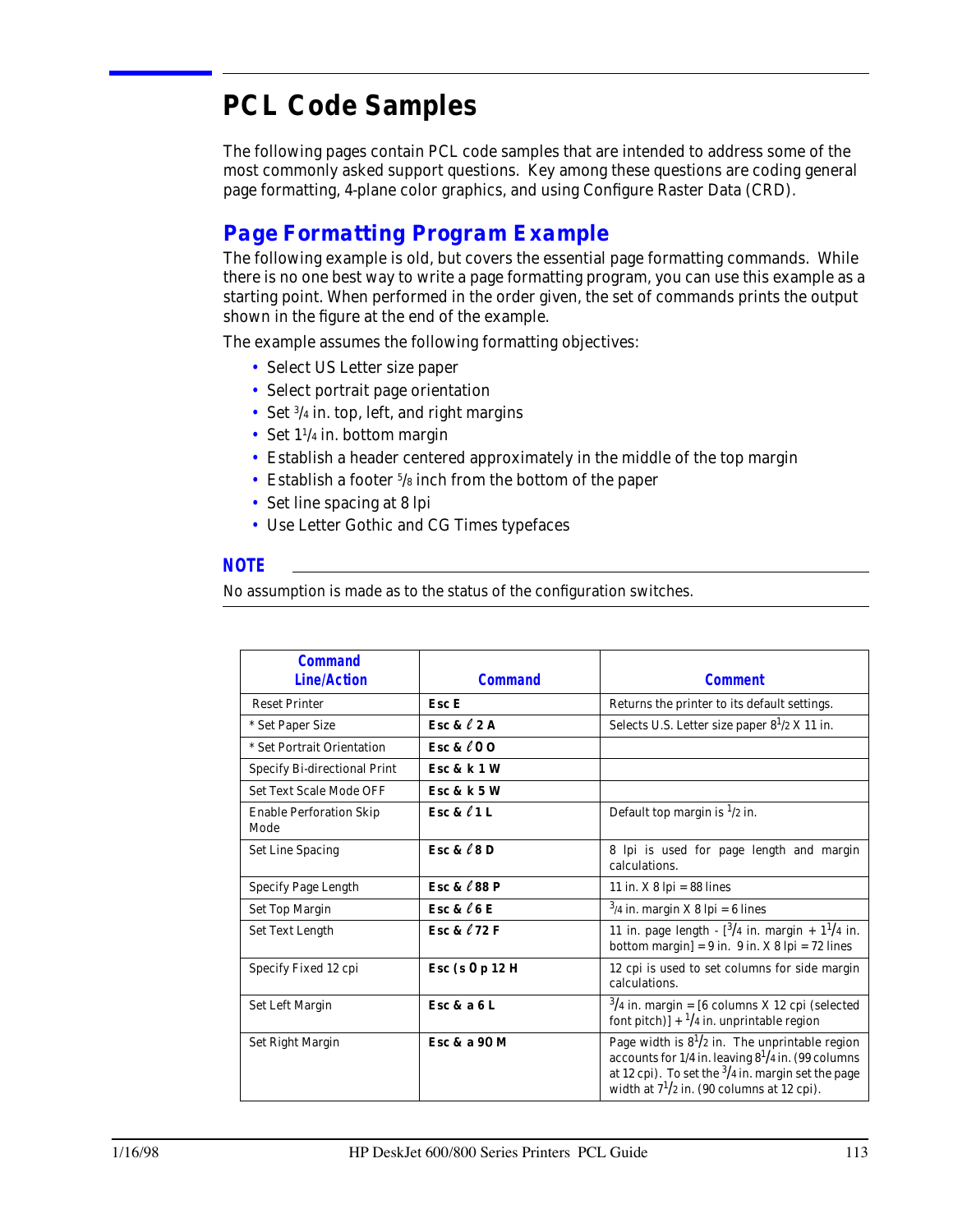| <b>Command</b><br><b>Line/Action</b> | <b>Command</b>              | <b>Comment</b>                                                            |  |  |  |  |  |
|--------------------------------------|-----------------------------|---------------------------------------------------------------------------|--|--|--|--|--|
| <b>Position CAP for Header</b>       | Esc $*$ p - 95y + 475 X     | Relative movement. 95 decipoints up 475<br>decipoints to the right.       |  |  |  |  |  |
| <b>Select Character Set</b>          | <b>Esc</b> (12U             | Selects PC-850 character set.                                             |  |  |  |  |  |
| Select Header Font                   | Esc (s 6 h 12 v 0 s 3 b 6 T | Sets font to Letter Gothic 6cpi 12 point bold.                            |  |  |  |  |  |
| Header Text                          | DeskJet Printer Family      |                                                                           |  |  |  |  |  |
| Set VMI to $\frac{9}{48}$ in.        | Esc & $\ell$ 9 C            | Provides a desirable line spacing for 12 point<br>font used in main text. |  |  |  |  |  |
| <b>End Header</b>                    | $<$ CR $>$ $<$ LF $>$       | Moves CAP out of header and positions it at<br>top/left margin.           |  |  |  |  |  |
| <b>Set Main Text Font</b>            | Esc (s 1p 12v 0s 0b 4101T   | Sets font to CG Times 12 point.                                           |  |  |  |  |  |
| <b>Main Text</b>                     | In February 1988 HP introd  |                                                                           |  |  |  |  |  |
| <b>Position CAP for Footer</b>       | Esc * p 2875 y 1800 X       | Absolute movement                                                         |  |  |  |  |  |
| <b>Specify Footer Font</b>           | Esc $(s$ Op 24h 6v Os Ob 6T | Sets font to Letter Gothic                                                |  |  |  |  |  |
| <b>Footer Text</b>                   |                             |                                                                           |  |  |  |  |  |
| Return CAP to Left Margin            | $<$ CR>                     |                                                                           |  |  |  |  |  |
| <b>Reset Printer</b>                 | Esc E                       | Clears partially composed pages; returns<br>printer to default settings.  |  |  |  |  |  |

# *Commands Sent to Printer*

The series of escape sequences in the table above sends the following commands to the printer. The series of dots (...) indicate main text. Spaces in escape sequences are for clarity only; do not include them in the data stream.

# **EscE Esc&**l**2a**0**O Esc&k1w5W Esc&** l**1**l**8d88p6e72F Esc(s**0**p12H Esc&a6**l**<sup>9</sup>**0**<sup>M</sup> Esc\*p-95y+475X Esc(12U Esc(s6h12v**0**s3b6T**DeskJet Printer Family **Esc(&** l**9C**

**Esc(s1p12v**0**s**0**b41**0**1T**In February 1988, HP introduced the original DeskJet printer at a U.S. List price of \$995. The DeskJet's market position was "Laser Quality Output for Under \$1,000" and offered a superior print quality alternative for users intending to upgrade to 24 wire dot matrix printers.

In April 1989...

...support for MS Windows 3.0. **Esc\*p2875y18**00**X Esc(s**0**p24h6v**0**s**0**b6T**Copyright 1990 Hewlett-Packard Co. **EscE**

The output produced by the above commands is represented in the figure below. This example is a guideline to illustrate page formatting. Depending upon the application, other methods may be used to achieve the desired printed page. For example, if you want a header and/or footer to be placed on each page, you can turn Perforation Skip Mode **OFF**, allowing the header to sit at the top margin. You can then use vertical positioning commands to move CAP into position for the main text. Likewise, you can set the printer side margins to 0. You can then use horizontal positioning commands to position CAP for the start of each line.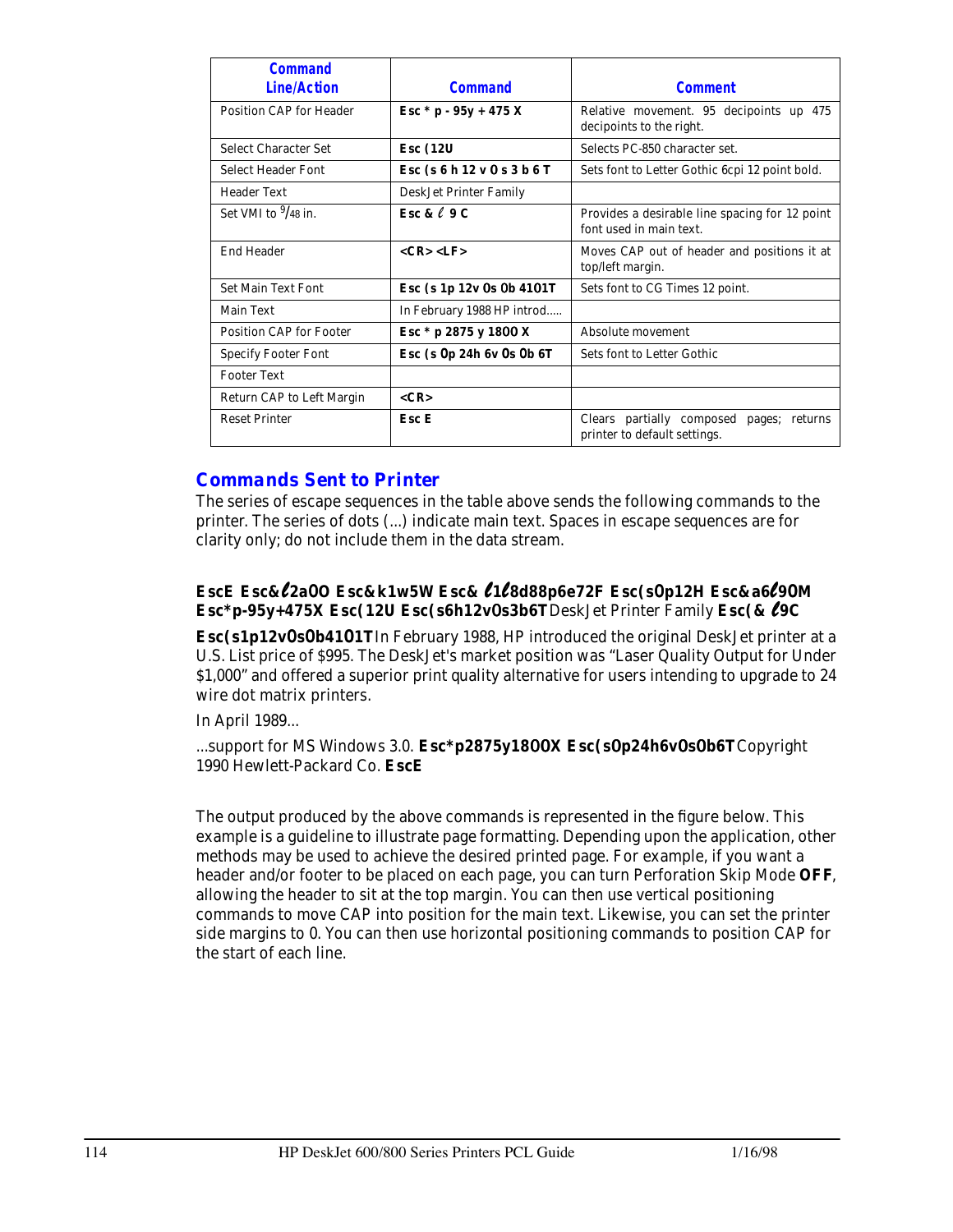#### DeskJet Printer Family

In February 1988, HP introduced the original DeskJet printer at a U.S. list price of \$995. The DeskJet's market position was "Laser Ouality Output for Under \$1,000", and was intended as a superior print quality alternative for users intending to upgrade to 24 wire dot matrix printers.

In April 1989, the DeskJet PLUS was introduced with a U.S. list price of \$995 and the original Desklet's price was reduced to \$795. New proportionally spaced font products were added for the DeskJet PLUS which also featured greatly improved throughput speed, and built in landscape capability. The Desklet PLUS effectively took over the position of the original Desklet which was then intended for users who did not require the increased functionality and versatility of the DeskJet PLUS.

Both printers received numerous industry awards, and contributed significantly to HP's shipping of over 1 million thermal inkiet printers by January 1990.

In September 1990 HP replaced the DeskJet and DeskJet PLUS printers with the DeskJet 500 printer at a U.S. list price of \$729. It is positioned as HP's most affordable 300 dpi printer. HP is also introducing a significantly improved, water-resistant ink (same part number) with the new DeskJet 500 printer. The new ink is shipping with the DeskJet 500 and will be available for all U.S. users in December 1990 (January 1991 for European and Intercon), This new printer has the ability to use kerned fonts. Four new font cartridges are offered to take advantage of this feature and also provide decorative typefaces. HP offers a full featured MS Windows 3.0, DeskJet 500 printer driver with scalable typeface support, that will include 3 scalable typefaces, WYSIWYG and compatibility with the HP Mastertype Library of scalable fonts. This driver compliments the DeskJet Family printer driver with font cartridge support for MS Windows 3.0.

**Example Printout (reduced size, partial page)**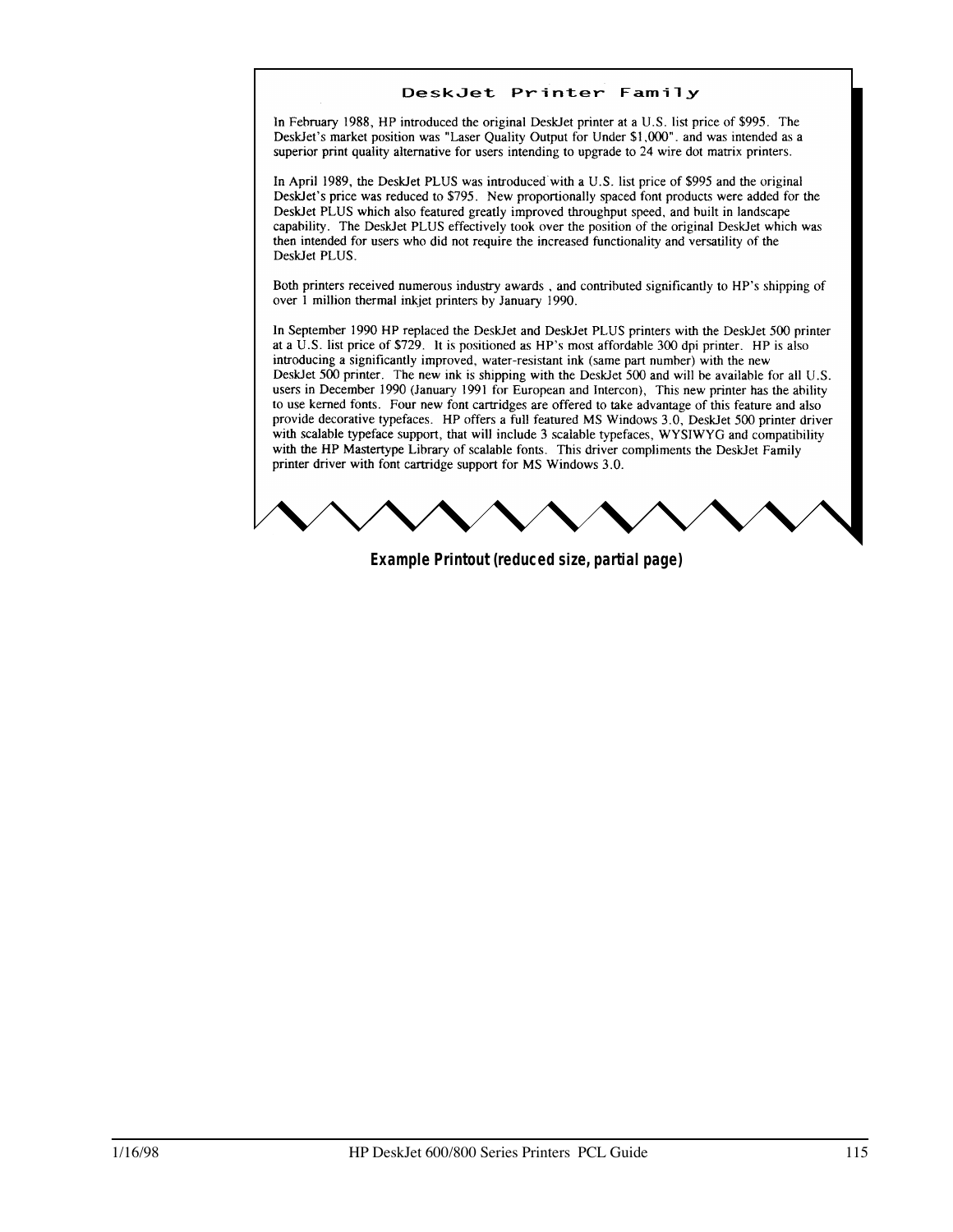# *3-plane color graphics*

The following shows a simple 3 plane color graphics PCL file output that prints CMY colors, then blends them to produce BLACK, RED, GREEN and BLUE.

| PCL Codes        |         |  |                          | HEX Data (Run Length Compression)       |         |                |                 | Description           |
|------------------|---------|--|--------------------------|-----------------------------------------|---------|----------------|-----------------|-----------------------|
| $esc>E$          |         |  |                          |                                         |         |                |                 | Reset printer         |
| <esc>*r-3U</esc> |         |  |                          |                                         |         |                |                 | Simple color(3 plane) |
| <esc>*r0A</esc>  |         |  |                          |                                         |         |                |                 | Start raster          |
| <esc>*b1M</esc>  |         |  |                          |                                         |         |                |                 | Compression method    |
| <esc>*b16V</esc> | 08FF    |  |                          | 0800 0800 0800 08FF 0800 08FF 08FF      |         |                |                 | (Cyan data)           |
| <esc>*b16V</esc> |         |  |                          | 0800 08FF 0800 0800 08FF 08FF 0800 08FF |         |                |                 | (Magenta data)        |
| <esc>*b16W</esc> | 0800    |  |                          | 0800 08FF 0800 08FF                     |         | 08FF 08FF 0800 |                 | (Yellow data)         |
| <esc>*b16V</esc> | $08$ FF |  |                          | 0800 0800 0800 08FF 0800 08FF 08FF      |         |                |                 | (Cyan data)           |
| <esc>*b16V</esc> |         |  |                          | 0800 08FF 0800 0800 08FF 08FF           |         | 0800 08FF      |                 | (Magenta data)        |
| <esc>*b16W</esc> |         |  | 0800 0800 08FF 0800 08FF |                                         | $08$ FF | $08$ FF        | 0800            | (Yellow data)         |
| <esc>*b16V</esc> | $08$ FF |  |                          | 0800 0800 0800 08FF 0800 08FF           |         |                | $08\mathrm{FF}$ | (Cyan data)           |
| <esc>*b16V</esc> |         |  |                          | 0800 08FF 0800 0800 08FF 08FF 0800 08FF |         |                |                 | (Magenta data)        |
| <esc>*b16W</esc> |         |  |                          | 0800 0800 08FF 0800 08FF 08FF 08FF 0800 |         |                |                 | (Yellow data)         |
| <esc>*b16V</esc> | 08FF    |  |                          | 0800 0800 0800 08FF 0800 08FF           |         |                | $08\mathrm{FF}$ | (Cyan data)           |
| <esc>*b16V</esc> |         |  |                          | 0800 08FF 0800 0800 08FF 08FF 0800 08FF |         |                |                 | (Magenta data)        |
| <esc>*b16W</esc> |         |  |                          | 0800 0800 08FF 0800 08FF 08FF 08FF 0800 |         |                |                 | (Yellow data)         |
| <esc>*b16V</esc> | 08FF    |  |                          | 0800 0800 0800 08FF 0800 08FF 08FF      |         |                |                 | (Cyan data)           |
| <esc>*b16V</esc> |         |  |                          | 0800 08FF 0800 0800 08FF 08FF 0800 08FF |         |                |                 | (Magenta data)        |
| <esc>*b16W</esc> |         |  |                          | 0800 0800 08FF 0800 08FF 08FF 08FF 0800 |         |                |                 | (Yellow data)         |
| <esc>*b16V</esc> | 08FF    |  |                          | 0800 0800 0800 08FF 0800 08FF           |         |                | $08\mathrm{FF}$ | (Cyan data)           |
| <esc>*b16V</esc> | 0800    |  |                          | 08FF 0800 0800 08FF 08FF 0800 08FF      |         |                |                 | (Magenta data)        |
| <esc>*b16W</esc> | 0800    |  |                          | 0800 08FF 0800 08FF 08FF 08FF           |         |                | 0800            | (Yellow data)         |
| <esc>*b16V</esc> | $08$ FF |  |                          | 0800 0800 0800 08FF 0800 08FF           |         |                | $08\mathrm{FF}$ | (Cyan data)           |
| <esc>*b16V</esc> | 0800    |  |                          | 08FF 0800 0800 08FF 08FF 0800 08FF      |         |                |                 | (Magenta data)        |
| <esc>*b16W</esc> | 0800    |  |                          | 0800 08FF 0800 08FF 08FF 08FF           |         |                | 0800            | (Yellow data)         |
| <esc>*b16V</esc> | 08FF    |  |                          | 0800 0800 0800 08FF 0800 08FF 08FF      |         |                |                 | (Cyan data)           |
| <esc>*b16V</esc> | 0800    |  |                          | 08FF 0800 0800 08FF 08FF 0800 08FF      |         |                |                 | (Magenta data)        |
| <esc>*b16W</esc> | 0800    |  |                          | 0800 08FF 0800 08FF 08FF                |         | 08FF           | 0800            | (Yellow data)         |
| <esc>*b16V</esc> | 08FF    |  |                          | 0800 0800 0800 08FF 0800 08FF 08FF      |         |                |                 | (Cyan data)           |
| <esc>*b16V</esc> |         |  |                          | 0800 08FF 0800 0800 08FF 08FF 0800 08FF |         |                |                 | (Magenta data)        |
| <esc>*b16W</esc> |         |  |                          | 0800 0800 08FF 0800 08FF 08FF 08FF 0800 |         |                |                 | (Yellow data)         |
| <esc>*b16V</esc> |         |  |                          |                                         |         |                |                 | (Cyan data)           |
| <esc>*b16V</esc> |         |  |                          | 0800 08FF 0800 0800 08FF 08FF 0800 08FF |         |                |                 | (Magenta data)        |
| <esc>*b16W</esc> |         |  |                          | 0800 0800 08FF 0800 08FF 08FF 08FF 0800 |         |                |                 | (Yellow data)         |
| <esc>*rC</esc>   |         |  |                          |                                         |         |                |                 | End Raster            |
| <esc>E</esc>     |         |  |                          |                                         |         |                |                 | Reset printer         |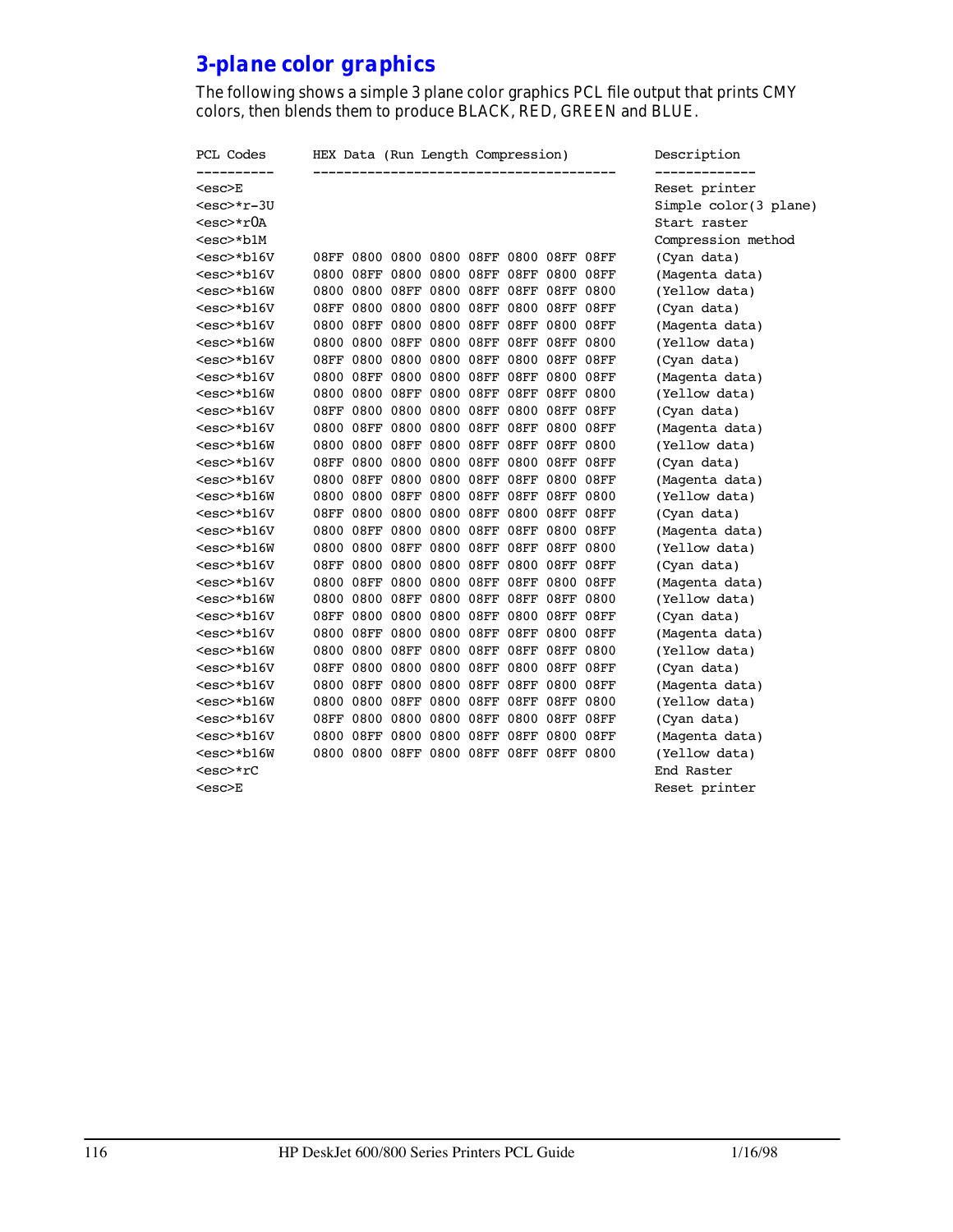# *4-plane color graphics*

The following shows a simple 4 plane color graphics PCL file output that prints KCMY colors, then blends them to produce BLACK, RED, GREEN and BLUE.

| PCL Codes        | HEX Data (Run Length Compression) |  |  |                                              |  |  |  |  | Description |                         |
|------------------|-----------------------------------|--|--|----------------------------------------------|--|--|--|--|-------------|-------------------------|
| <esc>E</esc>     |                                   |  |  |                                              |  |  |  |  |             | Reset printer           |
| <esc>*r-4U</esc> |                                   |  |  |                                              |  |  |  |  |             | Simple $color(4$ plane) |
| <esc>*r0A</esc>  |                                   |  |  |                                              |  |  |  |  |             | Start raster            |
| <esc>*b1M</esc>  |                                   |  |  |                                              |  |  |  |  |             | Compression method      |
| <esc>*b18V</esc> |                                   |  |  |                                              |  |  |  |  |             | (Black data)            |
| <esc>*b18V</esc> |                                   |  |  |                                              |  |  |  |  |             | (Cyan data)             |
| <esc>*b18V</esc> |                                   |  |  | 0800 0800 08FF 0800 0100 08FF 08FF 0800 08FF |  |  |  |  |             | (Magenta data)          |
| <esc>*b18W</esc> |                                   |  |  |                                              |  |  |  |  |             | (Yellow data)           |
| <esc>*b18V</esc> |                                   |  |  |                                              |  |  |  |  |             | (Black data)            |
| <esc>*b18V</esc> |                                   |  |  |                                              |  |  |  |  |             | (Cyan data)             |
| <esc>*b18V</esc> |                                   |  |  | 0800 0800 08FF 0800 0100 08FF 08FF 0800 08FF |  |  |  |  |             | (Magenta data)          |
| <esc>*b18W</esc> |                                   |  |  |                                              |  |  |  |  |             | (Yellow data)           |
| <esc>*b18V</esc> |                                   |  |  |                                              |  |  |  |  |             | (Black data)            |
| <esc>*b18V</esc> |                                   |  |  |                                              |  |  |  |  |             | (Cyan data)             |
| <esc>*b18V</esc> |                                   |  |  | 0800 0800 08FF 0800 0100 08FF 08FF 0800 08FF |  |  |  |  |             | (Magenta data)          |
| <esc>*b18W</esc> |                                   |  |  |                                              |  |  |  |  |             | (Yellow data)           |
| <esc>*b18V</esc> |                                   |  |  |                                              |  |  |  |  |             | (Black data)            |
| <esc>*b18V</esc> |                                   |  |  |                                              |  |  |  |  |             | (Cyan data)             |
| <esc>*b18V</esc> |                                   |  |  | 0800 0800 08FF 0800 0100 08FF 08FF 0800 08FF |  |  |  |  |             | (Magenta data)          |
| <esc>*b18W</esc> |                                   |  |  |                                              |  |  |  |  |             | (Yellow data)           |
| <esc>*b18V</esc> |                                   |  |  |                                              |  |  |  |  |             | (Black data)            |
| <esc>*b18V</esc> |                                   |  |  |                                              |  |  |  |  |             | (Cyan data)             |
| <esc>*b18V</esc> |                                   |  |  | 0800 0800 08FF 0800 0100 08FF 08FF 0800 08FF |  |  |  |  |             | (Magenta data)          |
| <esc>*b18W</esc> |                                   |  |  |                                              |  |  |  |  |             | (Yellow data)           |
| <esc>*b18V</esc> |                                   |  |  |                                              |  |  |  |  |             | (Black data)            |
| <esc>*b18V</esc> | 0800                              |  |  | 08FF 0800 0800 0100 08FF 0800 08FF 08FF      |  |  |  |  |             | (Cyan data)             |
| <esc>*b18V</esc> |                                   |  |  | 0800 0800 08FF 0800 0100 08FF 08FF 0800 08FF |  |  |  |  |             | (Magenta data)          |
| <esc>*b18W</esc> |                                   |  |  |                                              |  |  |  |  |             | (Yellow data)           |
| <esc>*b18V</esc> |                                   |  |  |                                              |  |  |  |  |             | (Black data)            |
| <esc>*b18V</esc> |                                   |  |  |                                              |  |  |  |  |             | (Cyan data)             |
| <esc>*b18V</esc> |                                   |  |  | 0800 0800 08FF 0800 0100 08FF 08FF 0800 08FF |  |  |  |  |             | (Magenta data)          |
| <esc>*b18W</esc> |                                   |  |  |                                              |  |  |  |  |             | (Yellow data)           |
| <esc>*b18V</esc> |                                   |  |  |                                              |  |  |  |  |             | (Black data)            |
| <esc>*b18V</esc> |                                   |  |  |                                              |  |  |  |  |             | (Cyan data)             |
| <esc>*b18V</esc> |                                   |  |  | 0800 0800 08FF 0800 0100 08FF 08FF 0800 08FF |  |  |  |  |             | (Magenta data)          |
| <esc>*b18W</esc> |                                   |  |  |                                              |  |  |  |  |             | (Yellow data)           |
| <esc>*b18V</esc> |                                   |  |  |                                              |  |  |  |  |             | (Black data)            |
| <esc>*b18V</esc> |                                   |  |  |                                              |  |  |  |  |             | (Cyan data)             |
| <esc>*b18V</esc> |                                   |  |  | 0800 0800 08FF 0800 0100 08FF 08FF 0800 08FF |  |  |  |  |             | (Magenta data)          |
| <esc>*b18W</esc> |                                   |  |  |                                              |  |  |  |  |             | (Yellow data)           |
| <esc>*b18V</esc> |                                   |  |  |                                              |  |  |  |  |             | (Black data)            |
| <esc>*b18V</esc> |                                   |  |  |                                              |  |  |  |  |             | (Cyan data)             |
| <esc>*b18V</esc> |                                   |  |  | 0800 0800 08FF 0800 0100 08FF 08FF 0800 08FF |  |  |  |  |             | (Magenta data)          |
| <esc>*b18W</esc> |                                   |  |  |                                              |  |  |  |  |             | (Yellow data)           |
| <esc>*rC</esc>   |                                   |  |  |                                              |  |  |  |  |             | End Raster              |
| <esc>E</esc>     |                                   |  |  |                                              |  |  |  |  |             | Reset printer           |
|                  |                                   |  |  |                                              |  |  |  |  |             |                         |